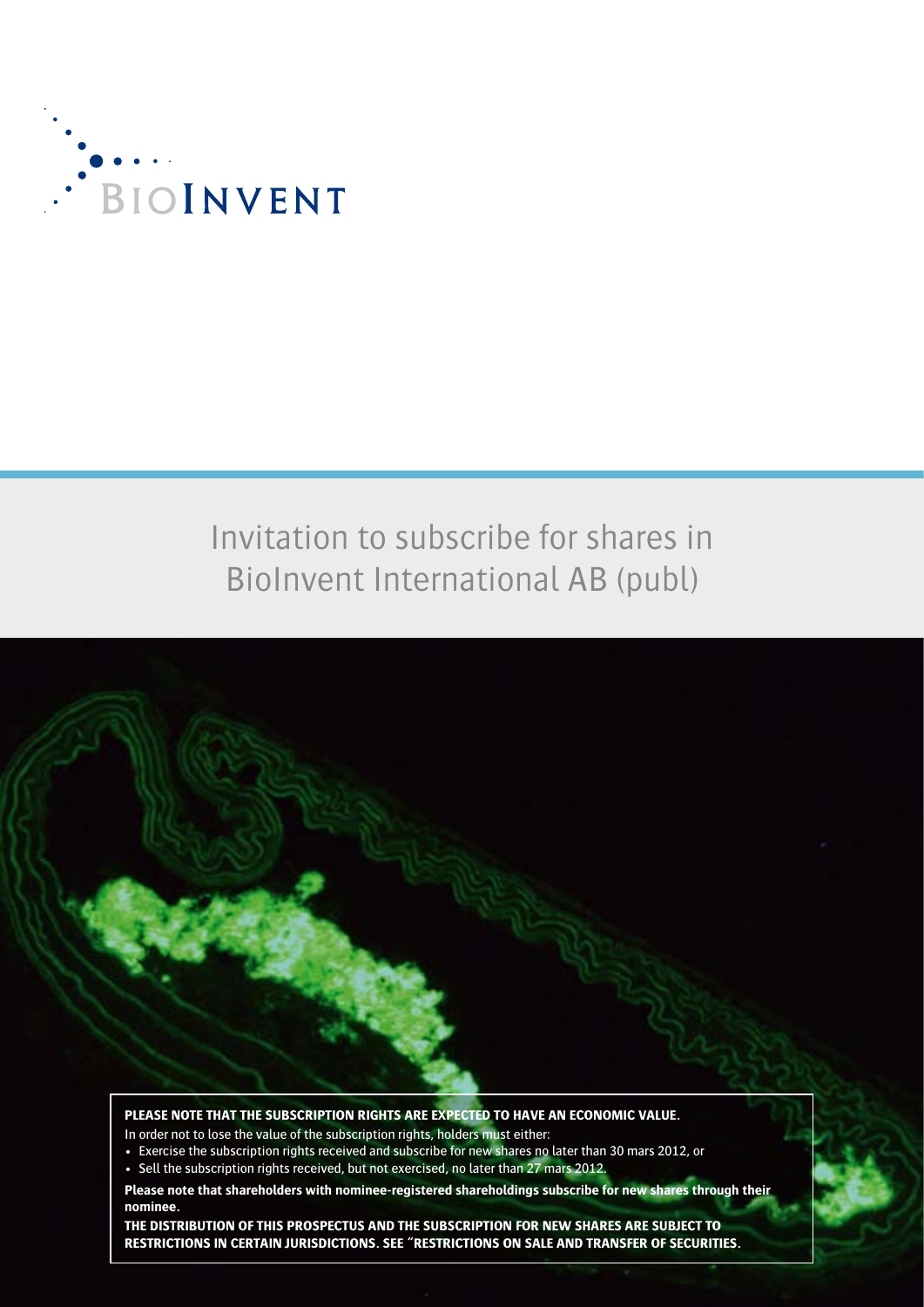#### **IMPORTANT INFORMATION TO INVESTORS**

This prospectus has been approved and registered by the Swedish Financial Supervisory Authority (Finansinspektionen) (the "**SFSA**") pursuant to the provisions of Chapter 2, Sections 25 and 26 of the Swedish Financial Instruments Trading Act (lagen (1991:980) om handel med finansiella instrument) (the "**Trading Act**"). Approval and registration by the SFSA do not imply that the SFSA guarantees that the information provided is correct and complete.

This prospectus and the offering hereunder are governed by Swedish law. The courts of Sweden have exclusive jurisdiction to settle any dispute arising out of or in connection with this prospectus or the offering.

The prospectus has been prepared in Swedish and English language versions. In case of any inconsistencies between the two language versions, the Swedish version shall prevail. BioInvent has not taken and will not take any action to permit a public offering in any jurisdiction other than Sweden. The subscription rights, paid subscription shares (betalda tecknade aktier, BTA ) and new shares (the "Securities") may not be offered, subscribed for, sold or transferred, directly or indirectly, in or to the United States except pursuant to an exemption from the registration requirements of the United States Securities Act of 1933 (the "**Securities Act**"). The offering is not directed to investors domiciled in the United States, Australia, Hong Kong, Canada, Japan, New Zealand, South Africa or in any other jurisdiction where participation would require additional prospectuses, registration or measures other than what follows pursuant to Swedish law. Accordingly, the prospectus may not be distributed in or to a jurisdiction where the distribution or the offering according to this prospectus requires such measures or would conflict with regulations in such jurisdiction. Subscription or acquisition of Securities in violation of the restrictions described above may be void. Persons into whose possession this prospectus may come are required to inform themselves about, and comply with, such restrictions. Any failure to comply with such restrictions may result in a violation of applicable securities regulations. See "Restrictions on sale and transfer of securities".

Investing in Securities involves certain risks (see "Risk factors"). Anyone making an investment decision must rely on its own assessment of BioInvent and the offering under this prospectus, including, but not limited to, facts and risks involved. Before making any investment decision, prospective investors should consult their own professional advisers, and carefully review and consider such an investment decision in the light of this. Investors may only rely on the information contained in this prospectus and any supplements to this prospectus. No person has been authorised to provide any information or make any statements other than those contained in this prospectus. Should such information or statements nevertheless be furnished, it or they must not be relied upon as having been authorised or approved by BioInvent and BioInvent takes no responsibility for such information or statements. Neither the publication of this prospectus nor any transaction as a result of the prospectus will, under any circumstances, imply that the information in this prospectus is correct and current as at any date other than the date of the publication of this prospectus or that there have not been any changes in BioInvent 's business since the date of this prospectus. If the information in this prospectus becomes subject to any material change, such material change will be made public in accordance with the provisions governing the publication of supplements to prospectuses in the Trading Act.

As a condition for subscribing for new shares pursuant to the offering in this prospectus, each subscriber will be deemed to have made, or, in some cases, be required to make, representations and warranties that will be relied upon by BioInvent and its agents (see "Restrictions on sale and transfer of securities.") BioInvent reserves the right, in its sole and absolute discretion, to invalidate a share subscription that BioInvent or its agents believe may involve a breach or disregard of the laws, rules or regulations of any jurisdiction.

#### **Notice to investors in the United States**

The Securities have not been, and will not be, registered under the Securities Act or the securities laws of any state or other jurisdiction of the United States and may not be offered, subscribed for, exercised, pledged, sold, resold, delivered or transferred, directly or indirectly, within the United States, except pursuant to an applicable exemption from the registration requirements of the Securities Act and in compliance with the securities laws of the relevant state or other jurisdiction of the United States. The Securities are being offered and sold outside the United States in reliance upon Regulation S under the Securities Act. There will be no public offer of Securities in the United States. Any offering of Securities to be made in the United States will be made only to a limited number of existing shareholders who (i) are reasonably believed to be qualified institutional buyers (as defined in Rule 144A under the Securities Act) pursuant to an exemption from registration under the Securities Act in a transaction not involving any public offering, and (ii) have executed and returned an investor letter to BioInvent. For a description of these and certain other restrictions regarding the Securities and the distribution of this prospectus, see "Restrictions on sale and transfer of securities".

Until 40 days after the commencement of the new share issue, any offer or sale of Securities within the United States by any securities dealer (whether or not participating in the new share issue) may constitute an infringement of the registration requirements of the Securities Act.

The Securities have not been approved or disapproved by the U.S. Securities and Exchange Commission, any state securities commission in the United States or any other U.S. regulatory authority. Nor have any such authority passed upon or expressed an opinion on the offering according to this prospectus or the accuracy and reliability of this document. A representation to the contrary is a criminal offense in the United States.

#### **Notice to investors in the European Economic Area**

Within the European Economic Area ("EEA") there will be no public offering of Securities in any other country than Sweden. In other member states of the EEA which have implemented Directive 2003/71/EC of the European Parliament and the Council (the "Prospectus Directive"), an offer of any Securities may only be made under exemption under the Prospectus Directive. See "Restrictions on sale and transfer of securities"

#### **Forward-looking information and market information**

The prospectus contains certain forward-looking information that reflect BioInvent's current views or expectations with respect to future events and financial and operational performance. The words "intend", "estimate", "expect", "may", "plan", "anticipate" or similar expressions regarding indications or forecasts of future developments or trends, which are not statements based on historical facts, constitute forward-looking information. Forward-looking information by nature involves known and unknown risks and uncertainties because it is dependent on future events and circumstances. Forward-looking information does not constitute a quarantee as to future results or development and the outcome may differ materially from what is set out in the forward-looking information.

Factors that could cause BioInvent's future results and development differ from what is set out in the forward-looking information include, but are not limited to, those described in "Risk factors". The forward-looking information included in this prospectus apply only to the day of the publication of the prospectus. BioInvent undertakes no obligation to publicly update or revise any forward-looking statements, whether as a result of new information, future events or similar circumstances other than what follows pursuant to applicable law.

The prospectus contains certain market and industry information that is derived from third parties. Even if the information has been reproduced correctly and BioInvent regards the sources as reliable, the information contained in them has not been independently verified and therefore it cannot be quaranteed that this information is accurate and complete. However, as far as BioInvent is aware and can assure by comparison with other information made public by these sources, no information has been omitted in such a way as to render the information reproduced incorrect or misleading.

#### **Presentation of financial information**

BioInvent's financial reports for 2009, 2010 and 2011, which have been prepared in accordance with International Financial Reporting Standards as enacted by the EU ("**IFRS**"), are incorporated through reference and constitute part of this prospectus. Certain financial and other information presented in the prospectus has been rounded off for the purpose of making the information more easily accessible for the reader. As a result, the figures in tables may not tally with the stated totals.

With the exception of the Company's audited consolidated financial statements for 2009, 2010 and 2011 no other information in this prospectus has been reviewed or audited by the Company's auditor.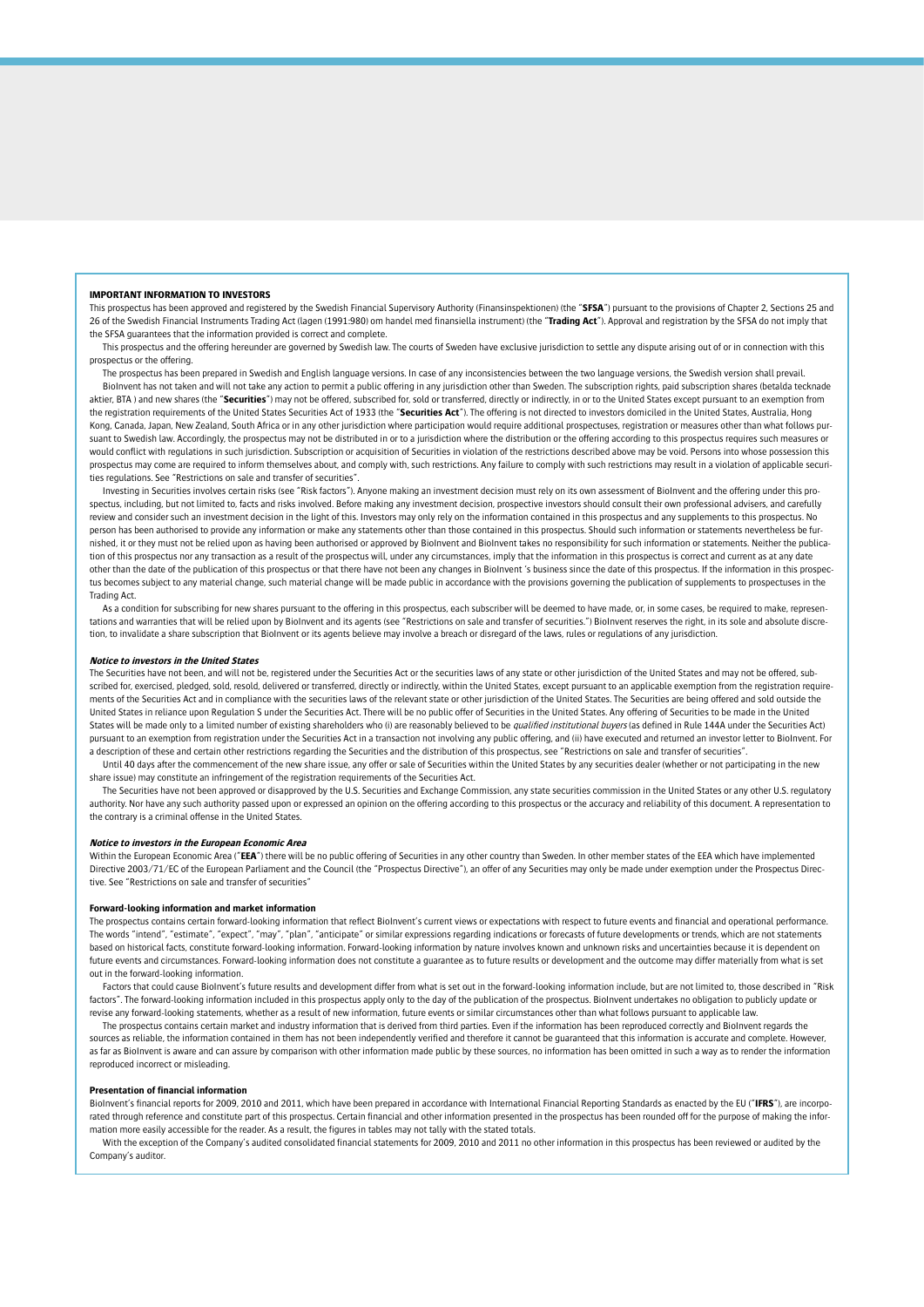## **Contents**

| <b>Summary</b>                                     | 2               |
|----------------------------------------------------|-----------------|
| <b>Risk factors</b>                                | 5               |
| Invitation to subscribe for shares in Biolnvent    | 10              |
| <b>Background and reasons</b>                      | 11              |
| Comments by the CEO                                | 12              |
| Terms, conditions and instructions                 | 13              |
| How to proceed                                     | $1\overline{7}$ |
| <b>Market overview</b>                             | 18              |
| Description of operations                          | 22              |
| Summary of financial information                   | 35              |
| Comments on financial development                  | 38              |
| Capital structure and other financial information  | 40              |
| Board of Directors, senior management and auditor  | 43              |
| Share capital and ownership structure              | 49              |
| <b>Articles of Association</b>                     | 53              |
| Legal considerations and supplementary information | 54              |
| Certain tax considerations in Sweden               | 58              |
| Restriction on sale and transfer of securities     | 60              |
| Glossary                                           | 64              |
| <b>Addresses</b>                                   | 65              |
|                                                    |                 |

## **DEFINITIONS**

In this prospectus the following definitions are used:

| <b>BioInvent</b><br>or <b>Company</b> | means, depending on the context, Biolnvent<br>International AB or the group in which<br>Biolnvent International AB is the parent<br>company. |
|---------------------------------------|----------------------------------------------------------------------------------------------------------------------------------------------|
| <b>The Group</b>                      | means Biolnvent and its subsidiaries.                                                                                                        |
| <b>Euroclear</b>                      | refers to Euroclear Sweden AB.                                                                                                               |
|                                       | <b>NASDAO OMX</b> refers to NASDAQ OMX Stockholm AB.                                                                                         |
| <b>SEK, EUR and</b><br><b>USD</b>     | refers to Swedish kronor. Euro and U.S.<br>dollars, respectively.                                                                            |

## **The rights issue in brief**

## Preferential right

Each share in BioInvent entitle to one (1) subscription right. Ten (10) subscription rights entitle to subscription for one (1) new share. Shares not subscribed for pursuant to preferential right shall be offered for subscription to shareholders and other investors.

## Subscription price

15.60 SEK per share

Record date for participation in the rights issue 14 March 2012

Subscription period 16 March–30 March 2012

Trading in subscription rights 16 March–27 March 2012

Subscription and payment pursuant to preferential right Subscription takes place during the subscription period through simultaneous cash payment .

Subscription and payment without preferential right Application for subscription without preferential right shall be made to Avanza Bank no later than 30 March 2012 on a special application form that can be obtained from Avanza Bank by calling +46 8 562 251 22. Payment for alloted shares shall be made in cash in accordance with the instructions on the notice of allotment. Custody account holders with nominees shall instead register with and in accordance with instructions from the nominee.

## Other information

| Ticker:                        | <b>BINV</b>       |
|--------------------------------|-------------------|
| ISIN-code share:               | SE0000789711      |
| ISIN-code subscription rights: | SE0004517183      |
| ISIN-code BTA 1:               | SE0004517191      |
| ISIN-code BTA 2:               | SE0004517209      |
| <b>Financial information</b>   |                   |
| Extraordinay General Meeting   | 9 March 2012      |
| Annual Conoral Mooting         | $26$ Moreh $2012$ |

| Annual General Meeting                  | 26 March 2012   |
|-----------------------------------------|-----------------|
| Interim report January – March 2012     | 2 May 2012      |
| Interim report January – June 2012      | 19 July 2012    |
| Interim report January - September 2012 | 18 October 2012 |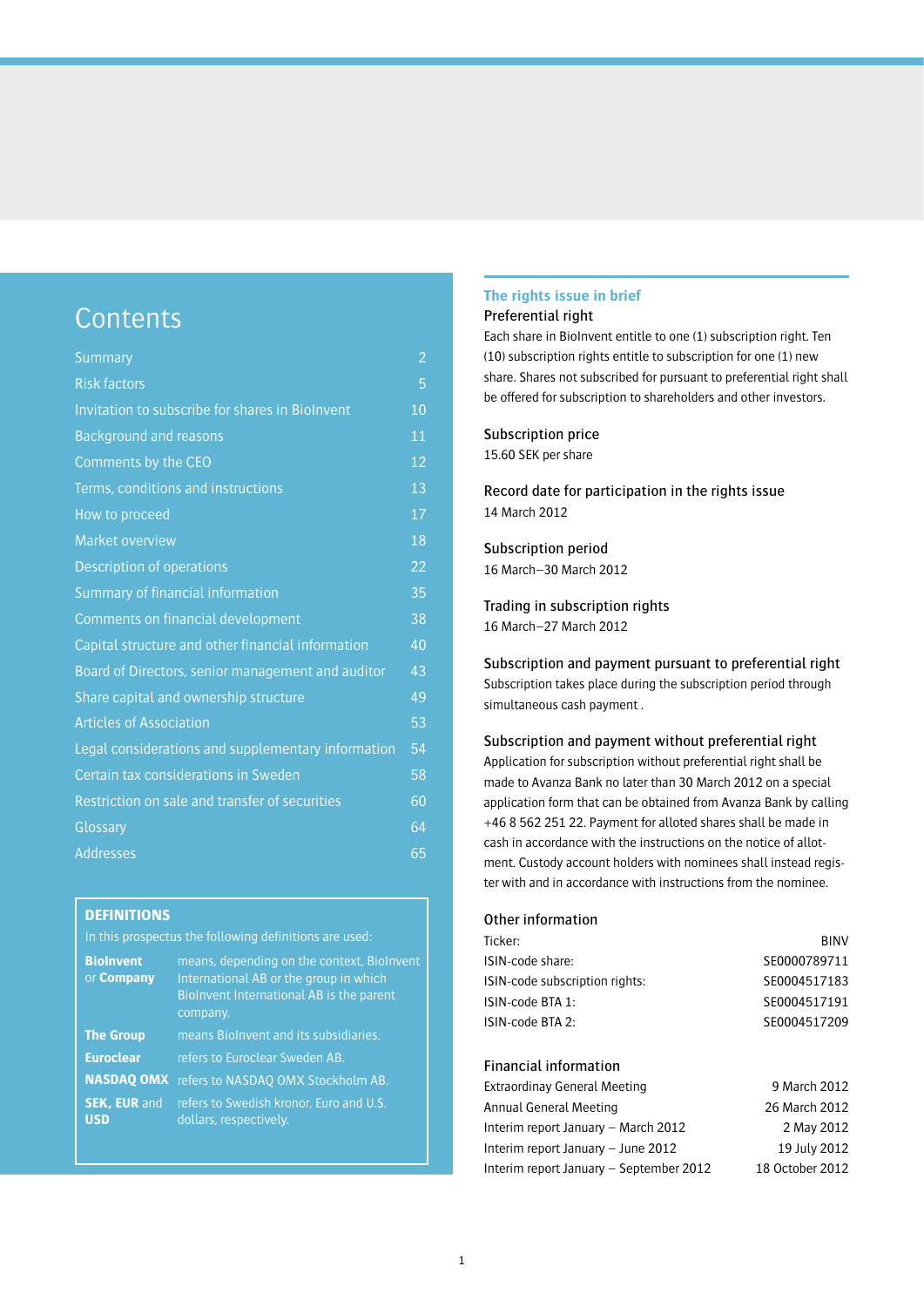## Summary

This summary shall be regarded as an introduction to the prospectus. Each decision to invest in the BioInvent share shall be based on an assessment of the prospectus in its entirety, including documents that have been incorporated through reference. An investor that files a lawsuit in a court of law on account of information in the prospectus may be liable for costs in connection with translation of the prospectus. A person may be held liable for information included in or missing from the summary or a translation of the summary, only if the summary or the translation is misleading or incorrect in relation to the other parts of the prospectus.

### **The rights issue in brief**

In order to strengthen Bioinvent's financial position and thereby the Company's opportunity to fulfill its commercial strategy in upcoming partner negotiations, the Board of Directors resolved on 13 February 2012, subject to the approval of the General Meeting, to increase the Company's share capital by a new share issue with preferential right for BioInvent's shareholders. The Board of Directors resolution on a new share issue was approved at an Extraordinary General Meeting on 9 March 2012.

The rights issue will increase the share capital of BioInvent by a maximum of SEK 3,360,262.50 through the issuance of not more than 6,720,525 new shares. The subscription price has been established to SEK 15.60, which means that the rights issue will raise BioInvent a total of up to SEK 104,840,190 before transaction costs. The Company's shareholders will have preferential right to subscribe for the new shares in BioInvent in proportion to the number of shares previously held by them. The record date for participation in the rights issue is 14 March 2012. Those who are registered as shareholders in BioInvent on the record date may subscribe for one (1) new share for each ten (10) existing shares in BioInvent. In the event that all new shares are not subscribed for with preferential right, such shares shall be allotted to shareholders and other investors who have subscribed for shares without subscription rights.<sup>1)</sup> Such allotment shall be made primarily to those who have also subscribed for shares with subscription right. Subscription for shares with preferential right shall be made by simultaneous cash payment under the period from and including 16 March 2012 up to and including 30 March 2012. Notice of subscription without preferential right shall be made on 30 March 2012 at the latest.

Shareholders together representing approx. 10.1 percent of the shares and votes in BioInvent have undertaken to subscribe for shares corresponding to the respective pro rata shares of the rights issue. In addition, shareholders and other investors have guaranteed the subscription for shares corresponding to a further 84.7 percent of the rights issue. Thus, the above mentioned shareholders and investors have undertaken to subscribe for and guarantee the subscription of shares corresponding to a total of 94.8 percent

1) See section "Terms, conditions and instructions".

of the rights issue. Furthermore, institutional owners have expressed their intention to subscribe for shares corresponding to 5.2 percent of the rights issue.

According to BioInvent's assessment, the Company's existing working capital is not sufficient for the current requirements for the upcoming twelve months. Taking into account the Company's existing liquidity, the existing working capital is expected to be sufficient until the end of February 2013. BioInvent believes that the working capital after the rights issue has been implemented will be sufficient to cover the working capital requirement for at least the twelve month period mentioned above.

### **Bioinvent in brief**

BioInvent is a research-based pharmaceutical company that focuses on producing and developing antibody drugs for the treatment of diseases where there is a significant medical need and current treatment options are inadequate. The objective is to create value by building a sustainable portfolio of clinical development projects and then commercializing innovative pharmaceuticals.

#### Business- and revenue model

BioInvent focuses on developing antibody drugs and documenting their biological activity and efficacy in clinical trials. To be able to move the product candidates forward through late clinical development to full commercialization, the Company works with major pharmaceutical companies. In the case of certain projects, partnership agreements may be signed early on in the development phase, while other projects may be developed by the Company for a longer period. The timing of entering into partnerships is determined by costs, risk, and the need for expertise and the additional value to be gained from continuing to develop the project inhouse. BioInvent has also entered into a number of development partnerships where the development partner gains access to parts of BioInvent's antibody platform n-CoDeR® and competence within the development of antibody drugs.

Today BioInvent's revenues consist of cash payments when cooperation contracts are signed, license fees, milestone payments (payment when projects passes pre-defined milestones)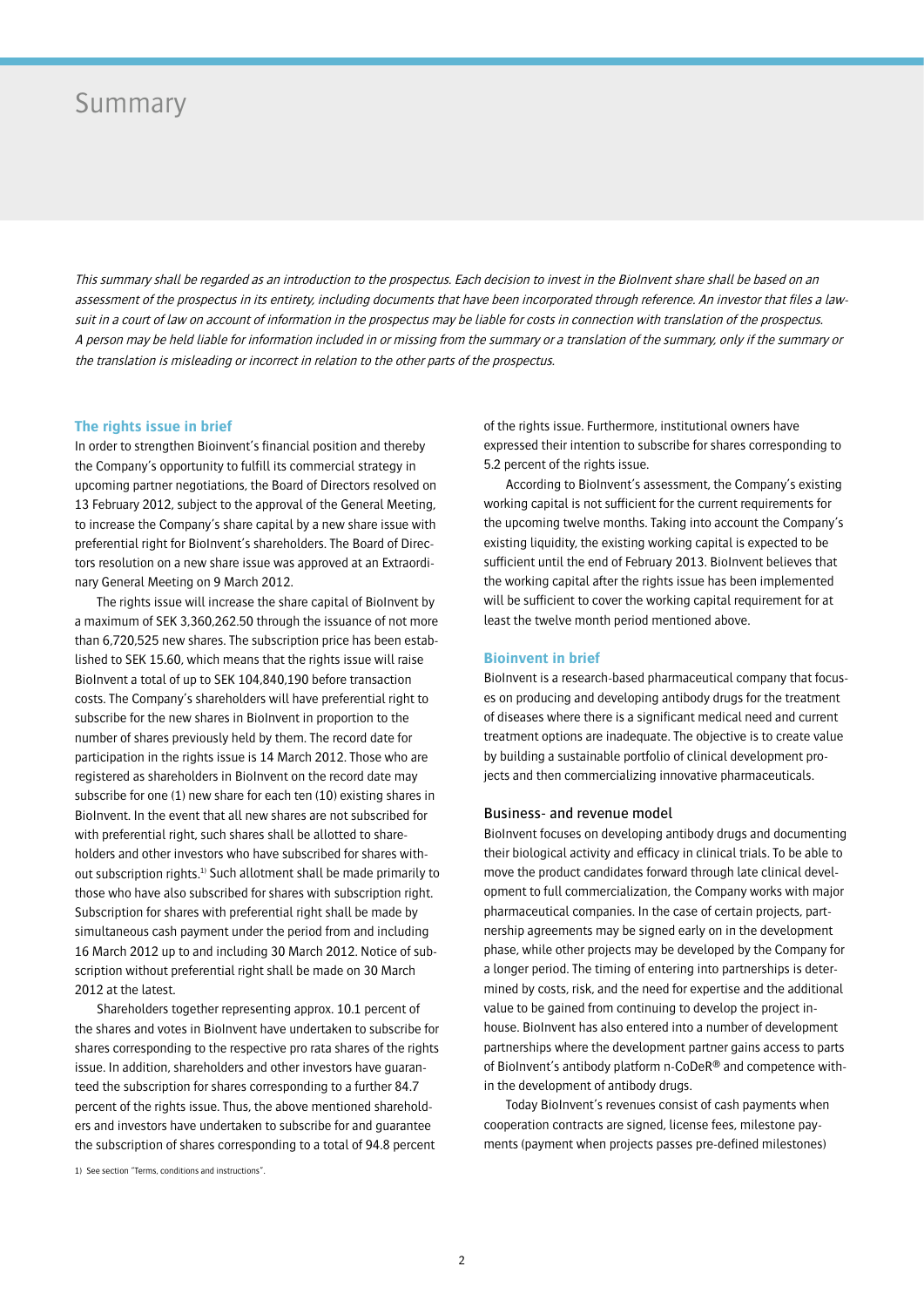and research financing. In the longer term the goal is to ensure sustainable profitability through royalties and revenues from the Company's own commercialization in certain markets.

## Development projects

BioInvent is currently running four projects in development phases in the areas of coronary artery disease (BI-204), thrombosis (TB-402) and cancer (BI-505 and TB-403).

- **BI-204** is being developed as a drug to prevent the recurrence of acute coronary artery disease, so-called secondary prevention. The antibody targets oxidised forms of apoB100, a lipoprotein that is part of the LDL particle. BioInvent has entered into a strategic partnership with Genentech where the companies are jointly developing and commercialising BI-204.
- **TB-402** is a human monoclonal antibody that has shown a beneficial partial inhibition of factor VIII, an important factor in the coagulation cascade. The product is primarily being developed to prevent the occurrence of venous thromboembolism (VTE) in connection with orthopaedic surgery. TB-402 is being developed in cooperation with ThromboGenics.
- **BI-505** is a fully human antibody against the adhesion protein ICAM-1 (CD54), a naturally occurring cell surface protein. Expression of ICAM-1 is elevated in a number of types of cancer, while it is low in most healthy tissue. In a first step, BI-505 is being developed for the treatment of multiple myeloma which expresses ICAM-1. BioInvent is developing BI-505 in-house.
- **TB-403** is a monoclonal antibody targeting PIGF (*Placental* Growth Facton, a protein that affects the development of new blood vessels (angiogenesis). The product is being developed primarily to treat types of cancer that are dependent on the growth of new blood vessels. TB-403 was originally developed within the framework of BioInvent's strategic partnership with ThromboGenics. In June 2008 the partnership entered into a strategic product alliance with Roche.

## Market

The antibody drug segment is one of the fastest growing segments in the pharmaceutical industry. Since the beginning of the year 2000 sales have increased more than tenfold from USD 2 billion to over USD 40 billion in 2011. This strong growth is likely to continue over the next few years, and by 2014, the market is expected to be worth around USD 60 billion. There are several reasons why antibody drugs have become successful and represent significant value for the companies that have developed them. Antibodies are nature's own defence molecules. As such they are highly selective

and, in their natural form, are very well tolerated by the body. A precise effect is noted and the antibody integrates naturally with the rest of the immune system which can therefore modulate the antibody's therapeutic effect. Also, antibody drugs to some extent have other application areas than traditional medicines; they are useful when targeted, for example, at extracellular molecules or cell-surface proteins – two significant groups of target proteins that may be difficult for traditional, small molecular drugs to impact.

### Risk factors

Before an investor decides to subscribe for shares in BioInvent, it is important to carefully analyse the risk factors deemed to be of importance for the future development of the Company and the share. These risks include among other things industry and business related risks (risks relating to pharmaceuticals development, clinical trials and suppliers, commercialization and partners, legislation and medical agency scrutiny, compensation for pharmaceutical sales, patents and other rights, confidentiality and expert knowledge, competitors, qualified employees and key individuals, additional financing requirements, product responsibility and insurances and international operations and currency fluctuation) as well as risks relating to the share and the rights issue (risks relating to the share development, trading in subscription rights, future sales of large shareholdings and additional rights issues, future dividends and unsecured subscription and guarantee undertakings). There may be risks not currently known to BioInvent. For a more extensive description, see section "Risk factors".

### Other information

## Board of Directors, senior management and auditor

The Board of Directors of BioInvent consists of Björn O. Nilsson (chairman), Lars Backsell, Carl Borrbaeck, Lars Ingelmark, Elisabeth Lindner, Svein Mathisen, Ulrika T Mattson and Kenth Petersson.

The senior management include Svein Mathisen (President and CEO), Björn Frendéus (Vice President, Preclinical Research), Cristina Glad (Executive Vice President), Steven Glazer (Senior Vice President, Development), Per-Anders Johansson (Vice President, Quality Assurance and Regulatory Affairs), Sten Westerberg (Vice President, Investor Relations) and Martin Wiles (Senior Vice President, Business Development).

Ernst & Young AB is the Company's auditor, with Johan Thuresson as auditor in charge.

For more information regarding the members of the Board of Directors, senior management and auditor, see section "Board of Directors, senior management and auditor".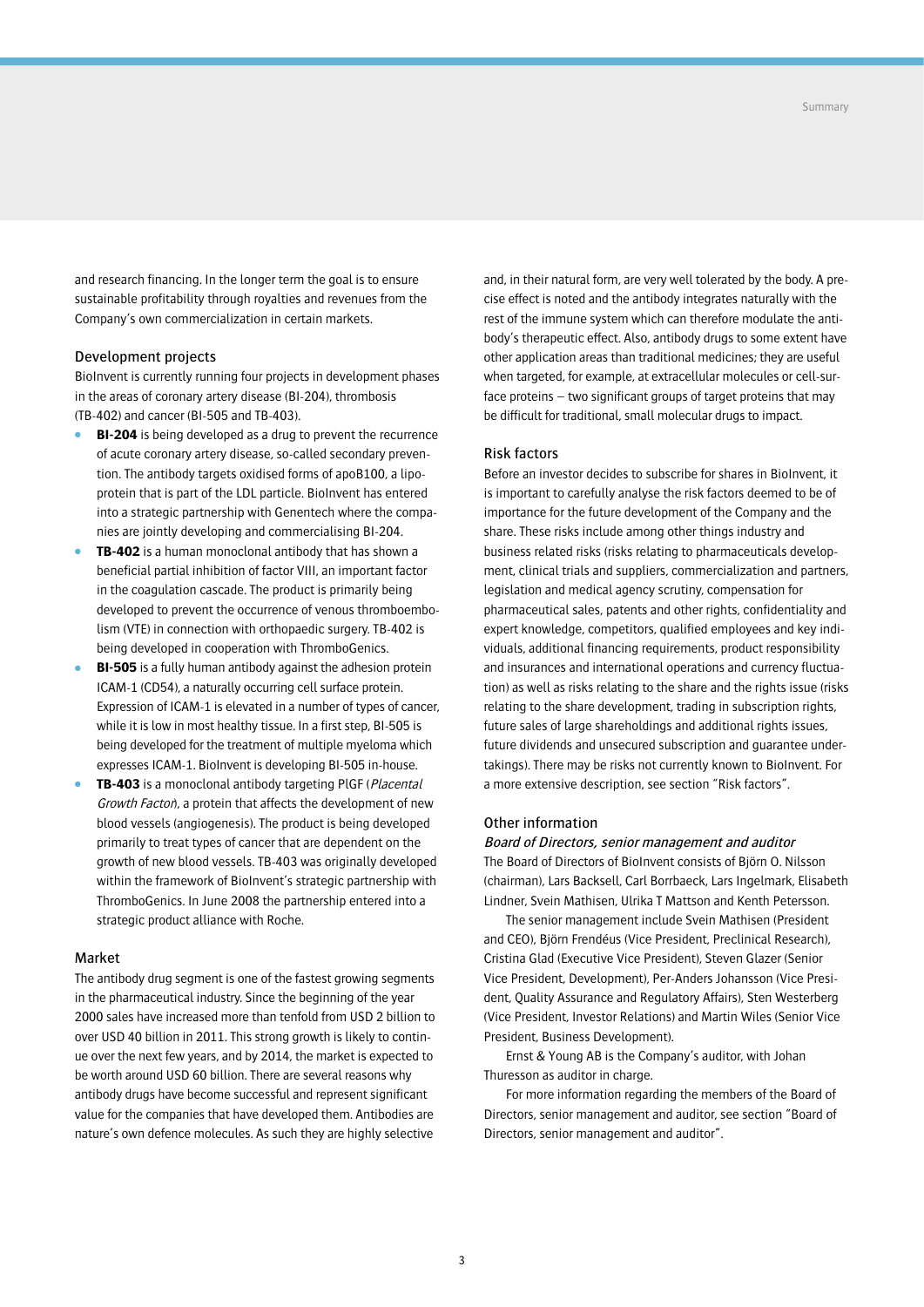Major shareholders and related party transactions

BioInvent had as per 28 February 2012 approx. 6,200 shareholders. The largest shareholder was JP Morgan nominee accounts, holding approximately 7.1 percent of the total number of shares and votes in the Company. For more information, see section "Share capital and ownership structure". BioInvent applies IAS 24 Related party disclosures. During the financial years 2010 and 2011 and the current financial year there have been no transactions with related parties, in accordance with IAS 24, to report. See also "Related party transactions" under section "Legal considerations and supplementary information".

## **Summary of financial information**

Below is a summary of the financial development of BioInvent for the 2009-2011 financial years.

| <b>SEK million</b>                                         | 2011    | 2010     | 2009     |
|------------------------------------------------------------|---------|----------|----------|
| <b>Summary of income statement</b>                         |         |          |          |
| Net revenues                                               | 124.6   | 82.9     | 80.7     |
| Operating profit/loss                                      | $-71.7$ | $-127.8$ | $-179.5$ |
| Profit/loss of the year                                    | $-67.1$ | $-128.4$ | $-176.7$ |
| <b>Summary of balance sheet</b>                            |         |          |          |
| Fixed assets                                               | 12.9    | 14.2     | 19.0     |
| Inventories                                                | 0.3     | 0.7      | 2.0      |
| Current receivables                                        | 18.7    | 17.0     | 21.2     |
| Current investments and cash and bank                      | 174.0   | 106.1    | 84.0     |
| Shareholder's equity                                       | 138.0   | 74.2     | 55.6     |
| Non interest-bearing liabilities                           | 67.8    | 63.8     | 70.6     |
| Interest-bearing liabilities                               |         |          |          |
| Total shareholder's equity and liabilities                 | 205.8   | 138.0    | 126.2    |
| Summary of statement of cash flows                         |         |          |          |
| Cash flow from current operations                          | $-55.5$ | $-117.7$ | $-127.1$ |
| Cash flow from investment activities                       | $-4.9$  | $-4.6$   | $-1.3$   |
| Cash flow from financing activities                        | 128.3   | 144.4    |          |
| Increase/decrease in current investments and cash and bank | 67.9    | 22.1     | $-128.4$ |
| Key financials and per share data                          |         |          |          |
| Shareholder's equity per share, SEK                        | 2.05    | 1.21     | 1.00     |
| Number of shares at end of period (thousand)               | 67,205  | 61,096   | 55,661   |
| Equity/assets ratio, %                                     | 67.0    | 53.7     | 44.1     |
| Number of employees, average                               | 89      | 96       | 105      |

## Significant changes since 31 december 2011

In January 2012 BioInvent and Les Laboratoires Servier entered into a partnership for the development of an antibody against a target structure in the metabolism of tumour cells. Under this partnership, BioInvent will receive licensing fees, research financing and possible milestone payments of more than EUR 11 million. There will also be royalties on future sales of the product. Servier will engage BioInvent to screen for antibodies from

BioInvent's n-CoDeR antibody library. Servier, which will provide target structures, will also have access to BioInvent's preclinical expertise in optimising an antibody candidate for future clinical development.

No other significant changes have taken place since 31 December 2011 with respect to the Company's financial position or status in the market.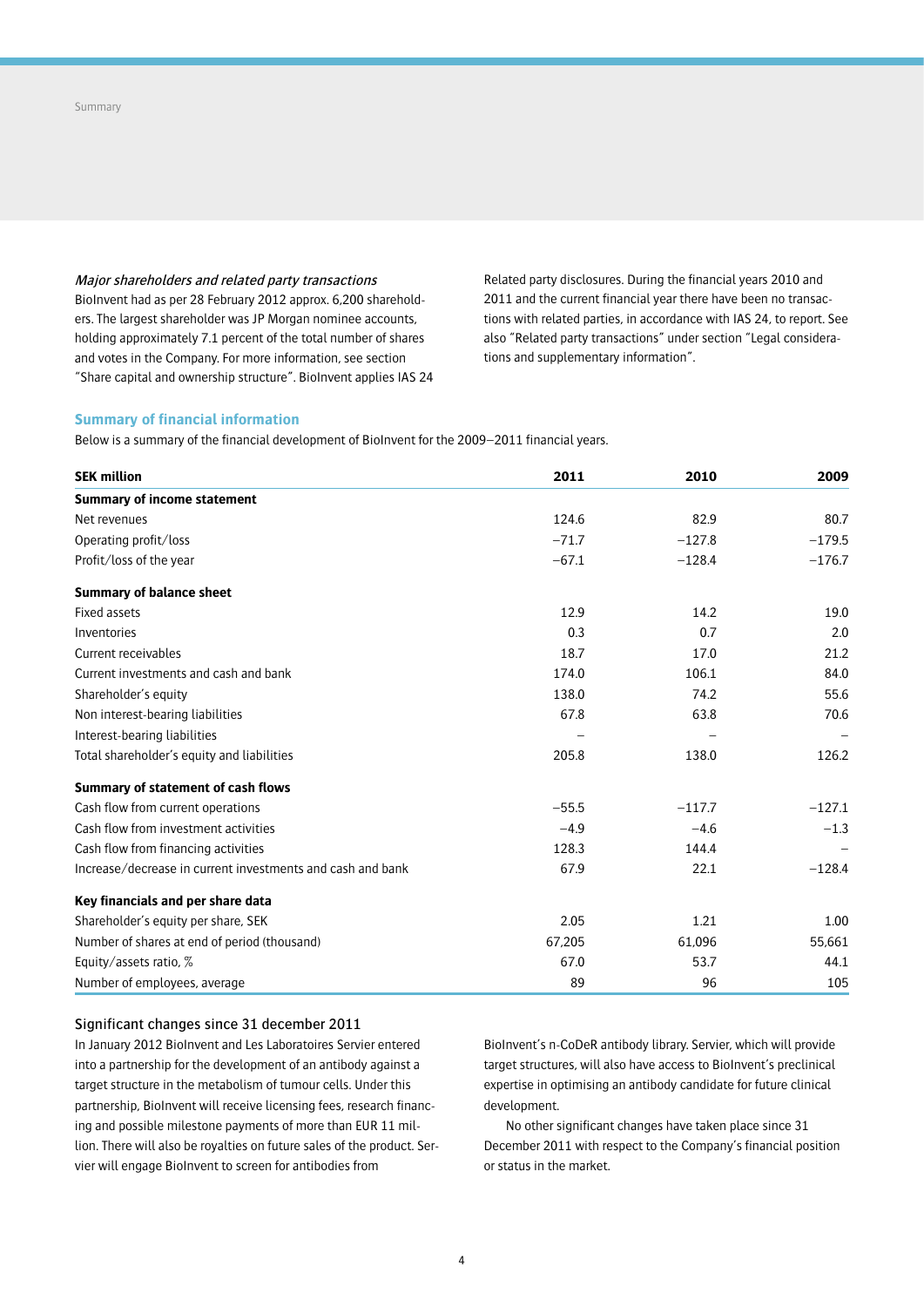## Risk factors

Before an investor decides to subscribe for or buy shares in BioInvent, it is important to carefully analyse the risk factors deemed to be of importance for the future development of the Company and the share. Below is a description of some of the risk factors considered to be of material importance for BioInvent. They are not presented in any particular order of importance. Risks exist that pertain to the circumstances of BioInvent or the industry and other risks exist that are of a more general nature. There are also risks associated with the new share issue. Certain risks are outside the Company's control. This account does not claim to be complete and, naturally, it is not possible to predict or describe all factors in detail. A full assessment must therefore include other information in the prospectus as well as an assessment of the general business environment. The risks and uncertainties described below could materially adversely affect BioInvent's operations, financial position, operating profit or future prospects. They could also result in a decline in the value of BioInvent shares, which could result in BioInvent shareholders losing all or part of their investment. Additional risks not currently known to BioInvent, or which are currently deemed immaterial, could arise and have a negative effect.

### **Industry and business related risk**

#### Pharmaceutical development

The cost of developing and launching a new biotech drug on the market has been estimated at around USD  $1.3$  billion<sup>1)</sup>. At the same time, historically only 17 percent of antibody candidates in clinical phase I actually reach the market<sup>2)</sup>. The probability that a drug candidate will reach the market increases as the project advances through the development chain. The same applies to the costs which increase sharply in the later clinical phases. In summary: pharmaceutical development is generally associated with very high risk and this applies to BioInvent's pharmaceutical development as well.

BioInvent's operations are subject to the usual risks associated with pharmaceutical development, including the risk that BioInvent will not succeed in developing new product candidates, that some or all of the Company's product candidates will prove ineffective, unsafe or in another way not meet the applicable requirements or receive the necessary market approval, or prove to be difficult to license successfully or develop into commercially viable products.

As BioInvent and the Company's project portfolio are developed, the Company's knowledge and experience in important areas will grow. A larger project portfolio could over time make the Company less dependent on the success of an individual project. At this point, however, the project portfolio is relatively limited and contains early phase projects. Consequently, a setback in an individual project could materially adversely affect BioInvent.

There is also a risk that development work will be delayed in relation to the established schedule, which could also negatively impact BioInvent.

### Clinical trials and suppliers

All of BioInvent's potential and existing product candidates require additional research and development, clinical trials and the relevant market approval before they can result in commercialisation when steady annual revenues from products on the market can be expected. To receive market approval for commercial sales of the Company's product candidates, it is necessary for BioInvent and its partners to complete clinical trials to prove the product candidate's safety and efficacy. If such clinical trials do not receive the necessary permits or substances tested do not prove to have the required safety and efficacy, it will not be possible to successfully develop, license or commercialise the product candidate. Furthermore, clinical trials may be halted at any time if it can be assumed that the trail participants are being exposed to unacceptable health risks. Earlier positive results may also prove to be non-representative of the results obtained in later trials. Negative or incomplete results from clinical trials may make it necessary for additional clinical trials to be carried out, which could result in increased costs, significant delays in receiving market approval, a more limited application area, or could result in a decision by BioInvent and/or its partners not to commercialise the product candidate.

BioInvent and its partners are dependent on individuals being willing to participate in clinical trials. There can be no guarantee that this will take place on terms that are satisfactory to BioInvent, and failure to recruit trial participants could delay and/or prevent the continued development of the product candidate.

The preclinical and clinical trials that are conducted require the production of active substances in sufficient quantities and of sufficiently high quality. There is a risk that BioInvent will not be

<sup>2)</sup> Tufts CSDD Impact Report November/December 2011.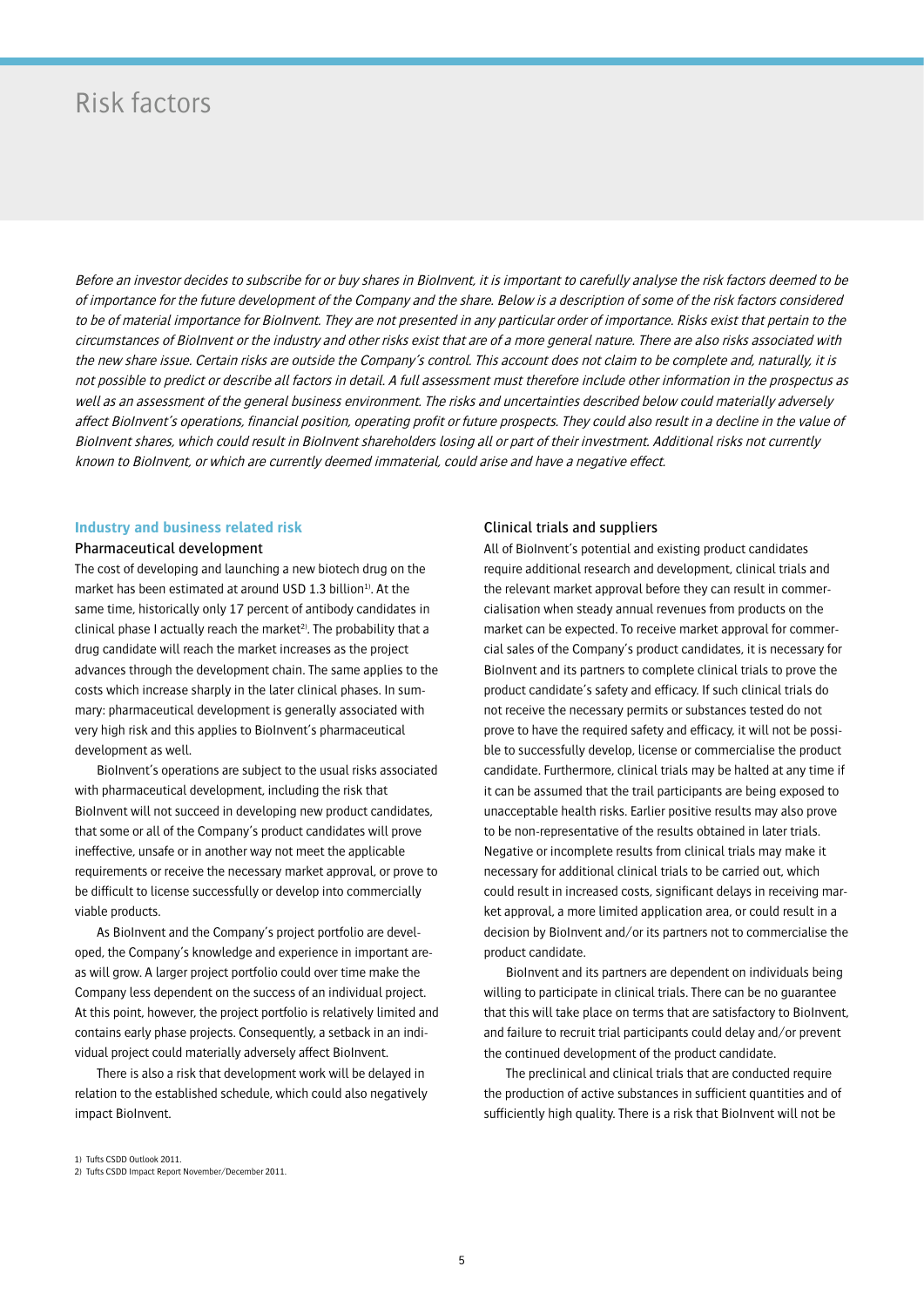able to meet this need at every point in time, and this could delay development of the Company's projects.

BioInvent and its partners use and enter into agreements with certain external parties for parts of their research and production activity, mainly with respect to clinical trials and laboratory services. There is no guarantee that such external parties will perform these services in a manner that BioInvent finds satisfactory, which could increase the cost, cause a delay and/or prevent the continued development of BioInvent's projects.

### Commercialisation and partners

None of BioInvent's product candidates have yet been commercialised and may never be commercialised. Nor is there any guarantee that the products that are launched on the market will be well received or become commercial successes.

BioInvent has entered into agreements with partners for the development and commercialisation of potential products. BioInvent is, and will continue to be, dependent on agreements with other companies regarding late clinical trials as well as manufacturing and selling possible products that are launched. There can be no guarantee that BioInvent will succeed in entering into such agreements on satisfactory terms. In the absence of partnership agreements, BioInvent may not be able to realise the full value of a product candidate. This may also lead to decisions by BioInvent or the Company's partners to discontinue future development or commercialisation of a product candidate.

There is no guarantee that the companies with which BioInvent enters into partnerships or licensing agreements will fulfil their obligations or that the agreements will not be cancelled. BioInvent has no control over the amount of resources that BioInvent's current and future partners will invest, nor over the schedule for such investments. Nor can there be any guarantee that partners will meet their obligations in the manner anticipated or that partnership agreements will generate revenues. BioInvent's partners may develop alternative technologies or products, either themselves or through collaboration with others, which could compete with the products covered by the agreement with BioInvent, or which could affect BioInvent's partners' commitment to the partnership, ability (financial or otherwise) to complete development and commercialisation of a product candidate and willingness to pay the agreed compensation to which BioInvent is entitled.

BioInvent does not currently have the organisational requirements to complete development of a product and/or commercialise a product on its own, and considerable financial resources would be needed to build up such an organisation.

## Legislation and medical agency scrutiny

BioInvent and its partners will not be able to market any of BioInvent's products without first obtaining approval from the relevant supervisory authorities. The approval process for marketing a new drug can take many years and normally requires considerable financial and other resources. If necessary permits or approvals are not received, the Company's operations, financial position and results could be materially adversely affected. Even if the necessary permits are received, there is no guarantee that this will result in competitive products.

Even after a product candidate has been approved, the Company and its partners will be required to meet future requirements from the authorities, including a safety reporting requirement and marketing approval including supervision of how products are marketed. The Company and its external manufacturers will also be required to comply with manufacturing regulations. These regulations cover all parts of the manufacturing, testing, quality assurance and documentation processes for the Company's product candidates. Production facilities must also be approved following inspections by the authorities before marketing approval can be granted. Production facilities will also be subject to repeated inspections by the supervisory authorities. Such inspections may result in questions regarding compliance, and lack of compliance may prevent or delay marketing approval, and corrective measures may require financial or other resources. If the Company, the Company's partners or their external manufacturers fail to comply with the applicable requirements from authorities, the Company may be subject to fines, revocation of permits from supervisory authorities, withdrawal or seizure of products, other restrictions on operations and sanctions, which could materially adversely effect the Company's operations, financial position and results.

Due to the chemical components in pharmaceuticals and the manufacturing processes, the pharmaceuticals industry is subject to environmental regulations. Even if BioInvent currently believes the Company has the required permits and complies with all environmental laws and regulations, there can be no guarantee that BioInvent will be granted the permits that may be required for the Company's future operations. If the Company should fail to comply with environmental regulations, permits for its operations could be revoked and the Company could be subject to legal sanctions and significant claims for damages, or be forced to adapt or suspend its operations.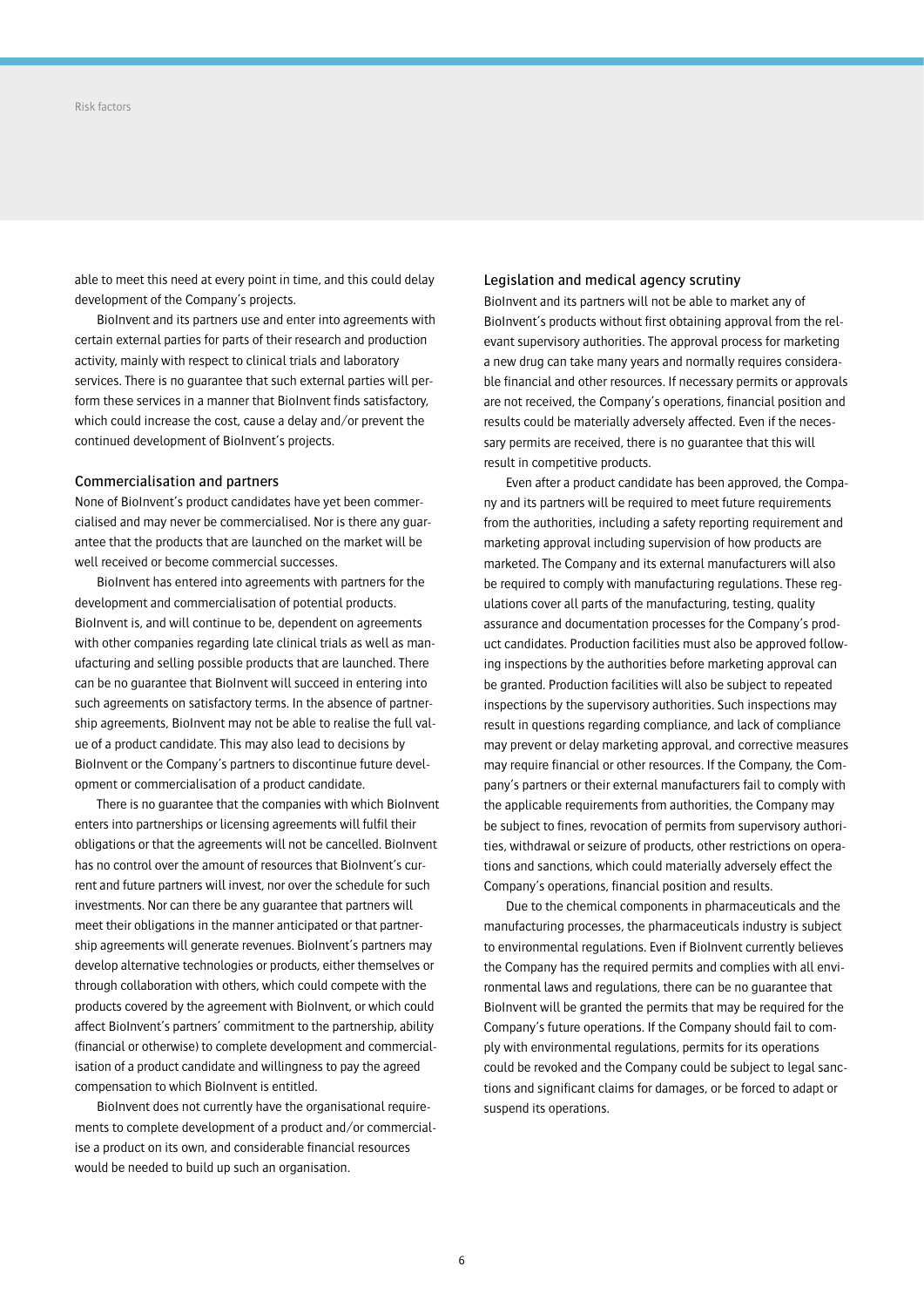## Compensation for pharmaceutical sales

BioInvent's potential future success is partially dependent on to what extent the Company's products will qualify for subsidies from private or publically financed healthcare programmes. A significant portion of the Company's potential future revenues are likely to depend on subsidies from a third party, such as a public authority, public healthcare provider or private medical insurance provider. Certain countries require products to first go through a lengthy process of scrutiny before state subsidies can be considered. Steps are also being taken to slow down the rise in healthcare costs in many of the countries where the Company's future products may be commercialised. These steps are expected to continue and may result in more stringent regulations regarding both compensation levels and which drugs are covered. Changes in these compensation and payment systems may affect the Company's ability to run its operations at a profit, obtain additional partners and market the Company's products. If the subsidies for BioInvent's products are insufficient or are withdrawn or restricted in any market, the possibility for the Company to sell its drugs at a sufficient profit may be impeded.

### Patents and other rights

The Company's potential future success depends in part also on the Company's ability to obtain and retain patent protection for potential products and to keep its own and its partners' research confidential so that BioInvent can prevent others from using BioInvent's discoveries and protected information.

BioInvent's product candidates are developed, partly by using licensed target proteins and technologies through agreements with external parties, and partly by using the Company's own, patented technologies.

The patent rights status of pharmaceutical and biotech companies is in general uncertain and involves complex medicines and legal assessments. There can be no guarantee that BioInvent will develop products that can be patented, that granted patents will be able to be retained, that future discoveries will lead to patents, or that granted patents will provide sufficient protection for BioInvent's rights. Nor can there be any guarantee that patents will make BioInvent's products competitive or that competitors will not be able to circumvent patents. If BioInvent is forced to defend its rights against a competitor, this could involve significant costs, which in turn could affect BioInvent's financial position and results negatively.

If in its research, BioInvent uses substances or methods that are patented or that will be granted patents or are protected by

other rights, the owner of these patents or other rights could claim that BioInvent is infringing on those rights. A third party's rights could prevent BioInvent or any of BioInvent's licensees from being free to use a licensed substance, method or technology, which could result in significant costs being incurred or liability for damages for BioInvent, or in the Company being forced to suspend or limit its investment in product development and commercialisation for one or more of the Company's products. The costs of such disputes could have a significantly negative effect on BioInvent's financial position, even if the outcome of the process is in BioInvent's favour. BioInvent or its partners could also be forced to obtain a license to continue to manufacture or market the products and processes that are covered. It is not certain that such licenses will be available on reasonable terms or at all.

There is no guarantee that granted patents will provide longterm protection as objections or other invalidity claims against issued patents could be filed after the patent is granted. The outcome of such processes could be that the granted patent is restricted in varying degrees, e.g. by a restriction on the application areas or by the patent being rejected. The outcome could also be that the patent is upheld as it was granted. The fact that a patent is rejected means that no party is granted sole rights, which means that no party can be prevented by the rejected patent from using the discovery defined therein. The result of an objection process can be appealed, which means that the final outcome of an objection is difficult to predict.

### Confidentiality and expert knowledge

BioInvent is dependent on confidentiality and expert knowledge in its research. BioInvent cannot provide any guarantee that BioInvent's employees, consultants, advisers or other individuals will not act in contravention of confidentiality undertakings with respect to confidential information or that confidential information will not be disclosed in another way and used by competitors, which could have a negative impact on BioInvent.

#### Competitors

The market for all of the Company's future products is distinguished by significant competition and fast technological development. BioInvent's competitors consist, among others, of large international pharmaceutical companies and biotech companies. Many of the competitors have significantly larger resources than BioInvent in, for example, research and development, in terms of application procedures with the relevant permit granting authorities, marketing and financial position in general.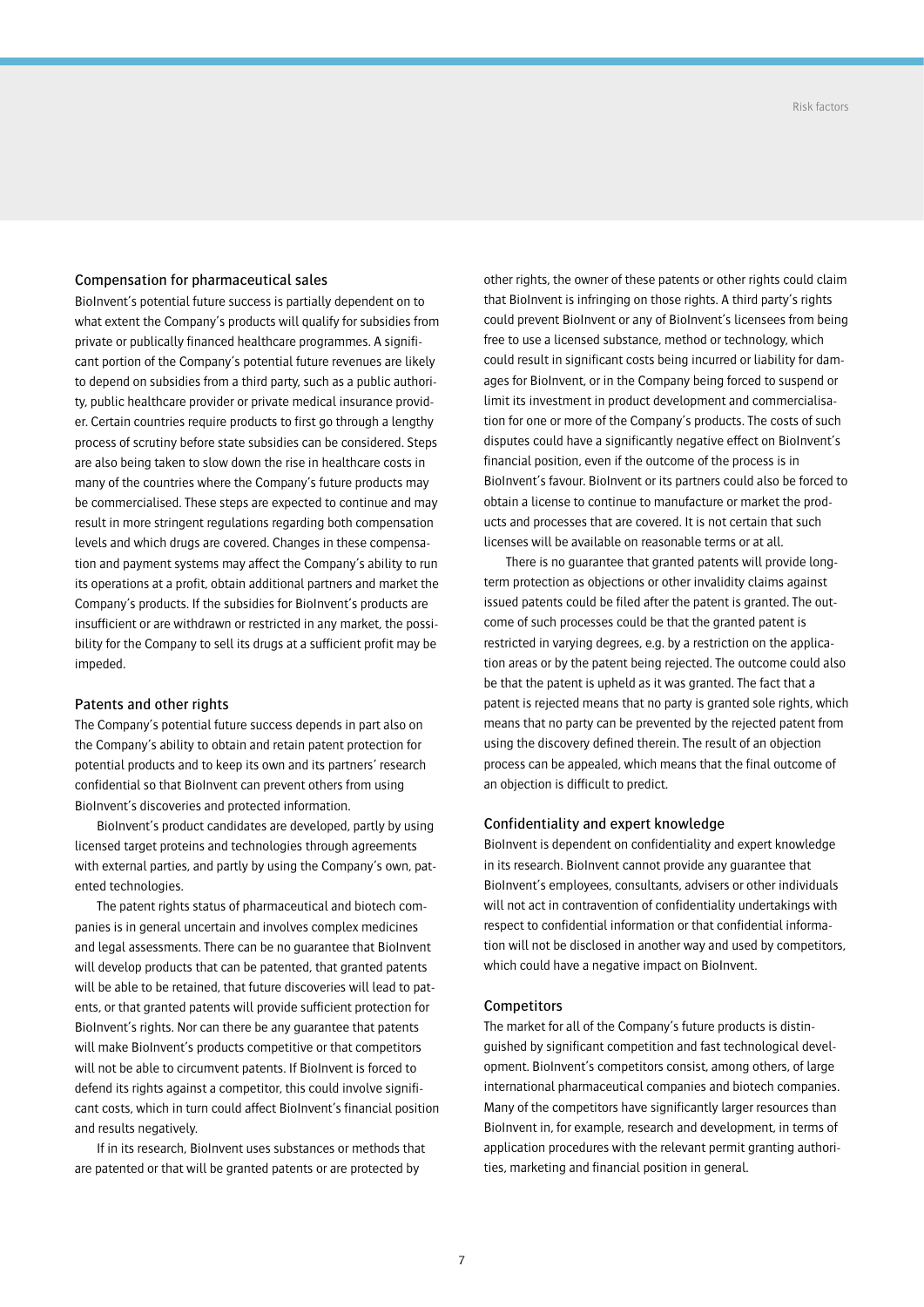Competitors may develop products that are more efficacious, affordable or practical or may enjoy patent protection or commercialise their products earlier than BioInvent. There is therefore always a risk that the Company's products will be driven out by competition from similar products or that entirely new product concepts will prove superior. Furthermore, technology that is controlled by external parties, and that could be of use in BioInvent's operations, could be acquired or licensed by the Company's competitors, which could prevent the Company from obtaining or using the technology.

## Qualified employees and key individuals

BioInvent is highly dependent on the Company's senior executives and other key individuals. If the Company should lose any of its key employees, this could delay or cause interruptions in research programs or development, licensing or commercialisation of the Company's product candidates. The Company's ability to attract and retain qualified employees is crucial for its future success. Even if BioInvent believes the Company will be able to both attract and retain qualified employees, there can be no guarantee that this will take place on satisfactory terms compared to the competition from other pharmaceutical and biotech companies, universities and other institutions.

### Additional financing requirements

BioInvent has reported significant operating losses since the Company launched its operations. For the 2011 financial year, BioInvent will report a loss of around SEK –67.1 million. Based on the fact that continued efforts to produce drug candidates are expected to involve significant costs, BioInvent is expected to continue to show an accumulated negative cash flow until the Company generates steady annual revenues from products on the market. The capital requirement is financed by (i) the sale of rights in individual projects, (ii) partnerships that secure project financing, and (iii) shareholders' equity. BioInvent's financial position will be further strengthened by the new share issue at hand. Expected revenues from licensing existing or new product candidates may fluctuate significantly. Payments from partners will typically depend on projects reaching agreed milestones with respect to development and approval from the authorities. An inability to reach such milestones on schedule could seriously harm the Company's future financial position. There is no guarantee that BioInvent will have sufficient revenues or positive cash flows to be able to finance its operations.

BioInvent may in future need to apply for additional external financing to be able to continue to run its operations. This could be through agreements with partners or through public or private financing. There can be no guarantee that new capital can be obtained when the need arises or that it can be obtained on terms that are satisfactory to the Company, or that such capital if obtained would be sufficient to finance the operations according to plan, which could result in the Company being forced to significantly restrict one or more of its research or development programmes or ultimately cease operations.

The terms and conditions for available financing may have a negative impact on the Company's operations or the rights of the shareholders. If the Company obtains additional financing by issuing shares or share-related instruments, the Company's shareholders may be affected by dilution, while debt financing, if available to the Company, could have restrictive conditions attached which could curtail the Company's flexibility. Where the Company finances the development of product candidates through agreements with the Company's partners, the Company may be forced to give up certain rights to technologies or give up licenses on terms that are not favourable for the Company.

Even if the Company manages to obtain additional financing when needed, the Company's future capital requirement may differ from the estimates of executive management and be contingent upon a number of factors such as the cost of development and commercialisation of product candidates, the schedule for receiving milestone payments and royalty payments and their size, and the resources that are required for a product candidate to go through clinical trials.

### Product responsibility and insurances

The possibility cannot be excluded that the use of the Company's products may lead to claims for damages aimed at the Company in the event such products cause illness, bodily harm, death or damage to property. BioInvent's business is exposed to potential liability risks that are a normal aspect in research, development and manufacturing of human drug products.

The Company has a corporate insurance policy that covers all of the geographic markets where BioInvent is currently operating. Even if the Company believes that the insurance is sufficient, the scope of the insurance policy and the insured amounts have limits and there is no guarantee that they will provide sufficient coverage in the event of legal claims. BioInvent may in future fail to obtain or retain insurance on acceptable terms or at all.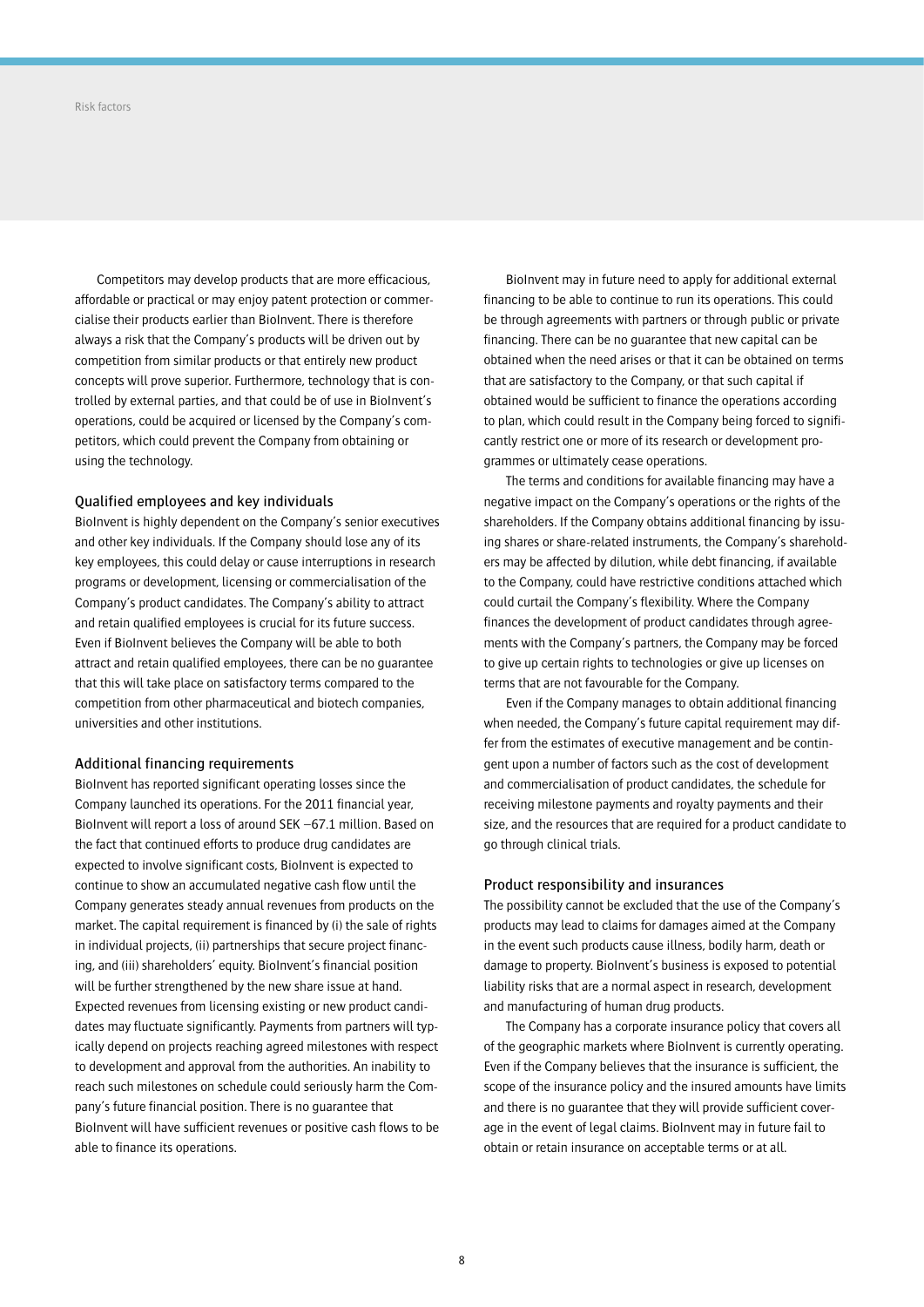## International operations and currency fluctuation

BioInvent is domiciled in Sweden and reports its financial position and results in SEK. The Company's currency exposure has increased as the development projects have advanced in the value chain. The cost of services, such as toxicology studies and clinical trials has increased. These services are often conducted in other countries and paid for in foreign currencies. At the same time, the portion of revenues in foreign currencies has increased. The currency flows in connection with purchasing and selling goods and services in currencies other than SEK give rise to so-called transaction exposure. If BioInvent's measures for handling the effects of currency fluctuation do not prove to be sufficiently effective, BioInvent's financial position and results could be negatively affected.

## **Risks relating to the share and the new share issue** Share development

Investing in shares is always associated with risk and risk-taking. Since an investment in shares can both rise and fall in value, there is no certainty that an investor will be able to recover the capital invested. Both the development on the stock market in general and the share price of specific companies depend on a number of factors. In BioInvent's case, these factors include changes in the Company's results and financial position, changes in the stock market's expectations for future gains, share supply and demand, and the development of the Company's project portfolio. The price of BioInvent's share may also be affected by factors that are completely or partially outside the Company's control, such as competitors' activities and positions in the market. BioInvent cannot predict how investor interest in BioInvent will develop and no guarantee can be provided of an active and liquid market for trading in BioInvent's shares.

### Trading in subscription rights

Subscription rights will be traded on NASDAQ OMX during the period from and including 16 March 2012 up to and including 27 March 2012. There is no guarantee that active trading in the subscription rights will develop or that there will be sufficient liquidity. If such a market develops, the price of the subscription rights will depend, among other things, on the price development of the shares in the Company, and they may be exposed to greater volatility than the shares.

## Future sales of large shareholdings and additional new share issues

The sale of large shareholdings by large shareholders, and a general expectation in the market of additional issues being implemented, may also have a negative effect on the price of the Company's share. Furthermore, additional rights issues of shares – as well as the new share issue now at hand – may lead to a dilution of ownership for shareholders who for some reason are not able to participate in such an issue or choose not to exercise their right to subscribe for shares. The same applies to issues directed at parties other than shareholders.

## Future dividends

BioInvent has never distributed dividends and BioInvent's Board of Directors at this time intends to retain any future profits to finance development and growth of the Company's operations. As long as no dividends are distributed, the return for an investor will depend solely on the future development of the share price.

### Unsecured subscription and guarantee undertakings

BioInvent has received subscription commitments and issue guarantees for the new share issue from a number of shareholders and other investors. These commitments to BioInvent are not secured through collateral, blocked funds or any similar arrangements and there can therefore be no guarantee that the parties providing these commitments and guarantees will be able to meet their obligations. For more information on the above-mentioned subscription and guarantee commitments, see "Subscription and guarantee undertakings" in the section under the heading "Legal issues and supplementary information."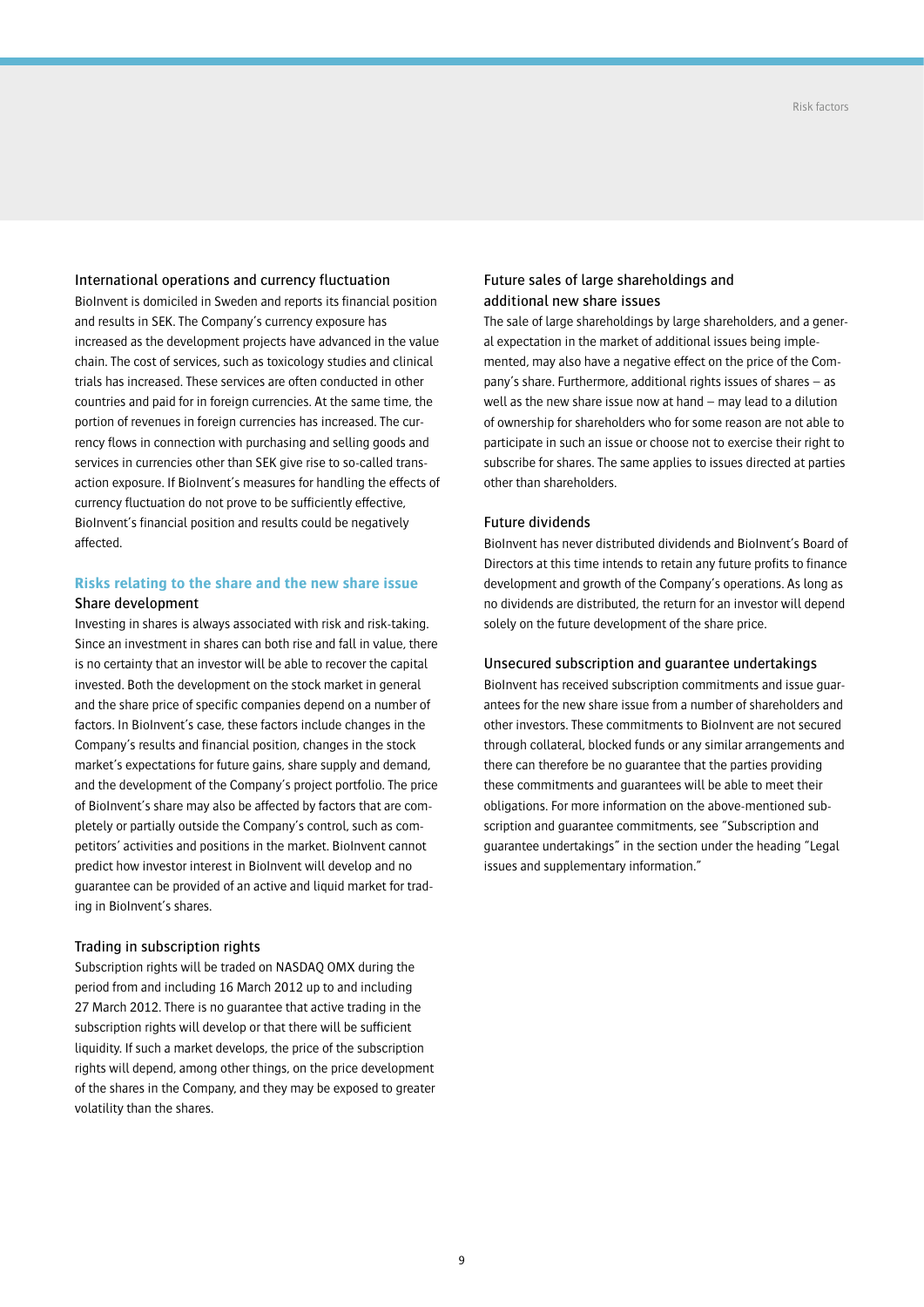## Invitation to subscribe for shares in BioInvent

On 13 February 2012, the Board of Directors of BioInvent resolved, subject to the subsequent approval of the General Meeting, to increase the Company's share capital through a rights issue with preferential right for BioInvent's shareholders. On 9 March 2012, the Extraordinary General Meeting approved the resolution by the Board of Directors.

The rights issue will increase the share capital of BioInvent by a maximum of SEK 3,360,262.50 through the issuance of not more than 6,720,525 new shares. The Company's shareholders will have preferential right to subscribe for the new shares in BioInvent in proportion to the number of shares previously held by them. The record date for participation in the rights issue is 14 March 2012. Those who are registered as shareholders in BioInvent on the record date may subscribe for one (1) new share for each ten (10) existing shares in BioInvent. In the event that all new shares are not subscribed for with preferential right, such shares shall be allotted to shareholders and other investors who have subscribed for shares without subscription rights according to what is set out in the section "Terms, conditions and instructions". Such allotment shall be made primarily to those who have also subscribed for shares with subscription right. The subscription period runs from 16 March 2012 up to and including 30 March 2012 or such later date as the Board of Directors may decide. In other respects, subscription shall be made pursuant to what is set out in the section "Terms, conditions and instructions".

The subscription price is SEK 15.60 per share, which means that the rights issue will raise BioInvent a total of up to SEK 104,840,190 before transaction costs.<sup>1)</sup>

Shareholders who choose not to participate in the rights issue will have their ownership diluted by up to 9,1 percent, $2$ ) but can be compensated for this dilution through the sale of their subscription rights.<sup>31</sup>

### Subscription commitments and underwriting quarantees<sup>4)</sup>

Shareholders together representing approx. 10.1 percent of the shares and votes in BioInvent have undertaken to subscribe for shares corresponding to the respective pro rata shares of the rights issue. In addition, shareholders and other investors have guaranteed the subscription for shares corresponding to a further 84.7 percent of the rights issue. Thus, the above mentioned shareholders and investors have undertaken to subscribe for and guarantee the subscription of shares corresponding to a total of 94.8 percent of the rights issue.<sup>5)</sup> In addition, institutional owners have expressed their intention to subscribe for shares corresponding to at least 5.2 percent of the rights issue.

Pursuant to the terms and conditions of this prospectus, the shareholders of BioInvent are hereby invited to subscribe, with preferential right, for new shares in BioInvent.

Lund, Sweden 12 March 2012

## **BioInvent International AB (publ)**

The Board of Directors

<sup>1)</sup> From the proceeds of the rights issue of approximately SEK 104.8 million, deductions for transaction costs are estimated to amount to approximately SEK 7.5 million (including compensation to the underwriters of approximately MSEK 4.4). Subsequent to these deductions, the rights offering is estimated to raise approximately SEK 97.3 million. 2) Calculated as the number of new shares divided by the total number of shares after the completion of the new share issue (if fully subscribed for).

<sup>3)</sup> See "Trading in subscription rights" in the section "Risk Factors".

<sup>4)</sup> See also "Subscription and guarantee undertakings" in the section "Legal considerations and supplementary information".

<sup>5)</sup> Nor the subscription commitments or the underwriting undertakings are secured. See "Unsecured subscription and guarantee undertakings" in the section "Risk Factors".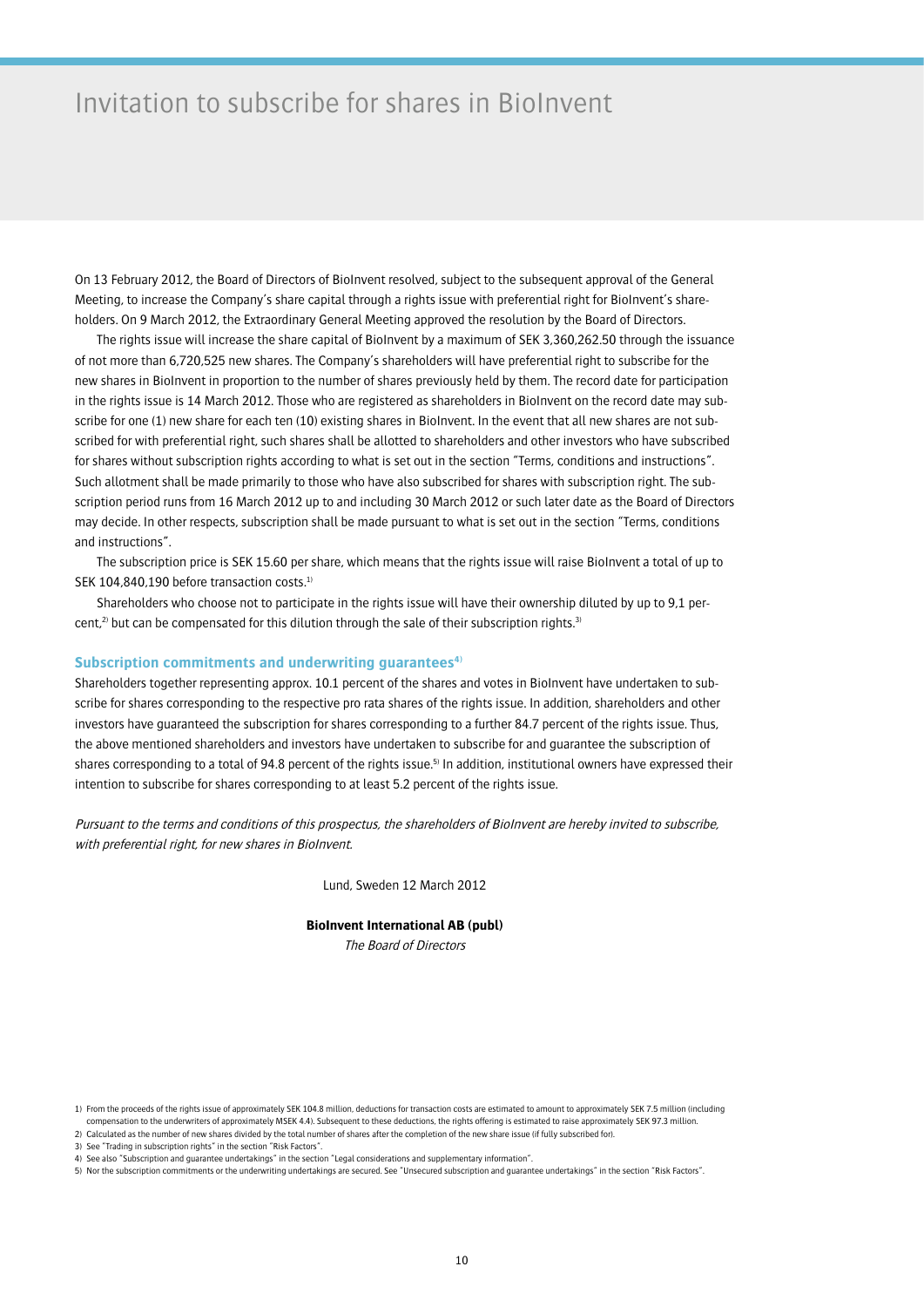## Background and reasons

BioInvent has through a strong technology platform for antibody drugs in a short period of time developed an innovative portfolio of drug candidates in clinical phase. Currently, there are four drug candidates in clinical studies for the treatment of cancer, thrombosis and coronary disease. The Company looks forward to reporting clinical data in three of these development projects during the second and third quarter of the present year, as Phase II data are expected from both BI-204 (acute coronary disease) and from TB-402 (thrombosis after hip joint surgery) and Phase I data from BI-505 (multiple myelom).

The Company gives priority to having strong development partnerships, partly to establish optimal conditions for the individual project and partly to ensure that BioInvent can develop its own expertise and move itself forward in the value chain. In this way the Company can over time create conditions to maintain a greater equity interest in the projects and thereby retain a larger portion of the value creation as the projects progress.

BI-204 is being developed in a partnership with the leading U.S. biotech company Genentech, now a part of Roche. BioInvent has kept all the commercial rights outside of the North American market, while Genentech has licensed the rights for North America. BioInvent's strategy is to look for a partner for the rights that the Company has kept at the appropriate time.

TB-402 is being developed in cooperation with the Belgian biotech company ThromboGenics, that specializes in vascular diseases. Next commercial target in this project is to tie a development partner to the program with the necessary capacity to take the drug candidate through a clinical phase III to full commercialization.

For the time being, the Company pursues the development of BI-505 in-house. A decision regarding a partnership strategy will be made when data from the ongoing study is available. TB-403 is licensed to Roche, that is solely responsible for the clinical development and commercialization of the product candidate.

Three important clinical data milestones are expected to be reported within the next six months. Each of these will be associated with strategic decisions where the choice of development partners and timing for the conclusion of agreements will be in focus.

The Board of Directors believes that a strengthened financial position, ensuring the long-term planning necessary for the Company in order to efficiently move the projects forward as results are achieved, is a precondition in order for BioInvent to be able to make strategic decisions that are assessed to create the greatest possible shareholder value.

### **Use of the rights issue proceeds**

The rights issue will raise the Company up to approx. MSEK 104.8 million before transactions costs. The rights issue will strengthen BioInvent's financial position and thereby enable the fulfillment of the Company's commercial strategy in future partnership discussions. Aside from strengthening the Company's strategic position and flexibility in connection with future business deals the proceeds is intended to be used to finance investments within the Company's pharmaceutical projects in order to enable a continued favorable development of existing projects.

The Board of Directors of BioInvent is responsible for the contents of this prospectus. The Board of Directors of BioInvent hereby declares that, having taken all reasonable care to ensure that such is the case, the information in this prospectus is, to the best of the Board of Directors' knowledge, in accordance with the facts and contains no omission likely to affect its import.

Lund, Sweden 12 mars 2012

## **BioInvent International AB (publ)**

The Board of Directors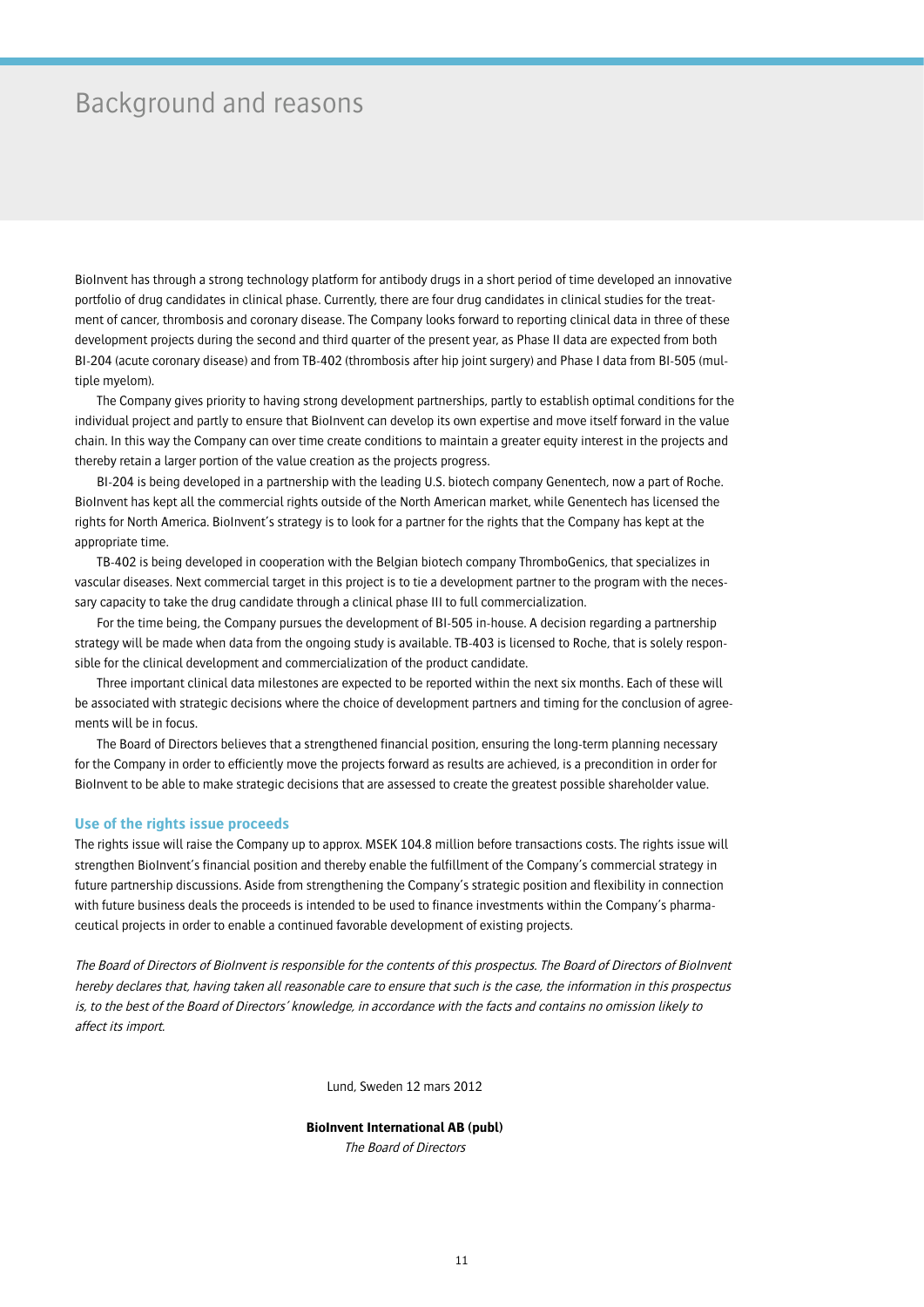## Comments by the CEO

### Dear shareholders,

This year looks to be the year in which we are finally up for test with the reporting of clinical data from three of our development programmes. The Company's main goal for 2012 is to complete these studies in an efficient way and, with the results in our hands, secure the commercial solutions we believe will generate the greatest shareholder value.

The BI-204 product candidate, which is being developed to protect patients with acute coronary artery disease from repeated cardiovascular events, has a unique mechanism of action. Our hope is that BI-204 will make it possible to treat inflammation in the blood vessel walls, which is a fundamental cause of the development of atherosclerosis and coronary artery disease. The phase II study which we expect to be able to report in the third quarter is designed to document an effect on vascular inflammation and, given positive study results, that BI-204 has the potential to be developed into a product that meets a significant medical need in a large market.

Working with our partner Genentech, we are well under way in preparing for the future design of the clinical development program for BI-204. The next step in the program as far as I can say will be a phase IIb study to establish the optimal dose before a phase III programme is started. Our agreement with Genentech gives us the commercial rights outside the North American market. The Company's strategy is to look for a partner for these rights at the appropriate time. Our partnership with Genentech provides the project with competence and resources. It also allows BioInvent to manouver the strategic ground between retaining the rights for the next development stage and entering into a partnership agreement for the rights at this earlier stage.

The BI-505 product candidate is initially being developed to treat multiple myeloma. The need for new treatment alternatives for this type of cancer is significant and represents a big commercial opportunity for the Company. We currently control all commercial rights in this project. A partnership strategy will be established when data from the ongoing phase I study is available later this year.

We expect to be able to present phase II results from the hip replacement study with thrombosis inhibitor TB-402 in the second quarter this year. The product candidate represents a potential paradigm shift in preventing deep vein thrombosis in connection with orthopaedic surgery and also in patients with other risk factors for blood clots, e.g. patients who are bedridden for long periods. The project profile allows a single dose to be administered in connection with surgery, compared to daily doses for two to five weeks as is the case with the treatments available today. Similarly, for bedridden medical patients it may be sufficient to administer single doses instead of daily dosing as with today's treatment regimens. Once we have obtained the results we intend to work with ThromboGenics to prioritise the process of finding a commercial partner who can take the product candidate to the market.

The new share issue we are now launching will give the Company the necessary resources to take advantage of the business opportunities afforded us would the current studies bring us positive results. I am looking forward to an exciting six months ahead; six months in which the focus will be on the commercial leverage that positive results can give us!

Lund, 12 March 2012

Svein Mathisen President and CEO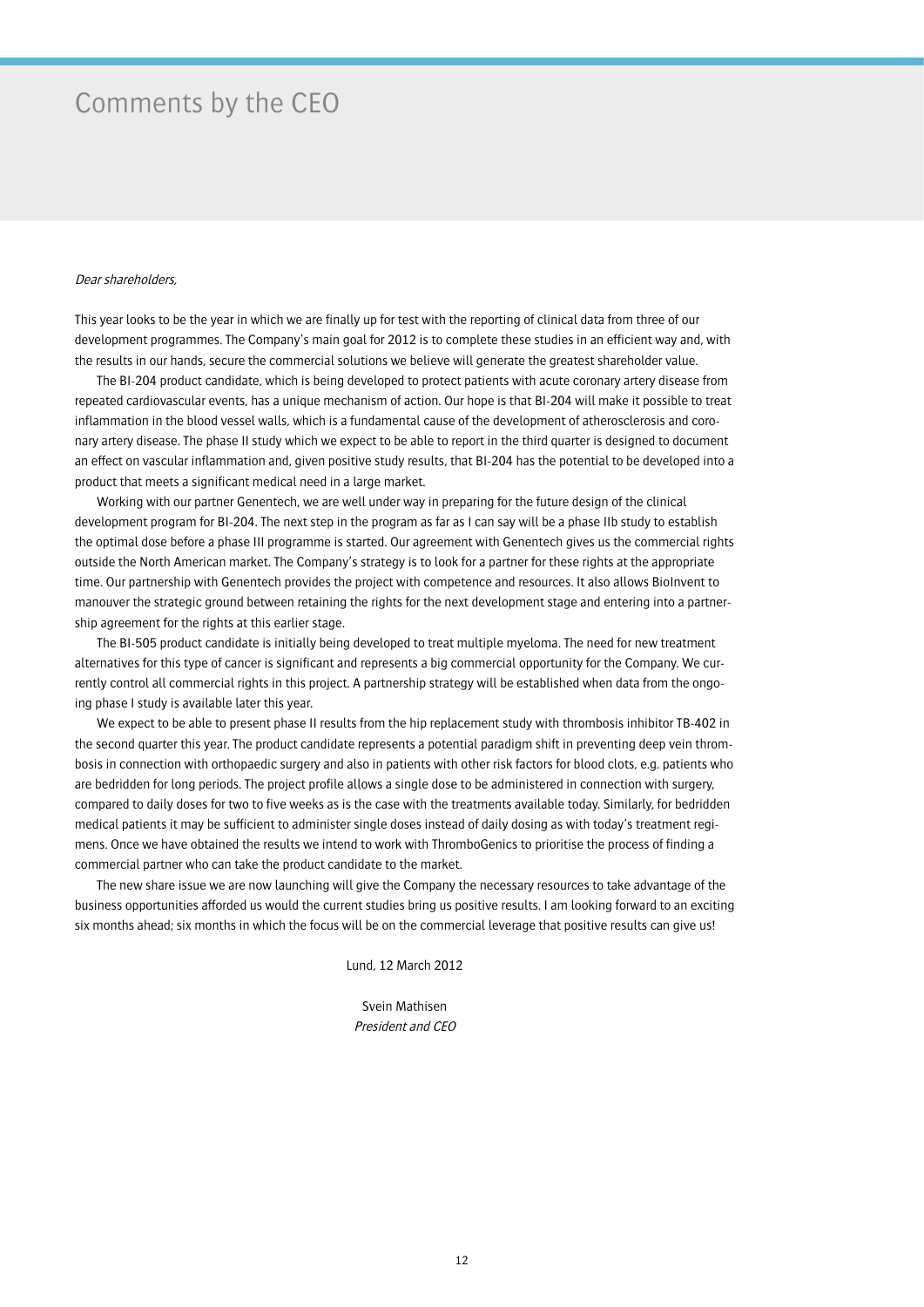## Terms, conditions and instructions

## **Preferential right to subscribe for shares**

Those who are registered as shareholders in BioInvent on the record date of 14 March 2012 have a preferential right to subscribe for one (1) new share for each ten (10) existing shares in BioInvent.

## **Subscription price**

The new shares will be issued at a price of SEK 15.60 per share. No commission will be charged.

## **Record date**

The record date at Euroclear to determinate which shareholders who will be entitled to subscription rights is 14 March 2012. The shares in the Company were traded including the right to receive subscription rights up to and including 9 March 2012 and were traded exclusive of such right from and including 12 March 2012.

## **Subscription rights**

Shareholders in BioInvent receive one (1) subscription right for every share held on the record date. A subscription for one (1) new share in the Company, requires ten (10) subscription rights.

## **Trading in subscription rights**

Subscription rights will be traded at NASDAQ OMX during the period from and including 16 March up to and including 27 March 2012. Securities institutions in possession of the required licenses will provide brokerage services in connection with the purchase and sale of subscription rights. No compensation will be paid for subscription rights which are not sold or exercised. Subscription rights which are not exercised must accordingly be sold no later than 27 March 2012 in order not to forfeit and lose their value.

### **Subscription period**

Subscription for the new shares will take place during the period from and including 16 March up to and including 30 March 2012. At the end of the subscription period, non exercised subscription rights will be invalid and lose their value. Subscription rights which are not exercised will thereafter, without prior notification from Euroclear, be deleted from the shareholder's securities account. In order not to lose the value of subscription rights received, the shareholder must either exercise the subscription rights received by subscribing for new shares no later than 30 March 2012, or sell the subscription rights which are not intended to be exercised no later than 27 March 2012. Shareholders who do not exercise their subscription rights to subscribe for shares will

experience a dilution of their shares of up to 9.1 percent. BioInvent's Board of Directors reserves the right to extend the period during which subscription may occur. A decision regarding a possible extension shall be announced through a press release no later than 30 March 2012.

### **Directly registered shareholders**

A prospectus, a pre-printed issue statement with an attached payment slip and a special application form will be sent to all directly registered shareholders or representatives of shareholders in the Company, who, on the record date of 14 March 2012, were registered in the share register maintained by Euroclear on behalf of the Company. The pre-printed issue statement includes inter alia the number of subscription rights received and the number of shares that may be subscribed for. Those who are included in the special list of pledge holders and others that is maintained in connection with the share register will not receive any issue statement, however, they will be informed separately. No securities notification (Sw: VP-avi) will be sent out regarding the registration of subscription rights on the shareholders' securities accounts.

### **Nominee-registered shareholders**

Shareholders whose holdings in BioInvent are nominee-registered at a bank or other nominee will not receive a prospectus or an issue statement from Euroclear. Subscription and payment should instead be made in accordance with instructions from the respective nominee.

## **Shareholders resident in certain unauthorised jurisdictions**

The allotment of subscription rights and the issuance of new shares at exercise of subscription rights to persons who are resident in countries other than Sweden may be affected by securities legislation in such countries. See section "Restrictions on sale and transfer of securities". Consequently, subject to certain exceptions, shareholders whose shares in BioInvent are registered directly in a securities account and whose registered address is in the United States, Australia, Hong Kong, Canada, Japan, New Zeeland or South Africa will not receive this prospectus. Nor will they receive any subscription rights on their respective securities accounts. The subscription rights that would have been delivered to such shareholders will be sold and the proceeds will thereafter be paid to relevant shareholders, after deduction for costs.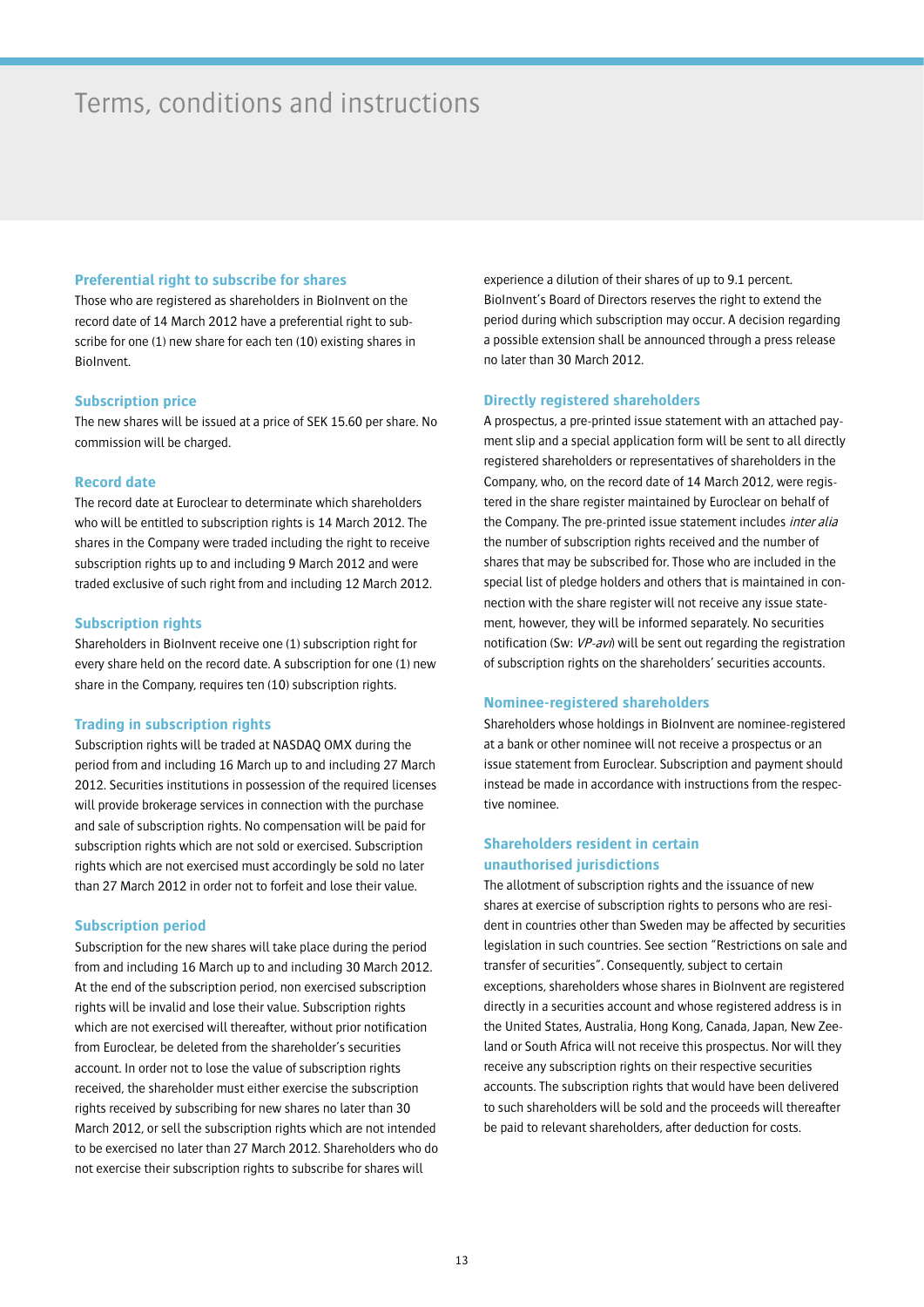## **Subscription on the basis of subscription rights**

Subscription on the basis of subscription rights will be effected by means of simultaneous payment and shall be made on 30 March 2012, at the latest. Subscription by means of payment shall be effected either by using the pre-printed payment slip sent out with the issue statement or by using the payment slip attached to the special application form in accordance with the following alternatives:

### 1) Issue statement

If all subscription rights received per the record date, designated as evenly subscribable in the issue statement from Euroclear, are exercised for subscription for shares, only the pre-printed payment slip shall be used as the basis for subscription by means of payment.The special application form shall in such case not be used. Please note that the subscription for shares is binding.

### 2) Special application form

If subscription rights have been purchased or sold or, for any other reason, a different number of subscription rights than indicated on the pre-printed issue statement are exercised for subscription, the special application form shall be used as the basis for subscription by means of payment. The shareholder shall indicate the number of shares that the shareholder subscribe for in the section "Application 1" on the application form and the amount to be paid on the payment slip. Accordingly, payment is effected by use of the payment slip.

## **Incomplete or incorrectly completed application forms may be rejected.**

The special application form can be obtained from Avanza Bank using the phone number below. In connection with the payment, a completed application form shall be sent or handed in to the address below and must be received by Avanza Bank no later than 3 pm on 30 March 2012. Please note that it is not permitted to submit more than one special application form. If more than one application form is submitted, only the most recently received will be considered. Any other application form will accordingly be rejected. Please note that the subscription for shares is binding.

Avanza Bank AB Att: Emissionsavdelningen/BioInvent P.O. Box 1399 SE-111 93 Stockholm Sweden

Visiting address: Regeringsgatan 103 Telephone: +46 8-562 251 22 Fax: +46 8-562 250 41

#### **Shareholders resident abroad**

Shareholders resident outside Sweden (however not including shareholders resident in United States, Australia, Japan, Hong Kong, Canada, New Zeeland, South Africa or any other jurisdiction in which the participation in the rights issue is wholly or partially subject to legal restrictions) may contact Avanza Bank on the telephone number above to obtain information regarding subscription for shares and payment of shares in the rights issue.

### **Subscription without subscription rights**

If not all shares are subscribed for with preferential right, the Board of Directors, within the scope of the rights issue's maximum amount, shall decide on allotment of shares to those who have subscribed for shares without preferential right. Subscription for shares without preferential right shall be made during the same period of time as subscription for shares with preferential right, i.e. from and including 16 March up to and including 30 March 2012.

An application for subscription without subscription rights is made by completing, signing and sending section "Application 2" of the special application form to Avanza Bank in accordance with the above. Payment shall not be effected in connection with the subscription but is instead effected in accordance with a settlement note to be sent out. The special application form must be received by Avanza Bank no later than 3 pm on 30 March 2012. If more than one application form is submitted, only the most recently received will be considered. Any other application form will accordingly be rejected. Incomplete or incorrectly completed application forms may be rejected. Please note that the subscription for shares is binding.

If the subscription concerns an amount exceeding EUR 15 000 and the subscriber is not resident at the address registered at the national registrar's office, a certified copy of a valid identification document must be enclosed in order for the application form to be valid. A legal entity which subscribes for an amount exceeding EUR 15 000 must always enclose a certified copy of a valid identification document of an authorised signatory and an up to date certificate of registration establishing the authority to sign for the legal entity in order for the application form to be valid. A legal entity must also fill in the information in the section "OWNER" on the application form in order for the form to be valid.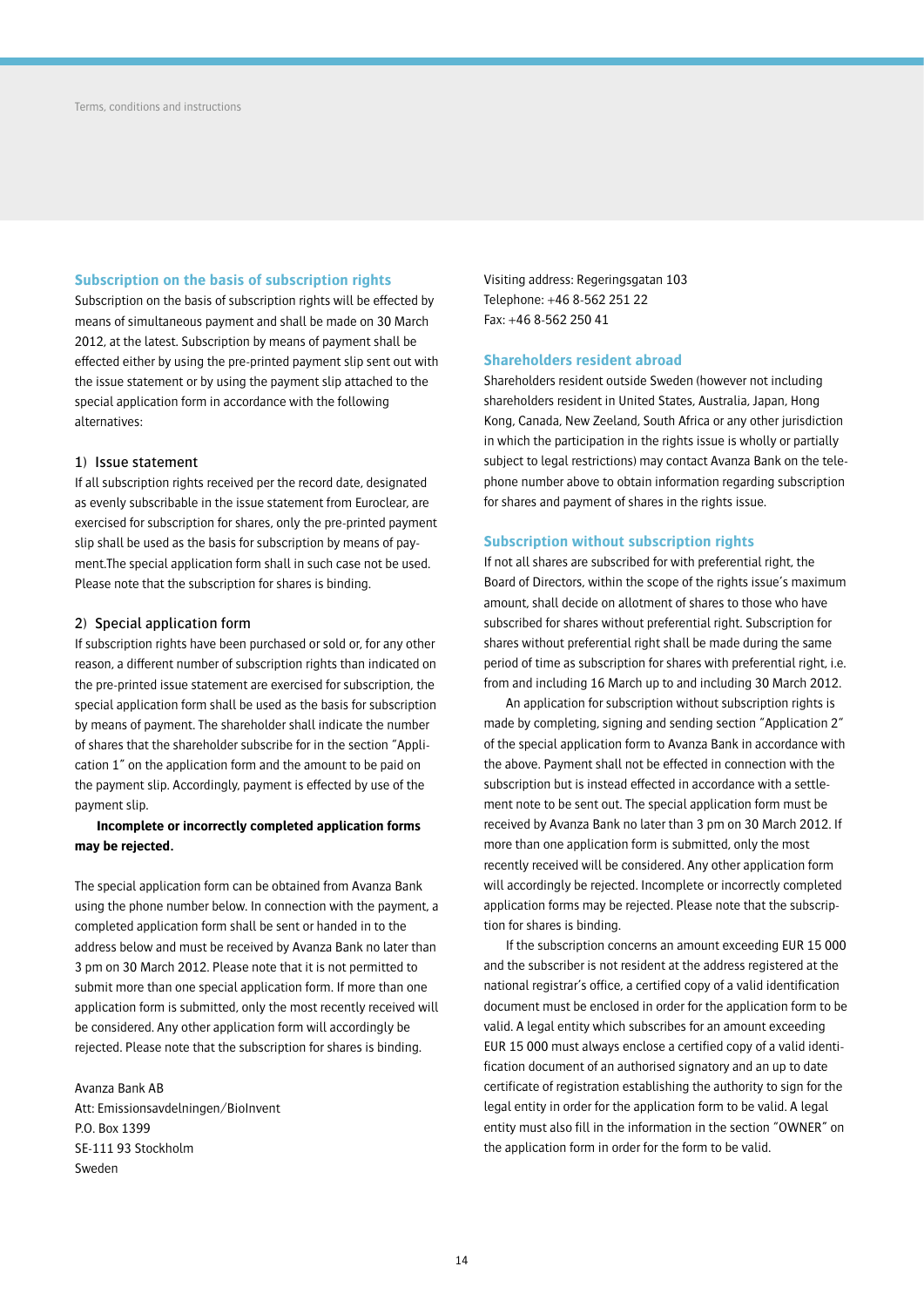Allotment at subscription without preferential right If not all of the shares are subscribed for by exercise of subscription rights, the Board shall resolve on the allotment of shares

without the exercise of subscription rights up to the maximum amount of the share issue. In such case, priority will be given *first* $ly$  to those who have subscribed for shares by the exercise of subscription rights and who wish to subscribe for additional shares, pro rata in relation to the number of shares subscribed for using subscription rights; secondly to guarantors who have also notified the Company of their interest in subscribing for shares without the exercise of subscription rights, pro rata in relation to such declared interest, and *thirdly* other parties who have notified the Company of their interest in subscribing for shares without the exercise of subscription rights, pro rata in relation to such declared interest, and *fourthly* to parties who have provided guarantees for the subscription of shares, pro rata in relation to the guarantee provided. For practical purposes, the Board may resolve that allotment as beforesaid will only take place for a certain minimum number of shares.

Notification of possible allotment of shares without subscription rights is made by delivery of a settlement note, which is expected to be made on or around 10 April 2012. No message will be sent to those who have not received allotment. The new shares shall be paid in accordance with instructions on the settlement note no later than three (3) business days following the issuing date of the settlement note. If payment is not effected in time, the shares may be assigned to others. Should the selling price for such assignment fall short of the price according to this offer, the person who originally received the allotment of these shares may be liable to pay the entire, or part of, the differential amount. Allotment is not dependant on the point in time, during the subscription period, when the application is received.

### **Paid subscribed shares**

Subscription by means of payment is registered with Euroclear as soon as possible, and will normally occur within a couple of business days after the payment is made. Thereafter, the subscriber will receive a securities notification confirming that the paid subscribed shares (Sw: betalda tecknade aktier, "**BTAs**") have been registered on the subscriber's securities account. The newly subscribed shares are entered as BTAs on the securities account until such time as the rights issue has been registered with the Swedish Companies Registration Office. In accordance with the Swedish Companies Act, the rights issue may under certain circumstances be partially registered with the Swedish Companies Registration

Office. If this possibility to partially register a rights issue is used in the rights issue at hand, several series of BTAs will be issued, the first of which series will be called "BTA 1" in the Euroclearsystem. Directly following a first possible partial registration, the BTA 1 will be converted into shares. A second series of BTAs ("BTA 2") will be issued for subscriptions having been made too late to include the shares subscribed for in the first partial registration. Such BTAs will be converted into shares as soon as the rights issue has been finally registered with the Swedish Companies Registration Office, which is expected to occur during week 16, 2012.

## **Trading in paid subscribed shares**

Trading in BTAs is intended to take place on NASDAQ OMX during the period from and including 16 March 2012 up until the point in time when the rights issue has been registered with the Swedish Companies Registration Office. If partial registration is made and several series of BTAs are issued, such series may be traded simultaneously at NASDAQ OMX. Final registration of the rights issue is expected to occur during week 16, 2012.

## **Delivery and listing of shares**

As soon as the rights issue has been registered with the Swedish Companies Registration Office, BTAs will be converted into shares without any specific notification from Euroclear. However, partial registration may be made with the Swedish Companies Registration Office. For shareholders whose holdings are nominee-registered, information will be provided by the respective nominees. In connection with the accomplishment of the rights issue, BioInvent will apply for listing at NASDAQ OMX of the newly issued shares, which are issued pursuant to Swedish law and regulated by the Swedish Companies Act.

## **Right to dividends**

The newly issued shares will carry right to dividends commencing from the first record date for dividends occurring after the rights issue has been registered with the Swedish Companies Registration Office and the shares have been registered in the share register maintained by Euroclear. Payment of dividends is arranged by Euroclear.

### **Announcement of the outcome**

The preliminary outcome of the rights issue is expected to be announced through a press release on or around 3 April 2012. The final outcome of the rights issue is expected to be announced through a press release on or around 5 April 2012.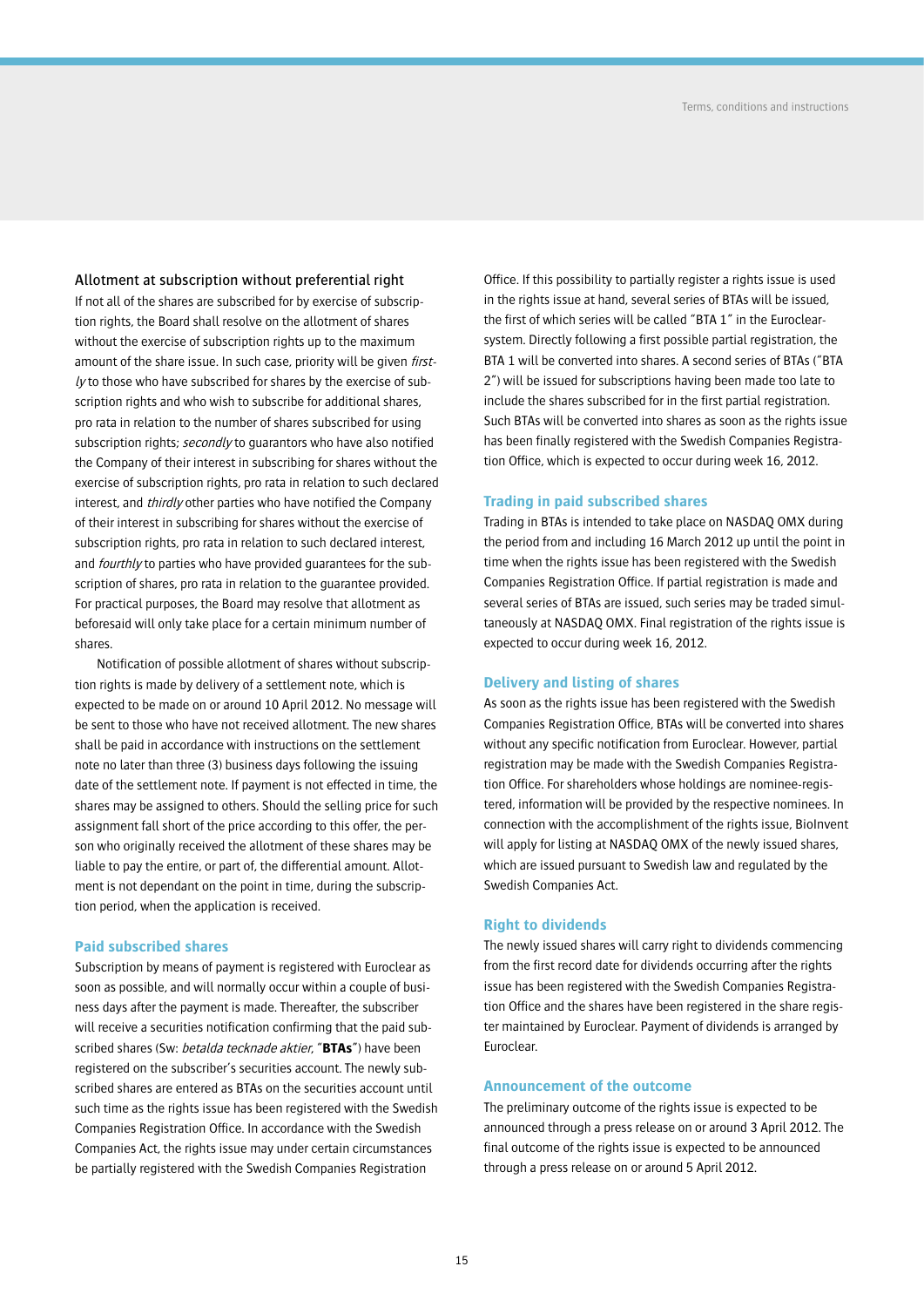## **Other information**

The Company is not entitled to discontinue the rights issue and is not either entitled to reduce the number of new shares which a subscription for shares by exercise of subscription rights concerns. If an excess amount is paid by a subscriber, Avanza Bank will arrange for the refunding of the surplus amount. Amounts not exceeding SEK 25 will not automatically be refunded. Interest will not be paid on the surplus amount. Incomplete or incorrectly completed application forms may be rejected. Furthermore, if the subscription payment is made late, is insufficient or is made incorrectly, the application for subscription for shares may be rejected or subscription may be made for a smaller number of new shares. Incorrect payments will be refunded. Amounts not exceeding SEK 25 will not automatically be refunded. Subscription for new shares, whether made on the basis of subscription rights or not, is irrevocable and the subscriber may not cancel or modify a subscription for new shares.

Avanza Bank is the issuing agent and, accordingly, performs certain services in connection with the rights issue. This does not per se entail that the subscriber is considered to be a customer of Avanza Bank. The fact that the subscriber is not considered to be a customer implies that the rules regarding protection of investors in the Swedish Securities Market Act (2007:528) is not applicable to the investment. This means *inter alia* that neither a so-called customer categorization, nor a so-called assessment of suitability, will be made with respect of the investment. The subscriber is accordingly itself responsible to assure that it has sufficient experience and knowledge to understand the risks connected with the investment.

## **Prospectus and application forms**

Prospectus and application forms may be obtained free of charge from Avanza Bank (telephone: +46 8 562 251 22). The prospectus can also be downloaded from BioInvent's and Avanza Bank's web sites, www.bioinvent.com and www.avanza.se, respectively.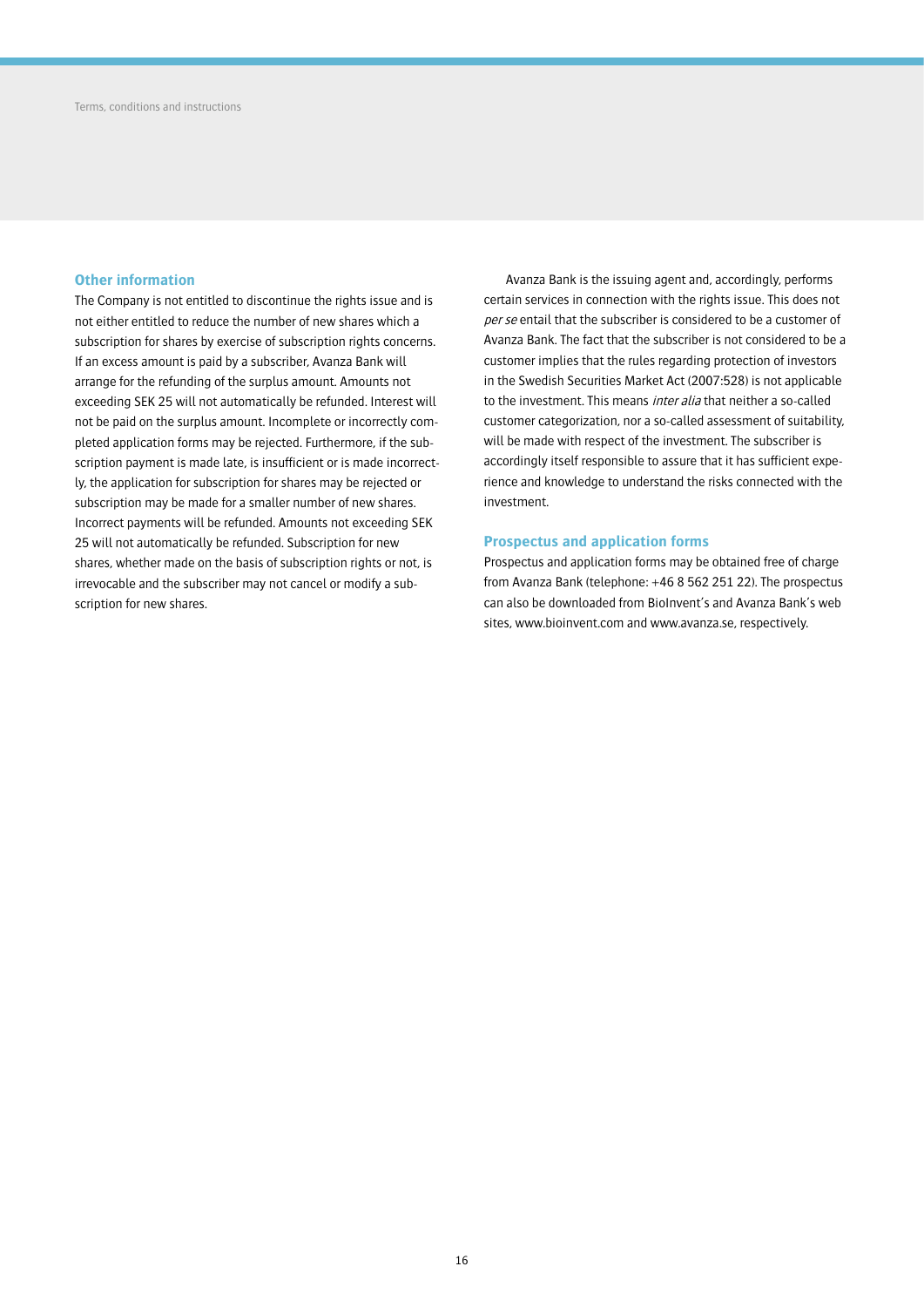# How to proceed

| <b>Terms and conditions</b>                       | For every share you hold in Biolnyent you will receive one (1) subscription right. Ten<br>(10) subscription rights entitle you to subscribe for one (1) new share in Biolnvent. |  |
|---------------------------------------------------|---------------------------------------------------------------------------------------------------------------------------------------------------------------------------------|--|
| <b>Subscription price</b>                         | SEK 15.60 per share                                                                                                                                                             |  |
| Record date for participation in the rights issue | 14 March 2012                                                                                                                                                                   |  |
| <b>Subscription period</b>                        | 16 March - 30 March 2012                                                                                                                                                        |  |
| Trading in subscription rights                    | 16 March - 27 March 2012                                                                                                                                                        |  |

## **SUBSCRIBING FOR SHARES PURSUANT TO PREFERENTIAL RIGHT**

## **1. You are allotted subscription rights**

For every share you hold in BioInvent on 14 March 2012 you will receive one subscription right



Ten subscription rights + SEK 15.60 gives one new share in BioInvent



## **3. Are you a direcly registered shareholder or are your shares held through a nominee?**

| You have a securities account                                                                                                       | If you exercise all subscription rights, use the pre-printed bank giro slip from Euroclear.                                                                                                                                                                                                                                                                          |
|-------------------------------------------------------------------------------------------------------------------------------------|----------------------------------------------------------------------------------------------------------------------------------------------------------------------------------------------------------------------------------------------------------------------------------------------------------------------------------------------------------------------|
| (i.e. you are a directy registered<br>shareholder) and are resident in<br>Sweden                                                    | If you have purchased, sold or transferred subscription rights to/from your securities<br>account, fill in the special application form (under "Application 1") sent to you with the<br>issue statement. The special application form may also be obtained from Avanza Bank by<br>calling +46 8 562 251 22. Follow the payment instructions on the application form. |
| You have a securities account<br>(i.e. you are a direcly registered<br>shareholder) and are resident outside<br>Sweden <sup>1</sup> | Information regarding subscription and payment is available from Avanza Bank, as well as<br>the restrictions that apply in certain countries.                                                                                                                                                                                                                        |
| You have a custody account<br>(i.e. you have a nominee)                                                                             | If your shares in BioInvent are in one or more custody accounts with banks or securities<br>institutions, you will receive information from your nominee/s on the number of sub-<br>scription rights $\longrightarrow$ follow the instructions you receive from your nominee/s.                                                                                      |
|                                                                                                                                     | SUBSCRIPTION FOR SHARES WITHOUT PREFERENTIAL RIGHT (BY SHAREHOLDERS AND OTHERS) <sup>2)</sup>                                                                                                                                                                                                                                                                        |
| You have a securities account<br>(i.e. you are a directy registered<br>shareholder)                                                 | Use the special application form (under Application 2), which may be obtained from<br>Avanza Bank by calling +46 8 562 251 22.                                                                                                                                                                                                                                       |
| You have a custody account<br>(i.e. you have a nominee)                                                                             | Subscription and payment should be made to the respective nominee/s $\rightarrow$ follow the<br>instructions you receive from the respective nominee/s.                                                                                                                                                                                                              |

### **Note that some nominees may have shorter application deadlines. Check the instructions from your nominee/s.**

1) Note that special rules apply to shareholders resident in the US and certain other jurisdictions. See "Shareholders resident in certain unauthorised jurisdictions" in the section"Terms, conditions and instructions". 2) Allotment will be made in accordance with what is stated in "Allotment at subscription without preferential right" in the section"Terms, conditions and instructions."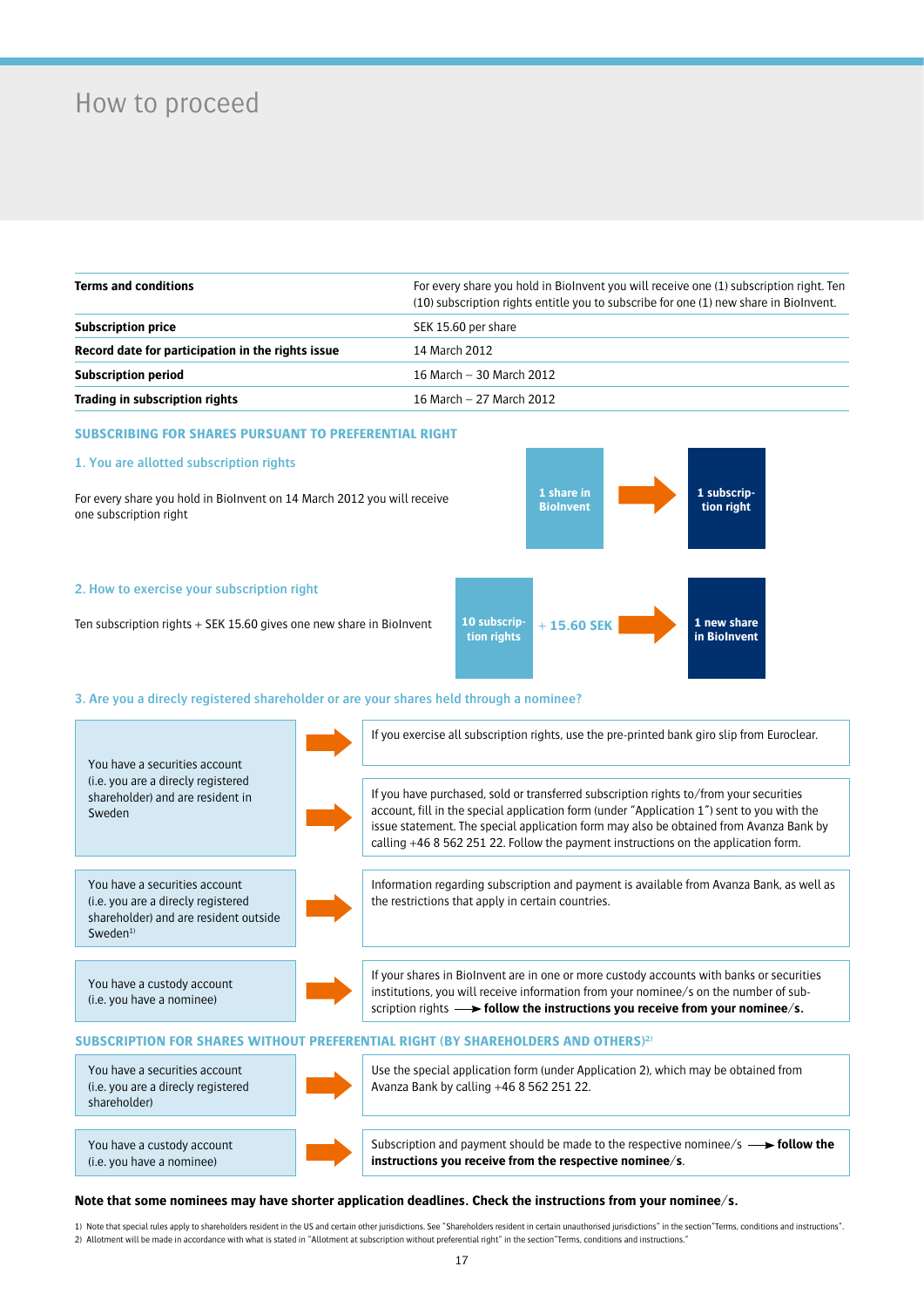## Market overview

## **Antibodies – an attractive drug category**

The antibody drug segment is one of the fastest growing segments in the pharmaceutical industry. Since the beginning of the year 2000 sales have increased more than tenfold from USD 2 billion to over USD 40 billion in 2011. This strong growth is likely to continue over the next few years, and by 2014, the market is expected to be worth around USD 60 billion.<sup>1)</sup> There are several reasons why antibody drugs have become successful and represent significant value for the companies that have developed them. Antibodies are nature's own defence molecules. As such they are highly selective and, in their natural form, are very well tolerated by the body. A precise effect is noted and the antibody integrates naturally with the rest of the immune system which can therefore modulate the antibody's therapeutic effect. Also, antibody drugs to some extent have other application areas than traditional medicines; they are useful when targeted, for example, at extracellular molecules or cell-surface proteins – two significant groups of target proteins that may be difficult for traditional, small molecular drugs to impact. This is the task of naturally occurring antibodies in the body – to recognise foreign substances and cells so that they can be rendered harmless. The time needed to develop antibody drugs is shorter than for traditional pharmaceuticals<sup>2</sup>, and development costs are therefore lower. In addition, the risk of setbacks in clinical development appears to be lower for antibodies than for traditional drugs.

## **End markets for bioinvent's product candidates**

BioInvent currently has four product candidates in clinical development in the areas of thrombosis, coronary artery disease and cancer; diseases where there is a significant medical need. Below are brief descriptions of the markets for BioInvent's product candidates.

### Thrombosis

TB-402 is being developed as a treatment to prevent thrombosis. In clinical trials reported in February 2011, the product candidate showed a significantly better effect than the comparison drug enoxaparin (Lovenox, Sanofi) in patients undergoing knee replacement surgery. The study also confirmed that TB-402 has a favourable pharmacokinetic profile and a comparable safety profile. BioInvent will conduct a phase IIb study for the prevention of

1) Datamonitor 2009.

3) Barclays Capital Equity Research, 2008.

5) Datamonitor 2011.

venous thromboembolism (VTE), a collective term for deep vein thrombosis (DVT) and pulmonary embolism (PE), following hip replacement surgery. An equally promising but significantly larger market segment consists of patients who need thrombosis prophylaxis because they are immobilised, which is common in hospitalised patients, but also in many patients receiving care in other environments. These patients run a big risk of VTE unless they are treated with an antithrombotic drug. Currently this treatment is usually in the form of low molecular heparin, which needs to be injected daily. For these patient groups, who may typically need treatment for up to 30 days, long-acting TB-402 is expected to be an attractive alternative since its antithrombotic effect is believed to last for the entire period after the patient is given the antibody on a single occasion. A third important patient category that may be able to be treated with TB-402 consists of patients with atrial fibrillation. These individuals run the risk of serious complications, such as stroke, unless they receive adequate treatment.

The mortality rate among patients with VTE is high if left untreated, and the cost for society as a result of the healthcare needs of these patients and their subsequent long-term follow-up care is high. In the US alone, the estimated number of individuals treated every year for DVT or pulmonary embolism is more than 600,000.3) DVT and the even more deadly complication PE together may also cause more than 100,000 deaths in the US every year.4)

The market for antithrombotics includes drugs that affect the action of platelets and that are mainly used to prevent arterial thrombosis, e.g. the best-seller Plavix (clopidogrel, Sanofi/Bristol-Myers Squibb). Drugs that affect the coagulation factors of the blood, and thereby prevent the blood from clotting, are mainly used in venous thrombosis. The annual global sales of this latter group of anticoagulants amounted to just under USD 8 billion in 2010 in the largest markets.<sup>5)</sup> Anticoagulants currently available (mainly heparin substances) are inconvenient to administer and associated with an elevated risk of bleeding. Better coagulants are therefore needed. In particular, drugs that are easier to administer (without the need for daily doses and frequent dose adjustment) would address a significant medical need. The side-effect profile, in particular the risk of bleeding, is also an important factor for new anticoagulant drugs. Various new anticoagulants that can be administered in tablet form instead of by injection are now in

<sup>2)</sup> Tufts CSDD Impact Report November/December 2011

<sup>4)</sup> The Surgeon General's Call to Action to Prevent Deep Vein Thrombosis and Pulmonary Embolism, 2008.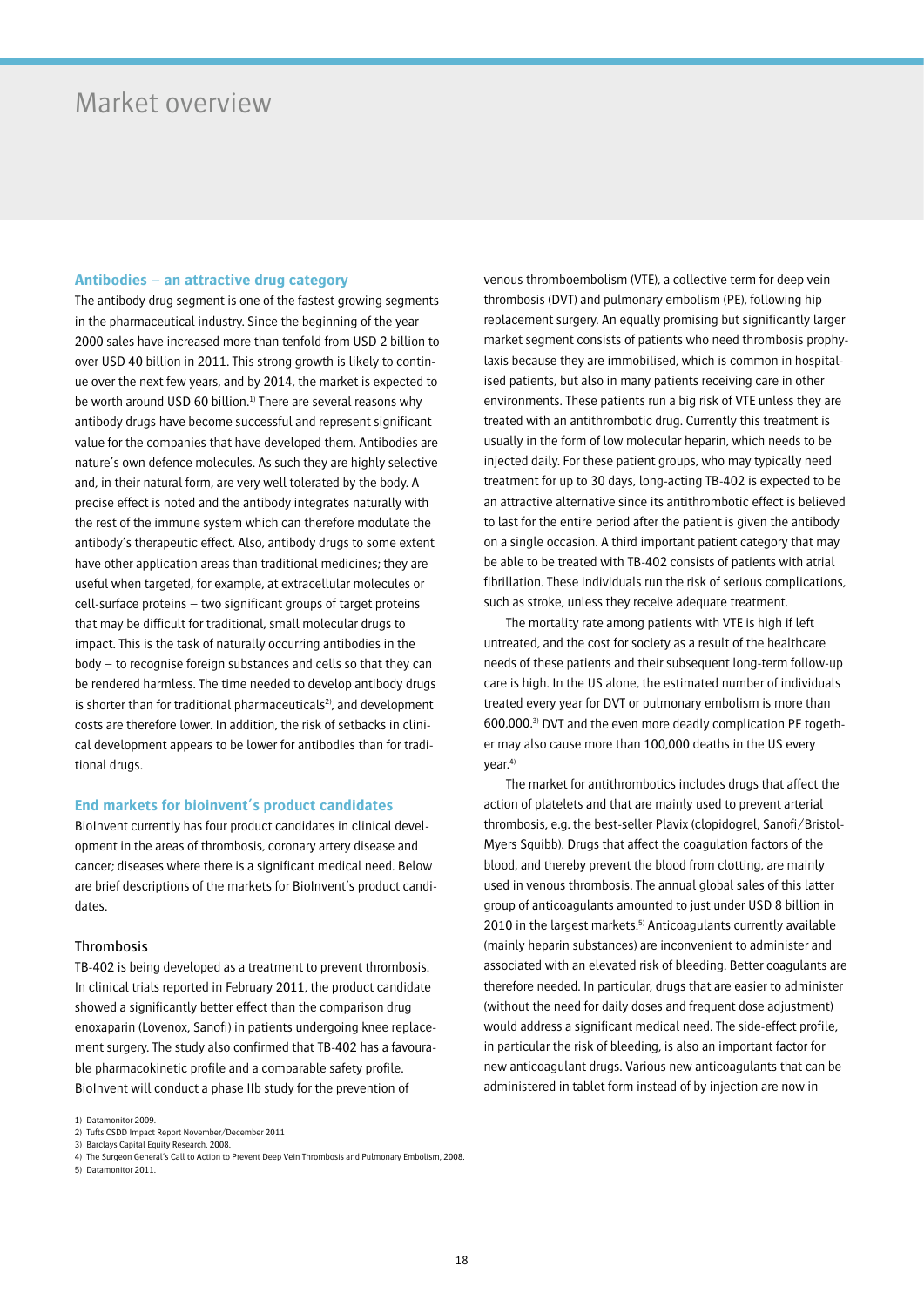development. Some of these (dabigatran, rivaroxaban and apixaban) have recently been approved for the prevention of thrombosis in patients undergoing major orthopaedic surgery. Several of these drugs are expected to become blockbusters, particularly those used for patients with atrial fibrillation.

The medical need for antithrombotics for patients who are immobilised is considerable. Patients may be immobilised in a bed for many reasons, e.g. cancer, stroke, coma, MS, infection, and where patients are old and weak. The treatments vary today, but often low molecular heparin is given and this must be injected daily during the treatment period. Estimates show that antithrombotic treatment of immobilised patients probably makes up half of the sales of the leading low molecular heparin Lovenox (enoxaparin, Sanofi), which in 2009 had total sales of USD 4.2 billion USD.1)

The number of hip and knee surgeries in the major drug markets was estimated at around 2.4 million in 2009 and is expected to grow to around 3.1 million by 2015.<sup>2)</sup> The market is still dominated by low molecular heparin. Today heparin is injected daily for up to 15 and 30 days following knee or hip surgery. A prolonged treatment period can reduce the number of cases of deep vein thrombosis.

BioInvent expects TB-402 to be highly suitable for these patient populations because the antibody has a half-life that is believed to enable a single injection to be administered in connection with hospitalisation or surgery. Available clinical results have shown the product to be more effective in the prevention of thrombosis than the current standard of care, enoxaparin. Clinical results also show that the product's effect can be reversed with an antidote, Factor VIII, which is desirable in case another surgery is needed. Another important benefit is that the function and metabolism of TB-402 are not affected by a patient's impaired liver or kidney function. The risk that TB-402 will have undesired interactions with other drugs is also believedto be small. These product properties can be expected to be particularly important in the case of older patients who are immobilised or who undergo hip or knee surgery, and who may be being treated with a number of other drugs or who often have organs with impaired function.

The market for antithrombotics for patients with atrial fibrillation is large and is currently dominated by warfarin (waran). Recently developed oral anticoagulants are expected to take a significant portion of this market in terms of value when they start to be sold over the next few years. TB-402, on the other hand, is expected to be administered by injection with long, i.e. monthly, intervals. An important benefit is that patients will probably not need to be monitored as is the case with current treatments. These product properties are expected to be particularly valuable for patients with atrial fibrillation who are hospitalised, old or suffer from dementia.

## Cardiovascular diseases

Cardiovascular diseases are the most common cause of death among both men and women. Drugs for the treatment of cardiovascular diseases (including coronary artery disease, high blood pressure, abnormal blood lipids and diabetes) currently constitute the largest group of drugs and accounted for total sales of USD 170 billion in 2010.<sup>3)</sup> After blood pressure medicines, drugs to treat coronary artery disease and abnormal blood lipids are the single largest drug classes in this market. This includes statins which account for the largest portion. The leading statin, Lipitor (atorvastatin, Pfizer), has been the global best seller for a long time, reaching top sales of USD 12.9 billion in 2006.

Another large group of drugs to treat patients with an elevated risk of coronary artery diseases consists of various types of drugs that inhibit the aggregation of blood platelets to form blood clots. The leading drug in this class is Plavix (clopidogrel, Sanofi/Bristol-Myers Squibb).

Coronary artery disease, or ischemic heart disease, is normally divided into two sub-categories: stable and unstable (acute) coronary artery disease. The stable form mainly consists of stable angina pectoris. The unstable coronary artery disease, which is also called acute coronary syndrome (ACS), is divided into ST elevation myocardial infarction (STEMI), non-ST elevation myocardial infarction (NSTEMI), unstable angina and sudden death.

Inflammation in the vessel walls is described as the underlying cause of plaque formatting in the coronary artery and eventually the presence of unstable coronary artery disease. Inflammatory cells (macrophages) that are present in plaque also help to destabilise the plaque (vulnerable plaque) so that is ruptures more easily. Ruptured plaque causes blood clots to form in the blood vessel, which is the mechanism behind unstable coronary artery diseases (acute coronary syndromes) such as unstable angina, myocardial infarction or sudden death.

1) Datamonitor 2010.

2) Datamonitor 2008.

<sup>3)</sup> AstraZeneca – Annual Report with information from Form 20-F 2010.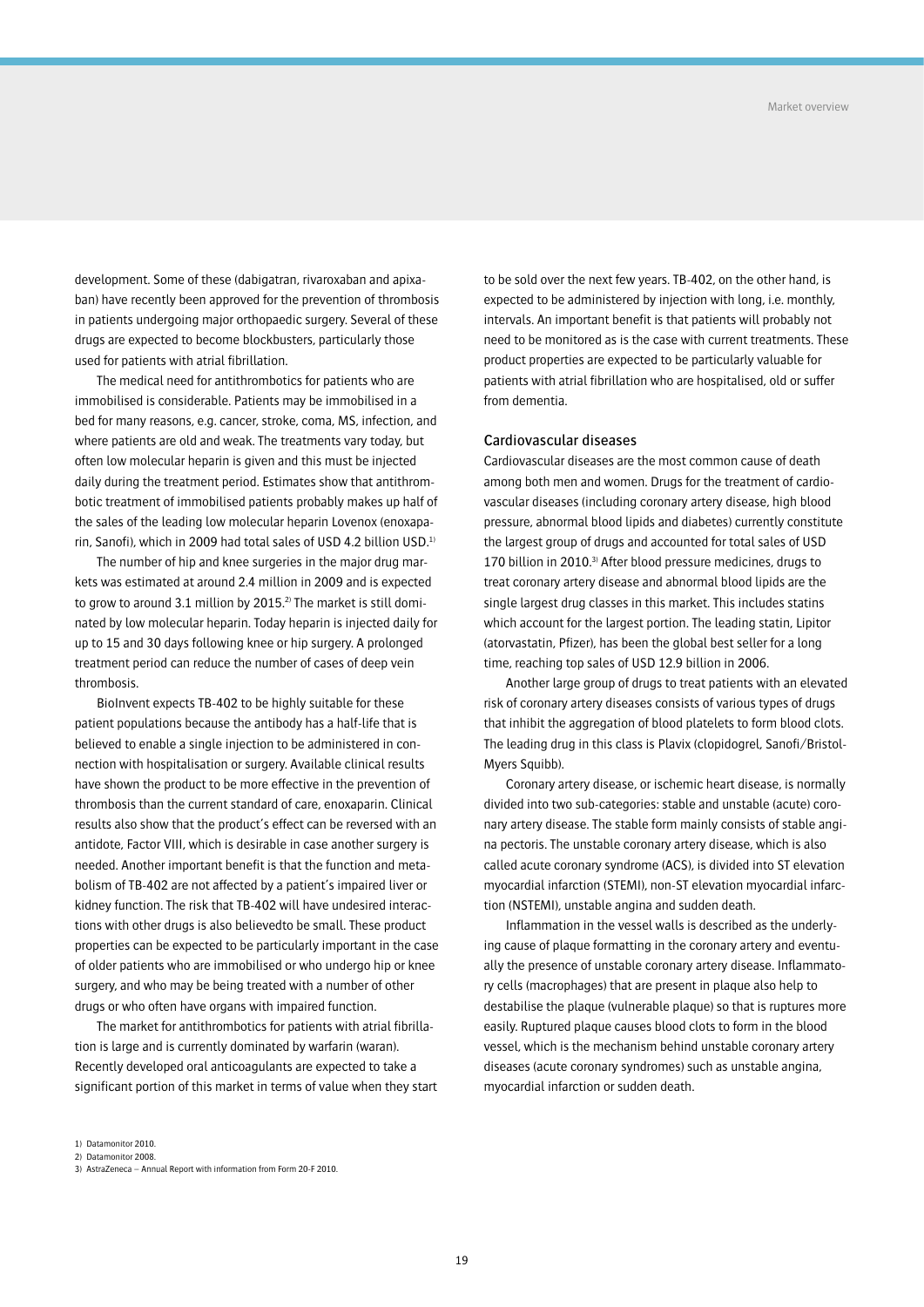Various approaches to inhibiting inflammation in the vessel walls are therefore seen as possible development paths for future drugs to treat coronary artery disease. BioInvent's BI-204 drug candidate is an example of such an approach. It is initially being developed for this market where there is a significant unmet medical need to prevent relapse, so-called secondary prevention, in patients manifesting unstable coronary artery disease. The patient population for secondary prevention, which generally is initiated shortly after the primary disease event, is estimated at around 3 million patients in North America and Europe.<sup>1)</sup> Patients with unstable coronary artery disease are at a significantly higher risk of complications as 30 percent suffer another infarction within three years.

Current treatments such as statins, fibrates, niacin and cholesterol absorption inhibitors, have a limited effect on the fundamental course of the disease – the inflammatory atherosclerosis in the patient's coronary arteries. A large percentage of the patients who are diagnosed with unstable coronary artery disease undergo a blood vessel widening procedure (angioplasty) using a balloon and stent to widen the atherosclerotic vessel. A smaller percentage of patients have surgery to replace old diseased coronary arteries with new grafts.

Drugs being developed for the treatment of unstable coronary artery disease include phosphilopase A2 inhibitors (e.g. darapladib and varespladib), HDL modifying drugs such as CETP inhibitors (e.g. dalcetrapib, anacetrapib). Phospholipase A2 inhibitors work by blocking different stages in the inflammatory cascade – also called the arachidonic acid synthesis. HDL modifying drugs, e.g. Roche's dalcetrapib, act by raising the good cholesterol, HDL (high-density lipoprotein).

### Cancer

BioInvent has two product candidates in clinical development that are being developed to treat oncological diseases: TB-403 and BI-505. TB-403 is a so-called angiogenesis inhibitor and has the potential to be used to fight several types of tumours. Its mechanism of action is general and kills tumours indirectly by blocking the blood supply to the tumour. The formation of new blood vessels is a process called angiogenesis. These newly formed vessels supply growing tissue with nutrients and transport waste away from the tissue. Angiogenesis is essential for a tumour to grow, spread locally and metastasise. Tumours over a certain size are

dependent on the formation of new blood vessels to survive. Angiogenesis inhibition as a principle for cancer treatment has several advantages, e.g. the mechanism of action is different from other cancer therapies and it can therefore be useful in combination therapies. Interest in angiogenesis inhibitors in cancer treatment has increased significantly in recent years. One antibody, Avastin (bevacizumab, Roche), is approved for the treatment of breast, kidney, brain, lung and colorectal cancer. Avastin is a commercial success with sales of more than USD 6.2 billion in 2010.

BI-505 is the other product candidate BioInvent is developing for the treatment of oncological diseases. Unlike TB-403, it fights tumours directly by binding specifically to cancer cells and killing them through programmed cell death (apoptosis) and other direct effector mechanisms.

The first form of cancer for which BI-505 is being developed is the bone marrow disease multiple myeloma, a disease where there is a great medical need for improved treatment. The average survival is  $3 - 5$  years and the progression of the disease is often painful because the tumour attacks bone tissue and the patients therefore often suffer from severe bone pain and bone destruction as well as neurological symptoms. These patients are also prone to infection and severe kidney damage. The number of new patients with multiple myeloma is estimated at 40,000 per year, while the number of new patients with leukaemia is estimated at more than 200,000 per year.

Multiple myeloma is mainly treated today with chemotherapy and bone marrow transplantation. Notable among newer treatments is the proteasome inhibitor Velcade (bortezomib, Takeda/ Johnson & Johnson) and immunomodulating drugs such as Revlimid (lenalidomide, Celgene) and thalidomide. Sales of lenalidomide and bortezomib in 2010 were around USD 4.3 billion<sup>2)</sup> and sales of these drugs are expected to continue to rise sharply in the years ahead,<sup>3)</sup> because the medical need is still great. Drugs such as lenalidomide and bortezomib have improved survival somewhat in the hard to treat population of relapse patients, but the mortality rate remains high. At present there is a handful of new drug candidates in late clinical development phases that target myeloma. One or two of these may obtain approval for clinical use over the next few years. Elotuzumab (anti-CS1, Bristol-Myers Squibb/Abbott) is one example of biologics currently being tested in late clinical phases in myeloma patients.

<sup>1)</sup> Heart Disease and Stroke Statistics, 2007 Update.

<sup>2)</sup> MedTRACK database 2011.

<sup>3)</sup> MedTRACK database 2011.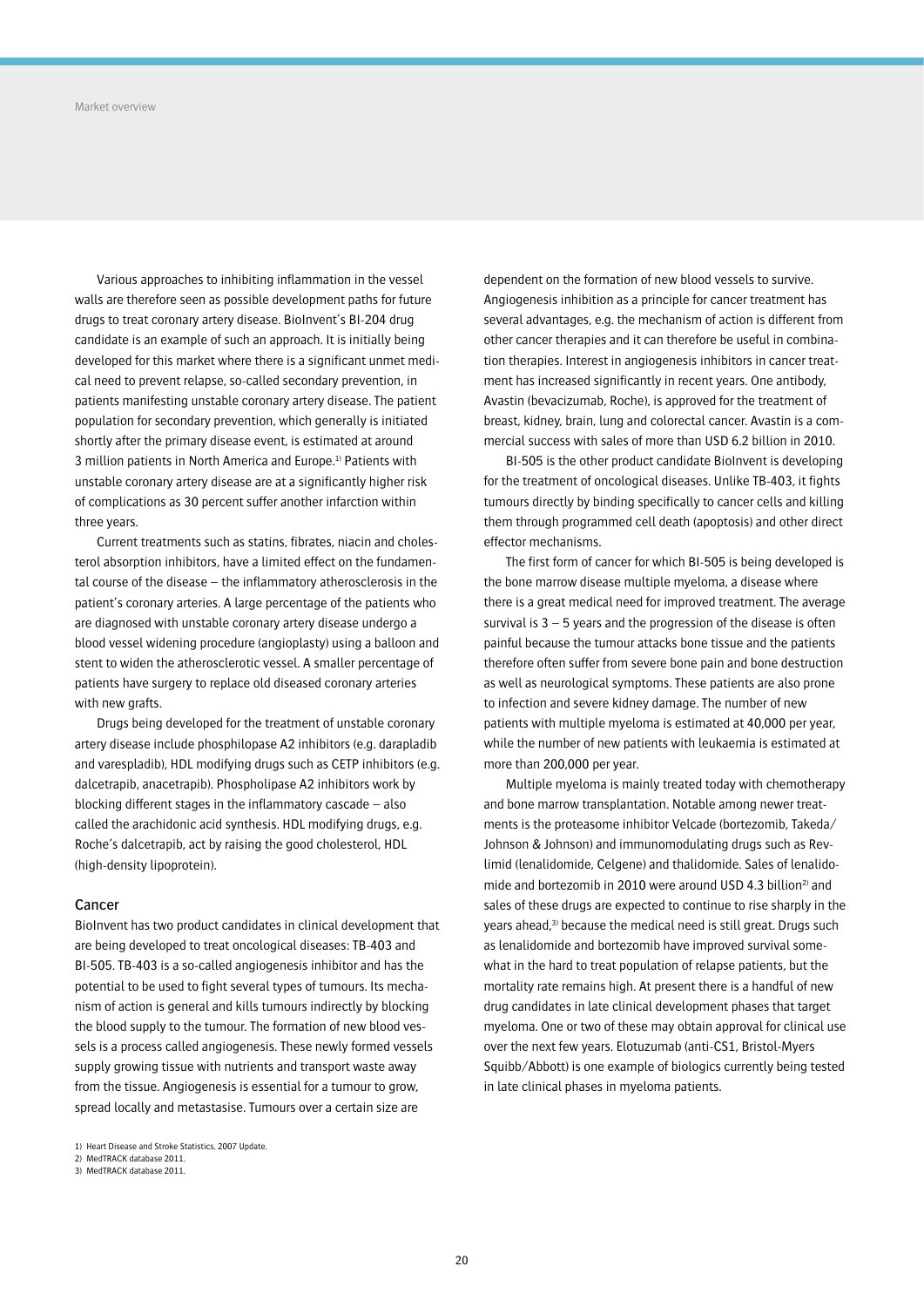BI-505 may have potential as a new option for relapse patients with multiple myeloma who are not responding to current treatments ("relapsed/refractory patients"). These patients have been clinically proven to have elevated levels of the target protein ICAM-1 in their tumours; a more serious disease with a lower chance of survival.1) ICAM-1 is believed to be involved in the occurrence and development of multiple myeloma.<sup>2)</sup> The mechanism behind BI-505 makes it also conceivable that it may have the potential to be used in combination therapies with other antimyeloma drugs and could therefore prolong survival in these patients.

## **Competition**

Traditionally, antibody drugs have mainly been developed by biotech companies. The company that sells the most antibody drugs is the US company Genentech, now wholly owned by Roche. Other biotech companies that have successfully launched antibody drugs include Biogen IDEC, Amgen and Alexion. In 2010 Amgen launched denosumab, an anti-RANKL antibody for the treatment of osteoporosis and bone metastasis in cancer patients, and this product is expected by analysts to be able to be sold for several billion US dollars per year. As antibody drugs demonstrate commercial success, interest from big pharma for these products increases. In addition to Roche, companies like Novartis, Johnson & Johnson, BMS, AstraZeneca, Eli Lilly, UCB and Abbott ("Big Pharma") currently have products on the market and in late clinical development.

Several companies that are focusing on developing antibody drugs and antibody technologies have in recent years been acquired by larger companies. Companies that have not been bought and that are developing antibody drugs include Morpho-Sys, Regeneron, Ablynx, Immunogen and Seattle Genetics. Like BioInvent these companies enter into strategic development partnerships with large pharmaceutical companies where they utilise their expertise and technology within antibody development.

There are also other more product-oriented companies such as Genmab and Human Genome Sciences that are successfully developing antibody drugs in late clinical phases.

2) Hideshima Nat. Rev. Cancer 2007.

<sup>1)</sup> Migkou et al. ASH poster 2009, SchmidmaierInt J Biol Markers 2006.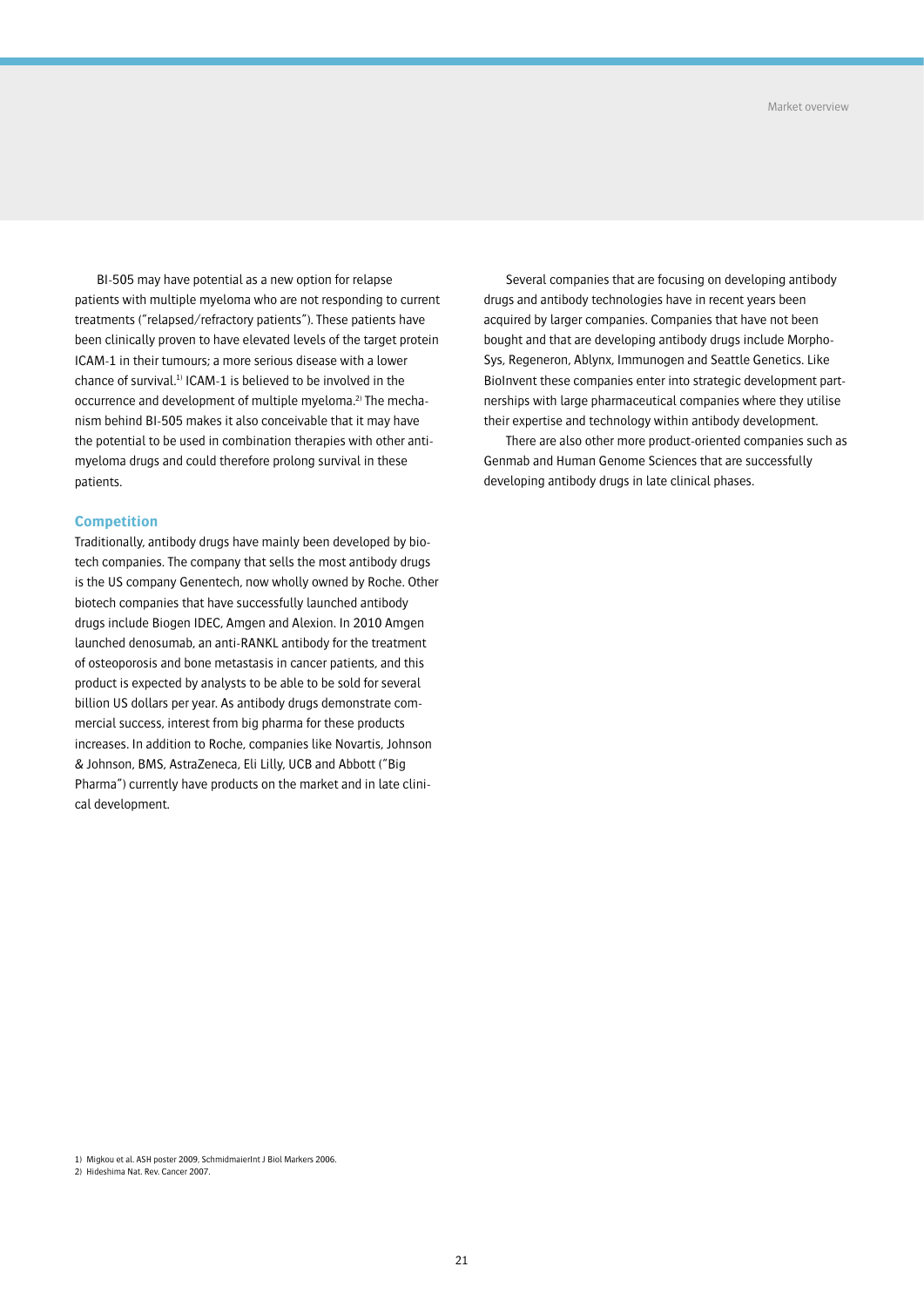## Description of operations

## **Overview**

BioInvent is a research-based pharmaceutical company that focuses on producing and developing antibody drugs for the treatment of diseases where there is a significant medical need and current treatment options are inadequate. The objective is to create value by building a sustainable portfolio of clinical development projects and then commercialising innovative pharmaceuticals. BioInvent is currently running four projects in development phases and has product candidates to treat coronary artery disease, thrombosis and cancer.

## **Bioinvent's business model**

BioInvent focuses on developing antibody drugs and documenting their biological activity and efficacy in clinical trials.

To be able to move the product candidates forward through late clinical development to full commercialisation, the Company works with major pharmaceutical companies.

In the case of certain projects, partnership agreements may be signed early on in the development phase, while other projects may be developed by the Company for a longer period. The timing of entering into partnerships is determined by costs, risk, the need for expertise and the additional value to be gained from continuing to develop the project in-house. The strategic purpose of the agreements is to ensure that the projects have the necessary expertise and resources to take the project to full commercialisation. To maximise the Company's potential to benefit from the overall value creation and provide the greatest possible flexibility, the Company will, in certain cases, also retain the market rights in individual geographical markets where the Company considers it feasible to establish a competitive commercial organisation. This makes it possible to take maximum advantage of the growth in value of successful projects. The Company's ability to realise this strategy is supported by its ability to attract strong partners.

BioInvent has also entered into a number of development partnerships where the development partner gains access to parts of BioInvent's antibody platform and antibody drug development expertise. This normally means that BioInvent or the partner, with the help of the n-CoDeR® antibody library, identifies antibodies that bind to the target proteins that the partner has selected. The selected antibodies are then developed, either by the partner alone or within the framework of continuing cooperation with BioInvent. In this type of cooperation, the partner is responsible for all development costs and assumes all of the risk.

## **Bioinvent's revenue model**

According to BioInvent's business model, the Company receives revenue in the following ways:

- From a development partner when it buys into the Company's projects.
- From customers for which BioInvent carries out development assignments.
- From customers that themselves use BioInvent's technology (technology licenses).

Revenue flows come from:

- Cash payments when an agreement is signed
- R&D milestone payments, i.e. payments when a project passes pre-defined milestones.
- Where applicable, research financing for research work carried out.
- Royalties, i.e. payments based on a percentage of the end product sales.
- Where applicable, revenues from the sale of projects on the markets where the Company has retained the market rights or shares the market rights with a partner.

Today revenues consist of cash payments when contracts are signed, license fees, milestone payments and research financing. In the longer term the goal is to ensure sustainable profitability through royalties and revenues from the Company's own commercialisation in certain markets. Profits may be reported in individual years before this has taken place when significant breakthroughs are made in one of BioInvent's projects.

### **Phases of pharmaceutical development**

A pharmaceutical needs to go through a number of phases before it can be registered and commercialised. Each phase has a significant leadtime, and taking a drug from preclinical research to commercialisation therefore often takes more than ten years. The descriptions of the various phases of drug development below are specifically related to the development of antibody-based drugs.

## Preclinical research

Antibody drugs bind specifically to a target protein. It is this binding process, and the effects the antibody produces, that determine the efficacy of the treatment. Accordingly, the choice of target protein is crucial when developing antibody drugs.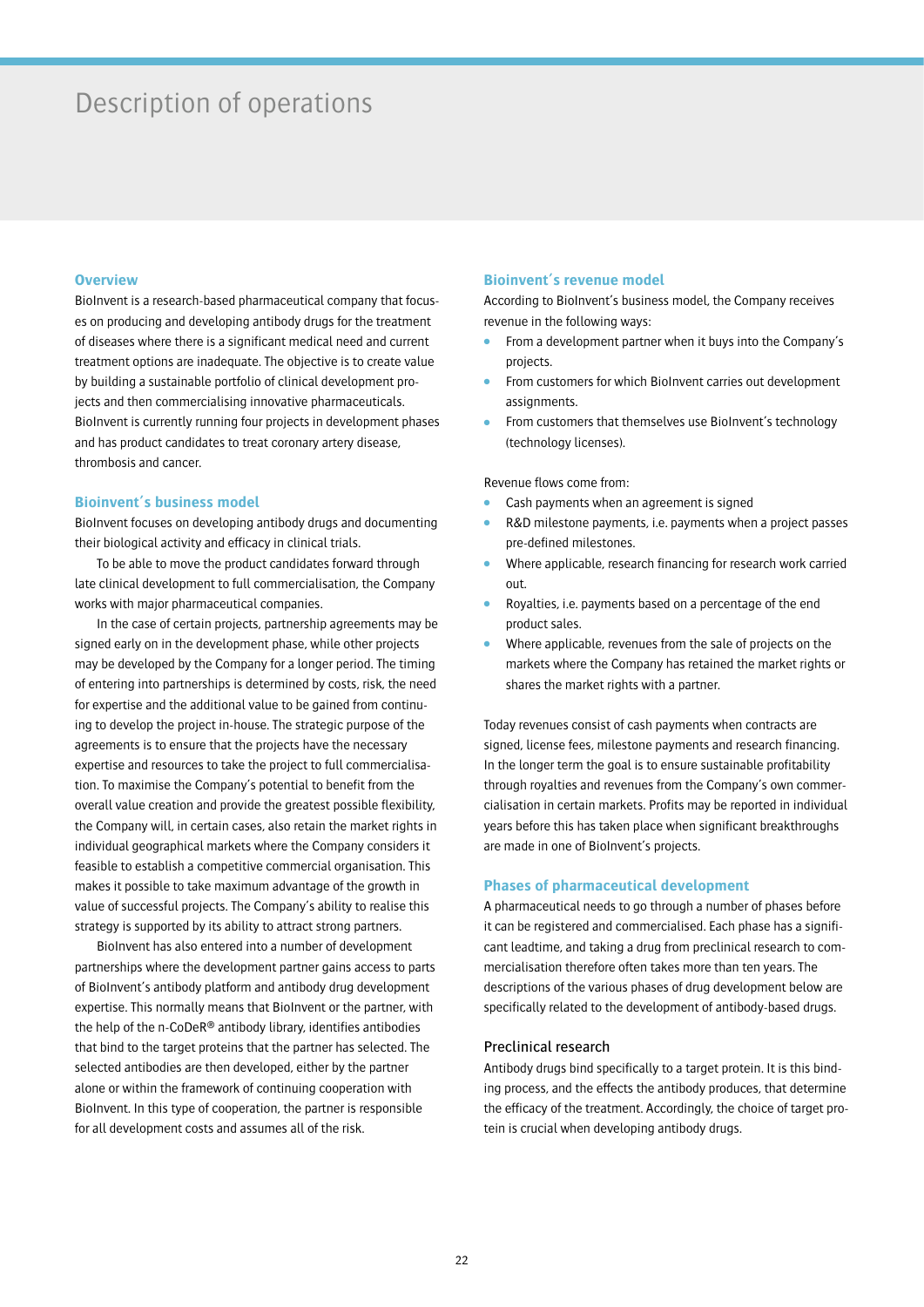## Preclinical development

The purpose of this stage is to document that it is possible to administer a drug candidate to humans with a limited risk. Side effect studies are therefore carried out in animals, but also in test tube and tissue section studies. The in vivo studies also allow the absorption, distribution, metabolism and excretion of the drug candidate to be studied. When the safety studies have been completed, an application is filed with the authorities for a license to start clinical studies. The preclinical development phase usually takes about a year.

## Clinical phase I study

Clinical phase I studies are normally carried out on healthy individuals. This is where the safety of the substance and how well it is tolerated is examined. Analysis is then carried out to determine how the drug is metabolised by the body (pharmacokinetics), and if possible, its effect on the body (pharmacodynamics). A clinical phase I study normally takes up to a year to complete.

## Clinical phase II study

During clinical Phase II studies the effect of the drug is analysed on small patient cohorts. In addition to safety and tolerability,

these studies attempt to gain an understanding of therapeutically active doses. It is usually also possible to get an idea of the drug's effect during this phase. The phase II studies are expected to take one to three years.

## Clinical phase III study

The phase III studies incorporate broader patient cohorts. In phase III studies the effects and side effects are compared with those of the drugs already on the market. Usually parallel studies are carried out with different patient populations. The primary purpose of phase III studies is to prove that the drug is effective. The studies often need to be large because the results must be able to prove sufficient statistical significance. These studies can take anything from two to six years depending on the indication and the effect the study is intended to prove.

## Registration and launch

Following successfully completed clinical studies, an application is filed with the relevant authorities (FDA in the US and EMA in Europe) to get the drug approved and registered to be marketed and sold. The registration process normally takes 12–18 months.

## **Development projects**

BioInvent is currently running four projects in development phases in the areas of coronary artery disease (BI-204), thrombosis (TB-402) and cancer (BI-505 and TB-403).

|                      | Preclinical<br>research | <b>Preclinical</b><br>development | Clinical phase I | <b>Clinical phase II</b> | <b>Clinical phase III</b> | Registration<br>and launch |
|----------------------|-------------------------|-----------------------------------|------------------|--------------------------|---------------------------|----------------------------|
| BI-204               |                         |                                   |                  |                          |                           |                            |
|                      |                         |                                   |                  |                          |                           |                            |
| TB-402               |                         |                                   |                  |                          |                           |                            |
|                      |                         |                                   |                  |                          |                           |                            |
| <b>BI-505</b>        |                         |                                   |                  |                          |                           |                            |
|                      |                         |                                   |                  |                          |                           |                            |
| TB-403 <sup>1)</sup> |                         |                                   |                  |                          |                           |                            |

1) Phase Ib/II.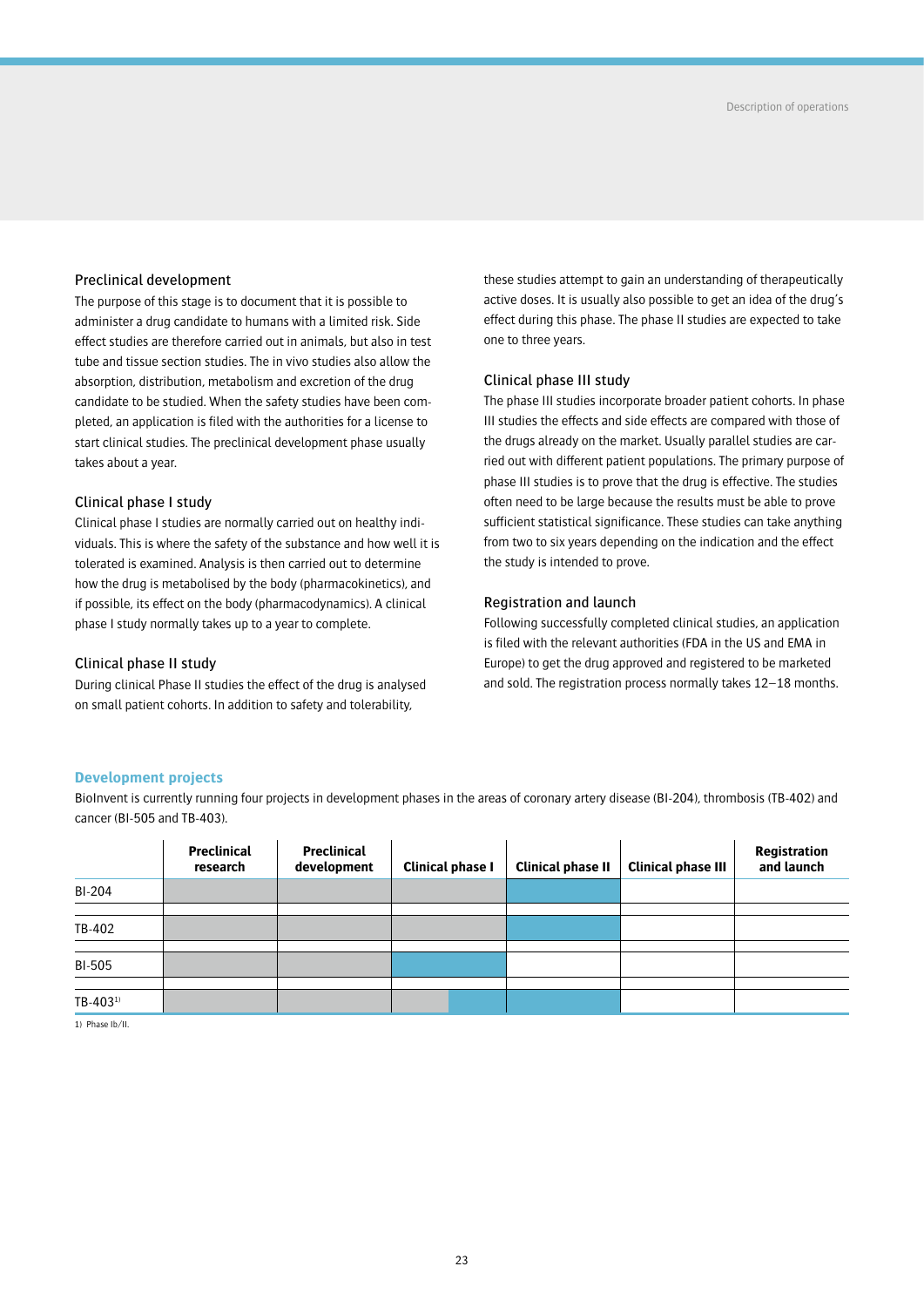## BI-204 (acute coronary syndrome)

BI-204 is being developed as a drug to prevent the recurrence of acute coronary artery disease, so-called secondary prevention. The antibody targets oxidised forms of apoB100, a lipoprotein that is part of the LDL particle. Research in recent years has shown strong links between oxidised LDL and harmful inflammation of the vessel walls. This type of inflammation leads to the formation of atherosclerotic plaque which is particularly likely to rupture and cause blood clots.

BioInvent has entered into a strategic partnership with Genentech where the companies are jointly developing and commercialising BI-204. Under the agreement the companies have joint responsibility for clinical development. Genentech has licensed the North American commercialisation rights, while BioInvent has retained the rights for the rest of the world.

## Product characteristics

The BI-204 drug candidate has the potential to stabilise vulnerable plaque at risk of rupture, and may also reduce its size. BI-204 therefore has the potential to attack the underlying cause of disease in the coronary arteries – the atherosclerosis that is common in these patients. An important component in this disease is believed to be harmful inflammation in the patients' coronary arteries. Links have been shown between the oxidised forms of LDL and the inflammatory processes that lead to plaque formation in the vessel walls. Preclinical trials support the fact that the mechanism behind BI-204 is a modulation of the inflammatory processes resulting in a reduction of proinflammatory cells (macrophages) in the plaques. Proinflammatory cells contribute to the formation and build-up of the atherosclerotic plaque.

#### Clinical need

The goal is for BI-204 to be able to prevent myocardial infarction in patients with acute coronary syndrome, so called secondary prevention. These patients have a substantially higher risk for complications; 30 percent have another myocardial infarction within three years. Currently no effective drugs are available that have a significant effect on the underlying cause of the disease – the normally extensive atherosclerosis in the vessels of these patients. There is a specific medical need during the first few months following an acute coronary artery event, when the risk of a relapse with repeated acute events is highest.

Clinical observations show that metabolic syndrome, like the syndrome components insulin resistance and hyperglycaemia, are more common in individuals with high concentrations of oxidised

LDL. Thus BI-204 may be expected to be able to enhance the treatment of these high-risk patients.

## Alliance with Genentech

In January 2007 the Company entered into a strategic partnership with Genentech Inc. to develop and commercialise BI-204. Genentech made a cash payment to BioInvent of USD 15 million. An additional USD 15 million was paid to BioInvent at the start of the phase II study in March 2011. In the partnership with Genentech, BioInvent may receive up to USD 190 million in one-time payments as well as royalties on sales in North America. Under the agreement, Genentech and BioInvent are jointly responsible for clinical development. Genentech will be responsible for, and will have sole control of, all commercialisation of the drug in North America, while BioInvent will be responsible for, and will have sole control of, commercialisation in the rest of the world. In the development period, Genentech and BioInvent are sharing development costs according to an undisclosed split.

### Project status

A phase IIa study with the Company's drug candidate BI-204 was initiated in March 2011. The study has been assigned the acronym GLACIER (Goal of oxidised Ldl and ACtivated macrophage Inhibition by Exposure to a Recombinant antibody). BI-204 is being developed to protect patients with acute coronary syndrome from repeated cardiovascular events, such as myocardial infarction, also called secondary prevention.

GLACIER is a randomised, placebo controlled, double-blind, multicentre study where the drug candidate BI-204 is delivered to patients with stable coronary artery disease on top of standard of care. The study is being conducted at some 20 clinics in the US and Canada. The imaging technology used in the study (see below) is a fast-evolving modality for cardiovascular imaging and to have a better chance of reaching a conclusive outcome, the decision was taken to increase the study from 120 to 144 patients. In the beginning of March 2012, all patients had started treatment. In view of the increased enrolment, the first results are expected to be reported in the third quarter this year.

The GLACIER study is designed to demonstrate a reduction in inflammation as quantified by FDG-PET imaging (18Fluoro-2 deoxyglucose positron emission tomography) in the atherosclerotic blood vessels after four and twelve weeks of treatment. Inflammation in the coronary arteries is considered an important risk factor for the development of atherosclerosis and coronary artery disease.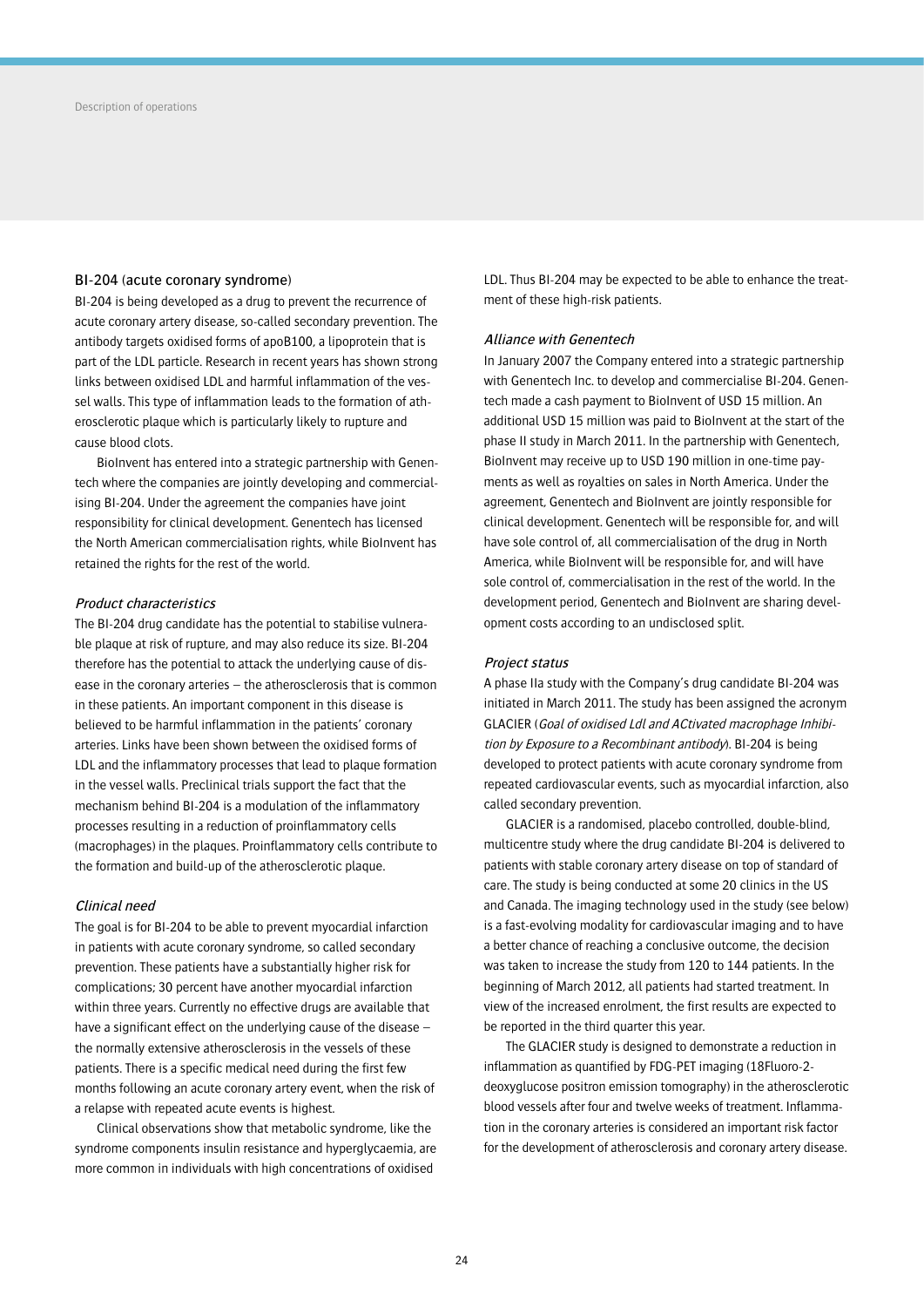In November 2011 the Company initiated a bioavailability study of a subcutaneous formulation of BI-204. Results from the study, which includes 22 healthy subjects, are expected in the second half of 2012. In the ongoing phase IIa study BI-204 is being administered intravenously.

A phase I study, which involved a total of 80 healthy volunteers and was concluded in 2009, demonstrated that the drug was well tolerated and had a biological half-life within the expected interval for human antibodies.

### Patent production

Patent applications for the oxidised forms of the apolipoprotein apoB-100 which causes the harmful inflammation in the vessel walls, the use of them in drug development, products targeting these target proteins, mechanisms of action and the formulation of BI-204 have been filed in around 40 countries, including the large markets of the US, Europe, Canada, Japan, Australia, China and India. A total of five patents have been granted, åtta of which are in the US and one in the EU.

### TB-402 (thrombosis)

TB-402 is a human monoclonal antibody that has shown a beneficial partial inhibition of factor VIII, an important factor in the coagulation cascade. The product is primarily being developed to prevent the occurrence of venous thromboembolism (VTE) in connection with orthopaedic surgery. In this market, there is also the potential to document the preventative effect of TB-402 in patients with limited mobility, e.g. those who are immobilised in a bed, or other factors that increase the risk of a blood clot, e.g. cancer. The potential to develop TB-402 as a chronic treatment to prevent stroke in patients with atrial fibrillation will also be studied. TB-402 is being developed in cooperation with ThromboGenics.

## Product characteristics

TB-402 is expected to be able to effectively and safely prevent VTE. The prolonged half-life of TB-402 is thought to make it possible to achieve this prophylactic effect with a single dose in an acute treatment situation or once a month in chronic treatment. This attractive method should be compared with daily dosing with current treatment options. There may be many benefits with a simplified form of administering a drug, such as better patient compliance during treatment and therefore better clinical outcomes, and less of a burden on healthcare producers and therefore lower costs.

## Clinical need

Several patients groups, e.g. patients who are immobilised during medical treatments or patients who are undergoing major orthopaedic surgery, have a great need of improved and safe anticoagulant therapy. If they are not treated, these patients run the risk of venous thromboembolism. Current treatments, e.g. various heparin drugs, require daily injections and sometimes lead to severe bleeding. It is therefore particularly important for new anticoagulant drugs to have a good side-effect profile with respect to the risk of bleeding. The mortality rate of patients affected by VTE is high and the costs for society relating to patient care needs and subsequent long-term follow-up care is great. Another group requiring effective antithrombotic treatment consists of patients with atrial fibrillation who may suffer from complications such as stroke. In contrast to currently available treatment, TB-402 is expected to be administered as a single dose in connection with orthopaedic surgery or with intervals of up to four weeks for chronic conditions. The benefits of this approach are patient convenience and compliance. The treatment is also expected to be associated with a low risk of bleeding and other side effects such as liver or kidney toxicity, which should reduce the need for patient monitoring.

### Alliance with ThromboGenics

BioInvent and ThromboGenics Ltd entered into an alliance in September 2004 for the joint development of antibody-based drugs to treat vascular diseases. Under the alliance the expertise of both companies is combined for the discovery, development and production of antibodies. BioInvent is contributing knowledge and experience in antibody development, production and immunology, and ThromboGenics is contributing expertise in research and clinical development in the area of vascular medicine. The partnership covers both TB-402 and TB-403.

## Project status

A phase IIb study of the prevention of venous thromboembolism (VTE) after hip replacement surgery was initiated in April 2011. The study is a multicentre, double-blind, randomised study evaluating safety and efficacy of a single dose of TB-402, either 25 or 50 mg, compared to a five-week course of daily doses of the recently approved Factor Xa inhibitor rivaroxaban (Xarelto, Bayer/Johnson & Johnson).

The purpose of the study is to evaluate the two doses of TB-402, administered as a single intravenous infusion to prevent venous thromboembolism in patients following hip replacement surgery. The primary endpoint is evaluated on day 35 and is based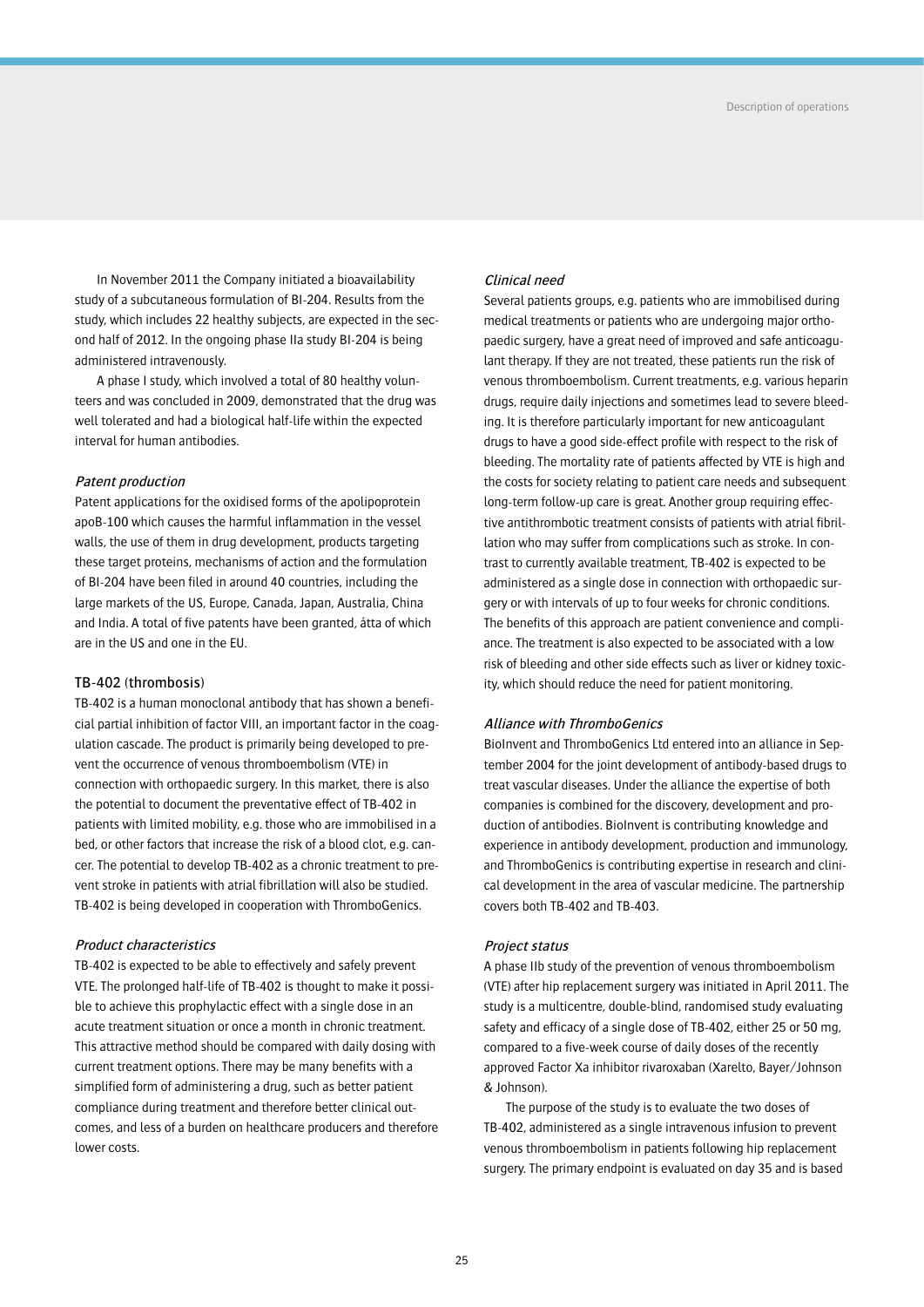on symptomatic cases of VTE and measurement of asymptomatic cases of DVT as detected by venography. The primary safety endpoint is the number of patients with a major or clinically relevant non-major bleed. The trial is fully enrolled with 632 patients at 36 clinics in Europe. The results will be announced in the second quarter.

Results from an earlier phase IIa study on patients who received an artificial knee were published in February 2011 in the Journal of Thrombosis and Haemostasis (JTH). The study showed that TB-402 has a significantly better effect than the leading low molecular heparin enoxaparin (Lovenox, Sanofi) and that the safety is comparable<sup>1)</sup>. Enoxaparin is currently the standard of care for the prevention of DVT, both in surgical procedures and when there is an increased risk of throboembolic events in severely ill patients with limited mobility.

Additional studies have shown that the effect of TB-402 was reversed by administering the target protein (factor VIII) which TB-402 blocks and that TB-402 is safe and well tolerated in individuals who have received the standard of care (enoxaparin and warfarin) for deep vein thrombosis.

#### Patent protection

Antibodies that only partially inhibit Factor VIII, pharmaceutical preparations containing such antibodies and their use in drug development are all patent-pending in markets such as Europe, Japan, Canada, the US and Australia. A total of five patents have been granted in the EU, the US and Japan.

### BI-505 (cancer)

BI-505 is a fully human antibody against the adhesion protein ICAM-1 (CD54), a naturally occurring cell surface protein. Expression of ICAM-1 is elevated in a number of types of cancer, while it is low in most healthy tissue. In a first step, BI-505 is being developed for the treatment of multiple myeloma which expresses ICAM-1. BioInvent is developing BI-505 in-house.

### Product characteristics

BI-505 is a specific antibody that binds to ICAM-1 with a high binding affinity. ICAM-1 is expressed by cancer cells in a number of types of cancer. The antibody induces programmed cell death (apoptosis) and mediates immune effector functions that also help fight and kill tumour cells.

## Clinical need

In preclinical models, BioInvent has shown that BI-505 is especially effective against multiple myeloma which expresses ICAM-1. Multiple myeloma is currently mainly treated with chemotherapy and bone marrow transplantation. Notable among new treatments are the proteasome inhibitor Velcade (bortezomib, Takeda/Johnson & Johnson) and the immunomodulating drugs such as Revlimid (lenalidomide, Celgene) and thalidomide. These drugs have improved survival somewhat in the hard-to-treat population of relapse patients, but mortality remains high. The average survival is 3–5 years for myeloma patients, and the course of the disease is often painful since the tumour attacks bone tissue and patients suffer from severe bone pain and bone destruction as well as neurological symptoms. In addition, these patients are infection prone and may suffer from severe kidney damage.

### Project status

A phase I study with escalating doses of BI-505 is ongoing in relapsed patients with multiple myeloma. The study is investigating safety, pharmacokinetics and pharmacodynamics, as well as relevant biomarkers for tumour response, with the aim of defining the optimal dose of the antibody for future clinical phase II development. The study involves approx. 35 patients who are treated with intravenous doses of BI-505 every other week for a four-week period with the possibility of extending treatment until the condition deteriorates again.

Treatment continues for the tenth dose cohort. The study protocol has been expanded to include more cohorts on higher doses. BI-505 has up to now been shown to have a good safety profile and by increasing the dose strength, the Company expects to reach the maximum tolerated dose (MTD), which is an important objective of the study.

More clinics have recently joined the study to speed up patient recruitment. Currently six centres are participating in the study in Sweden, Europe and the US. By taking these steps, and assuming that the study data permits, BioInvent expects to be able to exercise the option in the study protocol of including a higher proportion of patients at MTD or just below MTD. It is difficult to predict exactly when study results can be reported, but it is most likely to be at the end of the second quarter this year.

<sup>1)</sup> A pooled analysis showed that the frequency of venous thrombosis was 22% for the patients who were treated with TB-402, compared to 39% for those treated with enoxaparin. This was a statistically significant different. The entire study was recently published (Verhamme et al., 2011, J ThrombHaemost).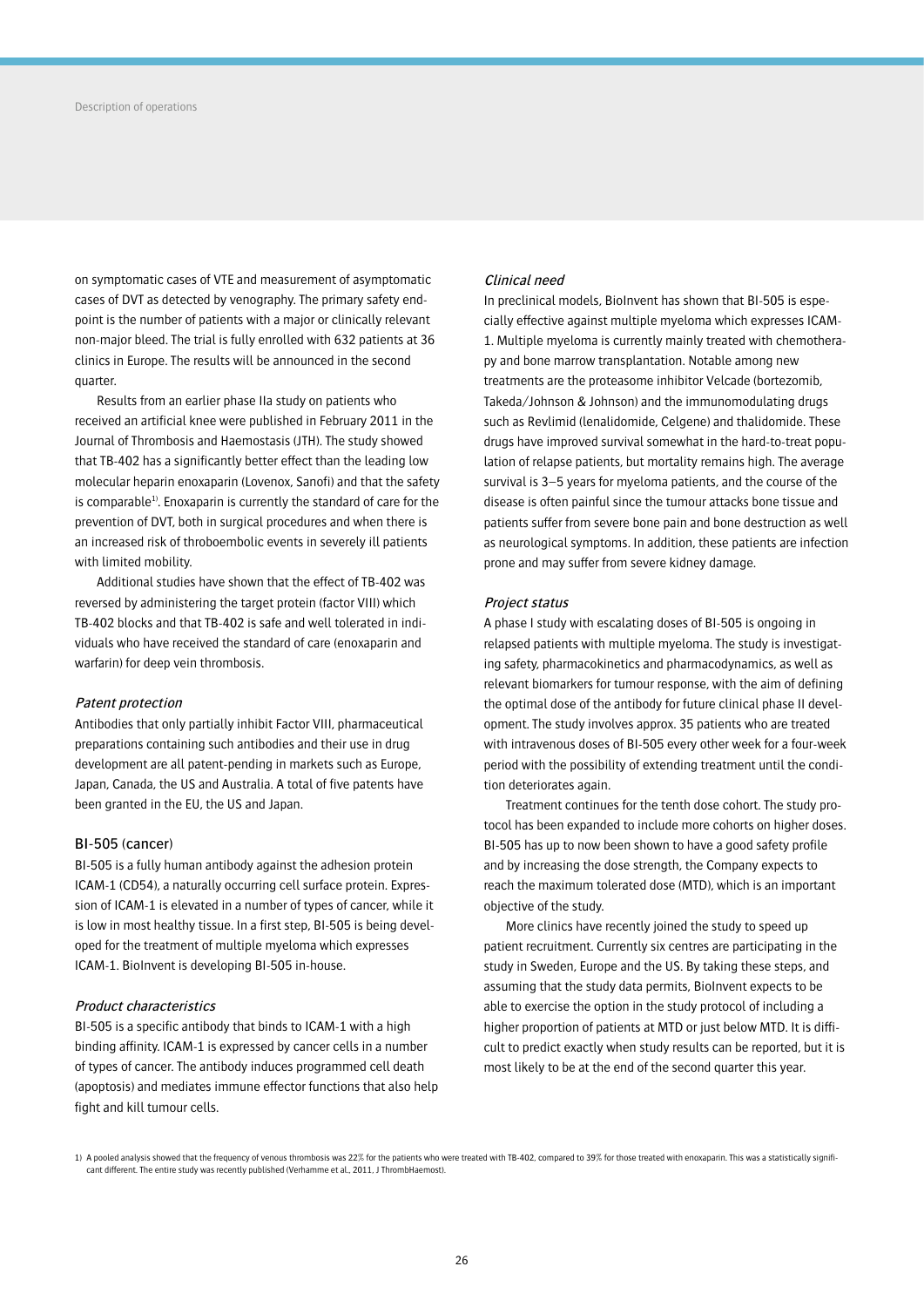At the annual meeting of the American Society of Hematology in December 2011, BioInvent announced that new data from tests carried out in mice show that BI-505 has an effect both on the cancer type multiple myeloma and bone destruction, which is a symptom of the disease.

BI-505 has been granted orphan drug designation in both Europe and the US for the treatment of multiple myeloma. This gives BI-505 the possibility of market exclusivity for the treatment of multiple myeloma with an antibody against ICAM-1, for up to 10 years after market approval has been obtained.

### Patent protection

BioInvent has applied for patents for antibodies against ICAM-1 and their ability to induce apoptosis in various types of tumours such as multiple myeloma, lymphoma and carcinoma. One patent has been granted by the US Patent and Trademark Office.

## TB-403 (cancer)

TB-403 is a monoclonal antibody targeting PlGF (Placental Growth Factor), a protein that affects the development of new blood vessels (angiogenesis). The project is being developed primarily to treat types of cancer that are dependent on the growth of new blood vessels. TB-403 was originally developed within the framework of BioInvent's strategic partnership with ThromboGenics. In June 2008 the partnership entered into a strategic product alliance with Roche. This gives Roche exclusive, worldwide rights to develop and commercialise TB-403 at the same time as BioInvent and ThromboGenics retain the right to market the product in the Nordic, Baltic and Benelux countries.

### Product characteristics

TB-403 is a new form of angiogenesis inhibitor that is specific to the PlGF target protein. PlGF is often upregulated in cancer and chronic inflammatory conditions, but is believed to play a limited role in healthy adults. It is therefore believed to be a suitable target protein in the treatment of cancer.

The PlGF expression has been shown to correlate with tumour stages and patient survival in several types of tumours. Preclinical data supports the idea that PlGF plays a role in tumour growth and angiogenesis, and shows that blocking PlGF by administering TB-403 can inhibit tumour growth in animal models. Healthy blood vessels are not dependent on PlGF. Mice that lack PlGF are healthy and reproduce normally. PlGF blockade can therefore be expected to be a relatively safe and well-tolerated cancer treatment used in combination with chemotherapy or other angiogenesis inhibitors.

## Clinical need

Cancer constitutes a heterogeneous group of diseases, which complicates the development of drugs directed at tumour cells with the intention of killing them. An attractive strategy is to attack the tumours indirectly by inhibiting the growth of new blood vessels. These blood vessels supply growing tissue with nutrients and transport waste away from the tissue. Tumours over a certain size are dependent on the formation of new blood vessels in order to grow and survive. A substance that inhibits the growth of new blood vessels could therefore reduce tumour growth and increase the patient's chances of survival.

Current treatment for these types of cancer usually includes various combinations of chemotherapy or radiation and surgery. Certain types of cancer are also sensitive to hormone therapy. Angiogenesis inhibitors work better in combination with current treatments. This is supported by clinical trials that have been conducted with other angiogenesis inhibitors under development and on the market.

### Alliance with Roche

In June 2008 BioInvent and its partner ThromboGenics entered into a strategic license agreement with Roche for development and commercialisation of TB-403. Roche paid BioInvent and ThromboGenics a cash payment of EUR 50 million in July 2008.

In January 2009 the transfer and implementation of technology and process development to Roche for ongoing clinical development of TB-403 were successfully concluded and an additional payment from Roche of EUR 5 million was received by BioInvent and ThromboGenics. In 2010 Roche initiated an imaging study on patients with metastasising, treatment-resistant colorectal and ovarian cancer. BioInvent and its development partner Thrombo-Genics accordingly received a milestone payment of EUR 10 million from Roche. The study was finished later during the year in line with the study protocol. When Roche started a phase Ib/II study in 2011, BioInvent and ThromboGenics received a EUR 4 million milestone payment from Roche.

If successful development and commercial milestones are reached, BioInvent and ThromboGenics stand to receive an additional EUR 431 million in milestone payments and double-digit royalties as a percentage of sales of TB-403 and any back-up programmes based on inhibition of PlGF.

Roche has received a global license with sole rights to develop and commercialise TB-403. ThromboGenics, which discovered TB-403, will receive 60 percent and BioInvent 40 percent of the revenues from Roche.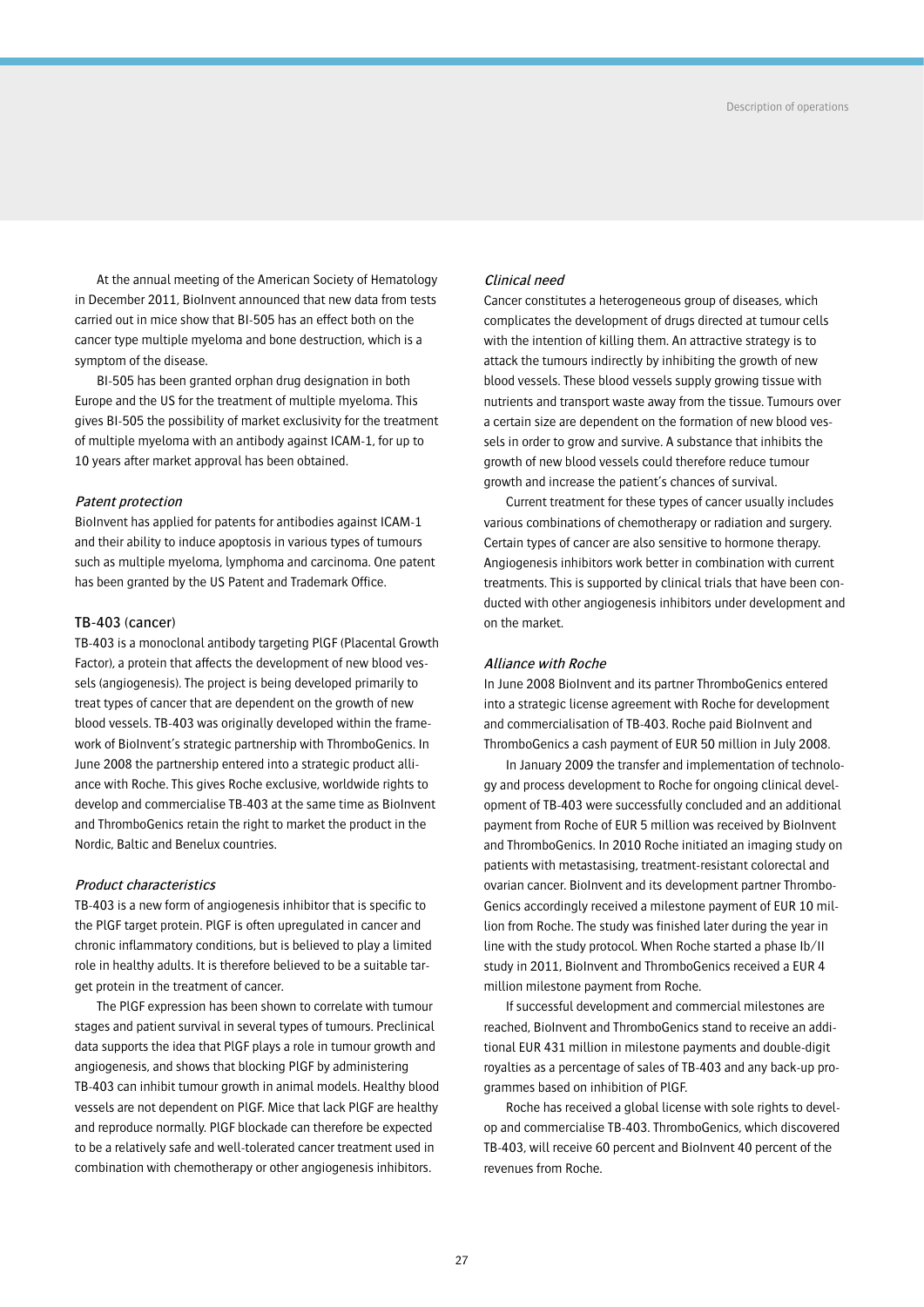BioInvent and ThromboGenics have retained a right to market the drug in the Nordic, Baltic and Benelux countries. Roche is responsible for all future development costs.

### Project status

BioInvent's development partner Roche initiated a clinical phase Ib/II study on patients with relapsed glioblastoma multiforme, an aggressive type of brain cancer. This study, which may involve a total of 80 – 100 patients, will examine the safety and clinical effect of TB-403 in combination with Avastin (bevacizumab, Roche). Secondary endpoints include tolerability and pharmacokinetics. The trial will include an evaluation of conceivable biomarkers.

In February 2012 a decision was taken to end the phase Ib study with TB-403 in combination with sorafenib on patients with advanced primary liver cancer. The study was started in March 2011. Roche announced that the slow pace of patient enrolment for the first part of the study, which started in March, was deemed to be too big of an obstacle to move the study forward to the randomised second part.

#### Patent protection

Patents that cover treatment with antibodies against PlGF for the purpose of reducing or preventing pathological angiogenesis, vascular leakage, pulmonary hypertension, cancer and inflammation have been granted in Europe. In the US similar patents have been granted for the treatment of pathological angiogenesis and patent applications for other indications are being processed. An objection has been filed against the European patent. The objection was rejected in the court of first instance. In addition, patent applications for TB-403 and similar antibodies have been filed in Europe, Japan, Canada, the US, Australia and several other countries. A total of two patents have been granted, one in the US and one in the EU.

## **Preclinical research**

BioInvent's preclinical research is currently focused on oncology and inflammation. By using the Company's key competence and through select alliances with internationally recognised academic teams and industrial partners, such as ThromboGenics and Human Genome Sciences, the Company has built up expertise in fields such as cancer biology, angiogenesis, tumour immunology, acute and chronic inflammatory diseases and immunology.

Over the past decade BioInvent has accumulated a substantial amount of experience using the most relevant disease models in these fields. These models are used to identify the most effective

and potent antibody candidates, while extensively investigating the expected safety and tolerability of the antibody, based on the biology of the disease and the mechanism of action of the antibody.

The Company's preclinical research is aimed at building a portfolio of drug candidates.

This research is supplemented by select research collaboration with large pharmaceutical companies, giving these companies access to BioInvent's technology for the production of product candidates. These alliance programmes involve little risk for BioInvent and provide an opportunity to earn revenues in the future in the form of milestone and royalty payments.

## BioInvent's research

BioInvent's strategy for research and development is to produce antibody-based drugs and document their biological effect in clinical research.

In order for the product candidates to advance through late clinical development towards full commercialisation, BioInvent works with large pharmaceutical companies. In certain projects a partnership agreement is signed early on in the development process, while other projects may be developed for a longer period by the Company.

BioInvent is aiming to broaden and expand its portfolio of drugs to give the Company several opportunities to successfully develop new products and thereby increase the likelihood of commercial success.

So far the Company has mainly launched projects in alliances with external research teams, either in academic environments or in industry. These research teams not only contribute target proteins, but also significant biological and medical expertise. The Company continues to place great emphasis on cooperation with external research teams as an important source of new medical concepts. As the Company matures and its expertise in individual areas increases, medical concepts from internal research programmes are launched. BI-505 for the treatment of multiple myeloma is the result of one such programme. The functional screening system (F.I.R.S.T.) developed by BioInvent which identified this candidate is a platform for further research programmes.

## **Cancer**

In the area of cancer, the research is focused on programmed cell death inducing antibodies with a strong ability to kill tumour cells, as well as activation of the body's own immune defence cells. With BioInvent's F.I.R.S.T. platform, where antibodies are identified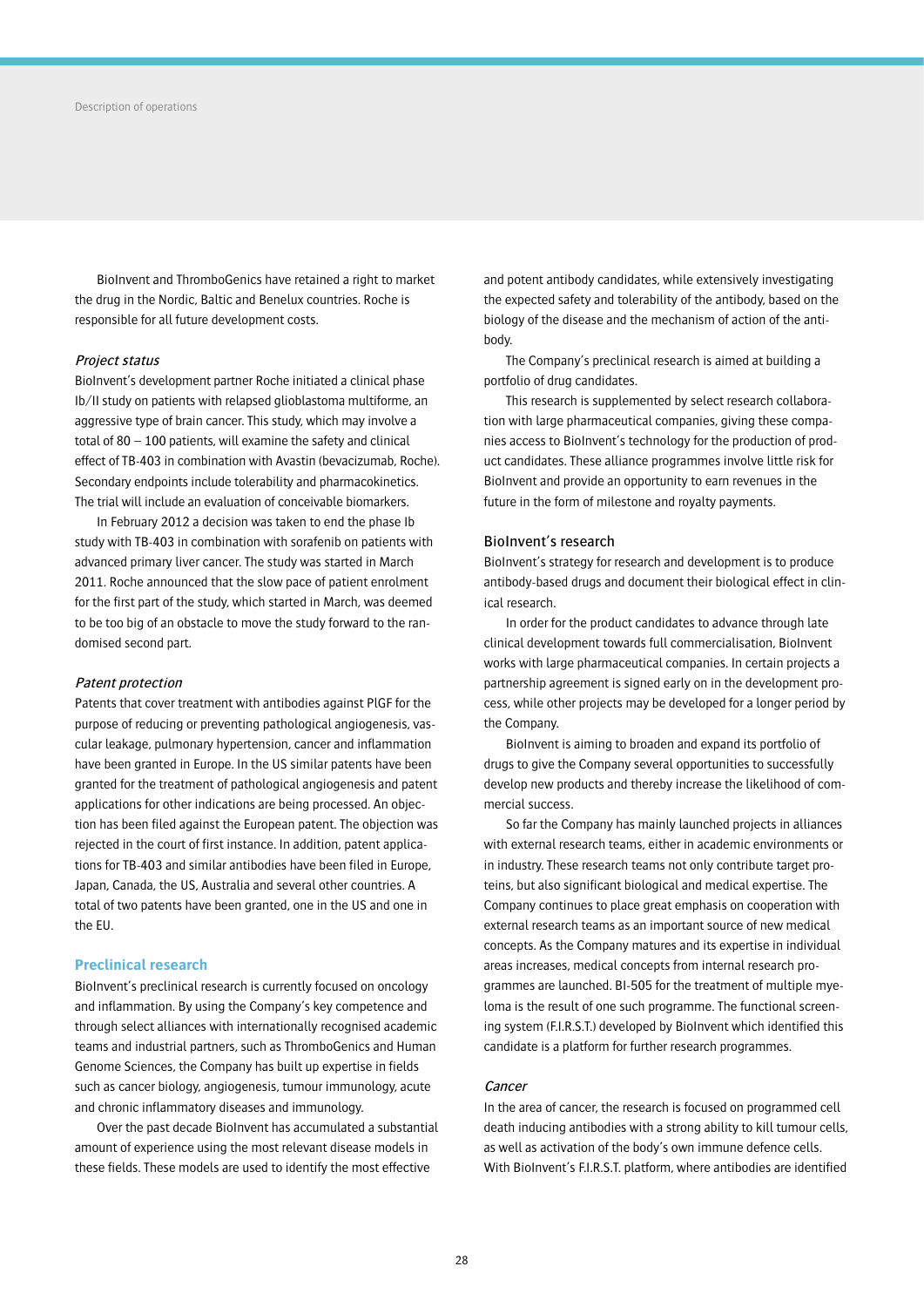directly based on their powerful ability to kill primary cancer cells through differentially expressed, cancer cell associated surface receptors, the Company is looking for new drug candidates for the treatment of various haematological cancers. BioInvent is working with leading Swedish and international academic teams with the objective of developing antibodies for the treatment of serious haematological and solid cancers through new pharmaceutical concepts.

## Inflammation

In the area of inflammation, BioInvent has been working since March 2010 with the US company Human Genome Sciences. The companies have the common goal of developing and commercialising antibody drugs based on various target proteins from Human Genome Sciences' research and BioInvent's antibody technology. The Company's initiatives in oncology and inflammation have in common the development of therapies that impede the functions and activity of myeloid cells.

## F.I.R.S.T. – Combined discovery of target protein and antibody

BioInvent has developed a method known as F.I.R.S.T. which makes it possible to directly detect new drug candidates without prior knowledge of the target proteins of the antibodies. The method is based on isolating antibodies from the n-CoDeR antibody library that selectively bind to one cell population (or other complex collection of target proteins) in preference to another. This is achieved by selecting antibodies, step-by-step, that bind to one cell population over the other population through so-called differential screening. The antibodies identified are then selected based on their functional properties.

The advantage with this method is that it is possible to detect antibodies that bind to a target protein that was not previously known to be linked to a specific effect, such as initiating the death of a tumour cell. Another advantage with this method is that antibodies are identified as they bind to target proteins found in their natural environment (e.g. the cell surface), which increases the probability that the antibodies will mediate the desired effect when administered as a medication in vivo. The method also makes it possible to find antibodies that bind to target proteins which are in a relative state of surplus or deficit, irrespective of whether this is due to differences in protein expression or if disease-associated epitopes that arise in other ways are exposed on the target cell.

BioInvent has used this method to identify antibodies that bind specifically to cancer cells and which, when they bind to their target protein, initiate cell death through various mechanisms. This allows antibodies with a direct therapeutic effect to be identified in a single step. This method was used to identify BI-505, the Company's product candidate for the treatment of haematologic cancer such as multiple myeloma. With the help of the F.I.R.S.T. method, BioInvent is actively seeking new drug candidates to treat various haematologic cancers.

## Product partnerships

BioInvent has entered into a series of partnerships to develop and manufacture antibodies. In these partnerships, BioInvent receives one-off payments and research support, as well as future rights to milestone payments and royalties on sales of products from the partnerships. A number of the current partnerships are described below:

- **Bayer HealthCare:** Identifying and developing antibodybased products with the help of the n-CoDeR library. The agreement covers the development of up to 14 antibodybased products.
- **Daiichi Sankyo:** License and research agreement for the development of therapeutic antibodies targeting several target proteins with the help of the n-CoDeR library. The agreement gives BioInvent certain rights to market products in Scandinavia and the Baltic region.
- **Mitsubishi Tanabe:** Identifying and developing antibodybased products with the help of the n-CoDeR library. The agreement covers development of up to five antibody-based therapeutic products.
- **Servier:** In January 2012 BioInvent entered into a partnership with the French pharmaceutical company Les Laboratoires Servier. Servier will provide a target protein within tumour cell metabolism which BioInvent will screen for hits in the Company's antibody library. BioInvent will also assist Servier during future optimisation of a drug candidate.

## **Human antibody library**

BioInvent develops therapeutic, fully human, monoclonal antibodies using the Company's own n-CoDeR platform. Monoclonal means that all antibody molecules in a given drug are exact copies of each other. This simplifies characterisation of the product and the manufacturing process, and makes the biological effect of the drug more precise and predictable. One important reason why antibodies are so effective as pharmaceuticals is that they com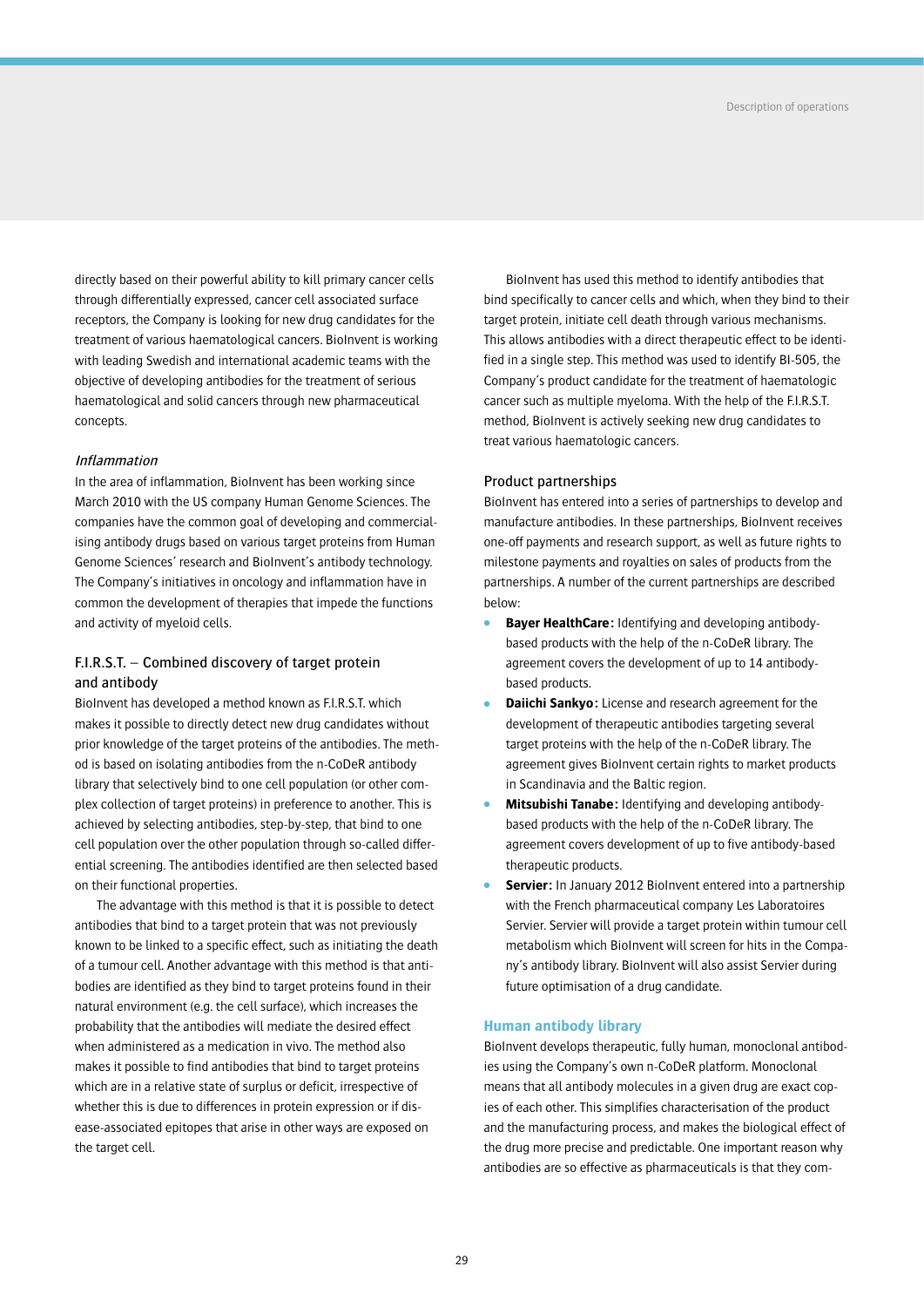prise a natural part of the organism's defence against diseases. Therefore they have naturally evolved to be specifically targeted and cause an appropriate biological reaction as they bind to their target protein. This activates the immune system's effector functions, a collective term for a host of different reactions with the purpose of neutralising the threat that the antibody binding ("the antibody complex") is a consequence of. Since this is a very precise reaction, it is important for the antibody drug that is introduced to be as similar to the body's own antibodies as possible.

The first generation of monoclonal antibody drugs came from animals, primarily mice. These mouse antibodies, with components that were foreign to the human immune system, triggered an immune response to the introduced antibodies. Later, in the mid-1990s, genetic engineering made it possible for these mouse antibodies to become more similar to those found in humans. Several such "chimeric" antibody drugs (e.g. rituximab) are currently approved and widely used. The humanised antibodies (e.g. bevacizumab) represent a further improvement; although still derived from mice, they appear more human-like to the immune system. The final link in this chain of development is to introduce fully human antibodies.

There are currently two fundamental technologies for manufacturing human antibodies. One involves genetic manipulation of mice, in which the mouse genes for antibody production are replaced by the corresponding human genes resulting in a genetically altered mouse capable of producing human antibodies directly. The second technology involves the creation of "antibody libraries" in test tubes containing human antibodies, which can then be used to produce fully human antibodies. There are different ways of designing an antibody library. Important parameters that determine library quality include size, variability, and the stability and functionality of the molecules produced. These factors determine the likelihood of finding an antibody with the desired binding properties against all types of target proteins.

## The n-CoDeR antibody library

BioInvent has developed a powerful technology platform for discovery, development and production of human antibodies. The n-CoDeR antibody library is the source of the Company's drug candidates.

The antibody library is the cornerstone of BioInvent's technology platform. The library contains a collection of more than 20 billion human antibody genes stored within bacteria in test tubes. The bacteria act as production units for the antibodies making it possible to search through the library to identify precisely those antibodies that bind to a specific target protein. The n-CoDeR library is searched using an established technology called phage display. To identify the optimal antibody, BioInvent has developed automated processes in which robots carry out the analysis on an industrial scale. The n-CoDeR library consists of naturally occurring antibody genes. Every component comes from nature, but the combinations are largely new, making it possible to build an antibody repertoire that is greater than nature's own variability. BioInvent calls this "evolution beyond nature." The n-CoDeR library is protected by patents and patent applications in the largest markets.

### **Patent protection for products and n-coder**

The task of achieving effective patent protection is an important component in all projects that BioInvent is running. The Company's patents and patent applications relate to different antibody products in development and their use as drugs, as well as the Company's technology used in the development of antibody drugs and various aspects of that. The patent portfolio as of 31 December 2011 consisted of 75 patents, while BioInvent had 198 outstanding patent applications. The table below shows important patents and patent applications for clinical project candidates and the n-CoDeR platform.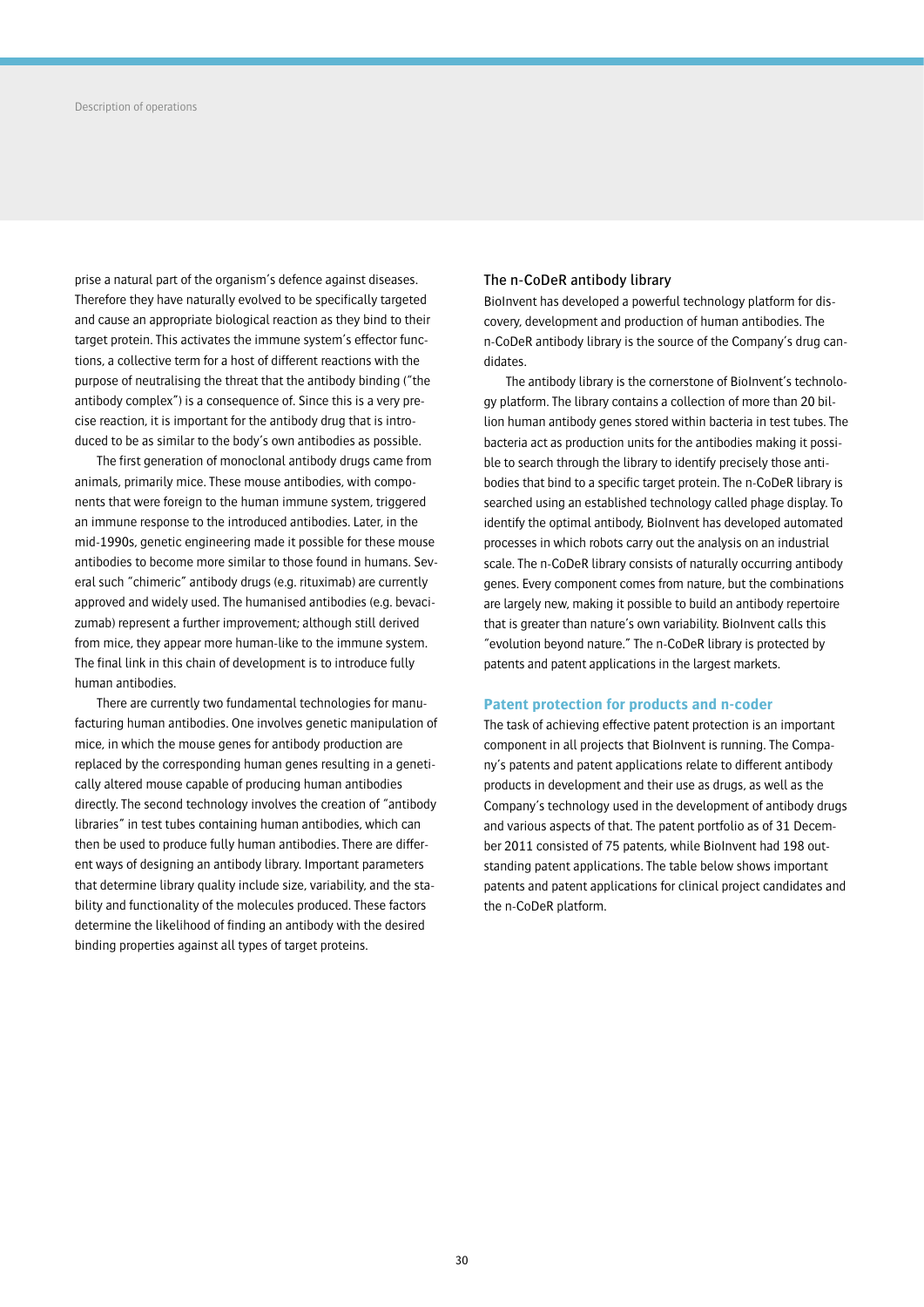|                                                           |                                                                                                                                        |     |                                       | <b>Status of the largest markets</b>    |                               |          |
|-----------------------------------------------------------|----------------------------------------------------------------------------------------------------------------------------------------|-----|---------------------------------------|-----------------------------------------|-------------------------------|----------|
| Products/<br><b>Technologies</b>                          |                                                                                                                                        |     | Europe <sup>a)</sup>                  | <b>USA</b>                              | Japan                         | Expireb) |
| <b>Products</b>                                           |                                                                                                                                        |     |                                       |                                         |                               |          |
| TB-402                                                    | 3 patent families relating to Factor VIII (including<br>16 granted patents and patent applications <sup>a, c)</sup>                    |     | License 2 granted/<br>1 application   | 1 qranted $/$<br>4 applications         | 2 granted $/1$<br>application | 2024     |
| TB-403                                                    | 3 patent families relating to PIGF (including<br>39 granted patents and patent applicationsa, $\circ$ )                                |     | License 1 granted)/<br>2 applications | 1 qranted $/$<br>5 applications         | 2 applications                | 2029     |
| <b>BI-204</b>                                             | 4 patent families relating to oxidised types of LDL<br>(including 110 granted patents and patent appli-<br>cations <sup>a, c)</sup>    |     | License 3 granted/<br>3 applications  | 5 $q$ ranted $\angle$<br>3 applications | 5 applications                | 2030     |
| <b>BI-505</b>                                             | 3 patent families for the use of target proteins to<br>treat tumours (including 27 patent applications <sup>a, c)</sup>                | Own | 3 applications                        | 1 qranted $/$<br>3 applications         | 3 applications                | 2032     |
| <b>Technologies</b>                                       |                                                                                                                                        |     |                                       |                                         |                               |          |
| Technology for the<br>human antibody<br>library           | CDR shuffling $-$ a method for in vitro molecular<br>development of protein functions (n-CoDeR)                                        | Own | 1 $q$ ranted $/$<br>1 application     | 2 granted/<br>1 application             | 1 granted                     | 2018     |
| Methods for selec-<br>tion from the anti-<br>body library | Technology and methods for selection and identi-<br>fication of binding proteins against antigen struc-<br>tures in complex substances | Own | 1 $q$ ranted $/$<br>1 application     | 2 applications 1 application            |                               | 2032     |

a) Every European patent corresponds to 18–20 national patents.<br>b) The patent expires in the year indicated, given that it is granted. In the cases where several patent families exist, the year is the last year of expirati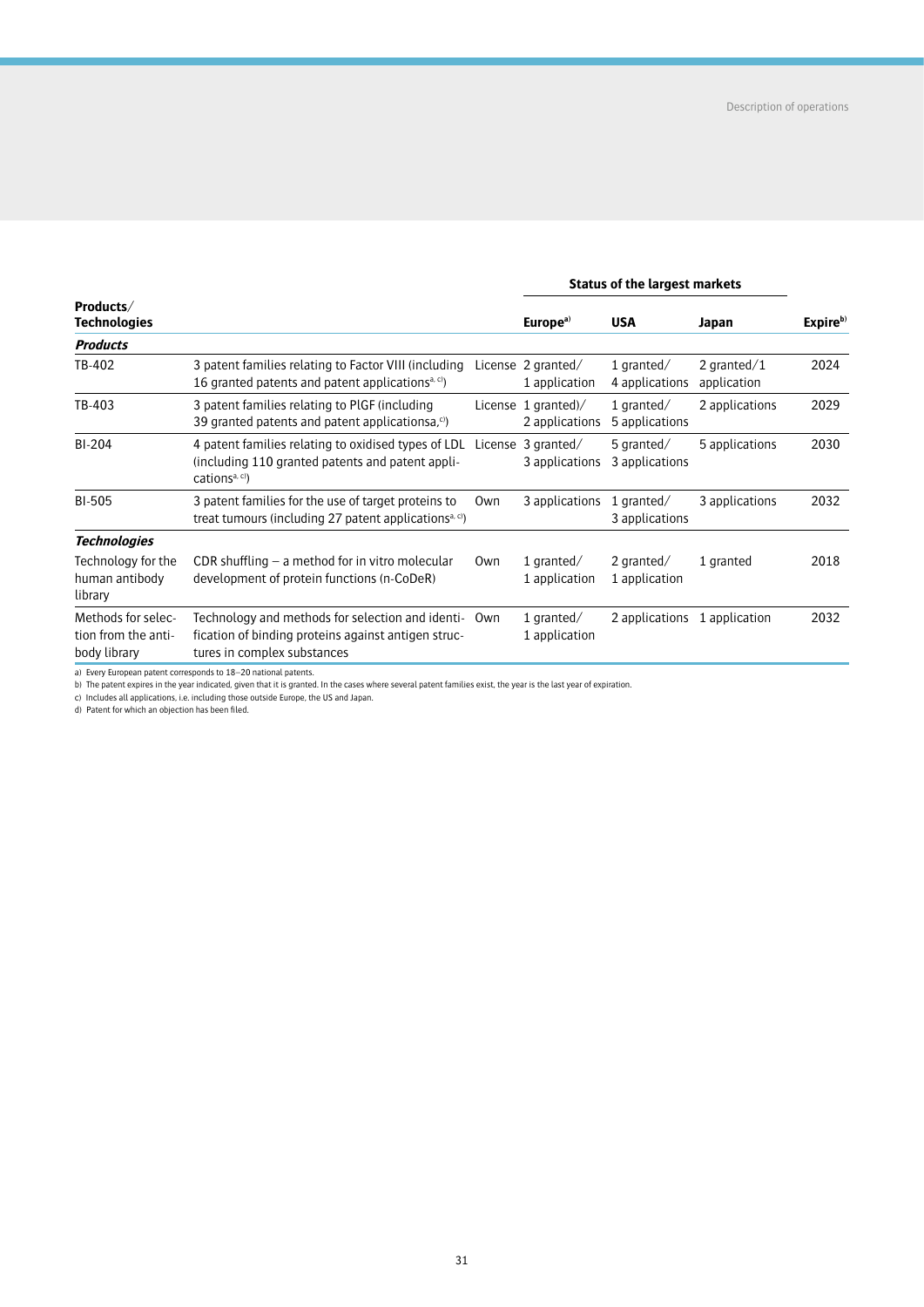## **Personal and organisation**

All research and development work is carried out in the form of projects with a matrix containing the following main areas:

- The research department is mainly responsible for the antibody candidates' in vitro and in vivo pharmacological effects up to and including the selection of product candidates.
- The protein technology and pharmacy department is responsible for the selection of antibodies from n-CoDeR, development of the cell line that will produce the product as well as other analysis and process development, and also for all manufacturing, characterisation and quality assurance of the product based on instructions from the authorities.
- The clinical department is responsible for the preclinical safety tests and the clinical development of the Company's product candidates, and also for ensuring that the Company's drug development is in compliance with pharmaceutical legislation. The activities within the department's areas of responsibility are largely outsourced to external contract research organisations.

In addition to the above-named line functions, the Company's quality assurance department and the Company's internal patent department are directly involved in research and development activities. The support functions for the Company include business development, HR, economy and finance, Investor Relations and IS/IT.

As of 31 December 2011 BioInvent had 87 (92) employees. 72 (77) of these work in research and development. Around 90 percent of the Company's employees have a university degree. 43 percent have a PhD.

| <b>Number of employees</b>           | 2011 | 2010 | 2009 |
|--------------------------------------|------|------|------|
| At the end of the period             | 87   | 92   | 105  |
| Of which in research and development | 72   | 77   | 89   |
| Average number                       | 89   | 96   | 105  |
| Of which women                       | 62%  | 62%  | 63%  |
| Age distribution                     |      |      |      |
| -30 years of age                     | 8%   | 8%   | 8%   |
| $31 - 40$ years of age               | 39%  | 42%  | 45%  |
| $41-49$ years of age                 | 26%  | 25%  | 20%  |
| 50-years of age                      | 27%  | 25%  | 27%  |

## **Environment**

BioInvent places great importance on environmental work and this is an integrated part of the daily routines. BioInvent works actively with environmental issues and the principles under the general rules of consideration are observed in the Company's ongoing operations. The Company consistently endeavours to reduce the use of substances that may be harmful to the environment and to ensure that the environmental impact is kept to a minimum. The aim is to assess the possibility, early on in the value chain, of replacing a substance that is harmful to the environment with a less harmful one. Another goal is to continuously improve the way in which chemical substances and other resources are used so that the Company's environmental impact is minimised in this respect as well. Proactive environmental efforts reduce the risk of harming the environment and health and put the Company in a better position to handle future environmental legislation and societal requirements.

BioInvent has a permit in accordance with the Swedish Environmental Code for manufacturing biological pharmaceutical substances. The Company's operations require permits according to the Swedish Environmental Code, and reports are required to be submitted to the Lund municipality. Self-monitoring is carried out to monitor the Company's operations on an ongoing basis to counteract and prevent negative environmental impact. As part of this self-monitoring process, the Company has introduced a description of environmental consequences and a plan for the self-monitoring process.

The Company's emissions from its laboratories and production facilities are limited. The emissions consist of commonly found salts and easily biodegradable organic substances. Waste is sorted and separated, and special procedures are used for handling environmentally hazardous waste. The processes of developing, manufacturing and distributing pharmaceutical substances are becoming more and more complex and require energy. Like most other companies, BioInvent's emissions are largely the result of energy consumption at plants as well as in transportation. BioInvent focuses on handling environmental impact in all parts of the Company's operations and introduces improvement initiatives on an ongoing basis. The Company also has a permit to import and export cell lines in accordance with the European Parliament's regulation. BioInvent uses genetically modified micro-organisms (GMM) in its research and development work and has permits for the so-called contained use of such organisms according to the Swedish Work Environment Authority's directions.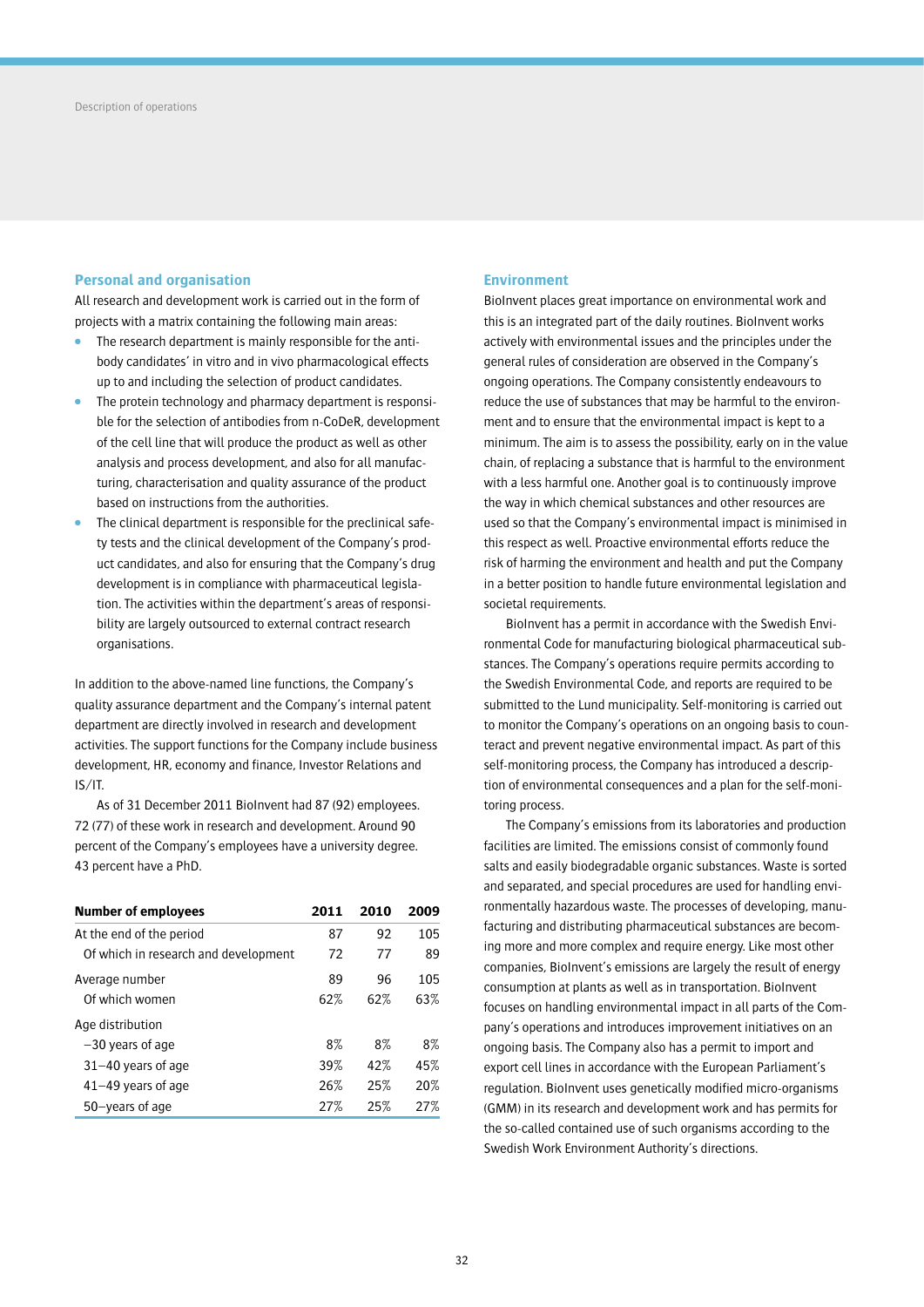## **Quality and regulatory approval**

The Company has a permit under the EU rules on producing investigational pharmaceutical products for clinical trials according to Good Manufacturing Practice (GMP).

This permit was issued by the Swedish Medical Products Agency which conducts regular inspections to verify that production maintains the approved level of quality. BioInvent is also involved in auditing activity to ensure the quality of raw materials and that contracted services maintain a high standard.

BioInvent's preclinical studies to evaluate the safety of products are carried out through contract research organisations (CROs) in accordance with Good Laboratory Practice (GLP). Clinical trials are conducted according to Good Clinical Practice (GCP). In cases where tests are carried out on animals, they are conducted in laboratories that strictly adhere to the applicable regulations.

BioInvent has many years' experience of quality work, and endeavours to constantly improve the quality of all of its work.

### **History**

### 1997–2002

In 1997 BioInvent acquired a unique technology for designing a human antibody library from Professor Carl Borrebaeck's research team at Lund University. The company developed the n-CoDeR antibody library based on this technology. The first significant agreements regarding access to the antibody library, with pharmaceutical companies Novo Nordisk A/S and GlaxoSmithKline Inc, were signed in 2000–2001.

BioInvent was listed on Stockholmsbörsen (Stockholm Stock Exchange) in 2001 and through a share issue, the Company raised SEK 262 million after issue costs.

The following year the Company entered into a comprehensive alliance with Oxford GlycoSciences aimed at developing antibody-based drugs. In 2002 BioInvent started developing its own pharmaceutical projects.

## 2003–2004

In 2003–2004 BioInvent initiated several of its own development projects. All of these projects are based on acquisitions of patent rights and developing antibody-based drugs against unique target proteins considered of great relevance in several diseases. One of these agreements was for the acquisition of the right to develop antibody drugs targeting oxidised forms of the bad cholesterol, LDL.

In 2004 the Company signed an agreement with Thrombo-Genics, which has proved to be very important for BioInvent. The agreement, which combines the two companies' areas of expertise, is aimed at developing antibody drugs for the treatment of vascular diseases.

The commercial successes continued during the period 2003– 2004 when several agreements were signed. One example was a cross-licensing agreement with the US pharmaceutical company XOMA. The agreement gave XOMA the right to use BioInvent's antibody library. Another agreement was signed regarding delivering antibodies to Orbus Medical Technologies and another agreement was signed with ALK-Abelló regarding commercial manufacturing of antibodies.

### 2005–2006

In 2005 BioInvent implemented a new share issue which raised SEK 146 million for the Company after issue costs. BioInvent also initiated its first clinical project in 2005, BI-201, for the treatment of HIV infection. This project was discontinued, however, the following year when the phase I/IIa study showed no reduction of HIV levels with the doses being studied.

### 2007

In 2007 the Company implemented a rights issue which raised SEK 120 million for the Company after issue costs. The Company's product portfolio grew during this year. TB-402, a collaboration with ThromboGenics, reached the clinical phase, and a clinical phase I study was conducted and showed positive results. The Company designated BI-505, for the treatment of cancer, as a new product candidate.

The Company entered into a partnership agreement with Genentech to develop the antibody drug BI-204 for the treatment of coronary artery disease, which generated a first milestone payment of USD 15 million.

## 2008

The Company's product portfolio was developed further in 2008. A clinical phase I study for the drug candidate TB-403 for cancer treatment, which was developed in cooperation with Thrombo-Genics, was conducted with positive results. The Company also entered into a strategic partnership with Roche regarding TB-403, which generated a cash payment to BioInvent and ThromboGenics of EUR 50 million.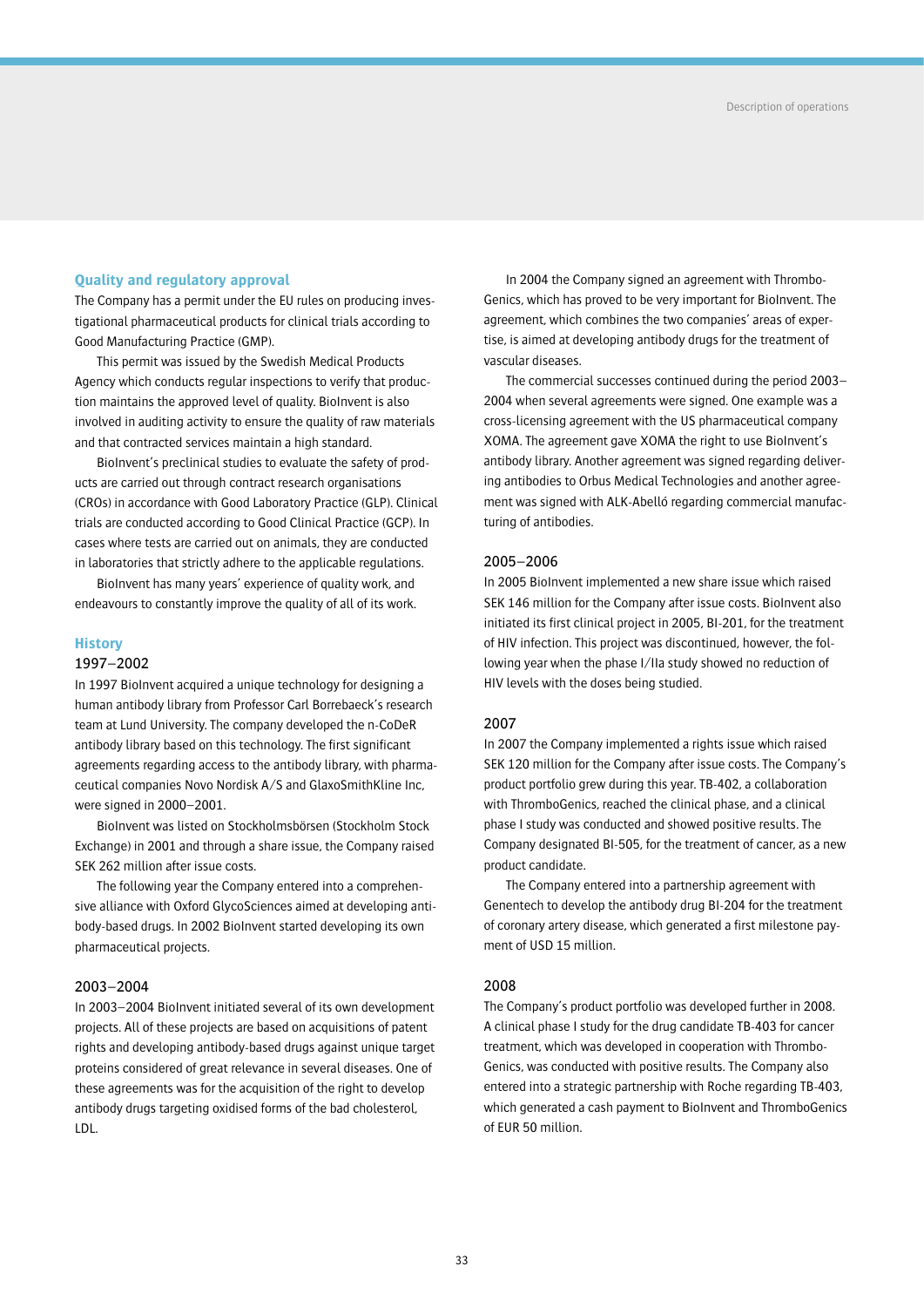There was also success with BI-204 for the treatment of coronary artery disease with the launch by BioInvent and Genentech of a phase I study.

An agreement was signed regarding BioInvent's antibody library with Bayer HealthCare for research and development of antibody drugs.

### 2009

Phase II studies were launched with TB-402 for the prevention of deep vein thrombosis, within the framework of the partnership between BioInvent and ThromboGenics, with results expected in the second quarter of 2010. BioInvent and Genentech also successfully concluded the phase I study for BI-204 for the treatment of coronary artery disease which was launched in 2008. BioInvent also presented positive data from preclinical studies of BI-505 for the treatment of multiple myeloma. BI-505 was approved for phase I studies in the US and phase I studies were started at the end of 2009/beginning of 2010.

Two separate licensing agreements were signed with the two Japanese pharmaceutical companies, Mitsubishi Tanabe Pharma Corp. and Daiichi Sankyo, for the development of therapeutic antibodies.

In 2009 BioInvent and ThromboGenics received EUR 5 million for a successful transfer of technology to Roche for TB-403. BioInvent was awarded the "Licensing Deal of the Year" Scrip Award 2009 for the TB-403 partnership agreement.

## 2010

Positive results from the phase II study of the thrombosis inhibitor TB-402 were reported in May 2010. The Company's antibody showed a clearly improved effect and comparable safety in relation to the comparison drug (enoxaparin).

A new clinical study with TB-403 was conducted during the year. BioInvent and partner ThromboGenics received EUR 10 million as a milestone payment from Roche.

A phase II study of BI-204 for the treatment of coronary artery disease was approved in November 2010 by the US Food and Drug Administration (FDA). The study is being conducted with partner Genentech, a wholly owned company in the Roche Group.

A product partnership with Human Genome Sciences for the development and commercialisation of therapeutic antibodies was initiated in March 2010.

Recruitment for and expansion of the ongoing phase I study of BI-505 continued.

## 2011

In March Roche launched a phase Ib study with TB-403 administered in combination with sorafenib to patients with advanced liver cancer. The study was suspended prematurely in February 2012.

In March BioInvent and Genentech entered into a phase IIa study (GLACIER) with BI-204. Genentech paid a milestone payment of USD 15 million at the start of the study. The study is documenting the anti-inflammatory effect of BI-204 in patients with stable coronary artery disease.

In April a phase IIb study with TB-402 was started in patients that had undergone hip replacement surgery. All 632 patients had been recruited in December.

In May Roche entered into a study with TB-403 administered in combination with bevacizumab to relapsed patients with glioblastoma multiforme, an aggressive form of brain tumour. A milestone payment of EUR 4 million was paid to ThromboGenics and BioInvent, of which BioInvent received EUR 1.6 million.

In June a directed new share issue worth SEK 136 million before transaction costs was aimed mainly at a group of foreign institutional investors.

Recruitment for and expansion of the phase I study with Bi-505 continued.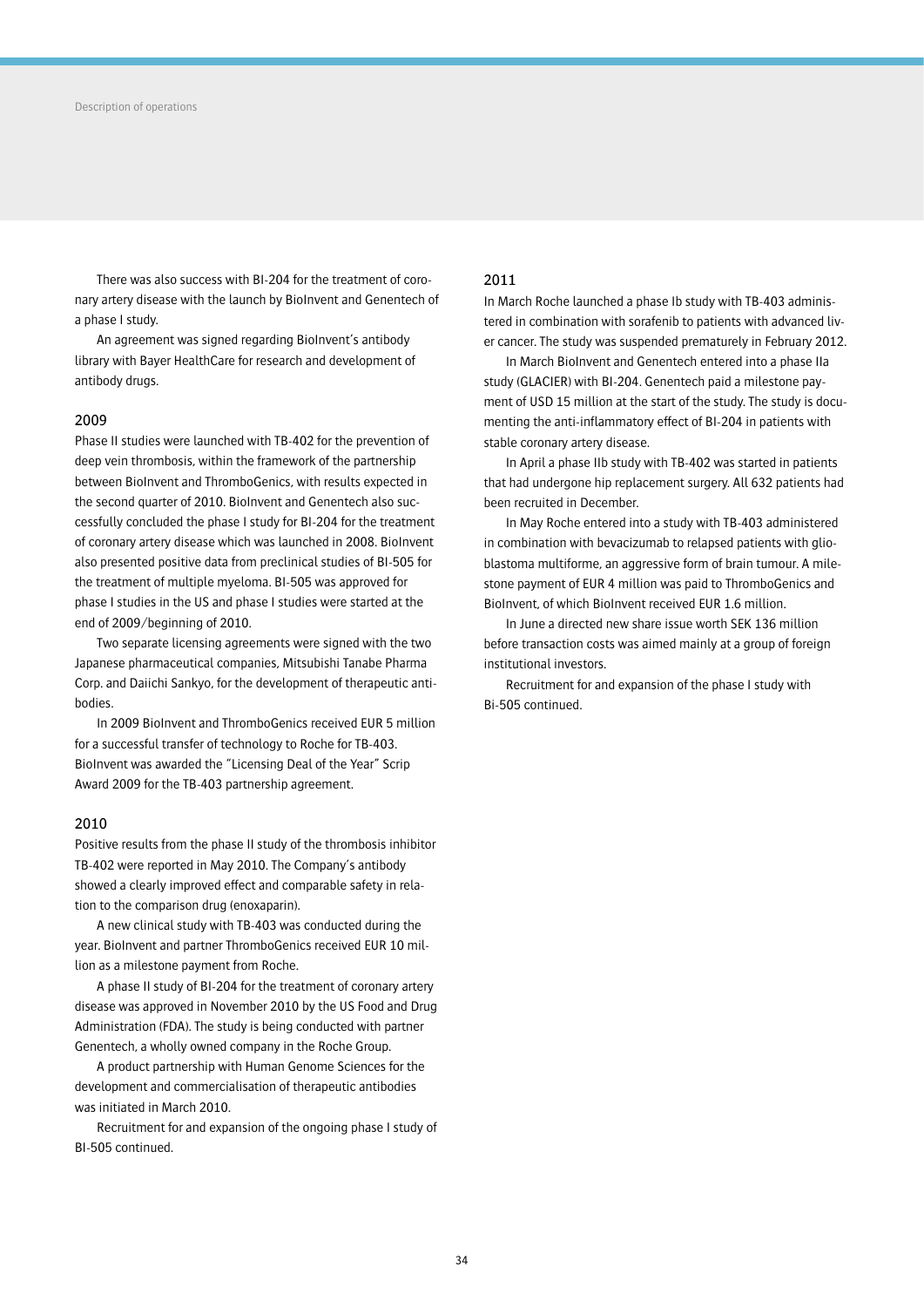# Summary of financial information

The summarised financial information below refers to full years and is taken from BioInvent's annual reports for the 2009–2011 financial years, which have been prepared in accordance with IFRS and audited by the Company's auditor. For further information on the financial reporting, please refer to "Accounting principles and information notes" on page 41 and onwards in BioInvent's 2011 Annual Report.

The information below should be read in combination with BioInvent's financial reports for the 2009–2011 financial years, which are incorporated in this prospectus by reference (see "Incorporation through reference" in "Legal considerations and supplementary information"). All reports are available on BioInvent's website, www.bioinvent.com.

## **Summary of consolidated income statement**

| <b>SEK million</b>                | 2011     | 2010     | 2009     |
|-----------------------------------|----------|----------|----------|
| Net revenues                      | 124.6    | 82.9     | 80.7     |
| Research and development costs    | $-163.9$ | $-178.9$ | $-229.2$ |
| Sales and administrative costs    | $-32.6$  | $-32.2$  | $-35.5$  |
| Other net revenues and costs      | 0.2      | 0.4      | 4.5      |
| <b>Operating costs</b>            | $-196.3$ | $-210.7$ | $-260.2$ |
| Operating profit/loss             | $-71.7$  | $-127.8$ | $-179.5$ |
| Net financial items               | 4.6      | $-0.6$   | 2.8      |
| Profit/loss after financial items | $-67.1$  | $-128.4$ | $-176.7$ |
| Tax on profit for the year        |          |          |          |
| Profit/loss for the year          | $-67.1$  | $-128.4$ | $-176.7$ |

## **Summary of consolidated balance sheet**

| <b>SEK million</b>                         | 2011  | 2010  | 2009  |
|--------------------------------------------|-------|-------|-------|
| Intangible fixed assets                    | 1.9   | 3.1   | 7.0   |
| Tangible fixed assets                      | 11.0  | 11.2  | 12.0  |
| Inventories                                | 0.3   | 0.7   | 2.0   |
| Current receivables                        | 18.7  | 17.0  | 21.2  |
| Current investments and cash and bank      | 174.0 | 106.1 | 84.0  |
| <b>Total assets</b>                        | 205.8 | 138.0 | 126.2 |
| Shareholders' equity                       | 138.0 | 74.2  | 55.6  |
| Non-interest-bearing liabilities           | 67.8  | 63.8  | 70.6  |
| Interest-bearing liabilities               |       |       |       |
| Total shareholders' equity and liabilities | 205.8 | 138.0 | 126.2 |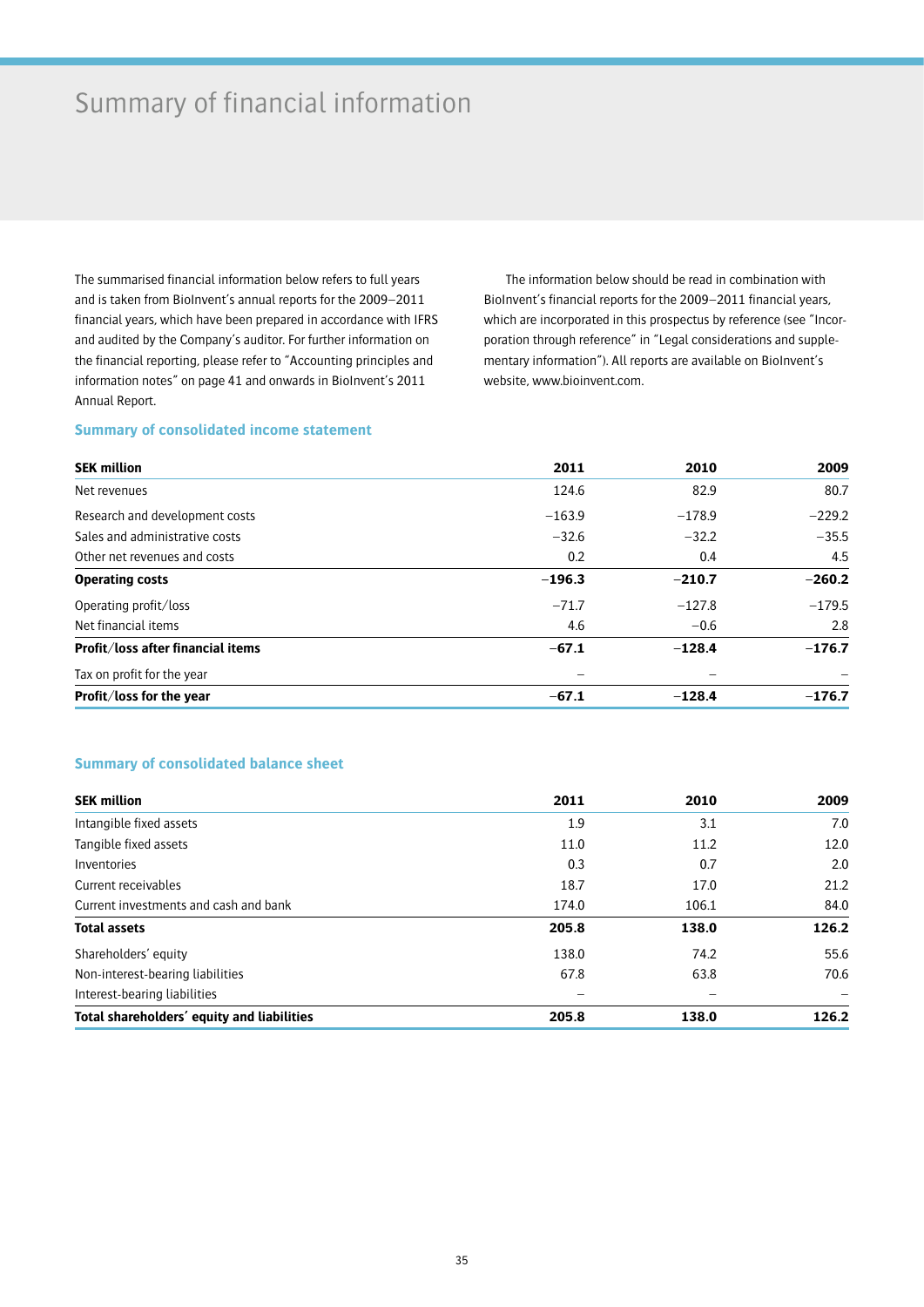## **Summary of consolidated statement of cash flows**

| <b>SEK million</b>                                          | 2011         | 2010         | 2009     |
|-------------------------------------------------------------|--------------|--------------|----------|
| Operating profit/loss                                       | $-71.7$      | $-127.8$     | $-179.5$ |
| Adjustments for depreciation/amortisation, interest etc.    | 12.3         | 12.6         | 17.0     |
| Changes in operating working capital                        | 3.9          | $-2.4$       | 35.3     |
| Cash flow from current operations                           | $-55.5$      | $-117.7$     | $-127.1$ |
| Cash flow from investment activities                        | $-4.9$       | $-4.6$       | $-1.3$   |
| Cash flow from current operations and investment activities | $-60.4$      | $-122.3$     | $-128.4$ |
| Cash flow from financing activities                         | $128.3^{11}$ | $144.4^{11}$ |          |
| Increase/decrease in current investments and cash and bank  | 67.9         | 22.1         | $-128.4$ |

1) Directed new share issue.

## **Key financial ratios**

| <b>SEK million</b>                  | 2011    | 2010     | 2009     |
|-------------------------------------|---------|----------|----------|
| Net revenue growth, %               | 50.4    | 2.7      | $-68.0$  |
| Net working capital                 | $-48.9$ | $-46.1$  | $-47.4$  |
| Net working capital/net revenues, % | $-39.2$ | $-55.7$  | $-58.7$  |
| Operating capital                   | $-36.0$ | $-31.9$  | $-28.4$  |
| Operating capital/net revenues, %   | $-28.9$ | $-38.5$  | $-35.2$  |
| Capital employed                    | 138.0   | 74.2     | 55.6     |
| Capital employed/net revenues, %    | 110.7   | 89.5     | 69.0     |
| Return on shareholders' equity, %   | $-63.2$ | $-197.8$ | $-123.1$ |
| Return on capital employed, %       | $-63.2$ | $-197.8$ | $-123.1$ |
| Capital turnover rate, multiple     | 1.2     | 1.3      | 0.6      |
| Equity/assets ratio, %              | 67.0    | 53.7     | 44.1     |
| Intangible fixed assets             |         |          |          |
| Tangible fixed assets               | 4.9     | 4.6      | 1.3      |
| Number of employees, average        | 89      | 96       | 105      |
| Revenue per employee                | 1.4     | 0.9      | 0.8      |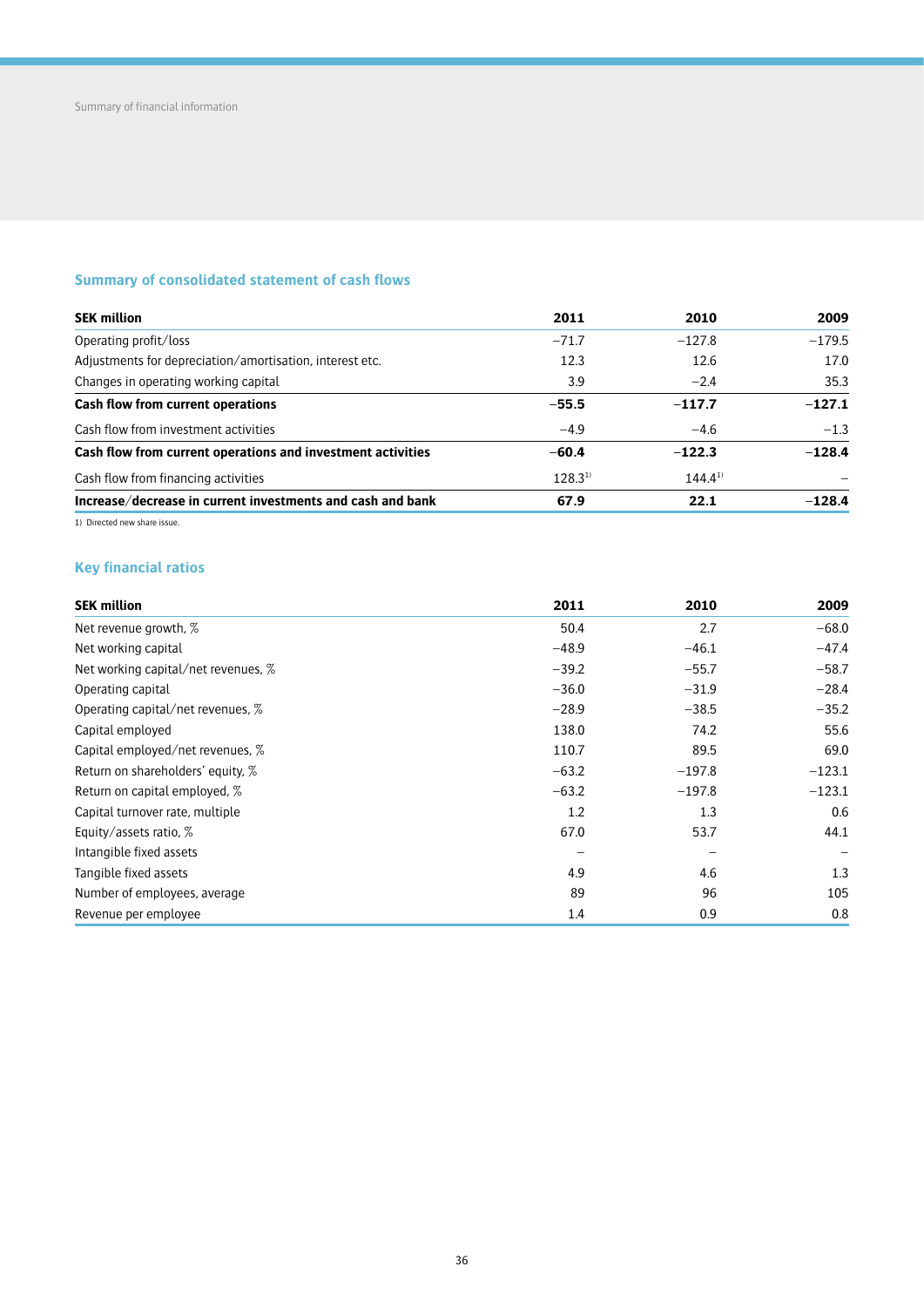## **Per share data**

| <b>SEK</b>                        | 2011                 | 2010         | 2009         |
|-----------------------------------|----------------------|--------------|--------------|
| Earnings per share                |                      |              |              |
| Before dilution                   | $-1.04$              | $-2.12$      | $-3.17$      |
| After dilution                    | $-1.04^{1}$          | $-2.12^{11}$ | $-3.17^{1}$  |
| Shareholders' equity per share    |                      |              |              |
| Before dilution                   | 2.05                 | 1.21         | 1.00         |
| After dilution                    | $2.05^{2}$           | 1.19         | $1.00^{2}$   |
| Cash flow per share               | $-0.93$              | $-2.02$      | $-2.31$      |
| Average number of shares          |                      |              |              |
| Before dilution (thousands)       | 64,660               | 60,552       | 55,661       |
| After dilution (thousands)        | 64,660 <sup>2)</sup> | 61,542       | $55,661^{2}$ |
| Number of shares at end of period |                      |              |              |
| Before dilution (thousands)       | 67,205               | 61,096       | 55,661       |
| After dilution (thousands)        | $67,205^{2}$         | 62,151       | $55,661^{2}$ |
| Dividend                          |                      |              |              |

1) There is no dilution of earnings per share because the earnings per share before dilution constituted a negative amount.<br>2) There is no dilution because the subscription price exceeds the average share price.

## **Definitions**

### **Number of employees, average**

Weighted average number of employees during the year.

### **Return on shareholders' equity**

Profit/loss after financial items as a percentage of the average shareholders' equity.

### **Return on capital employed**

Profit/loss after financial items plus financial costs as a percentage of average capital employed.

## **Shareholders' equity per share**

Shareholders' equity divided by the number of shares at the end of the year.

## **Capital turnover rate**

Operating income divided by the average capital employed.

### **Cash flow per share**

Cash flow from current operations and investment activity divided by the average number of shares.

### **Net working capital**

Non-interest-bearing current assets less non interest-bearing current liabilities.

## **Operating capital**

Balance sheet total less non-interest-bearing liabilities and other non-interest-bearing provisions, current investments and cash and bank.

### **Earnings per share**

Profit/loss after financial items divided by the average number of shares.

### **Equity/assets ratio**

Shareholders' equity as a percentage of the balance sheet total.

### **Capital employed**

The balance sheet total less non-interest-bearing liabilities and non-interest-bearing provisions.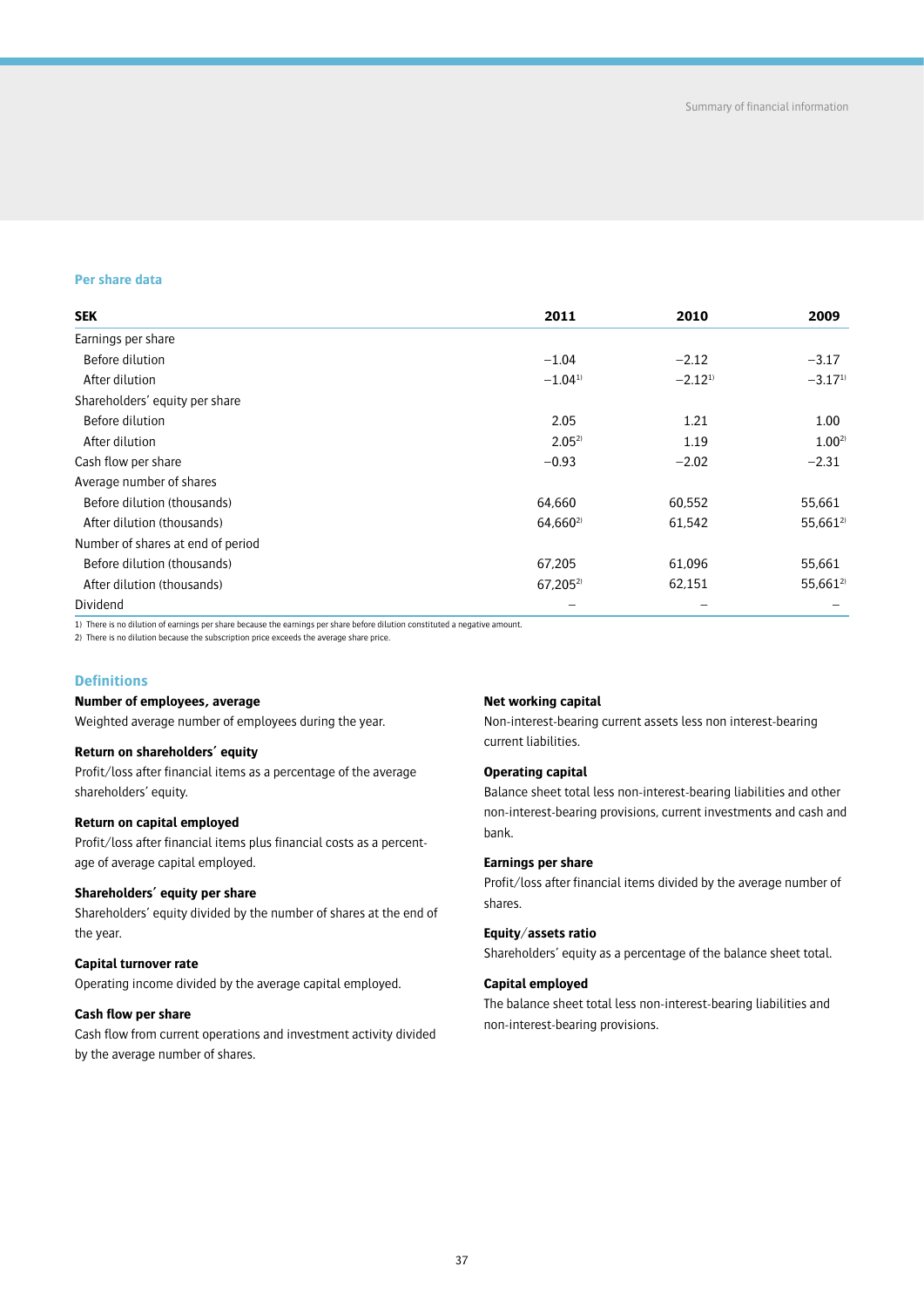## Comments on financial development

## **Comparison of financial years 2011 and 2010**

The figures in brackets refer to the corresponding period the previous year.

### Revenues

In 2011 BioInvent's net revenues amounted to SEK 124.6 million, compared to 2010 when net revenues amounted to SEK 82.9 million. The revenues for 2011 include a milestone payment of USD 15 million from Genentech when BioInvent and Genentech started a new clinical study in March 2011 with BI-204 and BioInvent's portion, EUR 1.6 million, of a milestone payment when partner Roche started a new clinical study in May 2011 with TB-403. The revenues for the period also include revenues from partners who are using the n-CoDeR antibody library.

### Costs

The Company's total costs in 2011 amounted to SEK 196.5 million, while the corresponding amount for 2010 was SEK 211.1 million. The operating costs in 2011 break down as external costs SEK 110.2 million (113.8), personnel costs SEK 80.0 million (88.0) and depreciation/amortisation SEK 6.3 million (9.4). Research and development costs in 2011 amounted to SEK 163.9 million (178.9).

### Result

In 2011, the Company's operating profit/loss was SEK –71.7 million, compared to SEK –127.8 million in 2010. The improvement was mainly due to higher revenues and lower costs for research and development. The net financial items amounted to SEK 4.6 million (–0.6). Profit/loss for the year was SEK –67.1 million (–128.4). The earnings per share was SEK 1.04 (–2.12).

### Financial position and cash flow

As of 31 December 2011, the Group's current investments together with cash and bank amounted to SEK 174.0 million (106.1). In 2011, the cash flow from current operations amounted to SEK –55.5 million (–117.7) and was primarily impacted positively by an higher operating profit/loss. The cash flow from investment activities was SEK –4.9 million (–4.6). The cash flow from financing activities was SEK 128.31 million (144.4) and was related to the directed rights issue implemented in June 2011 (see below).

Shareholders' equity at the end of the period amounted to SEK 138.0 million, compared to SEK 74.2 million at the end of 2010.

In June 2011 BioInvent implemented a directed rights issue totaling 6,109,568 shares that raised SEK 128.3 million for the Company after transaction costs. The subscription price was set at SEK 22.30 per share

The equity/assets ratio as of 31 December 2011 was 67.0 percent, which can be compared to 53.7 percent at the end of 2010. The shareholders' equity per share at the end of 2011 was SEK 2.05 (1.21). BioInvent had no interest-bearing liabilities as of 31 December 2011.

### Investments

Investments in tangible fixed assets during the 2011 financial year amounted to SEK 4.9 million (4.6). No investments were made in intangible fixed assets (–).

### **Comparison of financial years 2010 and 2009**

The figures in brackets refer to the corresponding period the previous year.

### Revenues

In 2010 BioInvent's net revenues amounted to SEK 82.9 million compared to 2009, when the net revenues amounted to SEK 80.7 million. The revenues for 2010 consist of milestone payments from strategic partners and revenues from partners who use the n-CoDeR antibody library.

### Costs

The Company's total costs in 2010 amounted to SEK 211.1 million, while the corresponding amount for 2009 was SEK 264.7 million. The operation costs in 2010 break down as external costs SEK 113.8 million (167.3), personnel costs SEK 88.0 million (86.2) and depreciation/amortisation SEK 9.4 million (11.1). Restructuring costs (personnel costs) in connection with changes in the manufacturing operation amounting to SEK 6.0 million were charged to the Company's second quarter in 2010. Research and development costs amounted to SEK 178.9 million (229.2).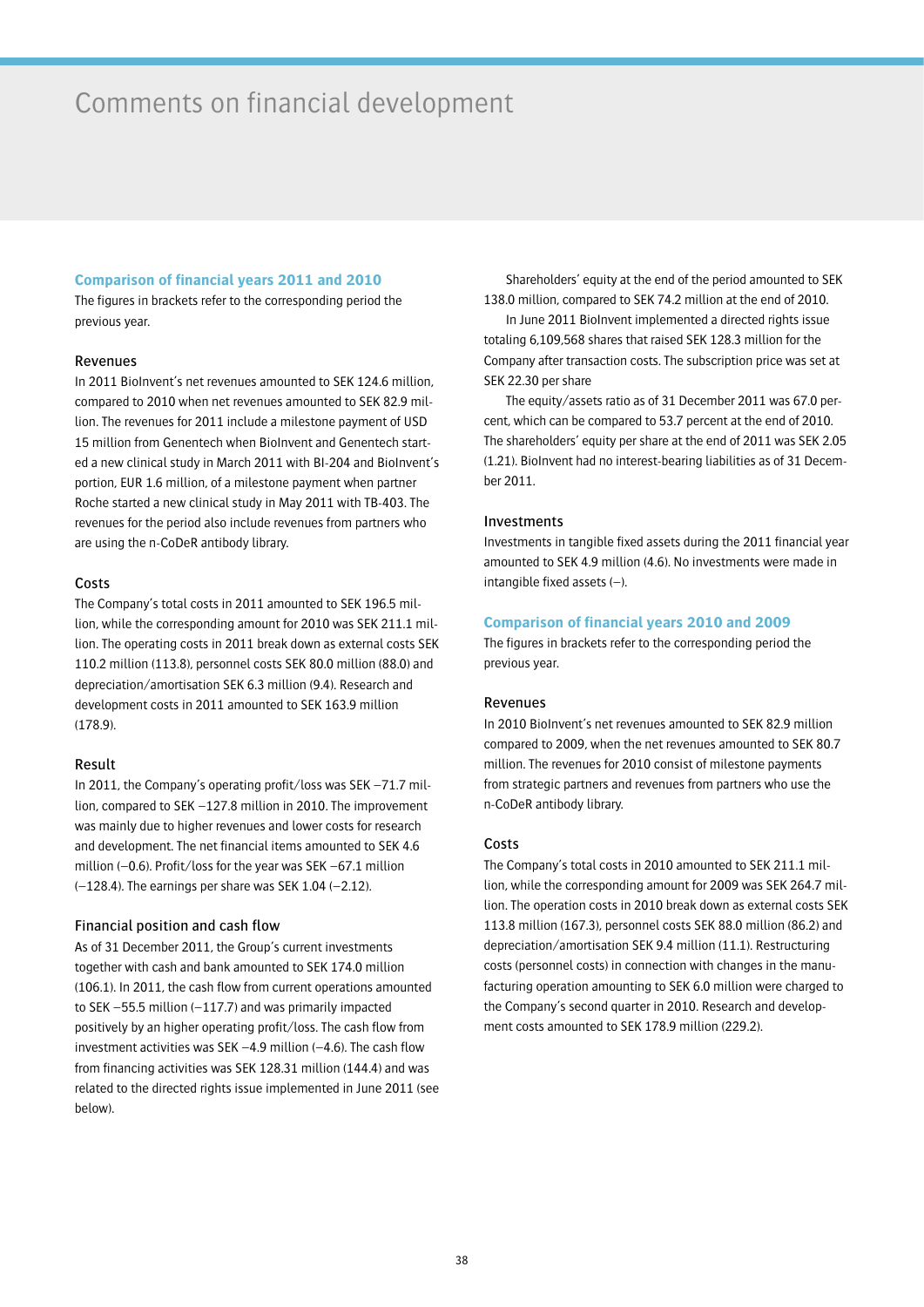## Result

In 2010, the Company's operating profit/loss was SEK –127.8 million, compared to SEK –179.5 million in 2009. The improvement was mainly due to lower costs for research and development. The net financial items amounted to SEK –0.6 million (2.8). Profit/loss for the year was SEK –128.4 million (–176.7). The earnings per share was SEK –2.12 (–3.17).

## Financial position and cash flow

As of 31 December 2010, the Group's current investments together with cash and bank amounted to SEK 106.1 million (84.0). In 2010, the cash flow from current operations amounted to SEK –117.7 million (–127.1) and was primarily impacted positively by an higher operating profit/loss. In 2010, the cash flow from the investment activities was SEK  $-4.6$  million  $(-1.3)$  as a result of slightly higher level of investment during the year. The cash flow from financing activities was SEK 144.4 million (–) and was related to the directed rights issue implemented in February 2010 (see below).

Shareholders' equity at the end of the period amounted to SEK 74.2 million compared to SEK 55.6 million at the end of 2009.

In February 2010 BioInvent implemented a directed rights issue totaling 5,434,800 shares that raised SEK 144.4 million for the Company after transaction costs. The subscription price was set at SEK 27.60 per share.

The equity/assets ratio as of 31 December 2010 was 53.7 percent, which can be compared to 44.1 percent at the end of 2009. The shareholders' equity per share at the end of 2010 was SEK 1.21 (1.00). BioInvent had no interest-bearing liabilities as of 31 December 2010.

## Investments

Investments in tangible fixed assets during the 2010 financial year amounted to SEK 4.6 million (1.3). No investments were made in intangible fixed assets (–).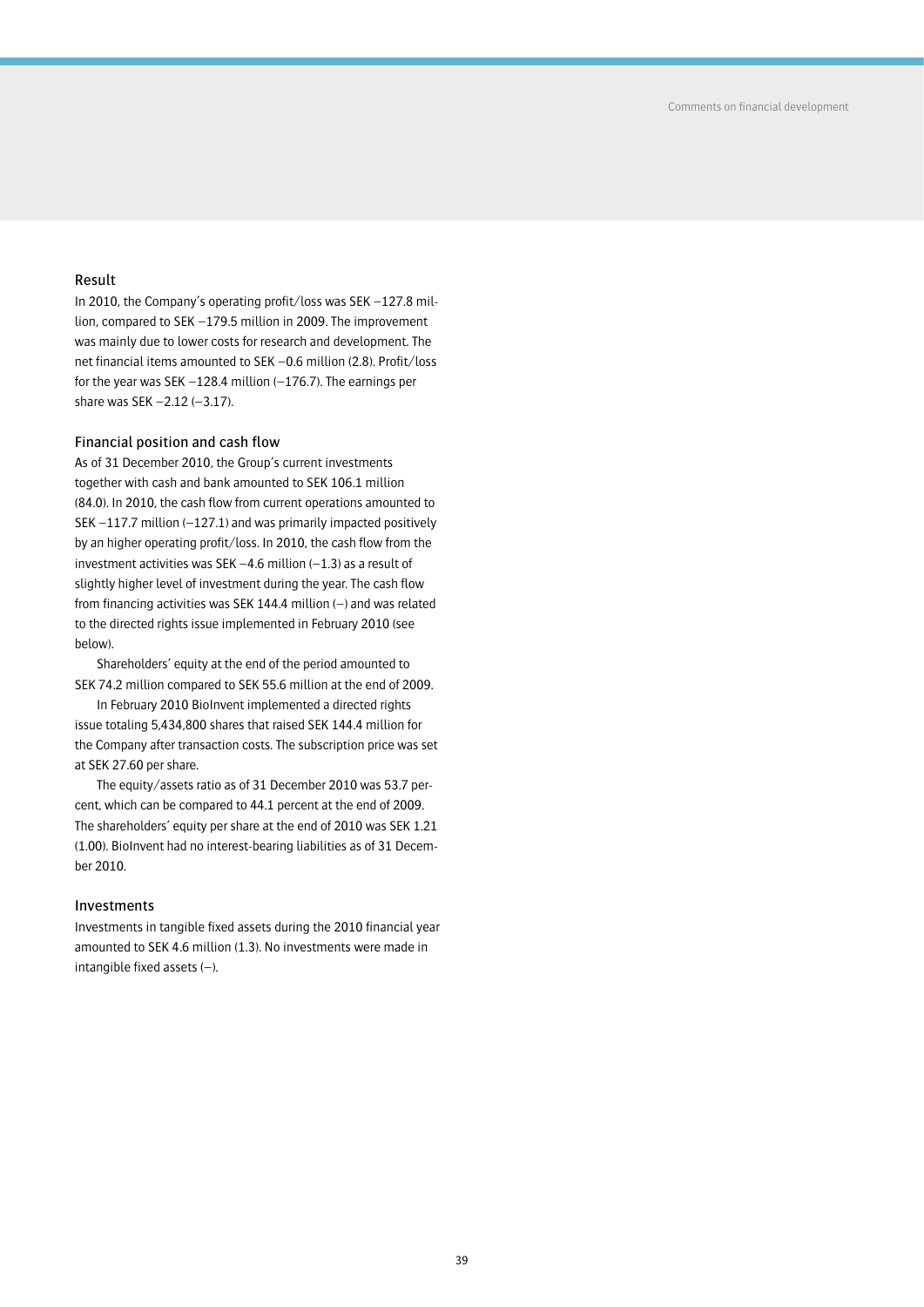## **Shareholders' equity and liabilities**

Below is BioInvent's capital structure as of 31 December 2011.

|                                                   | 31 December |
|---------------------------------------------------|-------------|
| <b>SEK million</b>                                | 2011        |
| <b>Total current interest-bearing liabilities</b> |             |
| With quarantee or surety                          |             |
| Against collateral                                |             |
| Without guarantee/surety or collateral            |             |
| Total long-term interest-bearing liabilities      |             |
| With guarantee or surety                          |             |
| Against collateral                                |             |
| Without guarantee/surety or collateral            |             |
| Shareholders' equity                              | 138.0       |
| Share capital                                     | 33.6        |
| Other allocated capital                           | 1.072.0     |
| Other reserves                                    | 0.0         |
| Accumulated loss including result for the period  | $-967.7$    |
| Holdings without controlling influence            |             |

## **Net debt**

Below is an account of BioInvent's net debt as of 31 December 2011.

|     | <b>SEK million</b>                                | 31 December<br>2011 |
|-----|---------------------------------------------------|---------------------|
|     | (A) Cash                                          | 12.1                |
|     | (B) Other liquid funds                            |                     |
|     | (C) Current financial investments                 | 161.9               |
|     | (D) Liquidity $(A)+(B)+(C)$                       | 174.0               |
|     | (E) Current financial receivables                 | 18.7                |
|     | (F) Current bank loans                            |                     |
|     | (G) Current portion of long-term liabilities      |                     |
|     | (H) Other current financial liabilities           | 67.8                |
| (1) | Current financial liabilities $(F)+(G)+(H)$       | 67.8                |
|     | (J) Net current debt $(I)$ – $(E)$ – $(D)$        | $-124.9$            |
|     | (K) Long-term financial receivables               |                     |
|     | (L) Long-term bank loans                          |                     |
|     | (M) Outstanding bond loans                        |                     |
|     | (N) Other long-term liabilities                   |                     |
|     | (0) Long-term financial liabilities $(L)+(M)+(N)$ |                     |
|     | (P) Long-term financial net debt $(O)$ – $(K)$    |                     |
|     | (Q) Financial net debt $(J)+(P)$                  | $-124.9$            |

## **Account of working capital and capital requirement**

BioInvent's working capital is mainly linked to the development of the Company's clinical development candidates. According to BioInvent's assessment, the Company's existing working capital is not sufficient for the current requirements for the upcoming twelve months. Current requirements refers to continued development of the product candidates when positive study results are obtained as well as unchanged research and development activities over the mentioned twelve month period. Taking into account the Company's existing liquidity, which at the end of February 2012 amounted to SEK 157.1 million, as well as current cash flows, the existing working capital is expected to be sufficient until the end of February 2013.

The deficit of the working capital, which would arise in March 2013, is estimated to amount to approx. SEK 10 million subject to the above set assumptions. The Company's measures to raise sufficient working capital includes the current rights issue. Taking into account the existing liquidity, BioInvent believes that the working capital after the rights issue has been implemented will be sufficient to cover the working capital requirement for at least the next twelve months. In addition to this, there may be liquidity from new partnership agreements that may be entered into in light of positive data.

If, despite the existing letters of intent, subscription undertakings and guarantee commitments, the rights issue is not fully subscribed, BioInvent has the flexibility to reduce the cost of its development programs and its research activity in general, which would result in the existing working capital before the new share issue being sufficient to also cover the working capital requirement for the next twelve months. In such a case, this would, however, force the Company to delay certain research and development activity.

## **Research and development**

The table below shows BoInvent's research and development costs for the 2009 – 2011 financial years. Research costs are expensed as they arise. Costs for developing new products are not capitalised unless the criteria in IAS 28 Intangible Assets are met. Due to the fact that the Company's drug projects are a relatively long time away from being registered as products that can be sold and provide financial benefits for the Company, no costs for the development of products have been capitalised, i.e. no intangible assets developed in-house have been capitalised.

| <b>SEK million</b>             | 2011 2010 2009    |  |
|--------------------------------|-------------------|--|
| Research and development costs | 163.9 178.9 229.2 |  |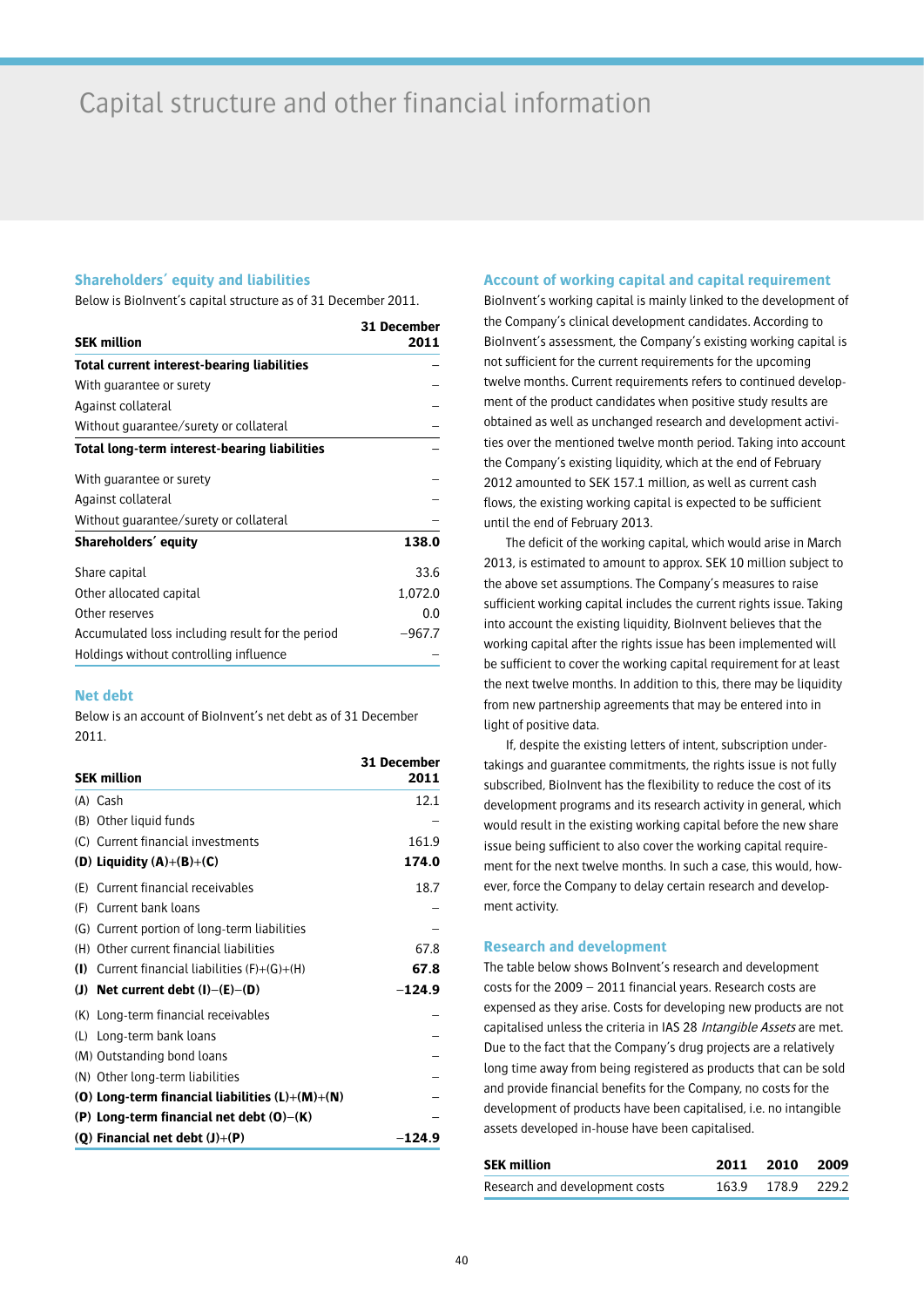## **Ongoing and future investments**

The Group currently has no significant ongoing investments and the Company has not made any clear undertakings regarding future investments.

## **Fixed assets**

BioInvent's fixed assets as of 31 December 2011 amounted to SEK 12.9 million. SEK 1.9 million of this amount pertained to acquired intangible assets and SEK 11.0 million to tangible fixed assets. The tangible fixed assets consisted of equipment for an amount of SEK 10.4 million and costs for amounts spent on the property of other parties for a total of SEK 0.6 million.

## Leased assets

BioInvent's lease agreements consist of operational leases. The leases are for laboratory, production and office premises. The cost of the leases in 2011 amounted to SEK 9.7 million. Future minimum lease charges for operational leases that cannot be cancelled are shown in the table below.

| Year of expiry | <b>SEK million</b> |
|----------------|--------------------|
| 2012           | 97                 |
| 2013-2016      | 13.9               |
| 2017 or later  |                    |

### **Financial policy**

BioInvent is exposed to financial risks such as currency risk, interest risk, liquidity risk and credit risk. To reduce the impact of these, BioInvent's Board of Directors has adopted a financial policy with guidelines for the management of these risks.

### Currency exposure

BioInvent's currency exposure has increased as the development projects have advanced in the value chain. Costs of services such as toxicological studies and clinical trials have also increased. These services are often carried out in other countries and are paid for in foreign currencies. At the same time the percentage of revenues in foreign currencies has increased.

Currency flows in connection with the purchase and sale of goods and services in currencies other than SEK generate transaction exposure. Currency exposure is primarily eliminated by matching flows in the same currency. When matching of underlying receivables and liabilities is not possible, the currency exposure is eliminated through forward contracts.

In 2011, 100 percent (95) of revenues were invoiced in foreign currencies, mainly USD and EUR. Around 37 percent (36) of the costs in 2011 were invoiced in foreign currencies, mainly USD, EUR and GBP. Realised forward contracts for flows in 2011 had a positive effect on the operating result in the amount of SEK 0.3 (0.6) million. A sensitivity analysis shows that the Company's operating result in 2011 before hedging transactions would have been affected in the amount of SEK +0.7 million if the Swedish krona had weakened by one percent against the USD and SEK –0.1 million if the Swedish krona had weakened by one percent against the EUR.

### Interest exposure

BioInvent's exposure to market risk for changes in interest levels is related to bank balances and corporate and bank certificates. To reduce the effect of the fluctuation in market interest rates, the excess liquidity is invested with different maturities so that the investments mature on a regular basis over the subsequent twelve-month period.

The average interest rate on income for 2011 was 2.3 percent (0.7). A change in the interest rate of one percent in 2011 would have affected the net interest income in the amount of SEK 1.6 million.

## Liquidity and credit exposure

Exposure to liquidity risk is minimised by liquidity planning and investment in financial instruments that can be redeemed at short notice. Only investments in interest-bearing securities with low credit risk and high liquidity are permitted. There are also limitations in the amount that can be invested with an individual counterparty to avoid the concentration of credit risk.

In accordance with BioInvent's financial policy, excess liquidity is placed in bank accounts and invested in corporate and bank certificates with a K1 rating or the equivalent. Corporate and bank certificates carry fixed interest rates and may have terms of up to one year.

BioInvent works with established and creditworthy counterparties. A credit assessment is carried out for all partners who will receive some form of credit. In addition, BioInvent monitors receivables on a continuous basis. The Company's exposure to doubtful receivables is therefore low.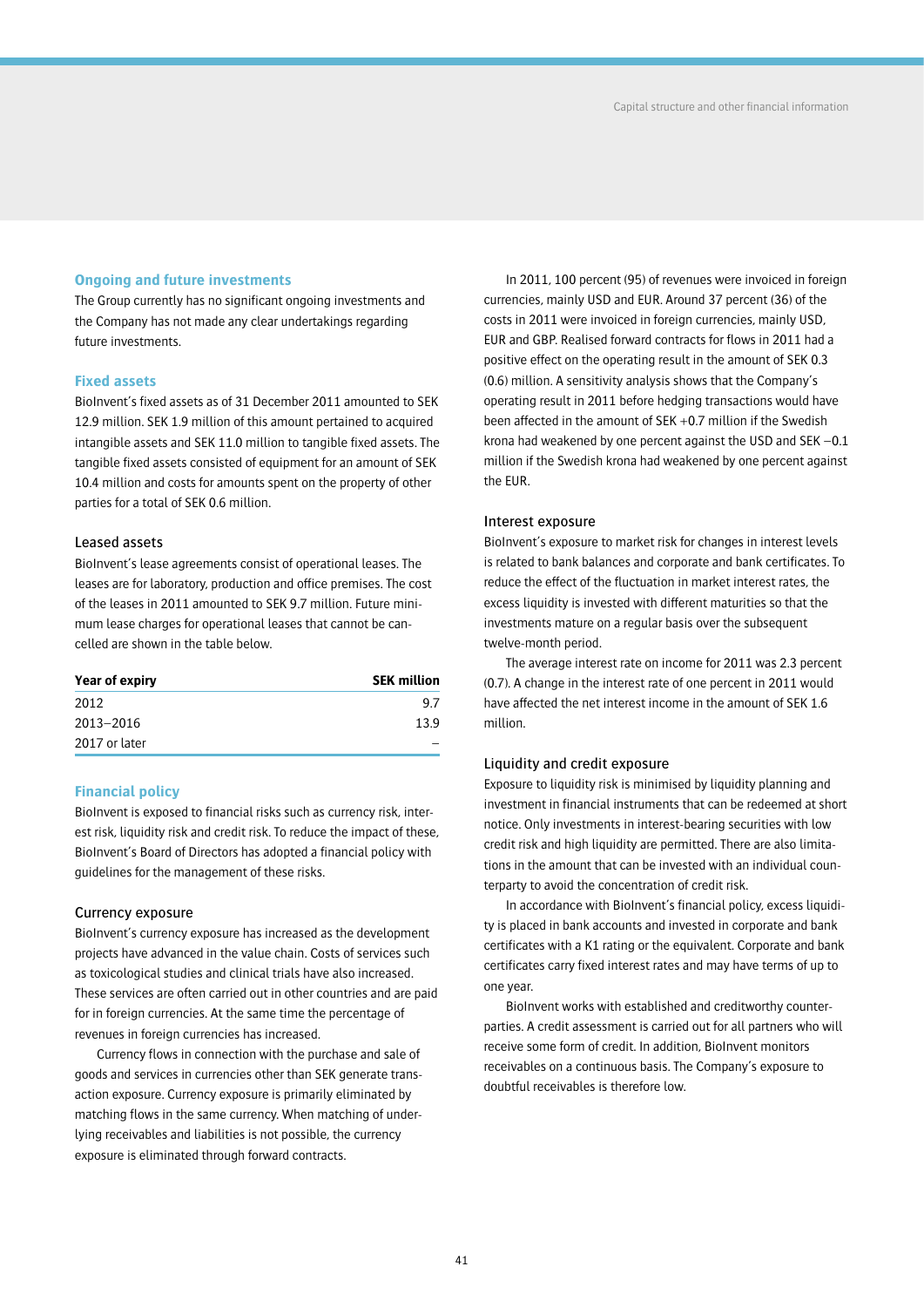## **Tendencies**

Big Pharma continues to implement extensive cost reduction programmes to deal with weak sales growth and low productivity in research and development activity. Although these programmes affect the entire organisation of pharmaceutical companies, there are signs of a tendency to cut back on early-stage research activity. This could represent both a threat and an opportunity for BioInvent, but BioInvent is of the opinion that Big Pharma will, to a greater extent than in the past, seek to enter into partnerships with external partners, for example smaller companies like BioInvent.

## **Significant changes since 31 december 2011**

In January 2012 BioInvent and Les Laboratoires Servier entered into a partnership for the development of an antibody against a target structure in the metabolism of tumour cells. Under this partnership, BioInvent will receive licensing fees, research financing and possible milestone payments of more than EUR 11 million. There will also be royalties on future sales of the product. Servier will engage BioInvent to screen for antibodies from BioInvent's n-CoDeR antibody library. Servier, which will provide target structures, will also have access to BioInvent's preclinical expertise in optimising an antibody candidate for future clinical development.

No other significant changes have taken place since 31 December 2011 with respect to the Company's financial position or status in the market.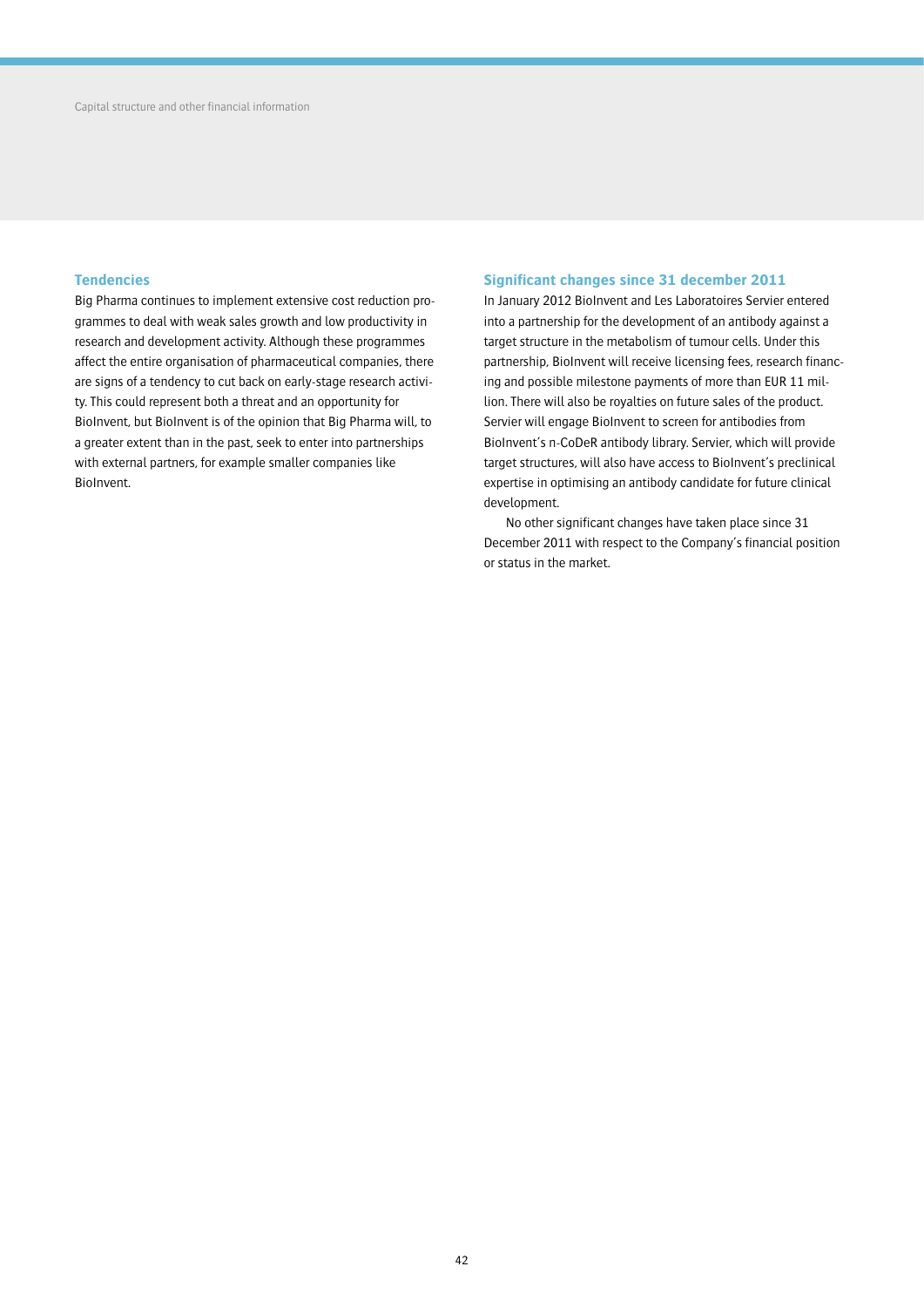# Board of Directors, senior management and auditor

## **Board of Directors**

| <b>Name</b>       | <b>Position</b>           | <b>Elected</b> | Independent     | <b>Audit</b><br><b>Committee</b> | <b>Remuneration</b><br><b>Committee</b> | Shareholding <sup>1)</sup> |
|-------------------|---------------------------|----------------|-----------------|----------------------------------|-----------------------------------------|----------------------------|
| Björn O. Nilsson  | Chairman                  | 1999           | Yes             | $\bullet$                        |                                         | 15,000                     |
| Lars Backsell     | Member                    | 2010           | Yes             | $\bullet$                        |                                         | 3,913,000                  |
| Carl Borrebaeck   | Member                    | 1997           | No <sup>2</sup> |                                  |                                         | 1,142,908                  |
| Lars Ingelmark    | Member                    | 2006           | Yes             |                                  |                                         |                            |
| Elisabeth Lindner | Member                    | 2005           | Yes             |                                  |                                         | 6.400                      |
| Svein Mathisen    | Member, President and CEO | 2001           | No <sup>2</sup> |                                  |                                         | 1,050,000                  |
| Ulrika T Mattson  | Member <sup>3</sup>       | 2007           |                 |                                  |                                         | 400                        |
| Kenth Petersson   | Member                    | 1997           | Yes             |                                  |                                         | 80,000                     |

1) Refers to own and related legal and physical parties' holdings as per 31 January 2012, including later known changes.

2) Not independent of the Company and its management.

3) Employee representative.

## Björn O. Nilsson

Doctor of Science, born 1956. Professor, CEO and member of the Royal Swedish Academy of Engineering Sciences. Associate professor at the Royal Institute of Technology (KTH) in Stockholm. Member of the Board of Directors since 1999. Chairman of the Board of Directors since 2011. Chairman of the Remuneration Committee and Member of the Audit Committee. Other appointments: Vice Chairman of the Board of Directors of Ångpanneföreningens Forskningsstiftelse. Member of the Board of Directors of ÅF AB, Jubileum P 350 AB and SwedNanoTech AB. Previous appointments (in the past five years): Senior Vice President in Biovitrum AB and Biacore AB. Member of the Board of Directors of Diamyd Medical AB.

Holding: 15,000 shares.

Independent of the Company and its management and major shareholders.

## Lars Backsell

B Sc Economics at SSE and has completed AMP at Insead, born 1952. Previous roles include CEO of Recip AB and senior positions within Pharmacia AB and Coloplast A/S. Member of the Royal Swedish Academy of Engineering Sciences. Member of the Board of Directors since 2010. Member of the Audit Committee. Other appointments: Chairman of the Board of Directors of Recipharm AB and Backsell Eldered Holding AB. Member of the Board of Directors of Lund University Bioscience AB, Rohirrim AB and Skärmare Drifts AB.

Previous appointments (in the past five years): Member of the Board of Directors of Aros Growth Capital AB. Holding: 3,913,000 shares (through companies). Independent of the Company and its management and major

shareholders.

## Carl Borrebaeck

Doctor of Science, born 1948. Deputy Vice-Chancellor at Lund University, Professor at the Department of Immunotechnology and Centre Director for the transnational cancer centre – CREATE Health in Lund. Member of the Royal Swedish Academy of Engineering Sciences. Senior Scientific Advisor to the Company. Member of the Board of Directors since 1997. Other appointments: Chairman of the Board of Directors of Immunovia AB and Lund University Innovation System AB. Member of the Board of Directors of Alligator Bioscience AB, Atlas Therapeutics AB, SenzaGen AB and WntResearch AB. Deputy

Member of the Board of Directors of Endo Medical AB and IdeonCenter AB.

Previous appointments (in the past five years): Chairman of the Board of Directors of Forskarpatent AB and InnovationsbronSyd AB. Member of the Board of Directors of Eurocine AB, Lund University Bioscience AB and Nordic Vaccine A/S. Holding: 1,142,908 shares.

Independent of the Company's major shareholders, but not of the Company and its management.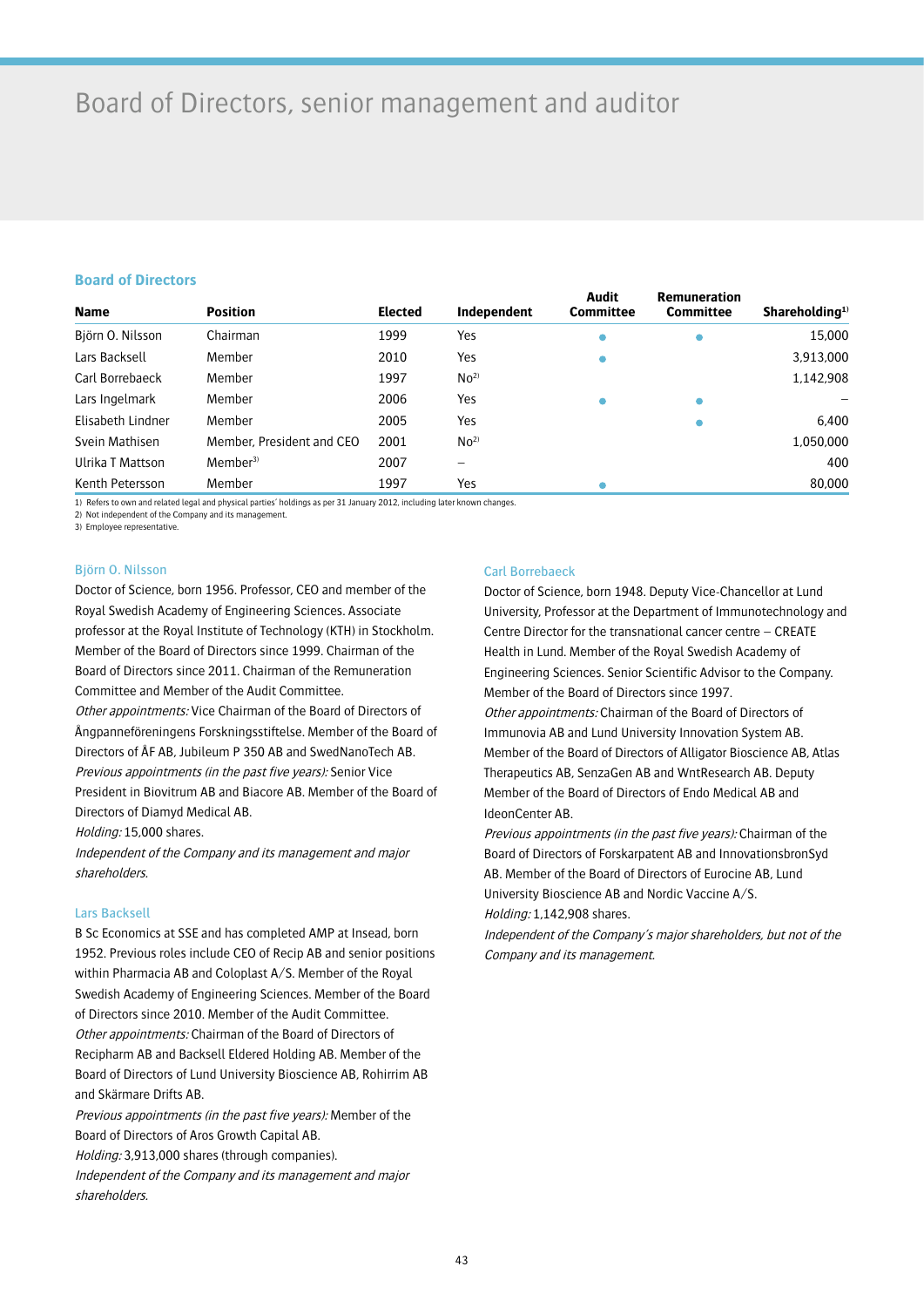### Lars Ingelmark

Bachelor of Medicine, born 1949. Head of Business Area Life Science of Sjätte AP-fonden. Member of the Board of Directors since 2006. Member of the Remuneration Committee and the Audit Committee.

Other appointments: Chairman of the Board of Directors of Gyttorp AB, Industrial Equity (I.E.) AB, SLS Invest AB and Svensk Våtmarksfond. Member of the Board of Directors of Healthcare Göteborg AB, Innoventus AB, IQQU Styrelseutveckling AB, KA Intressenter AB, Skedala Säteri AB and Svenska Jägareförbundet.

Previous appointments (in the past five years): Chairman of the Board of Directors of Medicon Valley Capital Management AB, Cefar Matcher AB, DJO Nordic AB, Jägareförbundet Service AB and MoMail AB. Member of the Board of Directors of Karo Bio AB, Mölnlycke HealthCare AB, Cefar Medical AB, A Carlsson Research AB/NeuroSearch Sweden AB, Clinical Data Care in Lund AB, Camurus Development AB, CashCap AB, A+ Science AB and Mintage Scientific AB.

Holding: –

Independent of the Company and its management and major shareholders.

## Elisabeth Lindner

Master of Science, MBA, born 1956. Member of the Royal Swedish Academy of Engineering Sciences. Member of the Board of Directors since 2005. Member of the Remuneration Committee. Other appointments: CEO of OxThera AB. Chairman of the Board of Directors and CEO of BioSource Europe AB. Member of the Board of Directors of Karo Bio AB, Pharmalink AB and Cobra Biologics Holding AB.

Previous appointments (in the past five years): CEO and President of Diamyd Medical AB.

Holding: 6,400 shares.

Independent of the Company and its management and major shareholders.

## Svein Mathisen

Master of Science, Engineering Physics, born 1956. CEO since 1997. Previously held senior positions within the Norsk Hydro Group. Member of the Board of Directors since 2001. Other appointments: Chairman of the Board of Directors of Biotec Pharmacon ASA and Member of the Board of Directors of Camurus AB and SwedenBIO.

Previous appointments (in the past five years): – Holding: 1,050,000 shares and 24,000 employee options. Independent of the Company's major shareholders, but not of the Company and its management.

### Ulrika T Mattson

University degree in Biomedical Laboratory Science, born 1968. Biomedical Scientist. Member of the Board of Directors since 2007. Employee representative.

Other appointments: –

Previous appointments (in the past five years): –

Holding: 400 shares (own and related parties' holdings) and 7,500 employee options.

## Kenth Petersson

Bachelor of Arts, born 1956. Member of the Board of Directors since 1997. Chairman of the Audit Committee.

Other appointments: Chairman of the Board of Directors of AlphaBeta AB, Biocrine AB, Science Pacific AB and Spiber Technologies AB. Member of the Board of Directors of Alligator Bioscience AB and Genovis AB. Deputy Member of the Board of Directors of Diabetes Tools AB.

Previous appointments (in the past five years): Member of the Board of Directors of Coding Technologies AB.

Holding: 80,000 shares.

Independent of the Company and its management and major shareholders.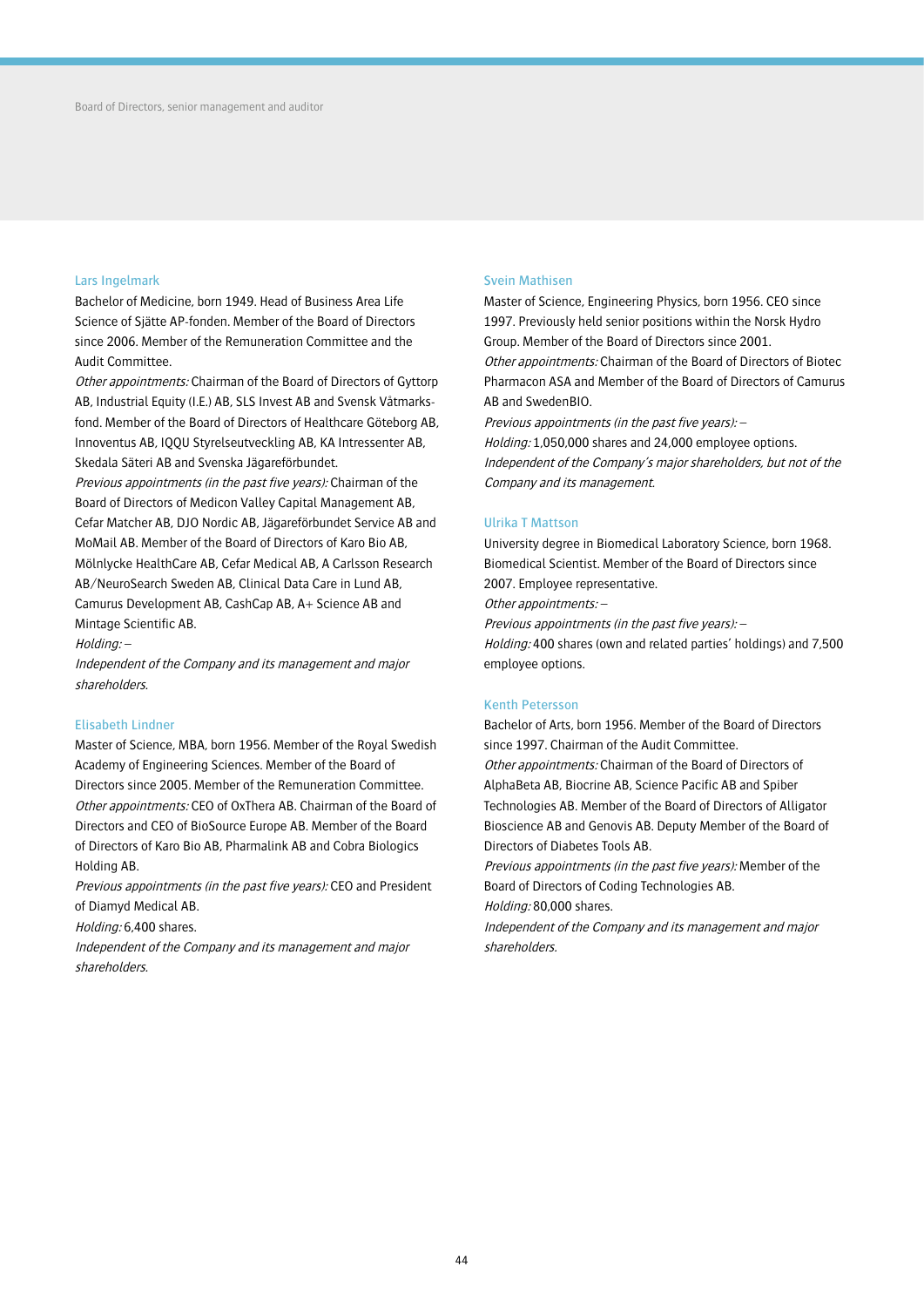## **Senior management**

| <b>Name</b>          | <b>Position</b>                                                    | <b>Employed within</b><br><b>Biolnvent since</b> | Shareholding <sup>1)</sup> | <b>Holding</b><br>employee options <sup>2)</sup> |
|----------------------|--------------------------------------------------------------------|--------------------------------------------------|----------------------------|--------------------------------------------------|
|                      |                                                                    |                                                  |                            |                                                  |
| Svein Mathisen       | President and CEO                                                  | 1995                                             | 1,050,000                  | 24,000                                           |
| Björn Frendéus       | Vice President, Preclinical Research                               | 2001                                             | 740                        | 44,250                                           |
| Cristina Glad        | <b>Executive Vice President</b>                                    | 1987                                             | 1,043,301                  | 24,000                                           |
| Steven Glazer        | Senior Vice President, Development                                 | 2004                                             |                            | 46,500                                           |
| Per-Anders Johansson | Vice President, Quality Assurance and<br><b>Regulatory Affairs</b> | 1984                                             | 250,000                    | 24,000                                           |
| Sten Westerberg      | Vice President, Investor Relations                                 | 2011                                             |                            | 32.917                                           |
| Martin Wiles         | Senior Vice President, Business Development                        | 2003                                             |                            | 46,500                                           |

1) Refers to own and related legal and physical parties' holding as per 31 January 2012, including later known changes.

2) See "Share-related inventive plans" in "Share capital and ownership structure" for further information.

## Svein Mathisen

## President and CEO

Master of Science, Engineering Physics, born 1956. President and CEO since 1997 (1995–1996 at the former subsidiary BioInvent Production AB). Previously held senior positions within the Norsk Hydro Group.

Other appointments: Chairman of the Board of Directors of Biotec Pharmacon ASA and Member of the Board of Directors of Camurus AB and SwedenBIO.

Previous appointments (in the past five years): – Holding: 1,050,000 shares and 24,000 employee options.

## Björn Frendéus

Vice President, Preclinical Research

Doctor of Immunology, born 1973. Employed since 2001. Graduated as the country's first student from the Swedish Foundation for Strategic Research funded Biomedicine programs within the Infection & Vaccinology program in 2001.

Other appointments: –

Previous appointments (in the past five years): – Holding: 740 shares (own and related parties' holdings) and 44,250 employee options.

## Cristina Glad

### Executive Vice President

Doctor of Science, Biochemistry, MBA, born 1952. Employed since 1987 at the former subsidiary BioInvent Production AB. Member of Board of Directors of the Royal Swedish Academy of Engineering Sciences.

Other appointments: Member of the Board of Directors of Ideonfonden AB and Lund University, Faculty of Medicine. Previous appointments (in the past five years): –

Holding: 1,043,301 shares and 24,000 employee options.

### Steven Glazer

Senior Vice President, Development Doctor of Medicine, born 1948. Employed since 2004. Previously active as Medical Director and Director of Development at Maxygen A/S and employed at NovoNordisk A/S etc. Other appointments: – Previous appointments (in the past five years): –

Holding: 46,500 employee options.

### Per-Anders Johansson

Vice President, Quality Assurance and Regulatory Affairs Master of Science, Chemistry, born 1955. Employed since 1984 at the former subsidiary BioInvent Production AB. Other appointments: – Previous appointments (in the past five years): – Holding: 250,000 shares and 24,000 employee options.

#### Sten Westerberg

Vice President, Investor Relations

University studies in Business Economics, Chemistry and French, born 1960. Employed since 2011. Previously active as stock market analyst at Öhman Fondkommission and Swedbank Markets, and as business journalist at Veckans Affärer. Other appointments: –

Previous appointments (in the past five years): – Holding: 32,917 employee options.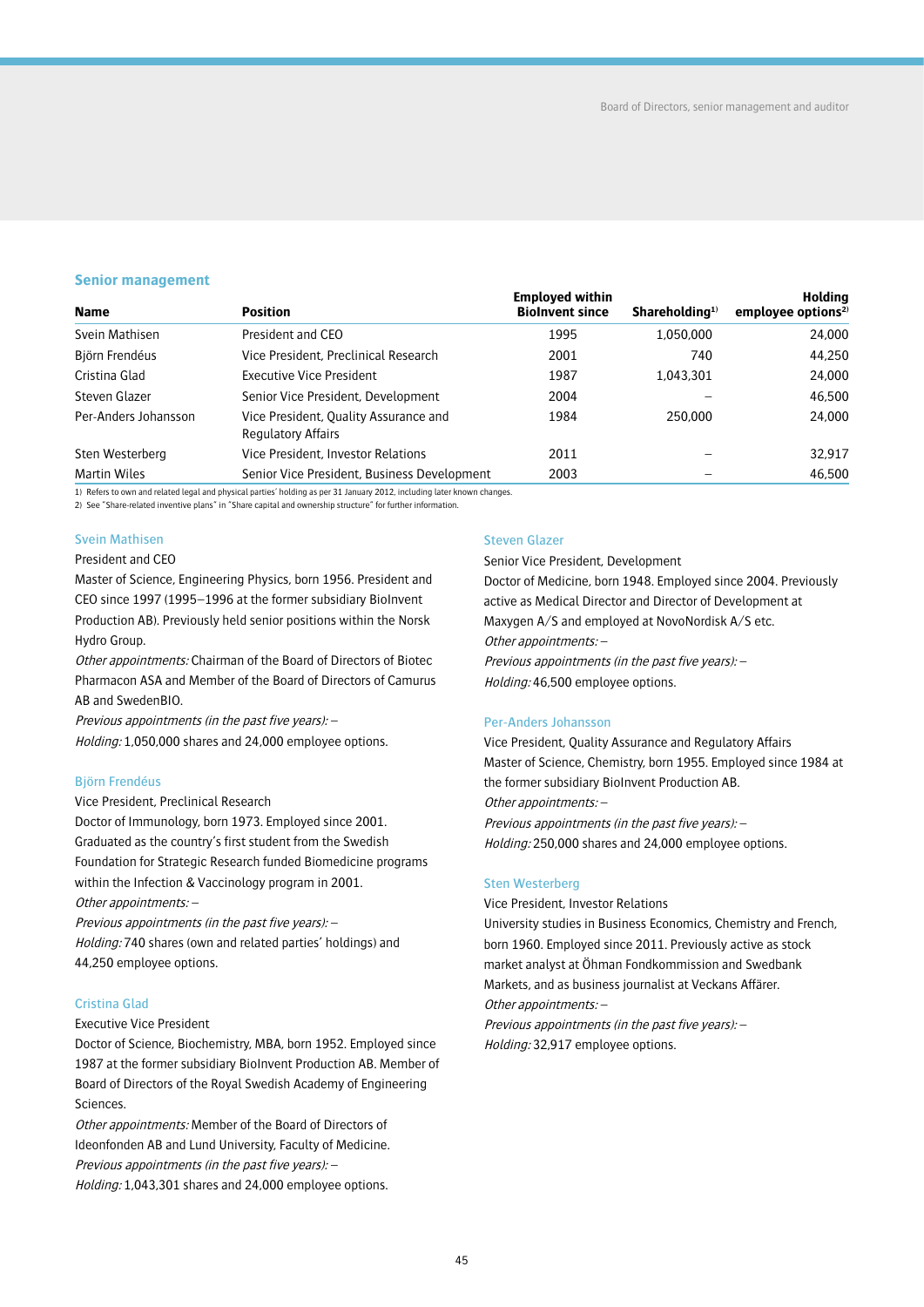### Martin Wiles

Senior Vice President, Business Development Doctor of Chemistry, MBA, born 1963. Employed since 2003. Previously Head of Business Development at KS Biomedix Holdings Plc, listed on the London Stock Exchange. Other appointments: –

Previous appointments (in the past five years): – Holding: 46,500 employee options.

### **Auditor**

Ernst & Young AB (Torggatan 4, SE-203 14 Malmö, Sweden) is the Auditor of the Company since 1996, with Johan Thuresson as auditor in charge since April 2008. Johan Thuresson is an Authorised Public Accountant and member of FAR, the professional institute for authorised public accountants, approved public accountants and other highly qualified professionals in the accountancy sector in Sweden.

The Nominating Committee has proposed the Annual General Meeting to be held on 26 March 2012 that KPMG AB with authorised public accountant Alf Svensson as auditor in change shall be elected new auditor for a mandate period of 2 years.

## **Other information on the Board of Directors and senior management**

All members of the Board and senior management can be reached at the Company's address, Sölvegatan 41, SE-223 70 Lund.

There are no family ties between the members of the Board of Directors and/or senior management. No member of the Board of Directors or senior management has been convicted in any fraudulent offences in the past five years. No one of these persons have been involved in any bankruptcy, receiverships or liquidations in the past five years. Nor has any of them in the past five years been subject of any incrimination and/or sanction by statutory or regulatory authorities (including designated professional bodies). No member of the Board of Directors or senior management has been disqualified by a court from acting as a Board member or executive, or otherwise been banned from engaging in commercial activities.

No member of the Board of Directors or senior management has any private interests that could conflict with those of BioInvent. As stated above, there are several members of the Board of Directors and senior management with financial interests in BioInvent as a consequence of their holdings of shares and/or employee options.

BioInvent has not entered into any agreements with any member of the Board of Directors or senior management about benefits after their assignment is terminated. However, the CEO is entitled to severance pay if BioInvent terminates his employment, see "Remuneration to senior management".

### **Corporate governance**

### Corporate governance in BioInvent

BioInvent applies the Swedish Code of Corporate Governance (the **"Code**"). In addition to the Code, BioInvent also complies with applicable rules in the Swedish Companies Act, regulations and recommendations ensuing from BioInvents listing on NASDAQ OMX Stockholm, and good practices on the stock market.

### Annual General Meeting

The Annual General Meeting ("AGM") (or when applicable, an Extraordinary General Meeting) is BioInvent's supreme executive body at which all shareholders may participate. The Articles of Association do not stipulate any restriction with respect to how many votes each shareholder may exercise at shareholders' meetings. The AGM considers the Company's progress and resolves on a number of key issues such as dividends, remuneration to the Board of Directors, amendments of the Articles of Association, discharge of the Board of Directors from liability and the election of a new Board of Directors until the next Annual General Meeting. At the present time, an auditor for the Company is elected every four years, and remuneration to the auditor is resolved upon. Notification to attend the AGM is published no earlier than six and no later than four weeks ahead of the General Meeting.

### Nominating Committee

In accordance with the resolution of the Annual General Meeting, the Nominating Committee shall consist of the Chairman of the Board as the convener, and a representative for each of the Company's three largest shareholders as of 31 August each calendar year. The Nominating Committee shall prepare all elections and proposals of remuneration that come into question, from the Nominating Committee has been appointed until a new Nominating Committee is appointed. The Nominating Committee is responsible for preparing proposals to present to the AGM regarding the election of Chairman of the General Meeting, Chairman of the Board of Directors and other members of the Board of Directors, board remuneration, shared among the Chairman, other members of the Board of Directors and possible compensation for committee work and, where applicable, election of auditor and auditors' fees.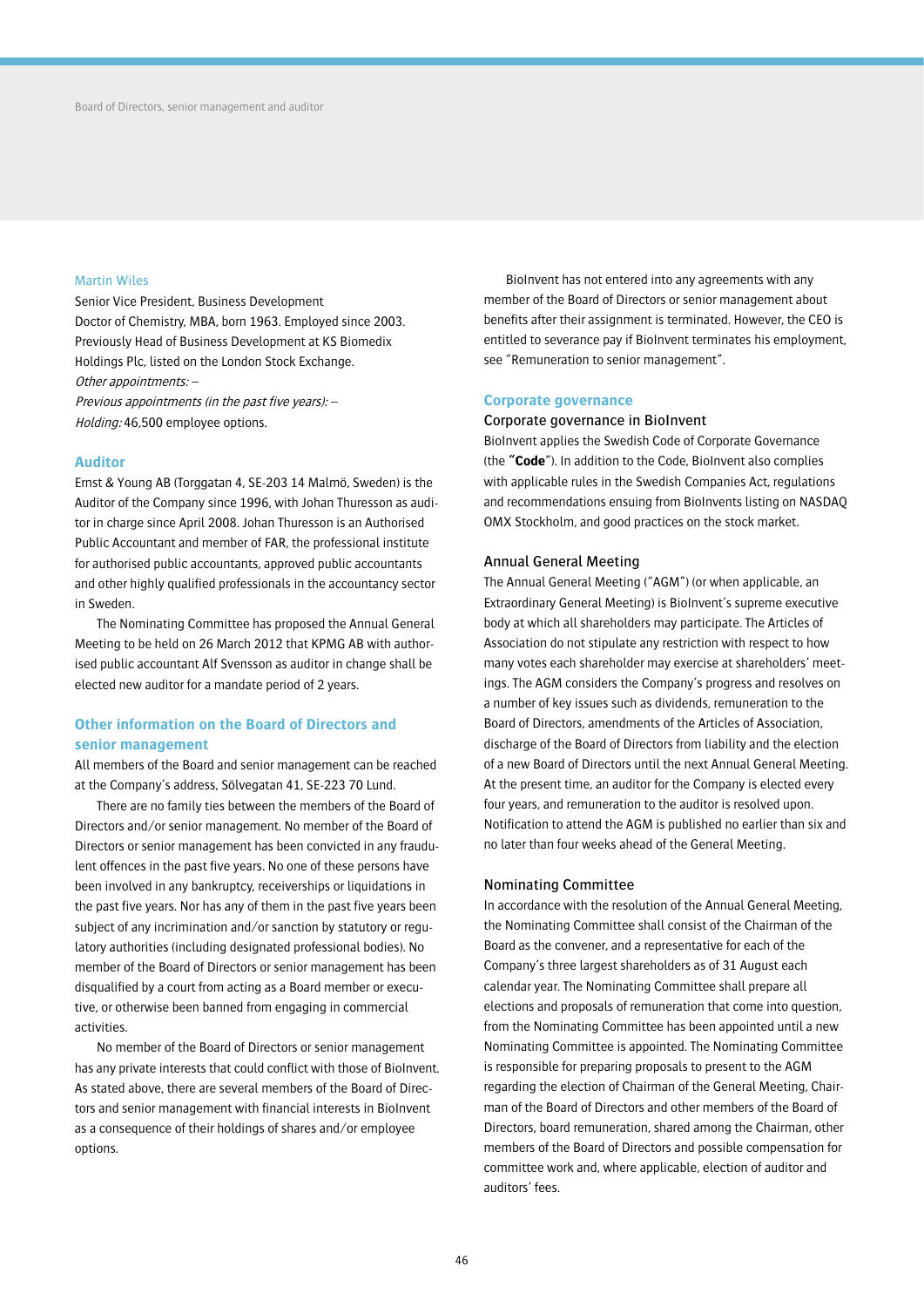The Nominating Committee for the 2012 Annual General Meeting comprises Tony Sandell (B&E Participation AB), Ulrica Slåne (Tredje AP-fonden), Håkan Bohlin (Sjätte AP-fonden) and the Chairman of the Board Björn O. Nilsson.

## Board of Directors

BioInvent's Board of Directors is elected annually at the AGM for the period until the next AGM and, according to the Articles of Association, is to consist of no fewer than five and no more than nine members. The Articles of Association do not contain specific stipulations on the appointment or dismissal of members of the Board of Directors or on amendments to the Articles of Association. The Board of Directors currently consists of seven directors elected by the General Meeting and one employee representative.

BioInvent's CEO, Svein Mathisen, is on the Board of Directors. Carl Borreback, member of BioInvent's Board of Directors, is engaged as a senior scientific advisor for the Company. He does not work with BioInvent's operations in his capacity as scientific advisor. Other elected members of the Board of Directors are independent, both in relation to major shareholders and in relation to the Company and senior management. Since no shareholder in the Company control 10 percent or more of the shares and thereby constitute a major shareholder, there can be no relationship of dependence between the members of the Board of Directors elected by the AGM and major shareholders.

The work of the Board of Directors is governed by rules of procedure that are revised and re-adopted by the Board of Directors at least once a year. The rules of procedure consist primarily of directions for the work of the Board of Directors, instruction for the division of duties between the Board of Directors and the CEO and instructions for financial reporting.

Regular items on the agenda at the board meetings include follow-up on the operations in relation to the Company's budget and strategic plan. In addition, the Board of Directors considers and resolves on issues pertaining to research and development, financing, intellectual property, strategic focus and planning, the budget, material agreements, audits, financial reporting and issues related to remuneration. Once a year the Board of Directors conducts an evaluation of its work and the work of the CEO and this evaluation is provided to the Nominating Committee.

## **Committees**

Within the Board of Directors there are two committees, the remuneration committee and the audit committee.

BioInvent's remuneration committee is appointed by the Board of Directors each year and the committee considers and resolves on issues pertaining to remuneration and benefits to all senior management except the CEO, whose remuneration is decided by the Board of Directors. The committee also prepares other remuneration issues of greater importance, such as incentive plans. Furthermore, the remuneration committee shall monitor and evaluate variable remuneration, both ongoing and those that have ended during the year for senior management, and monitor and evaluate the application of the guidelines for remuneration for senior management that the AGM is legally obliged to establish, as well as the current remuneration structures and levels in the Company. The remuneration committee reports to the Board of Directors.

The audit committee is appointed each year by the Board of Directors, and shall with prepare issues on behalf of the Board of Directors pertaining to selection of auditors and fees, follow up of the auditors' work and the Company's internal control systems, follow up of the current risk scenario, follow up of external audits and the Company's financial information, adoption of the earnings report for quarters 1 and 3, preparation of the interim report for quarters 2 and 4, as well as the Company's annual report, preparation and follow up of issues pertaining to financing, preparation to adopt and revise financial policy and other issues that the Board of Directors entrusts to the committee to prepare. The audit committee reports to the Board of Directors.

For information on the composition of the board committees, see the composition of the Board of Directors above.

### Remuneration to the Board of Directors

The Annual General Meeting 2011 set the Board's fee at SEK 400,000 for the Chairman of the Board and SEK 160,000 for each of the other members of the Board of Directors not employed by the Company. In addition hereto, it was decided that SEK 20,000 shall be the fee for each of the members in the remuneration committee, and that 50,000 shall be the fee for the Chairman of the audit committee, and that SEK 40,000 shall be the fee for each of the other members of the audit committee. Special remuneration to the chairman of the Board of Directors for committee work shall not be paid.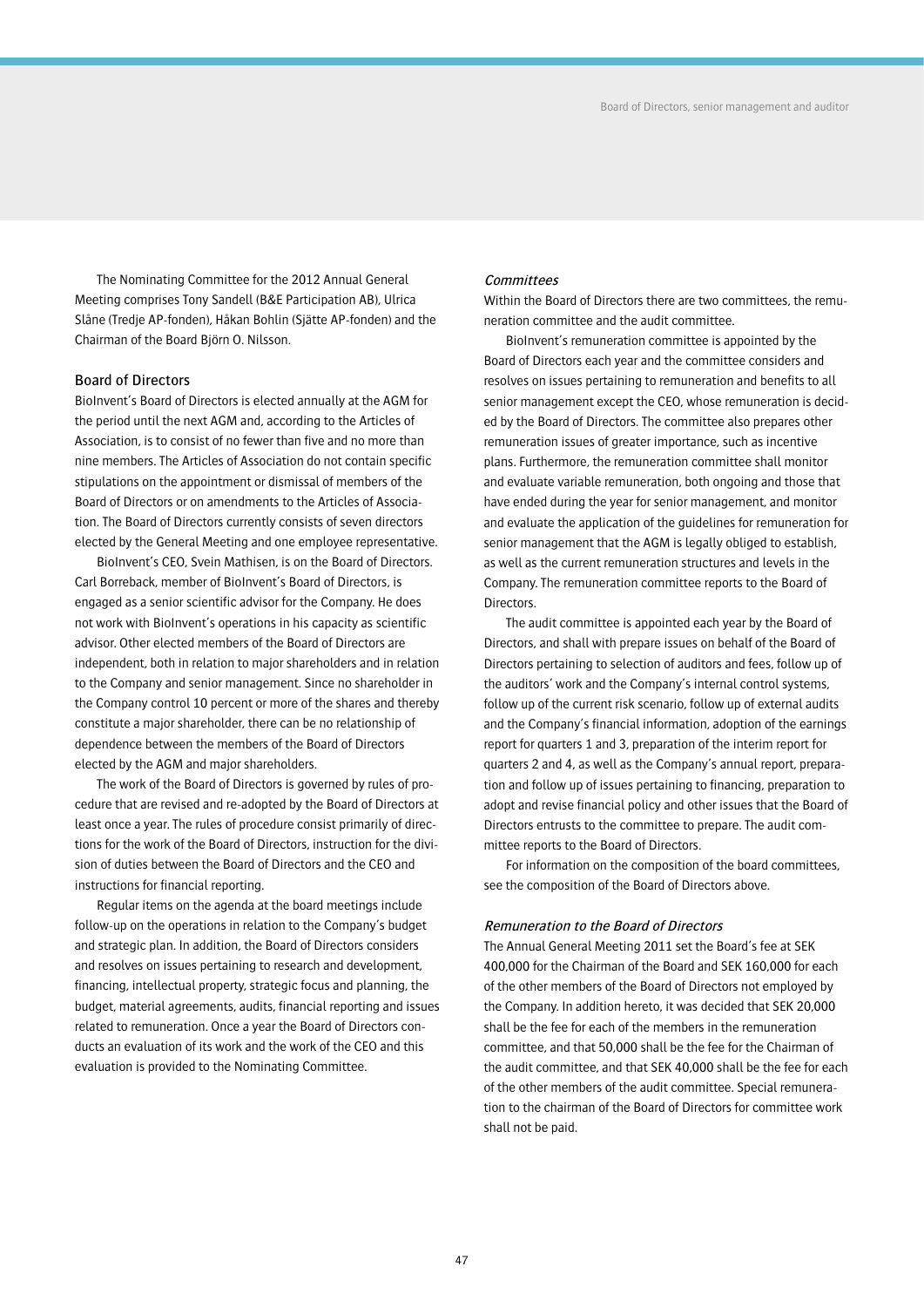The table below sets forth the remuneration to the members of the Board of Directors during the period 2011–2012.

| <b>Name</b>       | <b>Position</b>     | Fee       | Fee audit<br>committe | <b>Fee remuneration</b><br>committee | <b>Total</b> |
|-------------------|---------------------|-----------|-----------------------|--------------------------------------|--------------|
| Björn O. Nilsson  | Chairman            | 400,000   |                       |                                      | 400,000      |
| Lars Backsell     | Member              | 160,000   | 40,000                |                                      | 200,000      |
| Carl Borrebaeck   | Member              |           |                       |                                      |              |
| Lars Ingelmark    | Member              | 160,000   | 40,000                | 20,000                               | 220,000      |
| Elisabeth Lindner | Member              | 160,000   |                       | 20,000                               | 180,000      |
| Svein Mathisen    | Member, CEO         |           |                       |                                      |              |
| Ulrika T Mattson  | Member <sup>1</sup> |           |                       |                                      |              |
| Kenth Petersson   | Member              | 160,000   | 50,000                |                                      | 210,000      |
| <b>Total</b>      |                     | 1.040.000 | 130,000               | 40,000                               | 1.120.000    |

1) Employee representative.

Board member Carl Borrebaeck is senior scientific advisor to the Company. In 2011 he received SEK 618,000 in cash gross salary and SEK 60,000 in other benefits, primarily car benefits. He received no board fees in 2011. Carl Borrebaeck is entitled to pension benefits under the ITP plan, retirement age is 65 years. The total cost of Carl Borrebaeck's pension benefits amounted to SEK 127,000 in 2011.

### External auditors

The Annual General Meeting appoints the Company's auditors and shall on behalf of the shareholders, examine the Company's Annual Report and accounting records and the administration of the Board of Directors and the CEO. The auditor attends at least once a year a board meeting, at which the CEO and other persons from senior management are not present. In addition, the auditor participate at the Annual General Meeting to present the auditors' report, which describes the audit work and observations made.

#### CEO and senior management

According to its guidelines and instructions, the Board of Directors has delegated the day-to-day management to CEO Svein Mathisen. The CEO and under his leadership, other members of the Company's senior management group, are responsible for the overall business operations and day-to-day management. The CEO reports regularly to the Board of Directors on the Company's business operations, financial performance and other issues relevant to the Company. At one board meeting a year, the Board of Directors evaluates the CEO, at which none of the Company's senior management attend.

### Remuneration to senior management

The 2011 Annual General Meeting adopted guidelines for remuneration to senior management. According to the guidelines, salaries and other terms of employment for senior management are set at market rates. In addition to an annual fixed salary senior management can also receive a variable salary, which shall be limited and based mainly on technical and commercial milestones within the own drug projects. Senior executives may also receive remuneration in the form of options or other share-related incentive plans, as decided by the Annual General Meeting.

The table below sets forth the remuneration and other benefits paid to the CEO and senior management for 2011.

| <b>Name</b>                           | <b>Fixed salary</b> | Variable<br>remuneration | Other benefits $1$ | <b>Pension costs</b> | <b>Total</b> |
|---------------------------------------|---------------------|--------------------------|--------------------|----------------------|--------------|
| CEO                                   | 1,787               | 210                      |                    | $1.308^{2}$          | 3,306        |
| Other senior management <sup>3)</sup> | 6.672               | 595                      | 254                | 1.987                | 9,508        |
| <b>Total</b>                          | 8,459               | 805                      | 255                | 3,295                | 12,787       |

1) Refers primarily to car benefits.

2) Whereof SEK 491,000 has been wage shifted from cash gross salary to pension costs.

3) Six persons in 2011.

The CEO is entitled to redundancy pay, corresponding to 18 monthly salaries, if his employment is terminated by the Company. Redundancy pay is not deducted from other income. Other

senior management are not entitled to redundancy pay other than salary during the period of notice.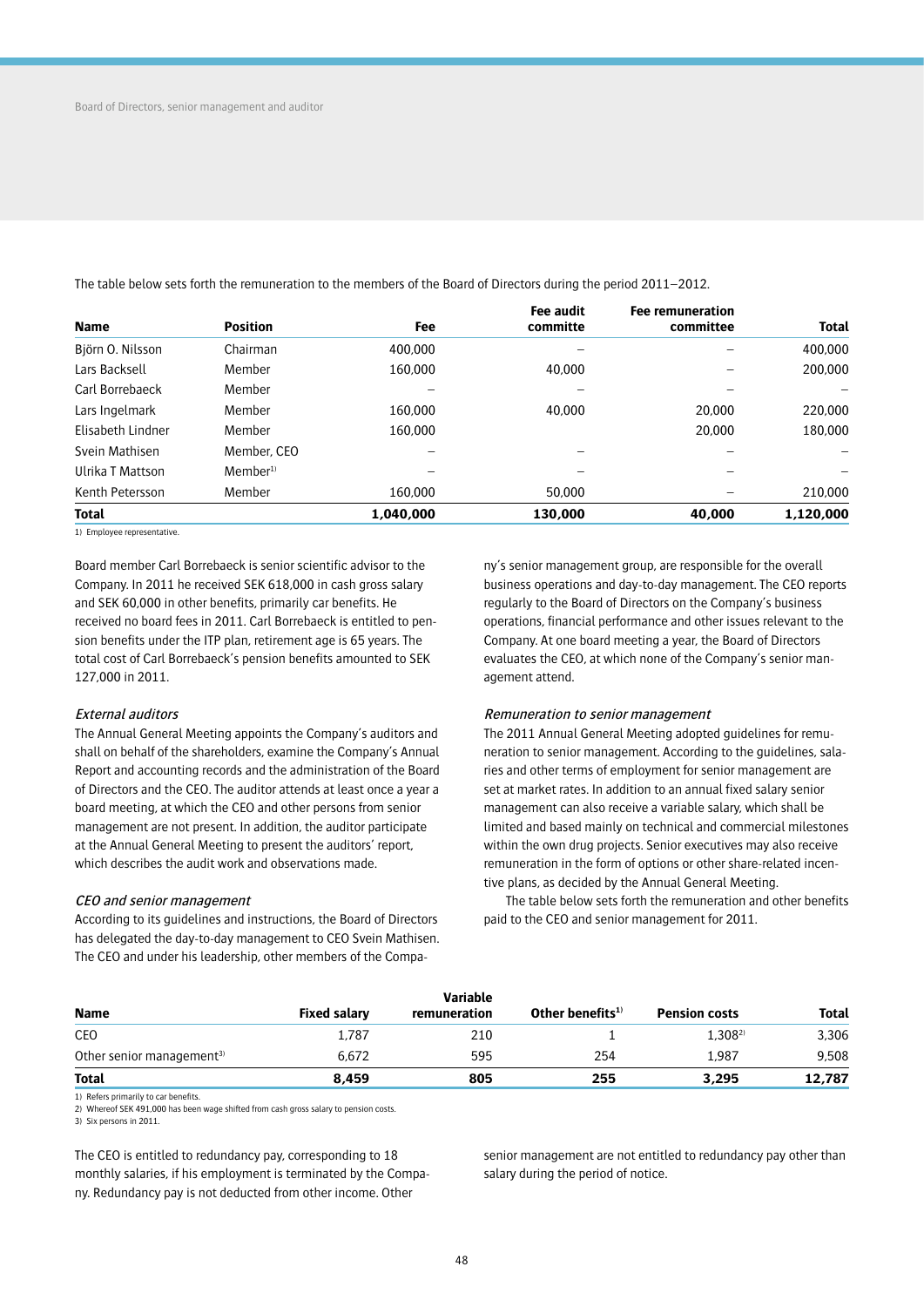## Share capital and ownership structure

## **Share information**

According to BioInvent's Articles of Association, the Company's share capital shall be not less than SEK 30 million and not more than SEK 120 million , divided into not fewer than 60,000,000 and not more than 240,000,000 shares. The Company has only one class of shares. The Company's registered share capital is SEK 33,602,628.50, represented by 67,205,257 shares. Each share has a quota value of SEK 0.50. The shares in BioInvent have been issued in accordance with Swedish legislation, are fully paid and are denoted in SEK. A shareholder's right can only be changed in accordance with the procedure stated in the Swedish Companies Act (2005:551).

The forthcoming rights issue will, if fully subscribed for, result in an increase in the number of shares in the Company from 67,205,257 shares to 73,925,782 shares, corresponding to an increase of 10.0 percent. For shareholders who refrain from subscribing for shares in the forthcoming rights issue, there will be a dilution effect of a total of 6,720,525 new shares, corresponding to 9.1 percent of the total number of shares in the Company after the rights issue.

## **Certain rights attached to the shares**

### General Meeting

Convening notice of General Meetings shall be published in the Swedish Official Gazette and on the Company's website. It shall

be announced in Sydsvenska Dagbladet and in Dagens Industri that notice has been given. Shareholders must be registered in BioInvent's share register five days before the General Meeting to have the right to attend the General Meeting, and must notify the Company of his/her attendance not later than the day set out in the convening notice of the General Meeting.

Each share entitles the holder to one vote and each qualified voter is entitled to vote at a General Meeting for the full number of shares that such shareholder holds, or represents, without limitation of voting powers.

## Preferential right to new shares, etc.

If the Company resolves to issue new shares in a cash issue or a set-off issue, subscription warrants or convertible instruments, the shareholders have preferential right to subscribe for shares in proportion to the number of shares they already own. However, there are no regulations in the Company's Articles of Association that constitute any restriction on the possibility to, in accordance with the regulations in the Swedish Companies Act, issue new shares, subscription warrants or convertible instruments with deviation from the preferential right of the shareholders.

### Right to dividend and liquidation proceeds

All shares carry equal rights to the Company's dividends as well as to potential surplus in the event of liquidation.

## **Share capital development**

The table below illustrates the share capital development since 1 January 2009.

| Year | Transaction                | Change share<br>capital, SEK | Change number<br>of shares | Share capital<br>in total, SEK | Number of<br>shares in total | Quota value,<br><b>SEK</b> |
|------|----------------------------|------------------------------|----------------------------|--------------------------------|------------------------------|----------------------------|
| 2009 | $\overline{\phantom{0}}$   | —                            | $\qquad \qquad -$          | 27,830,444,50                  | 55,660,889                   | 0.50                       |
| 2010 | Rights issue <sup>1)</sup> | 2,717,400,00                 | 5,434,800                  | 30,547,844,50                  | 61.095.689                   | 0.50                       |
| 2011 | Rights issue <sup>2)</sup> | 3.054.784.00                 | 6.109.568                  | 33,602,628,50                  | 67.205.257                   | 0.50                       |
| 2012 | Pending rights issue       | 3,360,262,50                 | 6.720.525                  | 36,962,891,00                  | 73,925,782                   | 0.50                       |

1) Directed share issue in February 2010. The issue price was SEK 27.60 per share and SEK 144.4 million was raised for the Company after deductions for transaction costs.

2) Directed share issue in June 2011. The issue price was SEK 22.30 per share and SEK 128.3 million was raised for the Company after deductions for transaction costs.

## Authorisations for the Board of Directors

The Annual General Meeting on the 24 March 2011 authorised the Board of Directors to – on one or several occasions and until the next Annual General Meeting – resolve on issue of not more than 6,109,568 shares, corresponding to 10 percent of the share capital of that time. The authorisation was fully used in connection with the share issue implemented by the company in June 2011.

The Board of Directors has proposed that the annual general meeting on 26 March 2012 to authorise the Board of Directors to resolve on the issue of new shares on one or several occasions during the period up to the next annual general meeting. The number of shares to be issued by virtue of the authorisation shall not exceed 10 percent of the registered share capital (as per the date

of the resolution on the issue of new shares). The issue may take place with or without a deviation from the shareholders' preferential right and with or without provisions on contribution in kind or set-off or any other terms. The purpose of the authorisation is to increase the company's financial flexibility and enable acquisitions by payment of shares. If the Board of Directors resolves on an issue with deviation from the shareholders' preferential right the reason may be to add new company owners of strategic importance to the company and/or the acquisition of other companies or businesses. At a deviation from the shareholders' preferential right, the issue rate shall be determined in accordance with market conditions. Other terms may be resolved by the Board of Directors.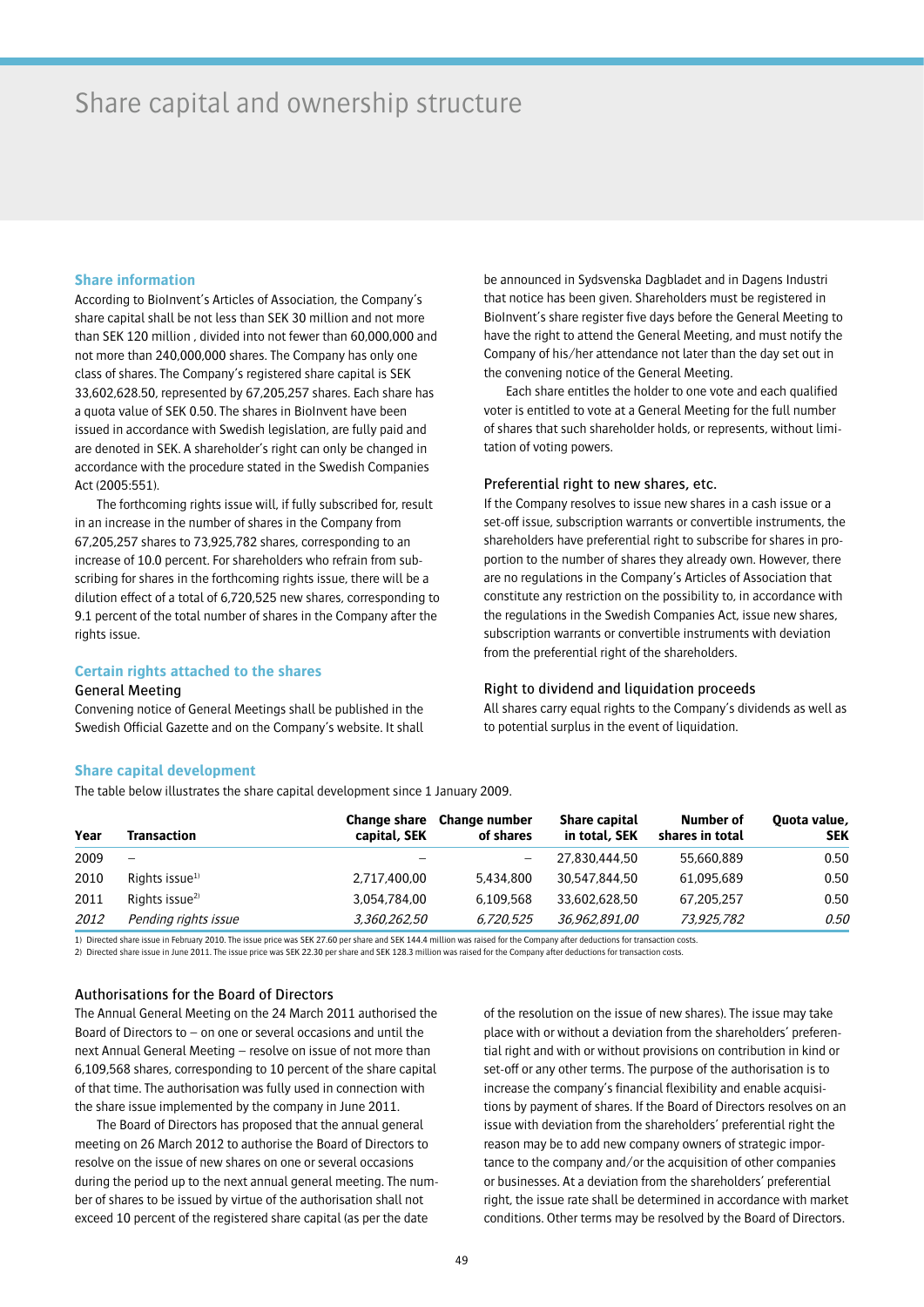## **Ownership structure**

BioInvent had as per 29 February 2012 approximately 6,200 shareholders. The largest shareholder was JP Morgan Bank nominee accounts, holding approximately 7.1 percent of the total number of shares and votes in the Company. The Company's largest shareholders and ownership structure in relation to holding proportion is illustrated below.

## Largest shareholders as per 31 January 2012

|                                       | <b>Proportion of shares</b> |                |  |  |
|---------------------------------------|-----------------------------|----------------|--|--|
| Owner/manager/deposit bank            | <b>Number of shares</b>     | and votes, $%$ |  |  |
| JP Morgan Bank nominee accounts       | 4,779,595                   | 7.1            |  |  |
| DnB NOR fonder                        | 4,540,462                   | 6.8            |  |  |
| <b>B&amp;E Participation AB</b>       | 3,913,000                   | 5.8            |  |  |
| Staffan Rasjö                         | 3,181,621                   |                |  |  |
| Avanza Pension Insurance              | 2,950,235                   | 4.4            |  |  |
| Nordnet Pension Insurance             | 2,600,065                   | 3.9            |  |  |
| Tredie AP-fonden                      | 1,615,740                   | 2.4            |  |  |
| Länsförsäkringar fonder               | 1,413,285                   | 2.1            |  |  |
| SEB Life Ireland                      | 1,405,400                   | 2.1            |  |  |
| Friends Provident International       | 1.349.689                   | 2.0            |  |  |
| <b>Total ten largest shareholders</b> | 27,749,092                  | 41.3           |  |  |
| Other shareholders                    | 39,456,165                  | 58.7           |  |  |
| <b>Total</b>                          | 67,205,257                  | 100.0          |  |  |
|                                       |                             |                |  |  |

Source: SIS Ägarservice AB.

## Ownership structure as per 31 January 2012

| Holding, number of shares | <b>Number</b><br>of shareholders | <b>Proportion</b><br>of shareholders, % | <b>Proportion</b><br>of shares, % |
|---------------------------|----------------------------------|-----------------------------------------|-----------------------------------|
| $1 - 500$                 | 3,201                            | 51.9                                    | 1.0                               |
| $501 - 1,000$             | 1,171                            | 19.0                                    | 1.6                               |
| $1,001 - 2,000$           | 704                              | 11.4                                    | 1.8                               |
| $2.001 - 5.000$           | 530                              | 8.6                                     | 2.9                               |
| 5,001-10,000              | 229                              | 3.7                                     | 2.7                               |
| 10,001-20,000             | 119                              | 1.9                                     | 2.8                               |
| 20,001-50,000             | 93                               | $1.5\,$                                 | 4.5                               |
| 50,001-100,000            | 39                               | 0.6                                     | 4.4                               |
| 100,001-500,000           | 52                               | 0.8                                     | 17.0                              |
| 500,001-1,000,000         | 7                                | 0.1                                     | 7.3                               |
| 1,000,001-5,000,000       | 19                               | 0.3                                     | 54.1                              |
| <b>Total</b>              | 6,164                            | 100.0                                   | 100.0                             |

Source: SIS Ägarservice AB.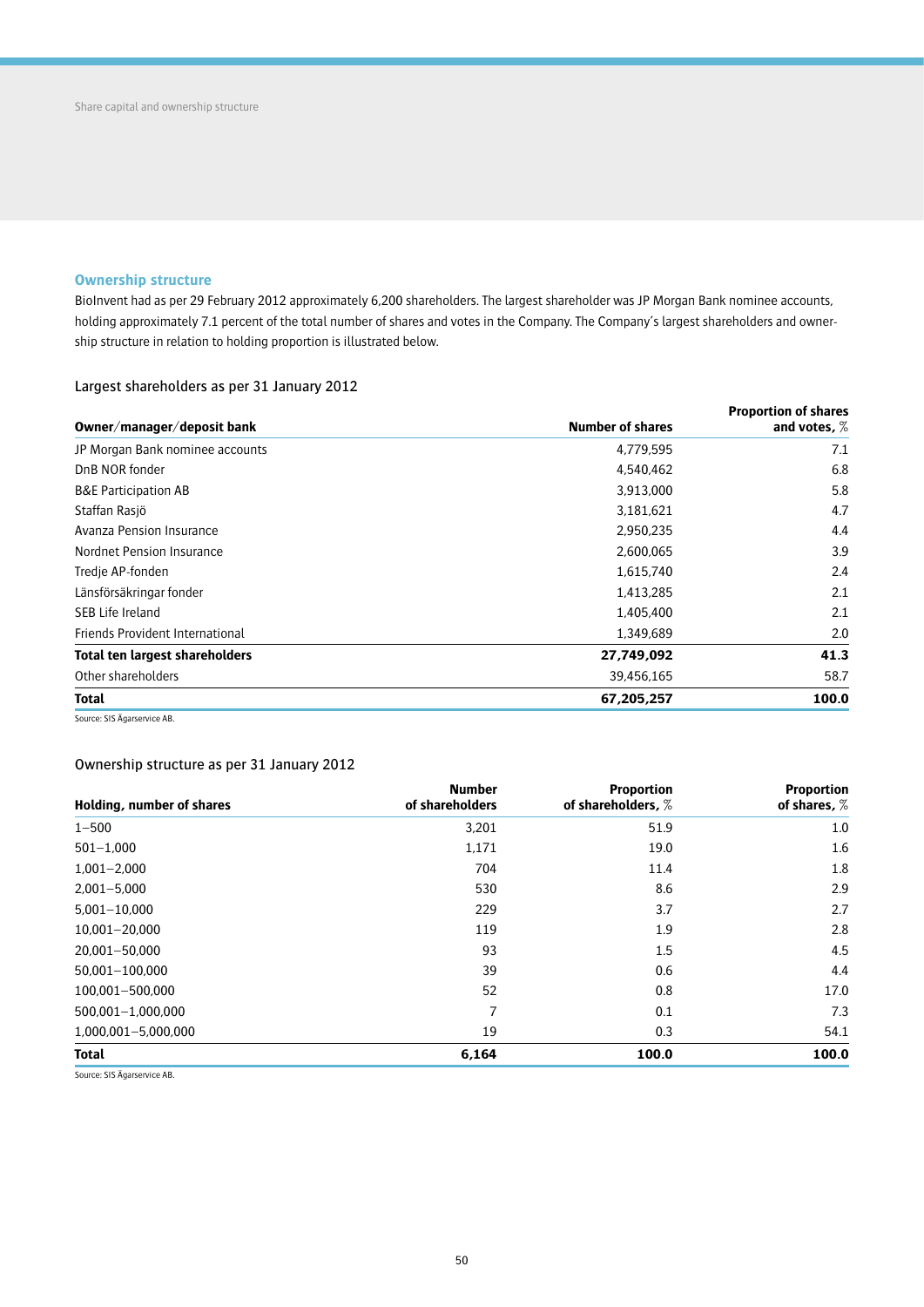## **Share performance**

The BioInvent share is listed on NASDAQ OMX (previously the Stockholm Stock Exchange) since 2001. The share is traded on the Mid Cap list under the symbol BINV (Reuters: BINV.ST). The chart below illustrates the share price development and the number of shares traded in BioInvent on NASDAQ OMX during the last 5 years.



### **Central securities depository affiliation**

BioInvent's Articles of Association contains a so called record date provision and the Company's shares are cleared through the electronic securities system operated by Euroclear (Euroclear Sweden AB, P.O. Box 191, SE-101 23 Stockholm), the Swedish central securities depository. No share certificates are issued or will be issued with respect to the new shares. The BioInvent shares have ISIN code SE0000789711.

## **Shareholder agreements**

To the knowledge of the Board of Directors, no shareholder agreements or equivalent agreements exist between shareholders in the Company with the objective of creating a joint influence over the Company. Nor are there, to the knowledge of the Board of Directors, any agreements or equivalent arrangements that may lead to a change of control over the Company.

## **Dividends and dividend policy**

BioInvent has not payed any dividends since the Company was founded in 1996. The Company will continue to focus on research and development of new products, and available financial resources are intended to be used to finance these projects. The Board of Directors therefore does not intend to propose that any dividends be paid for the next few years.

Dividends are resolved upon by the General Meeting and the payment is administered by Euroclear. Dividends may only be paid if the Company, after such dividends, still enjoys full coverage of its restricted equity and further to the extent that such dividends appear justified taking into consideration (i) the demands with respect to size of shareholders' equity which are imposed by the nature, scope and risks associated with the operations, and (ii) the Company's and the Group's need to strengthen their balance sheet, liquidity and financial position in general (the so called prudence rule). As a general rule, the shareholders may not decide upon larger dividends than those proposed or approved by the Board of Directors.

The right to possible dividends vests in any person who is registered as a shareholder in the share register maintained by Euroclear on the record date as determined by the General Meeting. If a shareholder cannot be contacted through Euroclear, the shareholder's claim on the Company with respect to the dividends remains and is limited in time only be the statute of limitations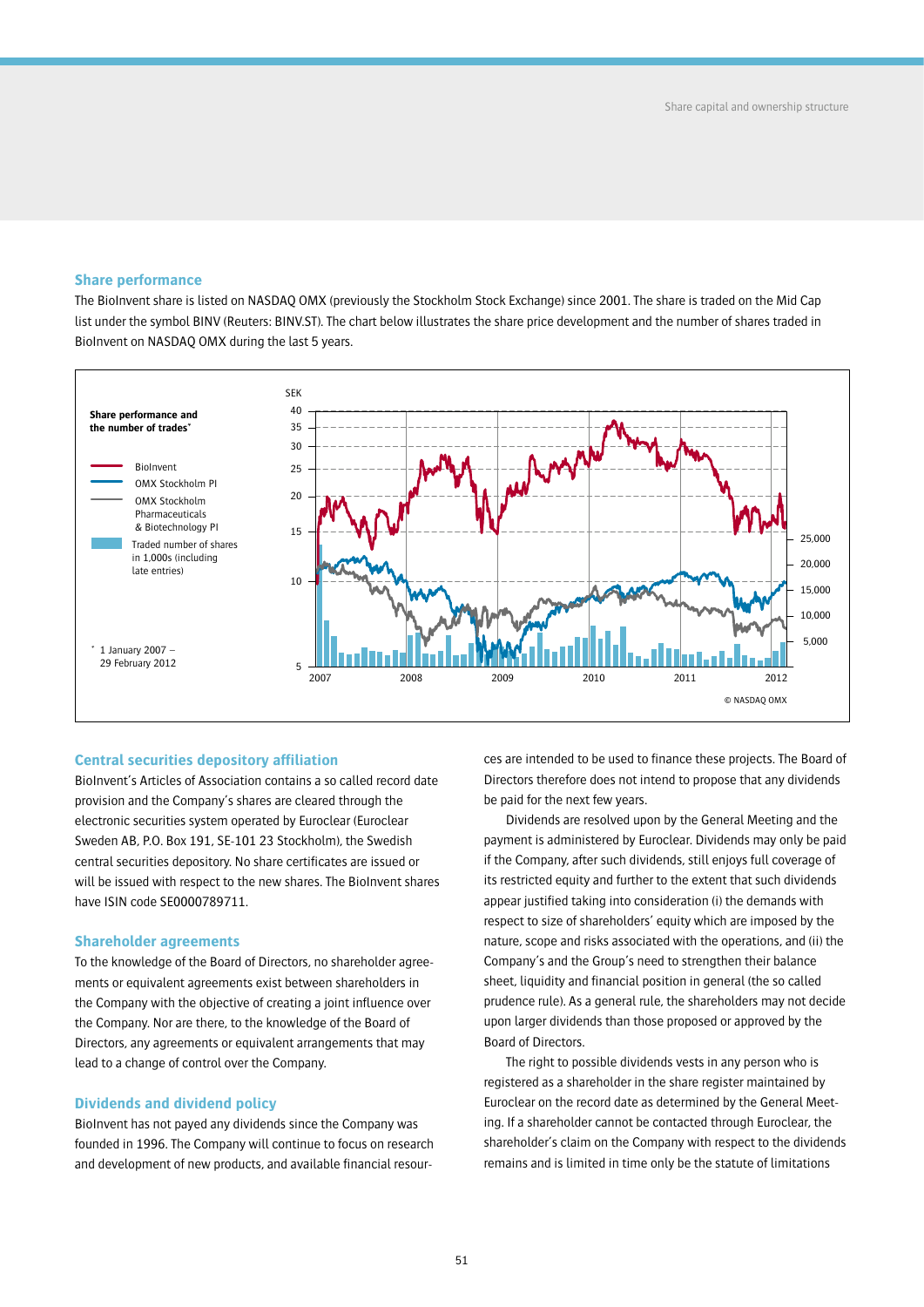rule (10 years). Where the statute of limitations applies, the dividend amount accrues to BioInvent. Neither the Swedish Companies Act or BioInvent's Articles of Association contain any restriction on the right to dividends with respect to shareholders domiciled outside of Sweden. Other than in case of possible restrictions in connection with bank or clearing systems in the concerned jurisdictions, payments of dividends to such shareholders are made in the same way as to shareholders domiciled in Sweden. However, in relation to shareholders who are subject to restricted taxation in Sweden, Swedish withholding tax is normally payable, see "Certain tax considerations in Sweden".

### **Share-related incentive programs**

The Company has two long-term incentive programs for employees, consisting of employee options and hedging measures through issue and approval of transfer of in total 2,380,060 subscription warrants. Upon full exercise of the programs, the total dilutive effect would be approximately 3.4 percent of the total number of shares in the Company. See note 2 on page 45 in BioInvent's Annual Report for 2011 for certain further information about the employee stock option plans.

## Employee Stock Option Plan 2008/2012

The Annual General Meeting 2008 resolved to adopt an employee stock option plan, comprising allotment of a maximum of 1,450,000 employee options to employees, free of charge. In total, 1,051,125 employee options have been allotted. Each employee option entitles the holder to subscribe for a new share in BioInvent at a subscription price of SEK 26.84.1) The last exercise date is 1 December 2012.

The Annual General Meeting 2009 resolved on a supplement to the Employee Stock Option Plan 2008/2012. The supplement program entails an allotment of 240,250 employee options, free of charge. Allotment of in total 41,877 employee options has been made. Each employee option entitles the holder to subscribe for a new share in BioInvent at a subscription price of SEK 26.84.1) The last excercise date is 1 December 2012.

In order to enable delivery of shares under the Employee Stock Option Plan 2008/2012, and to hedge related costs, primarily social security contributions, the Annual General Meeting 2008 resolved to issue 1,920,090 subscription warrants to the subsidiary BioInvent Finans AB. Each subscription warrant entitles the holder to subscribe for one new share at a subscription price of SEK 26.841) during the time up to and including 31 December 2012.

### Employee Stock Option Plan 2011/2015

The Annual General Meeting 2011 resolved to adopt a complement to the previously resolved employee stock option plan, comprising allotment, free of charge, of a maximum of 350,000 employee options to senior managers and key employees who do not participate in Employee Stock Option Plan 2008/2012. The number of employee options are within the scope of the number of employee options that remains unexercised from Employee Stock Option Plan 2008/2012, inclusive of the additional plan. Allotment can be made until the Annual General Meeting 2012. Up to now, basic allotment has been made of 37,500 employee options, and extra allotment has been made of 6,667 employee options. Each employee option entitles the holder to subscribe for a new share in BioInvent at a subscription price of SEK 30.36.1) The last exercise date is 1 December 2015.

In order to hedge BioInvent's obligations and costs with respect to Employee Stock Option Plan 2011/2015, the Annual General Meeting 2011 resolved to issue 459,970 subscription warrants to BioInvent Finans AB. Each subscription warrant entitles the holder to subscribe for one new share at a subscription price of SEK 30.36 $1$ <sup>1</sup> during the time up to and including 31 December 2015.

<sup>1)</sup> Under the terms and conditions for employee options and subscription warrants, the number of shares which each option/warrant entitles to, and the subscription price, will be recalculated due to the present new issue.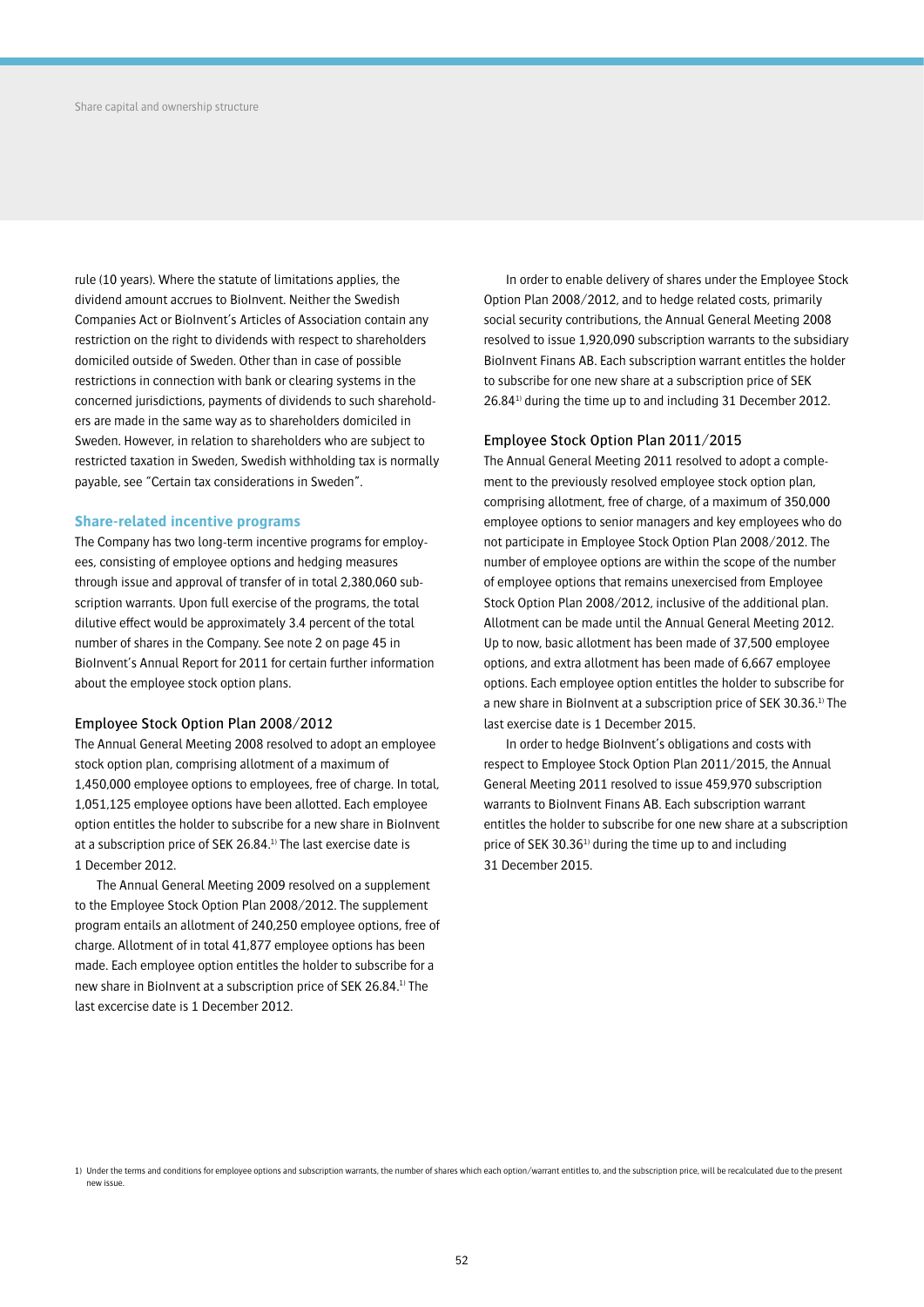# Articles of Association

The Articles of Association was adopted at the Annual General Meeting on 24 March 2011

## **§ 1**

The name of the company is Bioinvent International Aktiebolag. The Company is a public company.

## **§ 2**

The Board of Directors shall have its registered office in the municipality of Lund, the county of Skåne.

## **§ 3**

The business activities of the Company shall be to directly or indirectly through its subsidiaries or other associated companies, carry out research and development as well as manufacturing and trading mainly in the field of chemistry, and business related hereto.

## **§ 4**

The share capital shall amount to no less than thirty million (30,000,000) Swedish kronor (SEK) and no more than one hundred and twenty million (120,000,000) Swedish kronor (SEK).

## **§ 5**

The number of shares shall be not less than sixty million (60,000,000) and not more than two hundred and forty million (240,000,000).

## **§ 6**

All shares shall be of the same class and carry equal rights.

## **§ 7**

In addition to the board members, who, pursuant to legal stipulations are appointed by a body other than the General Meeting, the Board of Directors shall consist of no less than five (5) directors and no more than nine (9) directors, with no more than four (4) deputies. The board members shall be elected at a general meeting for the period up to and including the Annual General Meeting held the year after the board member was elected.

## **§ 8**

The financial year of the Company shall be the calendar year.

## **§ 9**1)

For the audit of the Company's financial report and accounts as well as the administration of the Board of Directors and the chief executive officer no less than one (1) and no more then three (3) authorised public accountants shall be appointed for a term stipulated by law.

## **§ 10**

Notice convening General Meetings shall be given by announcement in the Official Swedish Gazette (Sw: Post- och Inrikes Tidningar) and on the Company's website. It shall be announced in Sydsvenska Dagbladet and Dagens Industri that notice of a General Meeting has been given.

In order to participate in the proceedings at a General Meeting, shareholders shall be recorded in a printout or another presentation of the entire share register indicating conditions five weekdays prior to the meeting and notify the Company of their intention to attend before 4.00 pm on the day specified in the notice. That day may not be a Sunday, other public holiday, Saturday, Midsummer's Eve, Christmas Eve or New Year's Eve and may not occur earlier than the fifth weekday prior to the meeting.

## **§ 11**

Annual General Meeting shall be held once a year. At the Annual General Meeting the following issues shall be dealt with.

- 1. Preparation and adjustment of the voting list;
- 2. Election of two persons to check the minutes;
- 3. Examination of whether or not the meeting has been duly convened;
- 4. Approval of the agenda;
- 5. Presentation of annual report and auditor's report and, where applicable, the group accounts and auditor's report for the group;
- 6. Resolutions in respect of
	- (a) adoption of the profit and loss account and balance sheet and, where applicable, the consolidated profit and loss account and consolidated balance sheet;
	- (b) allocation of the Company's profit or loss;
	- (c) discharge from liability of the directors and the chief executive officer;
- 7. Determination of the number of directors, deputy directors and, where applicable, auditors;
- 8. Determination of directors' fees and, where applicable, auditors' fees;
- 9. Election of directors and, where applicable, auditors; and
- 10. Other issue to be dealt with at the meeting according to the Companies Act or the Articles of Association.

## **§ 12**

The shares in the Company shall be recorded in a control register according to the Act (1998:1479) on Account-Keeping of Financial Instruments.

1) The Board of Directors has proposed the Annual General Meeting to be held on 29 March 2012 to amend § 9 in that way so a registered accounting firm shall be appointed for a period of mandate of two years.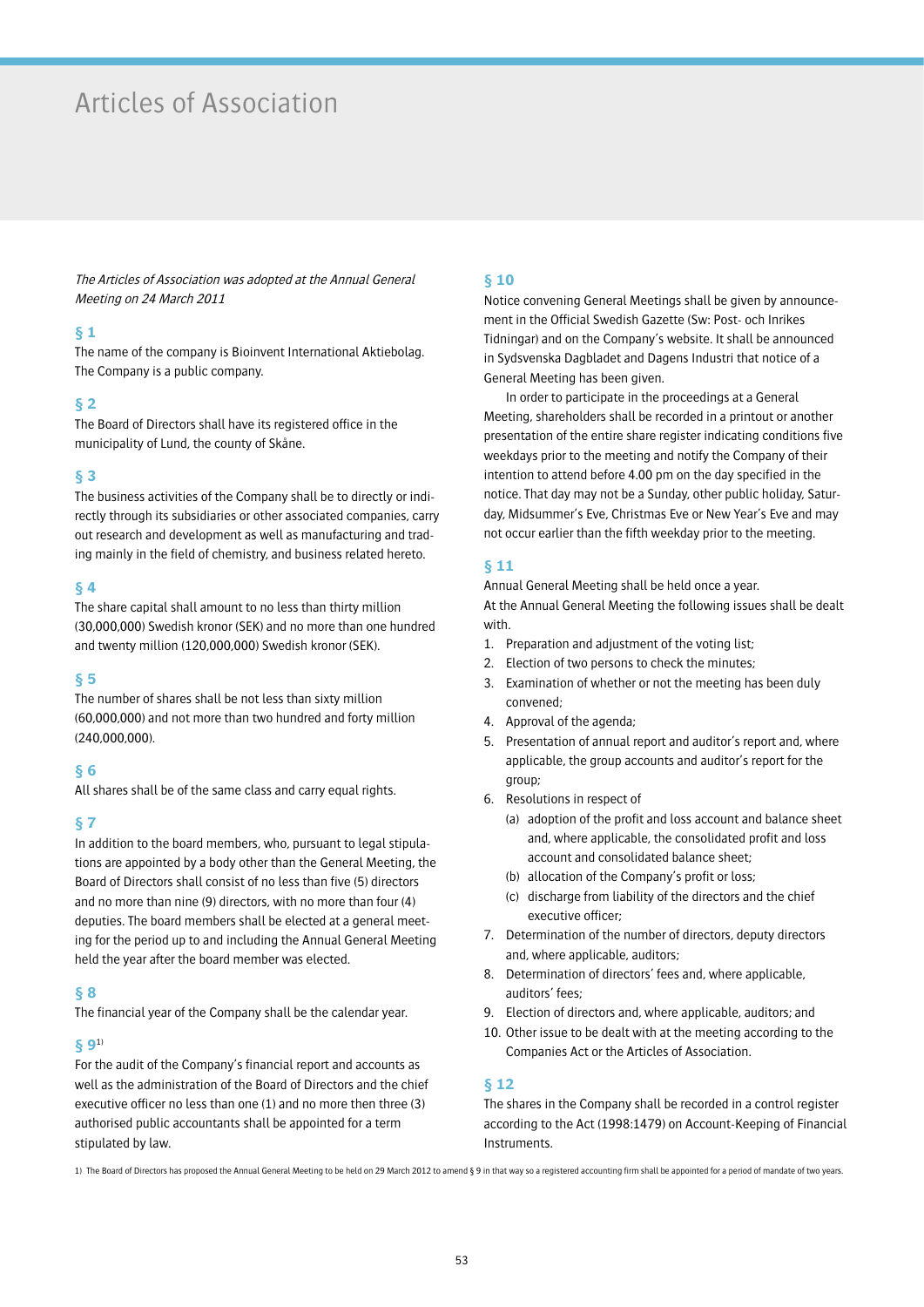# Legal considerations and supplementary information

## **General company- and group information**

The Company's corporate ID number is 556537-7263 and the registered office of the Company is located in the municipality of Lund, the county of Scania, Sweden. The Company was incorporated in Sweden on 16 December 1996 and was registered with the Swedish Companies Registration Office on 14 January 1997. The Company has conducted its business since that time. The Company is a public limited liability company regulated by the Swedish Companies Act (2005:551).

The Company is the parent company of the Group. In addition, the Group consists of the wholly owned Swedish subsidiary BioInvent Finans AB. BioInvent Finans AB, which is not operating, administers subscription warrants issued by the Company to secure the proper performance of BioInvents obligations to deliver shares and pay social security contributions under existing employee stock option plans.

### **Material agreements**

The following is a summary of material agreements that BioInvent has concluded and which contains rights and obligations that are material for BioInvent.

### Agreement with Forskarpatent i Syd AB

In December 2002, the Company acquired, through a license agreement with Forskarpatent i Syd AB, all rights to develop pharmaceuticals (excluding vaccine) by virtue of patent applications comprising (i) oxidised epitopes of the LDL-particle which cause harmful inflammations of the vessel walls, (ii) usage of them for pharmaceutical development and (iii) products directed towards these. The patent applications are based on research at the University hospital MAS in Malmö and Cedars-Sinai on Los Angeles. Parts of these patent applications were transferred to BioInvent through a license agreement in December 2006. In accordance with the license agreement, BioInvent paid an initial license fee when the agreement was concluded and subsequently, the Company has made one-time milestone payments. Likewise, BioInvent will make future milestone payments and pay royalties on the final sale of possible products.

## Agreement between BioInvent and ThromboGenics

In September 2004, BioInvent and ThromboGenics Ltd (Belgium) entered into an alliance for the joint development of antibodybased drugs to treat vascular diseases. Under the alliance the

expertise of both companies is combined for the discovery, development and production of antibodies. BioInvent is contributing knowledge and experience in antibody development, production and immunology, and ThromboGenics is contributing expertise in research and clinical development in the area of vascular medicine. The parties share costs and proceeds alike (if a product candidate is identified when the cooperation starts, the proceeds are divided 60/40 in favour of the party who has furnished the project).

The first collaboration program involves development of ThromboGenics' human monoclonal antibody anti-factor VIII (TB-402), a entirely new anticoagulant therapy in connection with orthopaedic surgery and atrial fibrillation. Since the continuous development program is conducted jointly by the parties, the costs are split equally. Due to the fact that ThromboGenics already had developed a product candidate on its own account when the collaboration was initiated, the proceeds within the project is divided 60/40 in favour of ThromboGenics.

In December 2004, the alliance with ThromboGenics was broadened to include the joint development of a new antibody from ThromboGenics' research portfolio (TB-403). The antibody, which inhibits the placental growth factor (PlGF), represents a new class of angiogenesis inhibitors with cancer as first indication field. In accordance with the agreement, the costs of the continuous development of the product candidate are split equally, whilst the proceeds within the project are divided 60/40 in favour of ThromboGenics.

## Partnership with Genentech

In January 2007, the Company entered into a strategic partnership with Genentech Inc. to develop and commercialise BioInvent's product candidate BI-204 for the treatment of coronary artery disease. In connection therewith, Genentech made a cash payment to BioInvent of USD 15 million and a further USD 15 million was paid to BioInvent in March 2011. In addition thereto, BioInvent may receive up to USD 160 million in milestone payments, as well as royalties on sales in North America.

Under the agreement Genentech and BioInvent are jointly responsible for the clinical development. Genentech is responsible for, and will have sole control of, all commercialization of the drug in North America, while BioInvent is responsible and will have sole control of, commercialization in the rest of the world. During the development period, Genentech and BioInvent share the development costs according to an undisclosed split.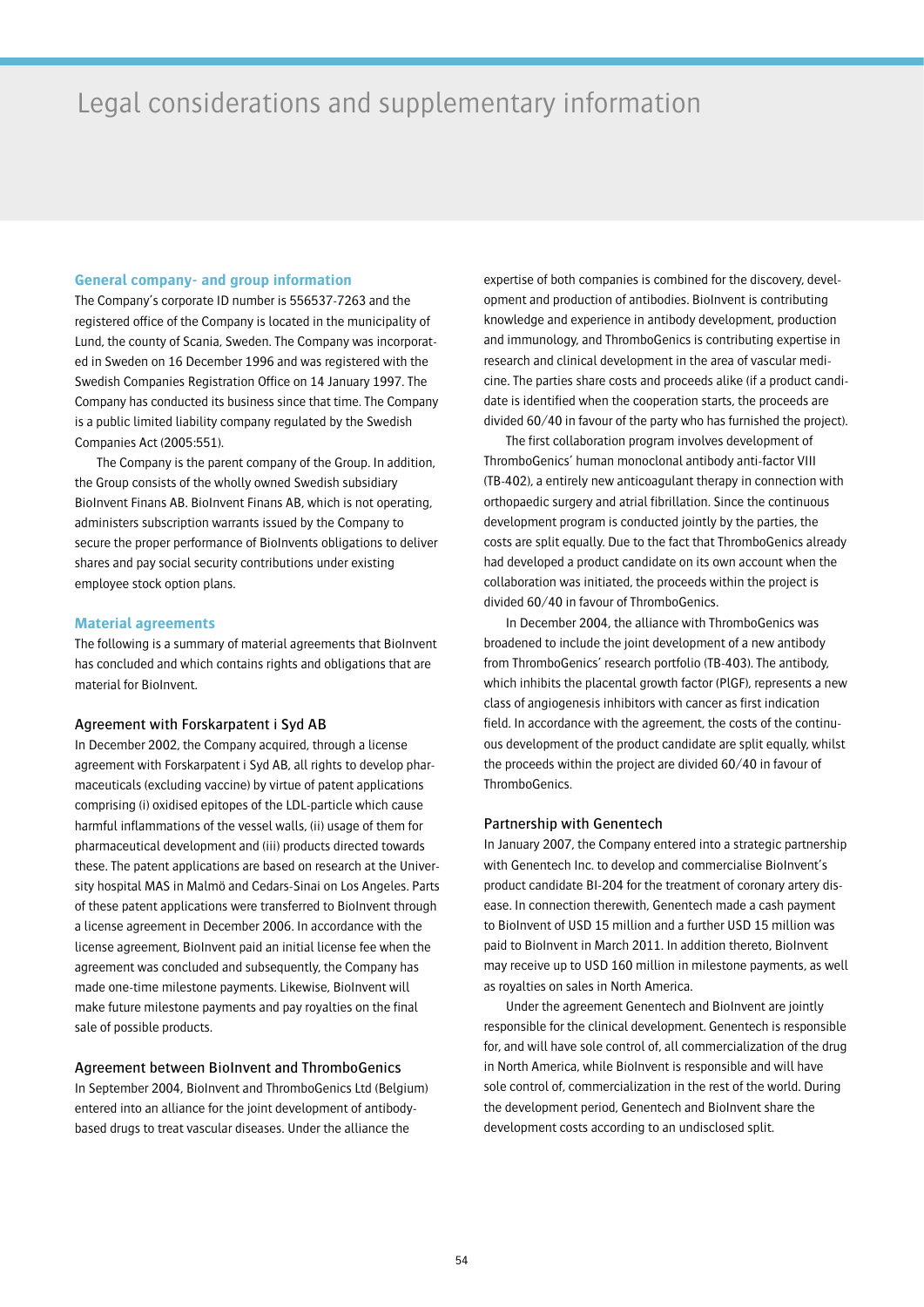## Agreement with Roche

In June 2008, BioInvent and ThromboGenics entered into a strategic license agreement with Roche for development and commercialization of TB-403 for the treatment of cancer. Roche received a global license with sole right to develop and commercialise TB-403, and in July 2008 Roche paid BioInvent and Thrombo-Genics a cash payment of EUR 50 million. In January 2009, the transfer and implementation of technology and process development for ongoing clinical development of TB-403 were successfully concluded and an additional payment from Roche of EUR 5 million was received by BioInvent and ThromboGenics.

The first clinical milestone payment of EUR 10 million was paid in 2010 when Roche initiated an imaging study on patients with colorectal and ovarian cancer and a second milestone payment of EUR 4 million was paid in 2011 when Roche started a brain tumor study. If successful development and commercial milestones are reached, BioInvent and ThromboGenics stand to receive an additional EUR 431 million in milestone payments and a double-digit percentage of sales of TB-403 in royalties and any back-up programs based on inhibition of PIGF.

ThromboGenics, which has discovered TB-403, will receive 60 percent and BioInvent 40 percent of the proceeds from Roche. BioInvent and ThromboGenics have retained the right to market the drug in the Nordic, Baltic and Benelux countries. Roche is responsible for all future development costs.

## Licensed technology

The Company has licensed technology which complements the own technology platform in cases when is it assessed to bring competitive advantages. Non-exclusive licenses from Cambridge Antibody Technology (Great Britain), Dyax Corp (United States) and Biosite Diagnostics (United States) have been acquired in connection to fag display. Through a non-exclusive license from the American pharmaceutical company XOMA, the Company is entitled to use XOMA's expression technology for the purpose of developing antibody drugs. BioInvent also has a non-exclusive license from Lonza Biologics (Great Britain) to use Lonza's G-S Gene Expression System. For some of these licenses, BioInvent will pay compensation by means of milestone payments and royalties in the event of successful development. Such compensations are set on market terms.

## **Subscription and guarantee undertakings**

Five shareholders in BioInvent, together holding shares corresponding to approx. 10.1 percent of the total amount of shares in the Company, have undertaken to exercise their preferential right in the rights issue and thereby subscribe for shares corresponding to their respective pro rata share (see distribution in the below table). These shareholders have also undertaken not to reduce their respective holdings from the date respective agreements were entered into and at the most up to the date of registration of the rights issue with the Swedish Companies Registration Office. No commission is paid for these subscription undertakings.

Three shareholders and a number of external investors have guaranteed subscription of additional shares to an aggregate amount of approx. SEK 88.8 million, corresponding to 84.7 percent of the rights issue (see the distribution in the below table). BioInvent shall pay a commission of 5 percent for these guarantee undertakings, approx. SEK 4.4 million in total.

Allotment of shares subscribed for in accordance with the above guarantee undertakings will be made in accordance with the principles described under "Allotment at subscription without preferential right" in the section "Terms, conditions and instructions".

The subscription- and guarantee undertakings are subject to that the Board of Directors of BioInvent and the General Meeting resolve on necessary resolutions for the implementation of the rights issue. These conditions are satisfied with the share issue resolution of the Board of Directors on 13 February 2012 and the Extraordinary General Meeting's approval on 9 March 2012.

## Unsecured undertakings

The above mentioned subscription and guarantee undertakings are not secured. Consequently there is a risk that one or more of the parties will be unable to fulfill their respective commitments. See further under "Unsecured subscription and guarantee undertakings" in the section "Risk Factors".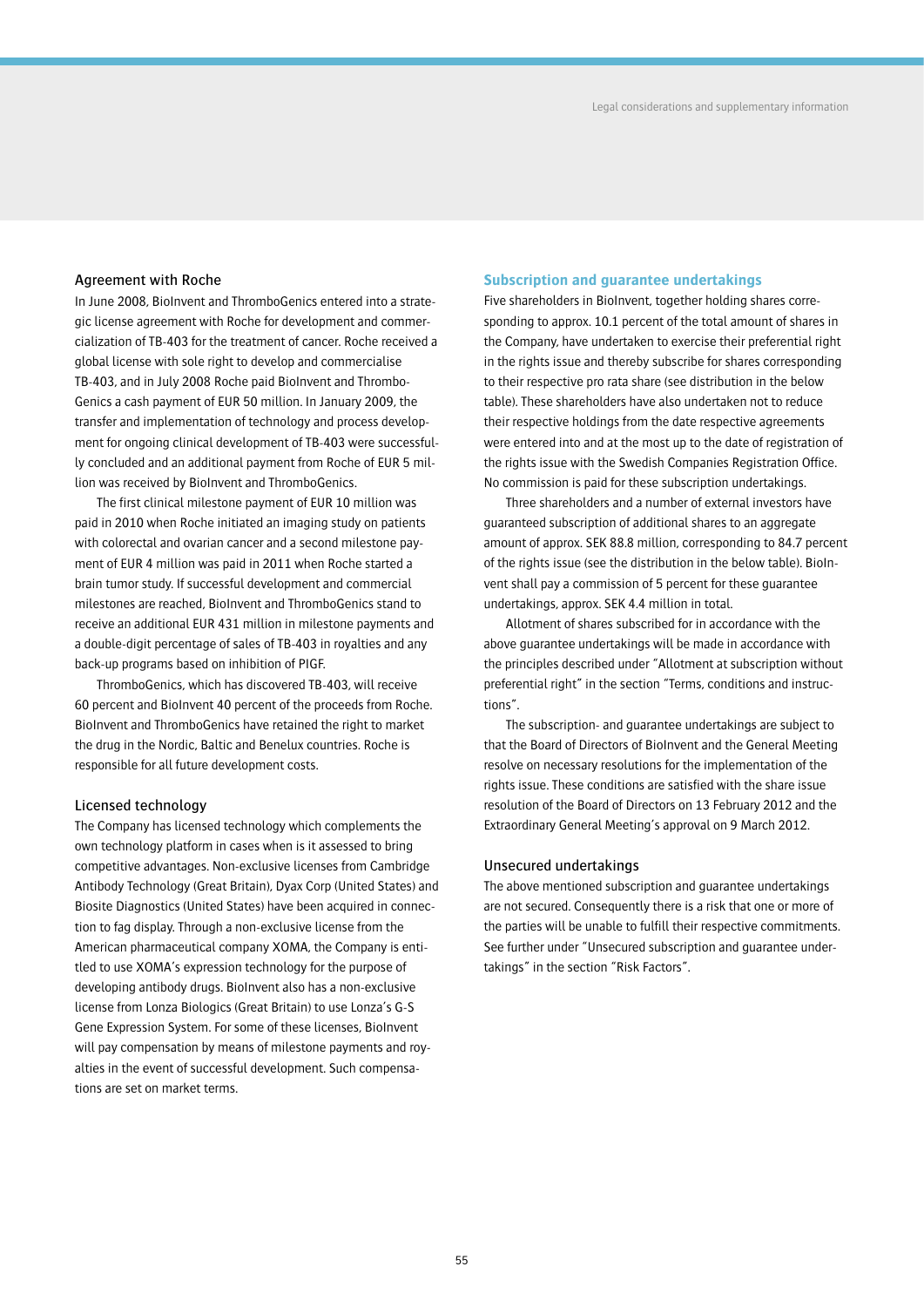## Total undertakings

To summarize, the total subscription- and guarantee undertakings of the rights issue amount to 94.8 percent, as further detailed in the table below.

| <b>Shareholder</b>                   | <b>Subscription</b><br>undertaking (preferen-<br>tial right), proportion<br>of the rights issue, $%$ | Guarantee<br>undertaking, SEK | Guarantee<br>undertaking,<br>proportion of<br>the rights issue $%$ | Total undertaking,<br>proportion of<br>the rights issue, $%$ |
|--------------------------------------|------------------------------------------------------------------------------------------------------|-------------------------------|--------------------------------------------------------------------|--------------------------------------------------------------|
| B&E Participation AB <sup>1)</sup>   | 5.8                                                                                                  |                               |                                                                    | 5.8                                                          |
| Tredie AP-fonden <sup>2)</sup>       | 2.4                                                                                                  |                               |                                                                    | 2.4                                                          |
| LMK Ventures AB <sup>3)</sup>        | 0.1                                                                                                  | 15,000,008.40                 | 14.3                                                               | 14.4                                                         |
| Stena Finans AB <sup>4)</sup>        | 1.7                                                                                                  | 10,000,005.60                 | 9.5                                                                | 11.2                                                         |
| Christoffer Lönn <sup>5)</sup>       | 0.1                                                                                                  | 3,000,004.80                  | 2.9                                                                | 3.0                                                          |
| Lars Magnusson <sup>6)</sup>         |                                                                                                      | 11,000,012.40                 | 10.5                                                               | 10.5                                                         |
| Grenspecialisten AB7)                |                                                                                                      | 10,000,005.60                 | 9.5                                                                | 9.5                                                          |
| Fårö Capital AB <sup>8)</sup>        |                                                                                                      | 7,500,012.00                  | 7.2                                                                | 7.2                                                          |
| Råsunda Förvaltning AB <sup>9)</sup> |                                                                                                      | 7,300,004.40                  | 7.0                                                                | 7.0                                                          |
| Altira $AB^{10}$                     |                                                                                                      | 5,000,002.80                  | 4.8                                                                | 4.8                                                          |
| Denali AB <sup>11)</sup>             |                                                                                                      | 5,000,002.80                  | 4.8                                                                | 4.8                                                          |
| Swedia Capital AB <sup>12)</sup>     |                                                                                                      | 5,000,002.80                  | 4.8                                                                | 4.8                                                          |
| Mattias Ståhlgren <sup>13)</sup>     |                                                                                                      | 5,000,002.80                  | 4.8                                                                | 4.8                                                          |
| Capmate AB <sup>14)</sup>            |                                                                                                      | 3,000,004.80                  | 2.9                                                                | 2.9                                                          |
| Svante Godén <sup>15)</sup>          |                                                                                                      | 2,000,013.60                  | 1.9                                                                | 1.9                                                          |
| Total                                | 10.1                                                                                                 | 88,800,082.80                 | 84.7                                                               | 94.8                                                         |

1) Lagervägen 7, 136 50 Jordbro 2) Box 1176, 111 91 Stockholm 3) 405 19 Göteborg 4) Näckrosvägen 5, 169 37 Solna 5) Stortorget 6, 222 23 Lund

6) Hedetorp Gård, 646 93 Gnesta 7) Box 4042, 203 11 Malmö 8) Norra Villavägen 19B, 237 34 Bjärred 9) Skogsbacken 20, 172 41 Sundbyberg 10) Birger Jarlsgatan 62, 114 29 Stockholm 11) Box 242, 104 51 Stockholm 12) Skinnarviksringen 16, 117 27 Stockholm

13) Vikbyvägen 32, 181 43 Lidingö

14) Björkvallavägen 2A, 194 77 Upplands Väsby

15) Primusgatan 94, 112 67 Stockholm

In addition, the shareholders DnB NOR Fonder and Tangentfonden have informed that they will subscribe for shares corresponding to 5.2 percent of the rights issue. All subscription and guarantee undertakings were entered into and given, respectively, in connection with the Board of Directors' rights issue resolution on 13 February 2012.

## **Legal and arbitration proceedings**

BioInvent has not been party to any legal or arbitration proceedings (including any such proceedings which are pending or threatened of which the Company is aware), during the last twelve months which may have, or have had in the recent past, significant effects on BioInvents financial position or profitability.

## **Related party transactions**

BioInvent applies IAS 24 Related party disclosures. During the financial year 2010 and 2011 and the current financial year there have been no transactions with related parties, in accordance with IAS 24, to report. In May 2009, BioInvent transferred a patent to Immunovia AB which relates to a method for analyzing complex protein and peptide samples based on the affinity capture of defined subpopulations of analytes followed by analysis with for example mass spectroscopy, which patent is the subject of one of BioInvent's closed research projects. Carl Borrebaeck has, through shareholding and as member of the Board of Directors in Immunovia AB, a significant influence over Immunovia AB. The Board of Directors in BioInvent has made the assessment that the patent has no commercial value and the transfer has been made in consideration of that BioInvent has been entitled to a part of any future license fees or an option to, on certain conditions, re-enter in the project after proof-of-concept.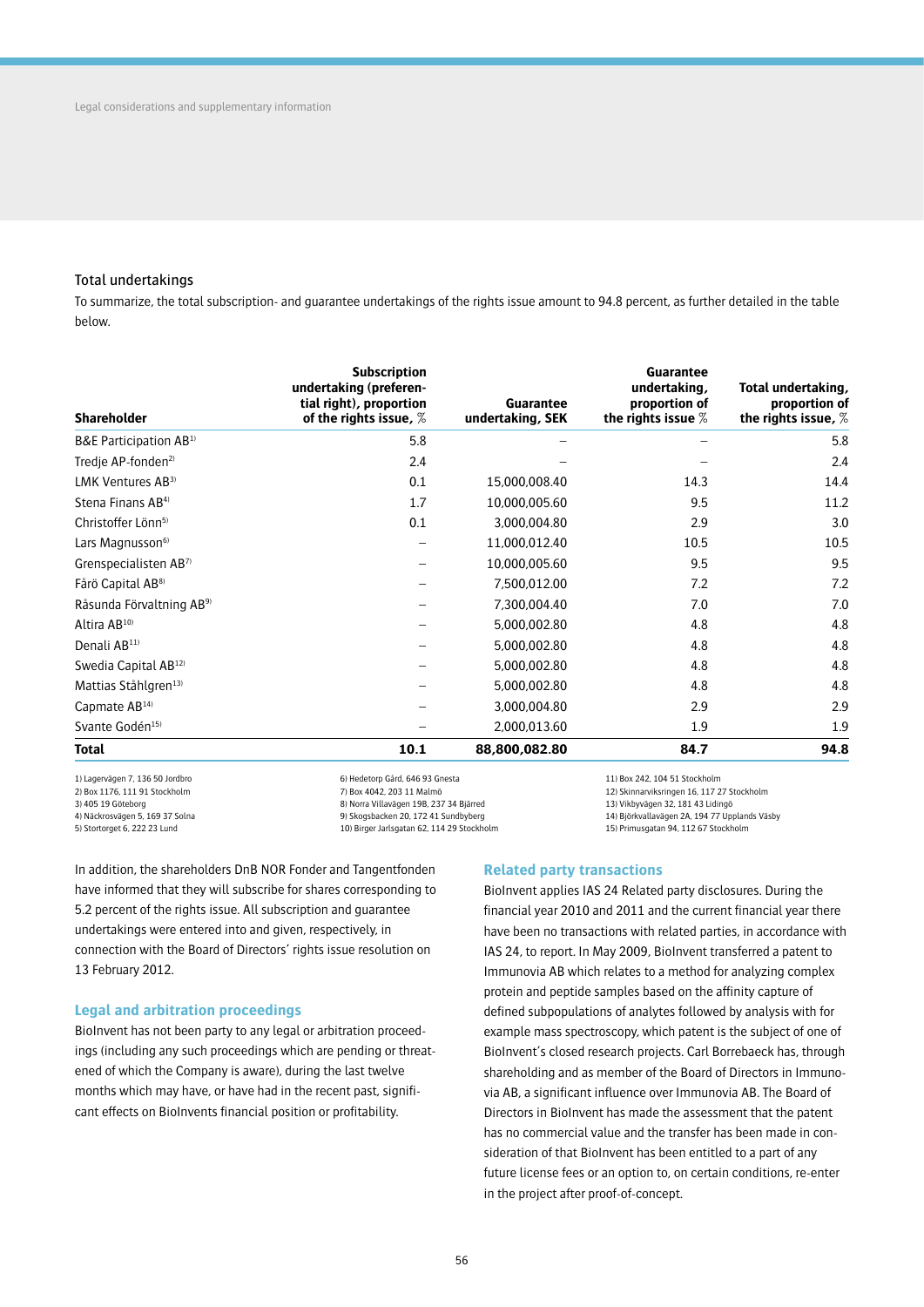For information on remuneration to the members of the Board of Directors and senior management, see "Board of Directors, senior management and auditors".

### **Advisors**

Mannheimer Swartling Advokatbyrå is legal advisor to BioInvent in connection with the rights issue and Redeye has arranged the guarantee consortium.

### **Incorporation through reference**

The financial reports of BioInvent from 2009, 2010 and 2011 form a part of this prospectus and should be read as a part thereof. These financial reports are presented in BioInvents Annual Reports for the financial year 2009 (with reference to pages 28–51), the financial year 2010 (with reference to pages 28-51) and the financial year 2011 (with reference to pages 27–53). BioInvent's Annual Reports for the financial years 2009–2011 have been audited by the Company's auditor and the auditors' reports form part of respective Annual Report.

## **Available documents**

The following documents are available in electronic form on BioInvent's website, www.bioinvent.com. Copies of the documents are also available at BioInvent's head office, Sölvegatan 41 in Lund, Sweden, during the validity period of the prospectus (regular office hours on business days).

- BioInvent's Articles of Association.
- BioInvent's Annual Reports for the financial years 2009, 2010 and 2011 (including auditors' reports).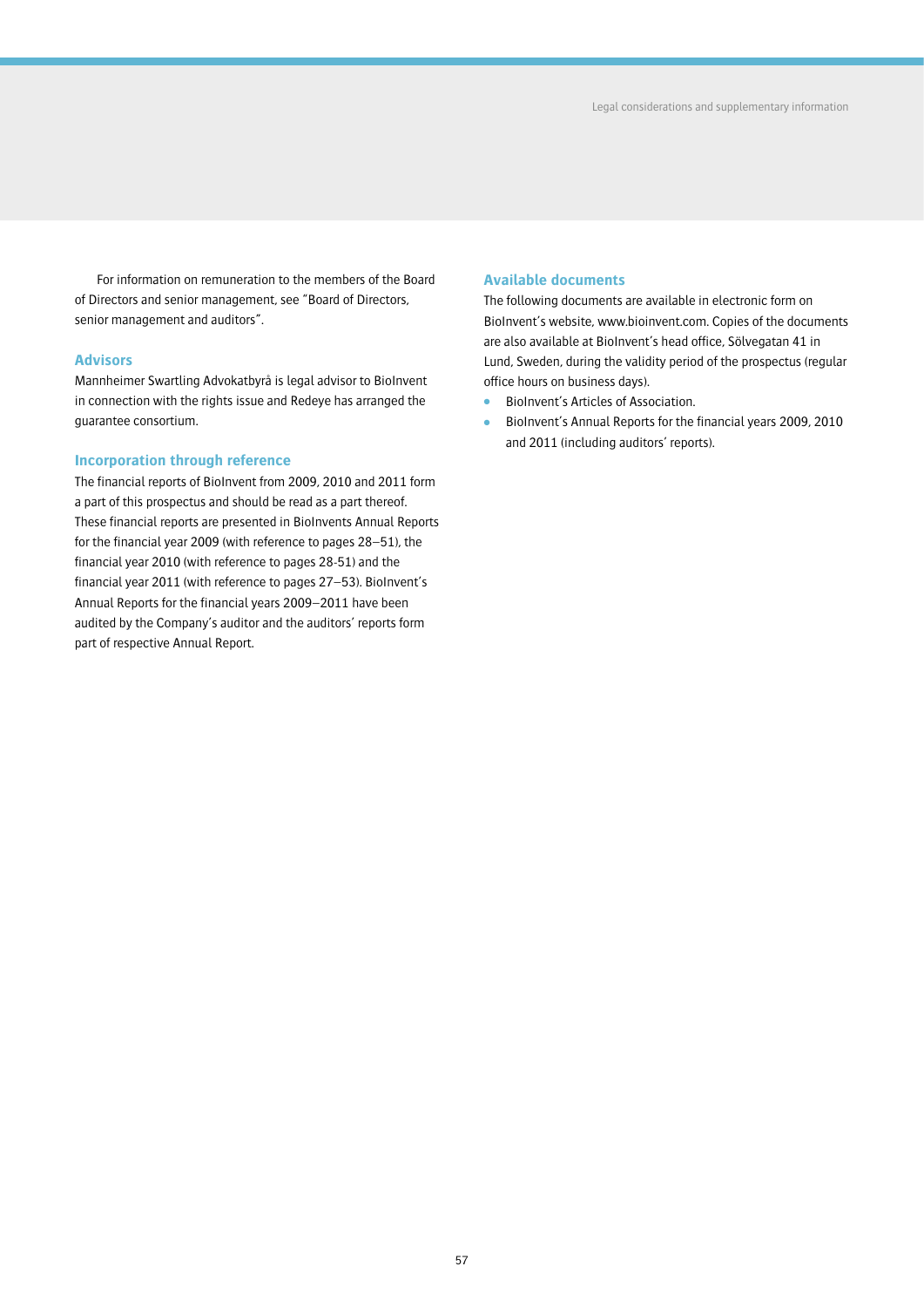## Certain tax considerations in Sweden

The following is a summary of certain tax consequences of the present offering to subscribe for new shares to holders of shares and subscription rights in the Company. The summary applies only to individuals or limited liability companies tax resident in Sweden, unless otherwise stated. The summary is based on the legislation currently in force and is intended as general information only. The summary does not address securities held by partnerships or securities held as current assets in business operations. Moreover, the summary does not address the specific rules on tax-exempt capital gains (including non-deductibility for capital losses) and dividends in the corporate sector that may be applicable when shares or subscription rights are considered to be held for business purposes (Sw. näringsbetingade andelar) by the shareholder. Nor does the summary cover the special rules that may apply to securities in companies that are or previously have been closely held or securities that have been acquired by means of "qualified shares" in closely held companies. Moreover, the summary does not address shares or other equity-related securities that are held on a so-called investment savings account (Sw. investeringssparkonto) and that are subject to special rules on standardised taxation. Special tax rules apply to certain categories of taxpayers, e.g. mutual funds, investment companies and insurance companies. The tax treatment of each individual shareholder depends on such investor's particular circumstances. Each holder of shares and subscription rights should therefore consult a tax advisor for information on the specific implications that may arise in an individual case, including the applicability and effect of foreign rules and tax treaties.

## **Individuals**

### Capital Gains Taxation

Upon the sale or other disposition of listed shares or other equityrelated securities, such as subscription rights, a taxable capital gain or deductible capital loss may arise. Capital gains are taxed as income from capital at a rate of 30 percent. The capital gain or loss is normally calculated as the difference between the sales proceeds, after deducting sales costs, and the tax basis (for specific information on the tax basis for subscription rights, see "Exercise and Disposal of Subscription Rights" below). The tax basis for all equity-related securities of the same class and type are added together and computed collectively in accordance with the "average method". It should be noted that the BTAs (paid subscription shares) in this context are not considered to be of the same class and type as the existing shares that entitled the shareholder to the preferential right in the rights issue until the resolution of the rights issue has been registered with the Swedish Companies Registration Office

Upon the sale of listed shares, such as shares in the Company, the tax basis may alternatively be determined as 20 percent of the sales proceeds after deducting sales costs under the "notional rule".

Capital losses on listed shares and on other listed equityrelated securities are fully deductible against taxable capital gains on shares and on other listed equity-related securities, with the exception of units in mutual funds which consist exclusively of Swedish receivables ("interest funds"). Up to 70 percent of capital losses on shares that cannot be offset in this way are deductible against other capital income. If there is a net loss in the capital

income category, a tax reduction is allowed against municipal and national income tax, as well as against real estate tax and municipal real estate charges. A tax reduction of 30 percent is allowed on the portion of such net loss that does not exceed SEK 100,000 and 21 percent of any remaining loss. Such net loss cannot be carried forward to future fiscal years.

### Dividend taxation

For individuals, dividends are taxed as income from capital at a rate of 30 percent. A preliminary tax of 30 percent is generally withheld on dividends paid to individuals resident in Sweden. The preliminary tax is withheld by Euroclear or, regarding nomineeregistered shares, by the Swedish nominee.

#### Exercise and Disposal of Subscription Rights

The exercise of subscription rights does not give rise to any taxation. The issuing price constitutes the acquisition cost for a share. If subscription rights that are used for subscription of shares have been purchased or otherwise acquired (i.e. that have not been received based on a holding of existing shares), the tax basis of such subscription shall be included when calculating the tax basis for the subscribed shares. For shareholders that do not wish to utilise their preferential right to participate in the rights issue of shares and therefore dispose of their subscription rights a capital gain or loss is calculated. Subscription rights based on a shareholding of existing shares are considered to have been acquired at SEK 0 . The total sales proceeds, after deducting sales costs, are thus taxable. The "notional rule" is not applicable in this case. The tax basis for the original shares is not affected.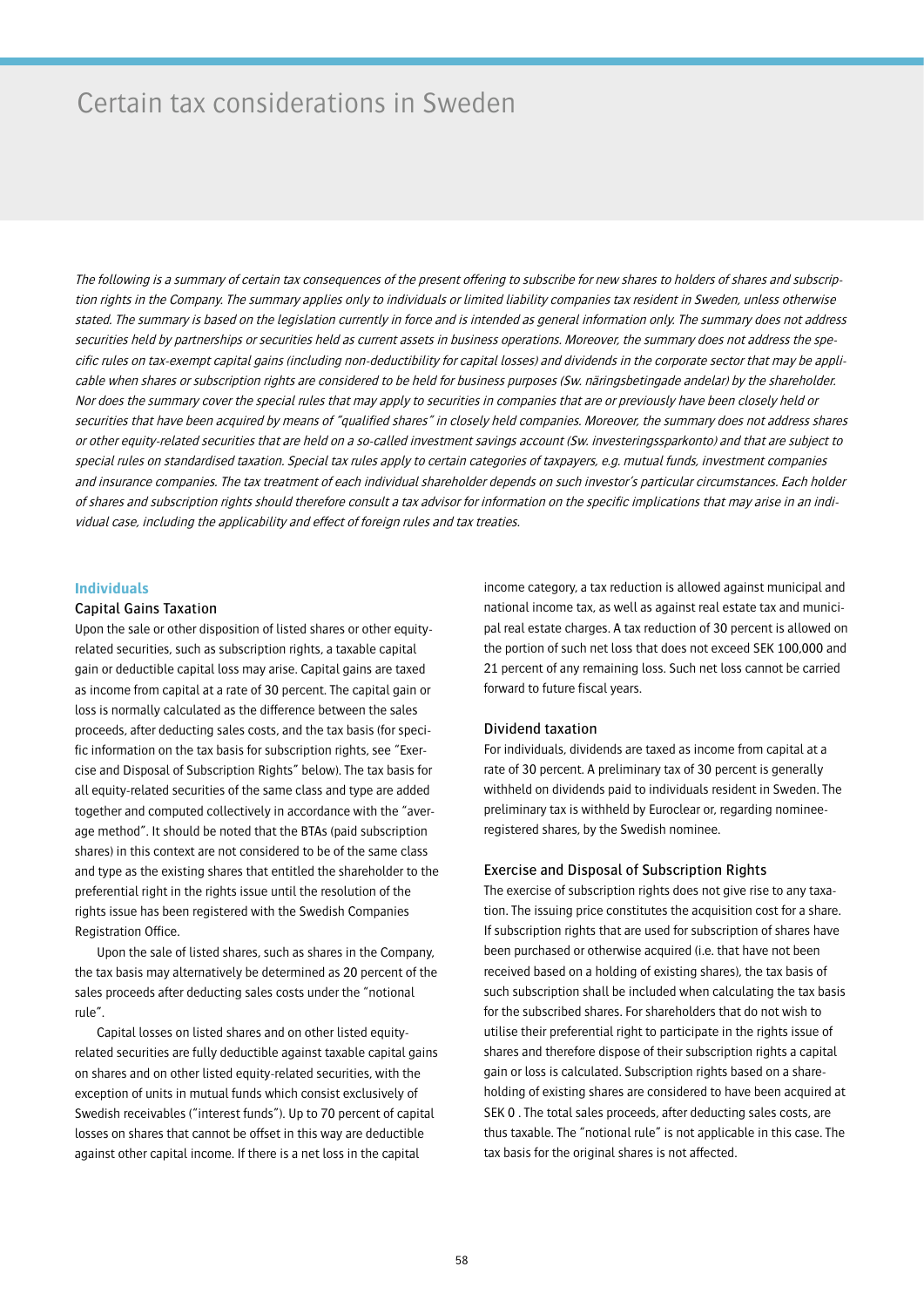For subscription rights purchased or otherwise acquired the price paid for the rights constitutes the acquisition cost. The "notional rule" may be applied on disposal of listed subscription rights in this case.

A subscription right that is not exercised or sold, and thus expires, is deemed disposed of at SEK 0.

### **Limited liability companies**

## Capital Gains and Dividend Taxation

For a limited liability company, all income, including taxable capital gains and dividends, is taxed as business income at a rate of 26.3 percent. Capital gains and capital losses are calculated in the same manner as set forth above with respect to individuals. Deductible capital losses on shares and other equity related securities may only be deducted against taxable capital gains on such securities. Such capital losses may also, if certain conditions are fulfilled, be offset against such capital gains in a company within the same group, provided that the requirements for exchanging group contributions (Sw. koncernbidrag) are met. A capital loss that cannot be utilized during a given year may be carried forward and be offset against taxable capital gains on shares and other equity-related securities during subsequent fiscal years without any limitation in time.

### Exercise and Disposal of Subscription Rights

The exercise of subscription rights does not give rise to any taxation. The issuing price constitutes the acquisition cost for a share. If subscription rights that are used for subscription of shares have been purchased or otherwise acquired (i.e. that have not been received based on a holding of existing shares), the tax basis of such subscription shall be included when calculating the tax basis for the subscribed shares.

For shareholders that do not wish to utilise their preferential right to participate in the rights issue of shares and therefore dispose of their subscription rights a capital gain or loss is calculated. Subscription rights based on a shareholding of existing shares are considered to have been acquired at 0 SEK. The total sales proceeds, after deducting sales costs, are thus taxable. The "notional rule" is not applicable in this case. The tax basis for the original shares is not affected.

For subscription rights purchased or otherwise acquired the price paid for the rights constitutes the acquisition cost. The "notional rule" may be applied on disposal of listed subscription rights in this case.

A subscription right that is not exercised or sold, and thus expires, is deemed disposed of at SEK 0.

## **Specific tax considerations for shareholders and holders of subscription rights who are not tax resident in Sweden**

## Dividend taxation

For shareholders not tax resident in Sweden who receive dividends from a Swedish limited liability company, Swedish withholding tax is normally payable. The tax rate is 30 percent. However, the tax rate is often reduced by tax treaties for the avoidance of double taxation between Sweden and other countries. The majority of Sweden's tax treaties for the avoidance of double taxation enable a reduction of the Swedish tax to the tax rate stipulated in the treaty directly at the payment of dividends, provided that necessary information is available in relation to the person entitled to such dividends. In Sweden, Euroclear or, for nominee-registered shares, the nominee, normally carries out the withholding. The receipt of subscription rights does not give rise to any obligation to pay withholding tax.

If a 30 percent withholding tax is deducted from a payment to a person entitled to be taxed at a lower rate, or in the case too much withholding tax has otherwise been withheld, a refund can be requested from the Swedish Tax Agency prior to the expiry of the fifth calendar year following the dividend distribution.

### Capital gains taxation

Holders of shares and subscription rights not tax resident in Sweden and who are not operating a business from a permanent establishment in Sweden are generally not liable for Swedish capital gains taxation on the disposal of shares or subscription rights. The holders may, however, be subject to tax in their country of residence. Under a specific tax rule, individuals that are not tax resident in Sweden may, however, be subject to tax in Sweden on the sale of certain securities (such as shares, BTAs and subscription rights) if they have been resident or lived permanently in Sweden at any time during the calendar year of such disposal or during any of the previous ten calendar years. The application of this rule may be limited by tax treaties for the avoidance of double taxation between Sweden and other countries.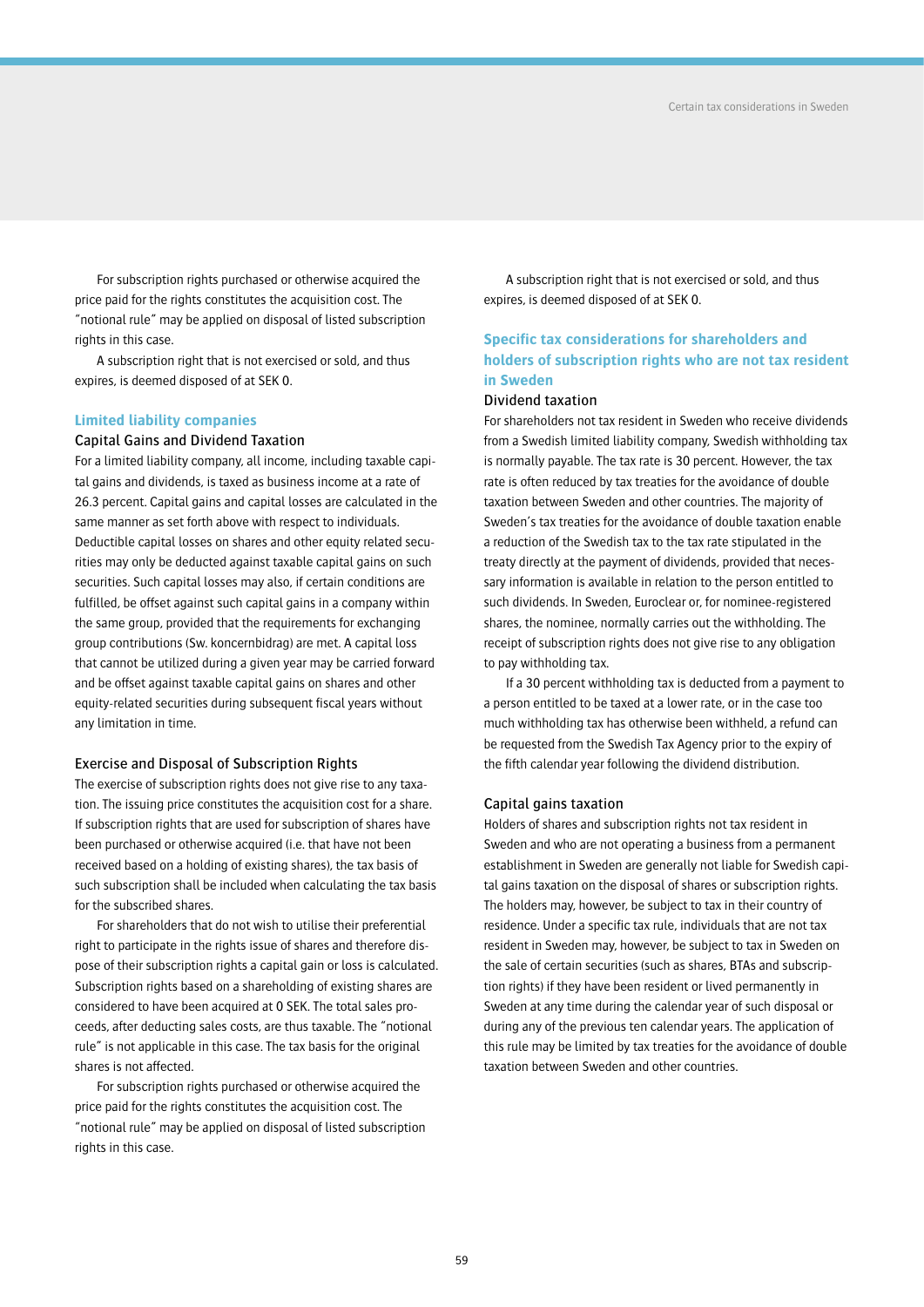# Restriction on sale and transfer of securities

The distribution of subscription rights and the offer to subscribe for new shares in the Company by exercise of subscription rights or without subscription rights (the"**Offering**") to persons who reside in, or who are citizens of, countries other than Sweden may be affected by the laws of the relevant jurisdiction. Investors should consult their professional advisers as to whether they require any governmental or other consents or requirement to observe any other formalities to enable them to exercise subscription rights or to subscribe for new shares without subscription rights.

### **General**

BioInvent has not taken and will not take any action to permit an offering to the public of the new shares being offered in the Offering (through the exercise of the subscription rights or otherwise) in any jurisdiction other than Sweden. Receipt of this prospectus does not constitute an offer in those jurisdictions in which it would be prohibited to make an offer and, in those circumstances, this prospectus is for information purposes only and must not be copied or forwarded.

Except as otherwise disclosed in this prospectus, if an investor receives a copy of this prospectus in any jurisdiction other than Sweden, the investor shall not treat the prospectus as constituting an invitation or offer to it. Nor should the investor in any event deal in the subscription rights, paid subscription shares (betalda tecknade aktier, BTA) or new shares being granted or offered, respectively, in the Offering (the "**Securities**"), unless such an invitation or offer can lawfully be made to that investor, or the Securities could lawfully be dealt in without contravention of any unfulfilled registration or other legal requirements in the relevant jurisdiction.

Accordingly, if an investor receives a copy of this prospectus, the investor should not send or in any other way distribute the same, or transfer the Securities to any person, in or to any jurisdiction where to do so would or might contravene local securities laws or regulations. If an investor forwards this prospectus to any such jurisdiction (whether under a contractual or legal obligation or otherwise), such investor should draw the recipient's attention to the contents of this section. Except as otherwise expressly noted in this prospectus, the following applies:

Securities being granted or offered, respectively, in the Offering may not be offered, subscribed for, sold or transferred, directly or indirectly, in or to the United States, Australia, Hong Kong, Japan, Canada, New Zealand, South Africa or any other jurisdiction in which it would not be permissible to offer the Securities or where such action would presume additional prospectuses, registration or measures other than those pursuant to Swedish law ("**Ineligible Jurisdictions**");

- the prospectus cannot be sent to any person in any Ineligible Jurisdiction; and
- the allotment of subscription rights to an account of a shareholder or other person in an Ineligible Jurisdiction or of a citizen of an Ineligible Jurisdiction ("**Ineligible Persons**") does not constitute an offer to such persons of new shares and Ineligible Persons may not exercise subscription rights.

If an investor subscribes for, receives, transfers, trades or otherwise deals in Securities, that investor will be deemed to have made, or, in some cases, be required to make, among other things, the following representations and warranties to BioInvent and its agents (unless such requirement is waived by BioInvent):

- the investor is not located in any Ineligible Jurisdiction;
- the investor is not an Ineligible Person;
- the investor is not acting, and has not acted, for the account or benefit of an Ineligible Person;
- unless the investor is an existing shareholder and a so called qualified institutional buyer as defined in, and in accordance with, Rule 144A under the United States Securities Act of 1933 (the "**Securities Act**"), the investor is located outside the United States and any person on whose account or for whose benefit the investor is acting on a non-discretionary basis is located outside the United States, and, upon acquiring new shares, the investor and any such possible person will be located outside the United States;
- the investor understands that the Securities have not been nor will be registered under the Securities Act and may not be offered, subscribed for, exercised, pledged, sold, resold, granted, delivered or otherwise transferred within the United States, or on the account or for the benefit of persons located in the United States, except pursuant to an exemption from, or in a transaction not subject to, registration under the Securities Act; and
- the investor may lawfully be offered, exercise, subscribe for and receive Securities in the jurisdiction in which it resides or is currently located.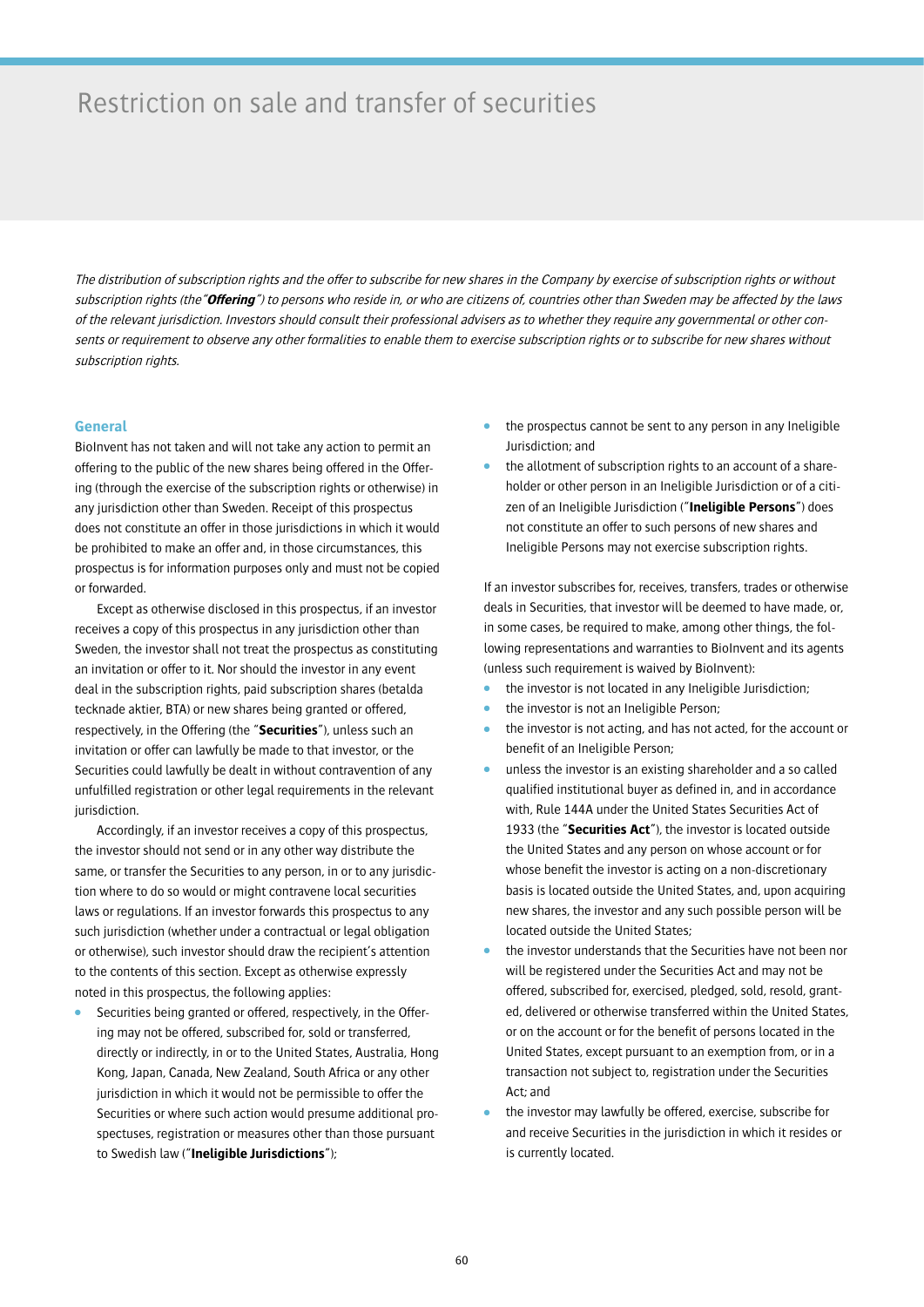BioInvent and its agents will rely upon the investor's representations and warranties. Furnishing of false information or subsequent breach of these representations and warranties may subject the investor to liability.

If a person is acting on behalf of a holder of subscription rights (including, without limitation, as a nominee, guardian or trustee) such person will be required to provide the foregoing representations and warranties to BioInvent with respect to the exercise of subscription rights on behalf of the holder. If such person does not or is unable to provide the aforementioned representations and warranties, BioInvent will not be bound to authorise the allocation of any Securities to that person or the person on whose behalf the other is acting.

Subject to the specific restrictions described below, if investors (including, without limitation, their nominees, guardians and trustees) who is located outside of Sweden wishes to exercise, deal in or subscribe for Securities, the investors must satisfy themselves as to full observance of the applicable laws of any relevant jurisdiction including obtaining any possible requisite governmental or other consents, observing any other requisite formalities and paying any taxes due in such territories.

## **The information set out in this section is intended as a general guide only. If the investors is in doubt as to whether it is eligible to exercise subscription rights or subscribe for Securities, the investor should consult professional advisers immediately.**

Subscription rights will initially be credited to financial intermediaries on the account of shareholders who hold shares in the Company through such intermediaries as of the record date, 14 March 2012. A financial intermediary may not exercise any subscription rights on behalf of a person in the Ineligible Jurisdictions or any Ineligible Persons and may be required in connection with any exercise of subscription rights to certify the same.

Subject to certain exceptions, financial intermediaries may not send this prospectus or any other information about the Offering into any Ineligible Jurisdiction or to any Ineligible Person. The crediting of subscription rights to persons in Ineligible Jurisdictions or to Ineligible Persons does not constitute an offer of Securities to such persons. Financial intermediaries, which include banks, brokers, custodians and nominees, holding for Ineligible Persons may consider selling any or all subscription rights held for the benefit of such persons to the extent permitted under their arrangements with such persons and applicable law and to remit the net proceeds to the accounts of such persons.

Subject to certain exceptions, exercise instructions regarding subscription sent from or postmarked in any Ineligible Jurisdiction will be deemed to be invalid and the Securities will not be delivered to addressees in any Ineligible Jurisdiction. BioInvent reserves the right to reject any exercise or revoke any accepted exercise made in the name of any persons who provides an address in an Ineligible Jurisdiction for subscription for or delivery of Securities, who does not or is unable to represent or warrant that they are not in any Ineligible Jurisdiction and is not an Ineligible Person, who is not acting on a discretionary basis on behalf of such persons, or who BioInvent or its agents understands have signed their exercise instructions in, or dispatched them from, an Ineligible Jurisdiction. Furthermore, BioInvent reserves the right, with sole and absolute discretion, to treat as invalid any exercise or purported exercise of subscription rights which appears to it to have been executed, effected or dispatched in a manner that may involve a breach or violation of the laws or regulations of any jurisdiction.

Notwithstanding what is additionally stipulated in this prospectus, BioInvent reserves the right to permit a holder to exercise its subscription rights if BioInvent in its solve and absolute discretion is satisfied that the transaction in question is exempt from or not subject to the laws or regulations giving rise to the restrictions in question. Applicable exemptions in certain jurisdictions are described further below. In any such case, BioInvent does not accept any liability for any actions that a holder takes or for any consequences that such holder may suffer by BioInvent's acceptance of the holder's exercise of subscription rights.

Nor BioInvent or its agents, are making any representation to any offeree, subscriber or purchaser of Securities regarding the legality of an investment in Securities by such offeree, subscriber or purchaser under applicable laws. Each investor should consult with its own advisors and make its independent assessment of the legal, tax, business, financial and other consequences of a subscription or purchase of Securities.

**Investing in Securities involves risks. See "Risk factors" for a discussion of selected risks that prospective investors should consider before investing in Securities.**

### **United States**

The Securities have not been registered and will not be registered under the Securities Act or the securities laws of any state or other jurisdiction of the United States and may not be offered, subscribed for, exercised, pledged, sold, taken up, resold, granted,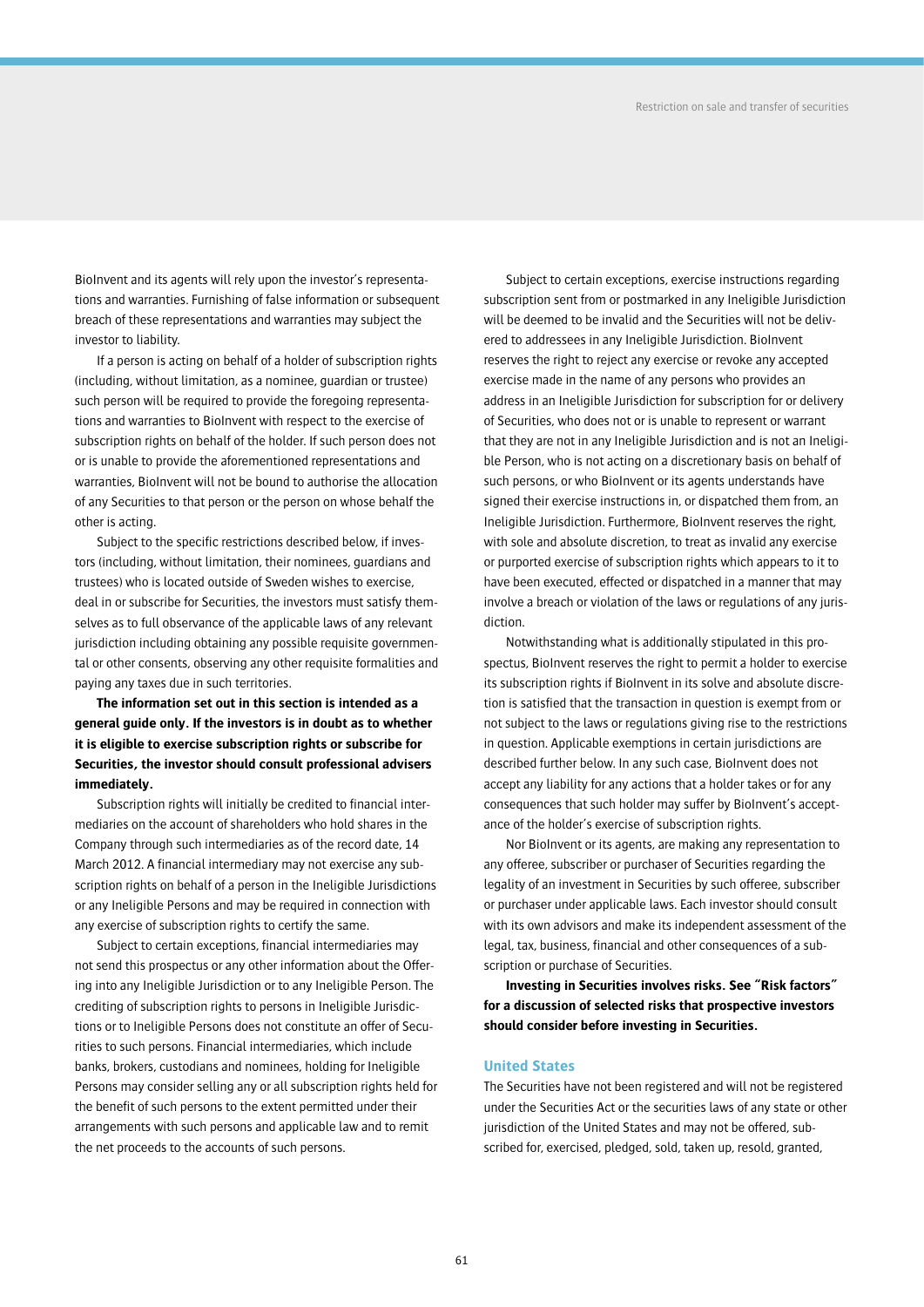delivered or otherwise transferred, directly or indirectly, within the United States, except pursuant to an applicable exemption from the registration requirements of the Securities Act and in compliance with the securities laws of a relevant state or other jurisdiction of the United States. The Securities are being offered outside the United States in reliance of Regulation S under the Securities Act. Any offering of Securities made in the United States will be made only to a limited number of existing shareholders who (i) are reasonably believed to be qualified institutional buyers as defined in Rule 144A under the Securities Act ("**QIB**") pursuant to an exemption from registration under the Securities Act in a transaction not involving any offering to the public, and (ii) have executed an returned a so called investor letter, in form and substance acceptable, to BioInvent.

Accordingly, subject to certain limited exceptions, this document will not be sent to, and no subscription rights will be credited to, any shareholder with a registered address in the United States. In addition, BioInvent reserves the right to reject any instruction in respect of Securities sent by or on behalf of any securities account holder with a registered address in the United States.

Until 40 days after the commencement of the Offering, an offer, sale or transfer of Securities within the United States that is carried out by a securities dealer (whether or not participating in the Offering) may constitute an infringement of the registration requirements of the Securities Act.

The Securities have not been approved or disapproved by the U.S. Securities and Exchange Commission, any state securities commission in the United States or any other U.S. regulatory authority nor have any of the foregoing authorities passed upon or expressed an opinion on the Offering or the accuracy or reliability of this document. A representation to the contrary is a criminal offense in the United States.

Each person to whom Securities are distributed, offered or sold within the United States will, by accepting delivery of this prospectus or by its subscription for Securities, be deemed to have represented and agreed, on its own behalf and on behalf of any investor for which it is subscribing for Securities, as the case may be, that, among other things:

- it is an existing shareholder and QIB; and
- the Securities have not been offered to it by BioInvent by means of any form of "general solicitation" or "general advertising" (within the meaning of Regulation D under the Securities Act).

Each person to whom Securities are distributed, offered or sold outside the United States will, by subscribing for or acquiring Securities, be deemed to have represented and agreed, on its own behalf and on behalf of any investor for which it is subscribing for Securities, as the case may be, that:

- it is receiving the Securities from BioInvne through an "offshore transaction" pursuant to the definition in Regulation S under the Securities Act; and
- the Securities have not been offered to it by means of any form of "directed selling efforts" pursuant to the definition in Regulation S under the Securities Act.

## **Notice to New Hampshire residents only**

NEITHER THE FACT THAT A REGISTRATION STATEMENT OR AN APPLICATION FOR A LICENSE HAS BEEN FILED UNDER CHAPTER 421-B OF THE NEW HAMPSHIRE REVISED STATUTES ("**RSA 421-B**") WITH THE STATE OF NEW HAMPSHIRE NOR THE FACT THAT A SECURITY IS EFFECTIVELY REGISTERED OR A PERSON IS LICENSED IN THE STATE OF NEW HAMPSHIRE CONSTITUTES A FINDING BY THE SECRETARY OF STATE OF NEW HAMPSHIRE THAT ANY DOCU-MENT FILED UNDER RSA 421-B IS TRUE, COMPLETE AND NOT MISLEADING. NEITHER ANY SUCH FACT NOR THE FACT THAT AN EXEMPTION OR EXCEPTION IS AVAILABLE FOR A SECURITY OR A TRANSACTION MEANS THAT THE SECRETARY OF STATE HAS PASSED IN ANY WAY UPON THE MERITS OR QUALIFICATIONS OF, OR RECOMMENDED OR GIVEN APPROVAL TO, ANY PERSON, SECURITY OR TRANSACTION. IT IS UNLAWFUL TO MAKE, OR CAUSE TO BE MADE, TO ANY PROSPECTIVE PURCHASER, CUS-TOMER OR CLIENT, ANY REPRESENTATION INCONSISTENT WITH THE PROVISIONS OF THIS PARAGRAPH.

### Agreement of confidentiality

Any recipient of this document in the United States is hereby notified that this document is being furnished to it on a confidential basis and must not be reproduced, resent or otherwise redistributed, in whole or in part, under any circumstances. Furthermore, recipients are authorised to use this document solely for the purpose of considering a subscription for Securities and may not disclose any of the contents of this document or use any information herein for any other purpose. This document is personal to each offeree and does not constitute an offer to any other person or to the public generally to subscribe for or otherwise acquire Securities. Any recipient of this document agrees to the foregoing by accepting delivery of this document.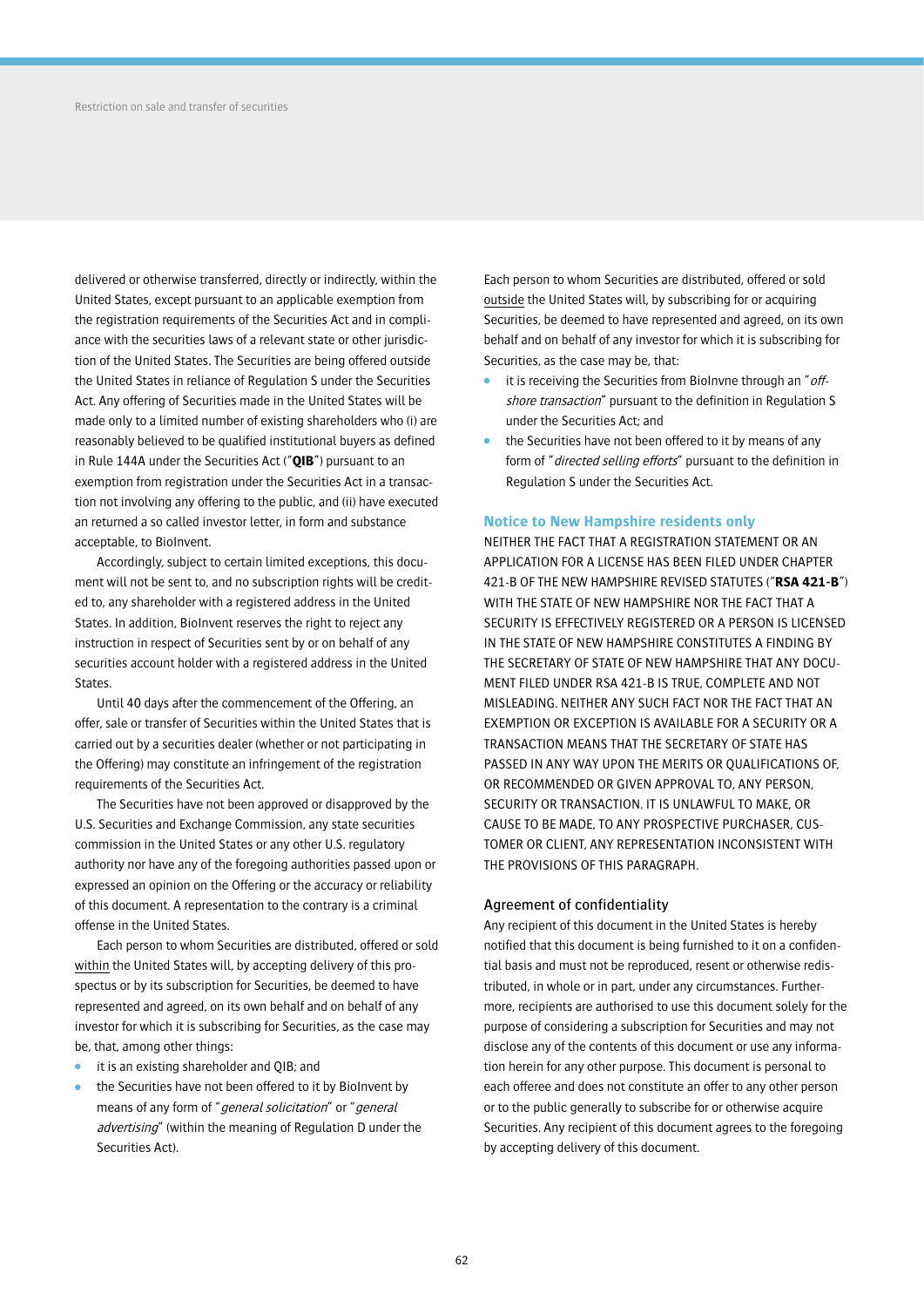## Enforcement of liabilities and service of process

BioInvent is organized under the laws of Sweden. All members of the Board of Directors and Group management are non-residents of the United States. A substantial portion of the assets of BioInvent and such non-resident persons are located outside the United States. As a result, it may not be possible for investors to effect service of process upon BioInvent or such persons or to enforce against them in U.S. courts judgments obtained in such courts. Original actions, or actions for the enforcement of judgments of a U.S. court, relating to the civil liability provisions of the federal or state securities laws of the United States are not directly enforceable in Sweden. The United States and Sweden do not have a treaty providing for reciprocal recognition and enforcement of judgments, other than arbitration awards, in civil and commercial matters. Accordingly, a final judgment for the payment of money rendered by a U.S. court based on civil liability will not be directly enforceable in Sweden. However, if the party in whose favor such final judgment is rendered brings a new lawsuit in a competent court in Sweden, that party may submit to the Swedish court the final judgment that has been rendered in the United States. A judgment by a federal or state court in the United States against the Company or the Group will neither be recognized nor enforced by a Swedish court, but such judgment may serve as evidence in a similar action in a Swedish court.

## **European Economic Area**

Within the European Economic Area ("**EEA**") there will be no public offering of Securities in any other country than Sweden. In other member states of the EEA which have implemented the Prospectus Directive, an offer of any Securities may only be made to "qualified investors" pursuant to the definition under article 2.1 e) of the Prospectus Directive or under other circumstances that does not require BioInvent to make public a prospectus in the member state in question pursuant to article 3 of the Prospectus Directive. Each recipient of this prospectus will be deemed to have made representations and warranties that it has not made or will not make an offering to the public in any member state of the EEA.

The expression "offering to the public" refers to the definition in Article 2.1 d) of the Prospectus Directive. The "Prospectus Directive" means the Directive 2003/71/EC of the European Parliament and the Council and every relevant implementation measure (including but not limited to measure for the implementation of the Directive 2010/73/EU of the European Parliament and the Council regarding a revision of the Prospectus Directive etc.) in each member state in question.

### **Other jurisdictions**

The Securities have not been registered and will not be registered under the laws of Australia, Hong Kong, Japan, Canada, New Zealand, South Africa or any other jurisdiction outside Sweden and may not be offered, subscribed for, exercised, pledged, sold, resold, granted, allotted or delivered, directly or indirectly, in or to any such jurisdiction except in such exempt cases that do not require any prospectus, under applicable laws and regulations of such jurisdiction.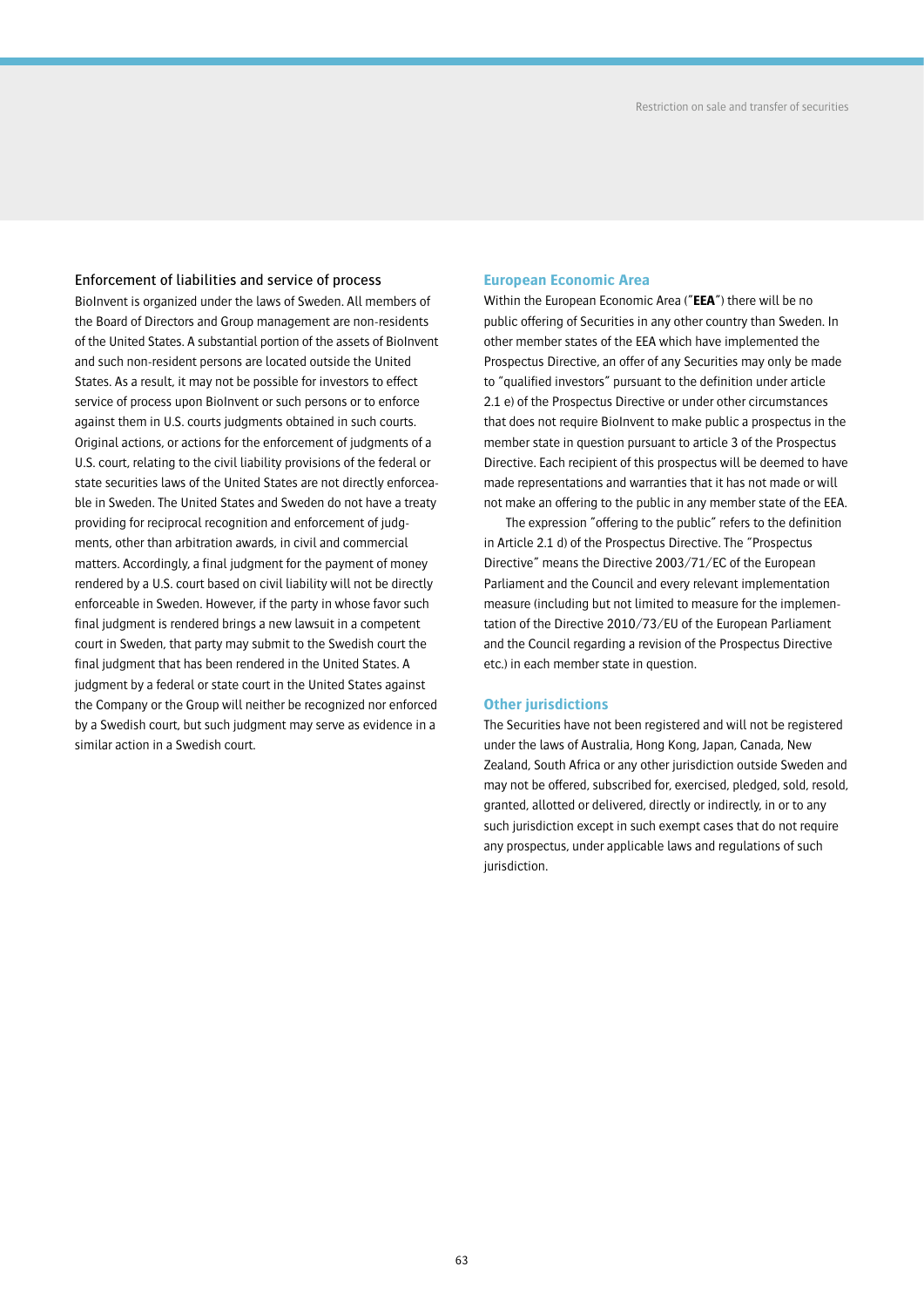## Glossary

**Animal model** A laboratory animal given a disease very like a disease in humans.

**Administer drugs** To give drugs to patients, e.g. by injection.

**Angiogenes** Formation of new blood vessels.

**Antigen** A substance that is foreign to the body and that can stimulate the immune system.

**Anticoagulants** Drugs that reduce the blood's ability to coagulate that are used, for example, to prevent blood clots from forming.

**Antibody** Reaction product in the body induced by antigens. Antibodies are proteins from the group collectively called immunoglobulins and can now be produced in laboratories.

**Atherosclerosis** Condition where deposits of fats and minerals form on the walls of large blood vessels

**Biological drugs** Drugs, e.g. antibodies, with varying biological origins, including vaccines, blood products, cells, gene therapy, tissue and recombinant proteins. Recombinant proteins are produced from living cells.

**Cell line** Cultured cells with the same genetic origin.

**Cell surface protein** Protein anchored in the cell's membrane (cover).

**Clinical trials** Studies carried out on humans to test the effect and safety of future drugs.

**Clone** Genetically identical copy.

**Drug candidate/product candidate** A substance with the potential to be developed into a drug.

**Embolism** When part of a blood clot breaks loose and is transported by the blood flow through the heart and elsewhere in the body, e.g. to the lungs.

**Endothelial cells** Cells that line the inside of blood vessels.

**Enzyme** A substance that triggers and stimulates chemical reactions in living organisms.

**Evolve** Change biological characteristics, and molecules, evolving over several generations.

**Extracellular** Describes position outside cells, e.g. in a tissue.

**Genetic make-up** All of the genetic material in a cell or an individual.

**Genome** See above.

**GMP** Good Manufacturing Practice. A set of instructions for manufacturing pharmaceuticals and ensuring their quality and safety.

**Heparin** Drug that impedes the coagulation of the blood.

**Human antibodies** Antibodies that are perceived by the immune system as human.

**Immunology** Study of the origins and consequences of immune responses (i.e. antibody and cell responses).

**In vitro** Within a test tube or another artificial environment. (Opposite of in vivo).

**In vivo** 'Within the living body'. In biomedicine, something that is done to a living organism. In everyday speech, synonymous with experiments on animals.

**Inflammation** Reactive condition of tissue following damage to the tissue or infection.

**Inhibitory** Inhibits a physiological or biological process.

**LDL** Transport molecule for blood lipids, commonly known as 'the bad cholesterol'. **Lipoprotein** Chemical compounds of proteins that transport lipids in the blood. They can be divided, for example into HDL and LDL.

**Lymphoma** Disease involving a tumor in the lymphoid tissue.

**Metabolism** All of the biochemical reactions that take place in living organisms.

**Milestone payment** Payment when targets are reached in a drug development project; often linked to the successful implementation of phases in clinical development.

**OxLDL** Oxidized LDL. A substance that can contribute to blood clots or infarction: a target protein for the development of a treatment for atherosclerosis.

**Pathological** Diseased, abnormal, changed by disease.

**Phage** Virus that can infect bacteria.

**Phage display** Technology for expressing molecules, e.g. antibodies, on the surface of phages.

**Pharmaceutical** Referring to drugs or their preparation.

**Pfarmacokinetic** How a drug is absorbed, distributed, broken down and excreted from the body

**PlGF** Growth factor that is secreted by tumor cells; target protein for TB-403.

**Plaque** Deposits of substances/materials, for example on vessel walls.

**Pre-clinical development** Testing and documentation of a drug candidate's properties in a model system.

**Protein** The most important components in all organisms. There are many thousands of different proteins.

**Resistance** The ability of e.g. tumor cells to avoid treatment that was originally effective. Resistance is developed when genes change and vary and the inhibitor therapy favours the variations that survive and multiply.

**Royalty** Payment linked to the sale of a drug; often a percentage of sales.

**Safety study** Study of side effects in animal models to ensure that a product is safe enough to begin clinical trials.

**Screening** Searching and final selection of the antibody fragments that bind the best to a given antigen.

**Selection** Selection of a number of possible antibody fragments that bind to a given antigen

**Small-molecule drugs (or low-molecular weight drugs)** Traditional drugs with low molecular weight. Can usually be given in tablet form.

**Specificity** The ability of antibodies to recognise the 'right' antigen and ignore all others.

**Statins** A group of drugs that reduce the level of cholesterol in the blood.

**Stroke** Blood clot in the brain.

**Target protein** The proteins in the body upon which a drug can have an effect. An antigen can be a target protein upon which antibodies can have a therapeutic effect.

**Therapeutic antibody** Antibody that is used for the treatment of a disease; antibody-based drug.

**Therapy** Treatment; here in general with drugs.

**Thrombosis** Formation of a blood clot.

**Toxicology** Scientific study of poisons and their effects.

**Toxin, toxic** Toxic substance, with toxic effect.

**Vaccine** A medicine that is used in immunisation (vaccination) to produce protection against a disease that is often caused by an infection.

**Validation** Assessment of an antibody or target structure to discover if they have the desired effect or characteristics.

**Vascular** That belongs to or has a connection with an organism's vascular system.

**VEGF inhibitor** Substance that inhibits angiogenesis, where this is caused by the growth factor VEGF.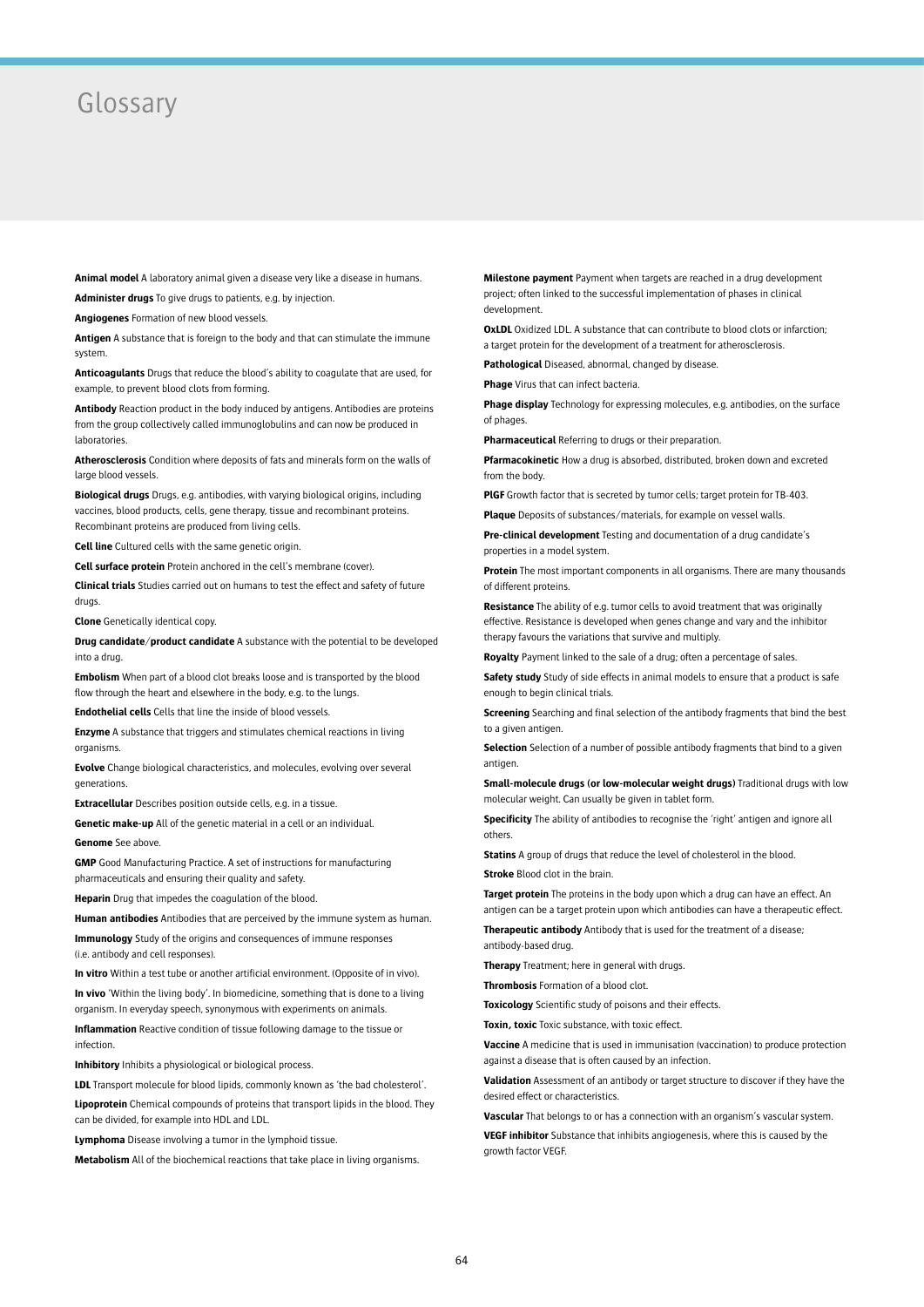# Addresses

## **BioInvent**

Head office Visiting address Sölvegatan 41

Mailing address Ideon Science Park SE-223 70 Lund

Telephone: +46 46 286 85 50 E-mail: info@bioinvent.com www.bioinvent.com

## **Legal advisor**

Mannheimer Swartling Advokatbyrå Visiting address Södergatan 22

Mailing address P.O. Box 4291 SE-203 14 Malmö

Telephone: +46 40 695 58 00 www.mannheimerswartling.se

## **Auditor**

Ernst & Young AB Visiting address Torggatan 4

Mailing address P.O. Box 4279 SE-203 14 Malmö

Telephone: +46 40 693 15 00 www.ey.com

## **Issuing agent**

Avanza Bank AB Visiting address Regeringsgatan 103

Mailing address P.O. Box 1399 SE-111 93 Stockholm

Telephone: +46 8 562 251 22 www.avanza.se